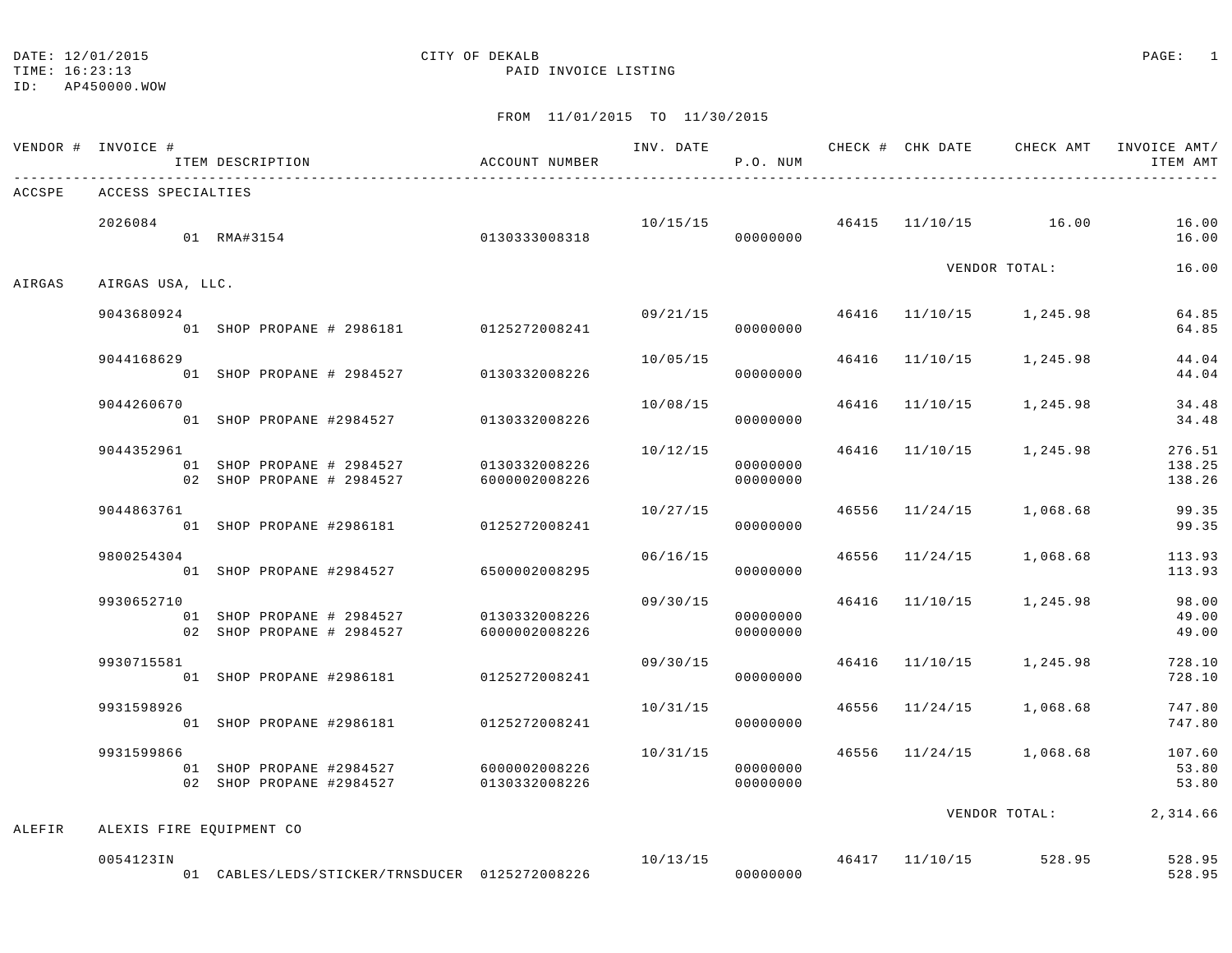TIME: 16:23:13 PAID INVOICE LISTING

|               | VENDOR # INVOICE #   | ITEM DESCRIPTION                                           | ACCOUNT NUMBER                 | INV. DATE | P.O. NUM                   |       | CHECK # CHK DATE | CHECK AMT               | INVOICE AMT/<br>ITEM AMT     |
|---------------|----------------------|------------------------------------------------------------|--------------------------------|-----------|----------------------------|-------|------------------|-------------------------|------------------------------|
|               | 0054197IN            | 01 THERMOSTAT, CRANKSHAFT 0125272008226                    |                                | 10/23/15  | 00000000                   |       |                  | 46557 11/24/15 141.81   | 141.81<br>141.81             |
| ALLSTA        | ALL STAR HEATING &   |                                                            |                                |           |                            |       |                  | VENDOR TOTAL:           | 670.76                       |
|               | 11232015             | 01 FURNACE RPLCMNT - 208 TILTON 1900006508624              |                                | 11/23/15  | 00000000                   |       |                  | 46705 11/24/15 1,975.00 | 1,975.00<br>1,975.00         |
| AMETIT        |                      | AMERICAN TITLE GUARANTY                                    |                                |           |                            |       |                  | VENDOR TOTAL:           | 1,975.00                     |
|               | 11102015             | 01 STAGE COACH IMPROVEMENTS 1300006508624                  |                                |           | 11/10/15<br>00000000       | 46706 |                  | 11/24/15 197,452.00     | 197,452.00<br>197,452.00     |
| AMEWAT        | AMERICAN WATER WORKS |                                                            |                                |           |                            |       |                  | VENDOR TOTAL:           | 197,452.00                   |
|               | 7001088890           | 01 WTR ANNL MMBRSHP '15                                    | 6000003008375                  | 09/27/15  | 00000000                   | 46418 |                  | 11/10/15 1,948.00       | 1,948.00<br>1,948.00         |
| ANDMED        |                      | ANDRES MEDICAL BILLING LTD                                 |                                |           |                            |       |                  | VENDOR TOTAL:           | 1,948.00                     |
|               | 136207               | 01 AMBULANCE FEES - SEPT 2015 0100000002240                |                                | 10/01/15  | 00000000                   |       |                  | 46558 11/24/15 2,726.46 | 2,726.46<br>2,726.46         |
| APCO          | APCO INTERNATIONAL   |                                                            |                                |           |                            |       |                  | VENDOR TOTAL:           | 2,726.46                     |
|               | 313132               | 01 '15 MMBRSHP DUES                                        | 0120233008375                  | 11/06/15  | 00000000                   | 46559 |                  | $11/24/15$ 92.00        | 92.00<br>92.00               |
| <b>APETOO</b> | APEX TOOL COMPANY    |                                                            |                                |           |                            |       |                  | VENDOR TOTAL:           | 92.00                        |
|               | 73506                | 01 NAVISTAR SERVICEMAXX PRO<br>02 NAVISTAR SERVICEMAXX PRO | 0130336008540<br>6000006008515 | 10/14/15  | 00000000<br>00000000       | 46560 |                  | 11/24/15 1,558.00       | 1,558.00<br>779.00<br>779.00 |
| ARTGALL       |                      | ARTHUR J. GALLAGHER RISK                                   |                                |           |                            |       |                  | VENDOR TOTAL:           | 1,558.00                     |
|               | 1512956              | 01 POLICY ADNDM - ADD VCNT HOME 7000003008450              |                                |           | 10/13/15 46419<br>00000000 |       |                  | 11/10/15 215.00         | 215.00<br>215.00             |
|               |                      |                                                            |                                |           |                            |       |                  | VENDOR TOTAL:           | 215.00                       |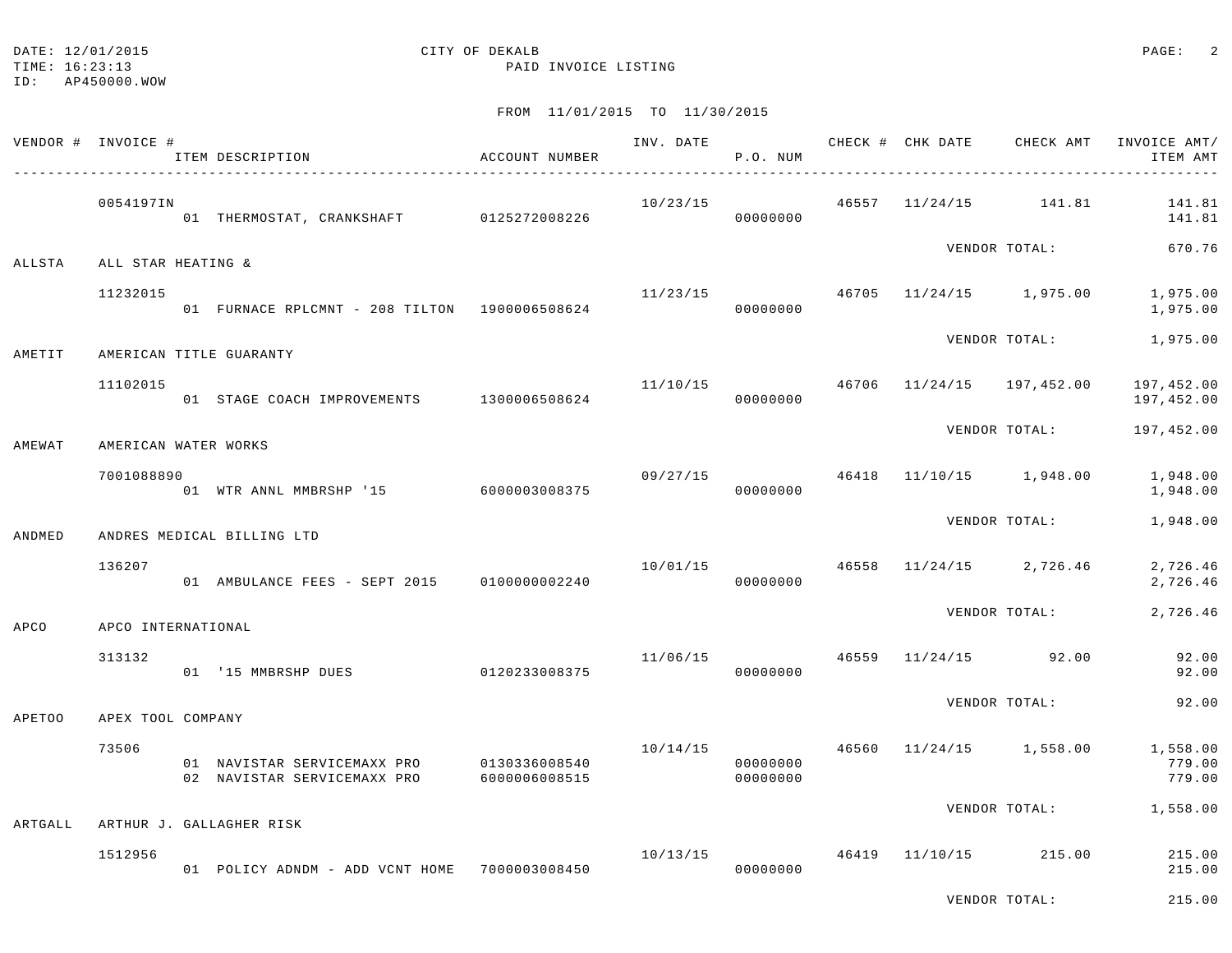#### DATE: 12/01/2015 CITY OF DEKALB CALL CONSTRUCT OF LATERALLY CONSTRUCT OF DEXALLE

TIME: 16:23:13 PAID INVOICE LISTING

ID: AP450000.WOW

|          | VENDOR # INVOICE #    | ITEM DESCRIPTION                          | ACCOUNT NUMBER |          | P.O. NUM |  | INV. DATE 6 CHECK # CHK DATE CHECK AMT   | INVOICE AMT/<br>ITEM AMT |
|----------|-----------------------|-------------------------------------------|----------------|----------|----------|--|------------------------------------------|--------------------------|
| ASSFOR   | ILLINOIS STATE POLICE |                                           |                |          |          |  |                                          |                          |
|          | 10142015              | 01 CASE #15-5280 (15MR213) 0120212008247  |                |          | 00000000 |  | $10/14/15$ $46420$ $11/10/15$ $2,920.00$ | 2,920.00<br>2,920.00     |
| ATI      | ENVIRONMENTAL INC.    |                                           |                |          |          |  | VENDOR TOTAL:                            | 2,920.00                 |
|          | 18731                 | 01 DRINKING WATER SAMPLE 6000003008356    |                |          | 00000000 |  | $10/14/15$ $46421$ $11/10/15$ $305.00$   | 305.00<br>305.00         |
| AUTOZONE | AUTOZONE              |                                           |                |          |          |  | VENDOR TOTAL:                            | 305.00                   |
|          | 2654807981            |                                           |                | 10/08/15 |          |  | 46422 11/10/15 9.74                      | 9.74                     |
|          |                       | 01 CHROME FACE PLATE 60130332008226       |                |          | 00000000 |  |                                          | 9.74                     |
|          | 2654829212            | 01 TIE ROD ENDS                           | 0130352008226  | 10/29/15 | 00000000 |  | 46561 11/24/15 50.76                     | 50.76<br>50.76           |
| BACONL   | BACKGROUNDS ONLINE    |                                           |                |          |          |  | VENDOR TOTAL:                            | 60.50                    |
|          | 456913                | 01 MONTHLY CRHGS - OCT 2015 0116103008333 |                |          | 00000000 |  | $10/31/15$ $46423$ $11/10/15$ $395.25$   | 395.25<br>395.25         |
|          |                       |                                           |                |          |          |  | VENDOR TOTAL:                            | 395.25                   |
| BACTER   |                       | BACON'S TERMITE & PEST                    |                |          |          |  |                                          |                          |
|          | 9071                  | 01 REGULAR SERVICE                        | 0130324008450  | 10/17/15 | 00000000 |  | 46562 11/24/15 540.00                    | 540.00<br>540.00         |
| BADMET   | BADGER METER, INC.    |                                           |                |          |          |  | VENDOR TOTAL:                            | 540.00                   |
|          | 1066144               | 01 METERS                                 | 6000006008583  |          | 00000000 |  | $10/30/15$ $46563$ $11/24/15$ $5,020.11$ | 5,020.11<br>5,020.11     |
| BANTHO   | THOMAS BANTA          |                                           |                |          |          |  | VENDOR TOTAL:                            | 5,020.11                 |
|          | 07252013              | 01 AMBULANCE REFUND 13-2868 0100000063423 |                | 07/25/13 | 00000000 |  | 46564 11/24/15 84.27                     | 84.27<br>84.27           |
|          |                       |                                           |                |          |          |  | VENDOR TOTAL:                            | 84.27                    |
| BARNABY  | BARNABY               |                                           |                |          |          |  |                                          |                          |
|          | 5607                  |                                           |                |          |          |  | $10/23/15$ $46565$ $11/24/15$ 56.00      | 56.00                    |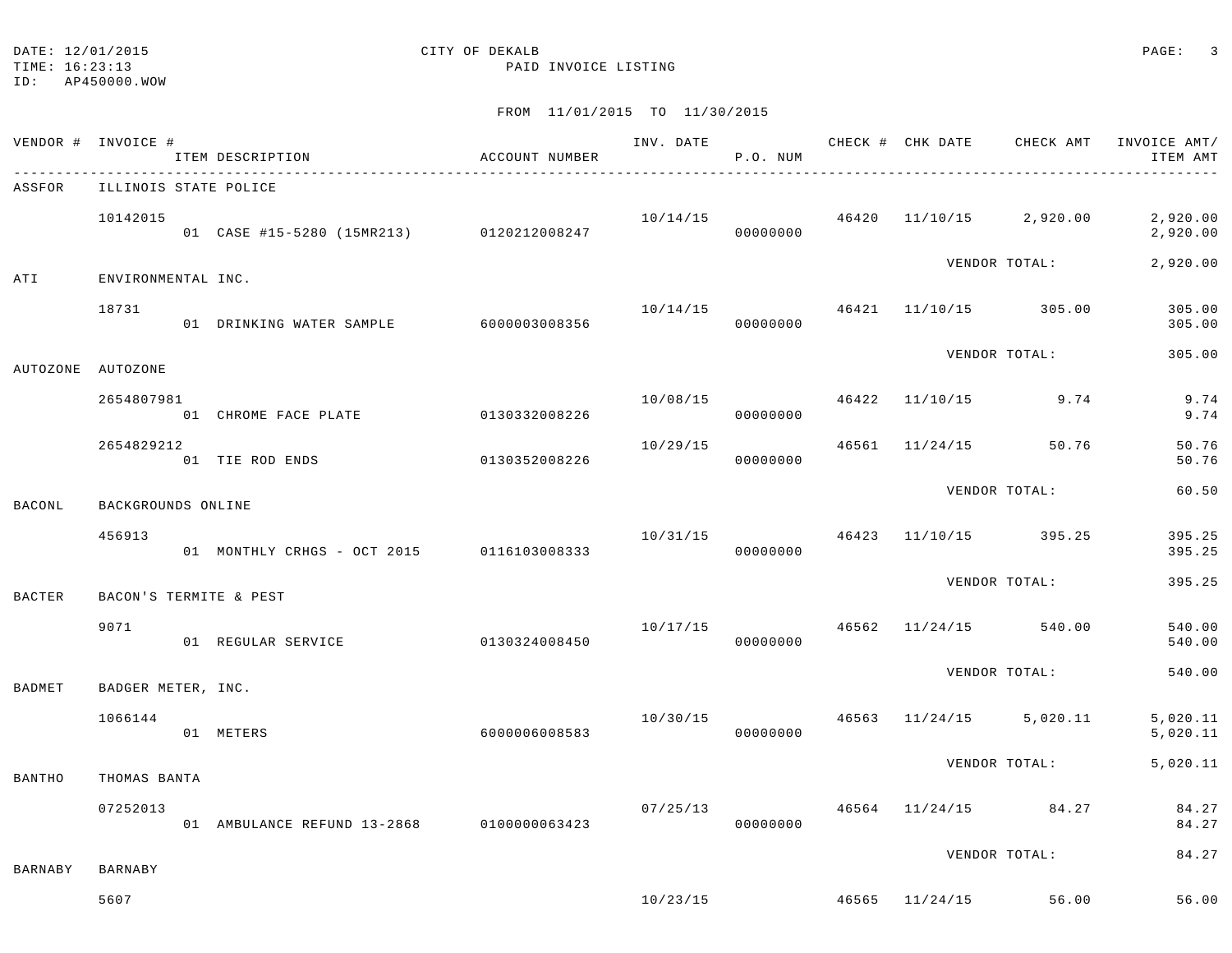| DATE: | 12/01/2015 |  |
|-------|------------|--|
|       |            |  |

## CITY OF DEKALB **PAGE:** 4

TIME: 16:23:13 PAID INVOICE LISTING

ID: AP450000.WOW

|               | VENDOR # INVOICE #         | ITEM DESCRIPTION<br>______________________________________ | ACCOUNT NUMBER |                                       | P.O. NUM |  | INV. DATE 6 CHECK # CHK DATE CHECK AMT      | INVOICE AMT/<br>ITEM AMT                        |
|---------------|----------------------------|------------------------------------------------------------|----------------|---------------------------------------|----------|--|---------------------------------------------|-------------------------------------------------|
|               | 5607                       | 01 (500) BUSINESS CRDS - LEVERTON 0120252008202            |                | $10/23/15$ $46565$ $11/24/15$ $56.00$ | 00000000 |  |                                             | 56.00<br>56.00                                  |
|               | BATTBULB BATTERIES + BULBS |                                                            |                |                                       |          |  | VENDOR TOTAL:                               | 56.00                                           |
|               | 297254855                  | 01 9V INDUSTRIAL ALK, 1.5V ALK 0130332008219               |                | $10/29/15$ $46566$ $11/24/15$ 77.52   | 00000000 |  |                                             | 77.52<br>77.52                                  |
| <b>BENGOR</b> | BEN GORDON CENTER          |                                                            |                |                                       |          |  | VENDOR TOTAL:                               | 77.52                                           |
|               | 10152015                   | 01 1ST QTR HUMAN SRVCS FUNDING   0110103008307             |                | 10/15/15                              | 00000000 |  | 46424 11/10/15 1,125.00                     | 1,125.00<br>1,125.00                            |
| BENISW        | BENISTAR / HARTFORD        |                                                            |                |                                       |          |  | VENDOR TOTAL:                               | 1,125.00                                        |
|               | 10022015                   | 01 RETIREE INSURANCE OCT 15 7100004008478                  |                |                                       | 00000000 |  | $10/02/15$ $D000937$ $11/10/15$ $40,552.21$ | 40,552.21<br>40,552.21                          |
| <b>BLAOIL</b> | BLAKE OIL COMPANY          |                                                            |                |                                       |          |  | VENDOR TOTAL:                               | 40,552.21                                       |
|               | 371675                     | 01 (7501) GALLONS FUEL 0100000001510                       |                | 10/15/15                              | 00000000 |  | 46425 11/10/15 16,052.15                    | 16,052.15<br>16,052.15                          |
| <b>BLUCRO</b> | BLUE CROSS BLUE SHIELD     |                                                            |                |                                       |          |  | VENDOR TOTAL:                               | 16,052.15                                       |
|               | 01182015                   | 01 AMBULANCE REIMB 15-0264 0100000063423                   |                | 01/18/15                              | 00000000 |  | 46567 11/24/15 1,945.06                     | 530.65<br>530.65                                |
|               | 02152015                   | 01 AMBULANCE REIMB 15-0685                                 | 0100000063423  | 02/15/15                              | 00000000 |  | 46567 11/24/15 1,945.06                     | 486.71<br>486.71                                |
|               | 04302014                   | 01 AMBULANCE REIMB 14-1715                                 | 0100000063423  | 04/30/14                              | 00000000 |  | 46567 11/24/15 1,945.06                     | 293.89<br>293.89                                |
|               | 05302015                   | 01 AMBULANCE REIMB 15-2172 0100000063423                   |                | 05/30/15                              | 00000000 |  | 46567 11/24/15 1,945.06                     | 633.81<br>633.81                                |
| BLUGAR        | BLUMAN GARDENS             |                                                            |                |                                       |          |  |                                             | VENDOR TOTAL: 1,945.06                          |
|               | 4808                       |                                                            |                |                                       |          |  |                                             | $10/26/15$ $46568$ $11/24/15$ $442.61$ $442.61$ |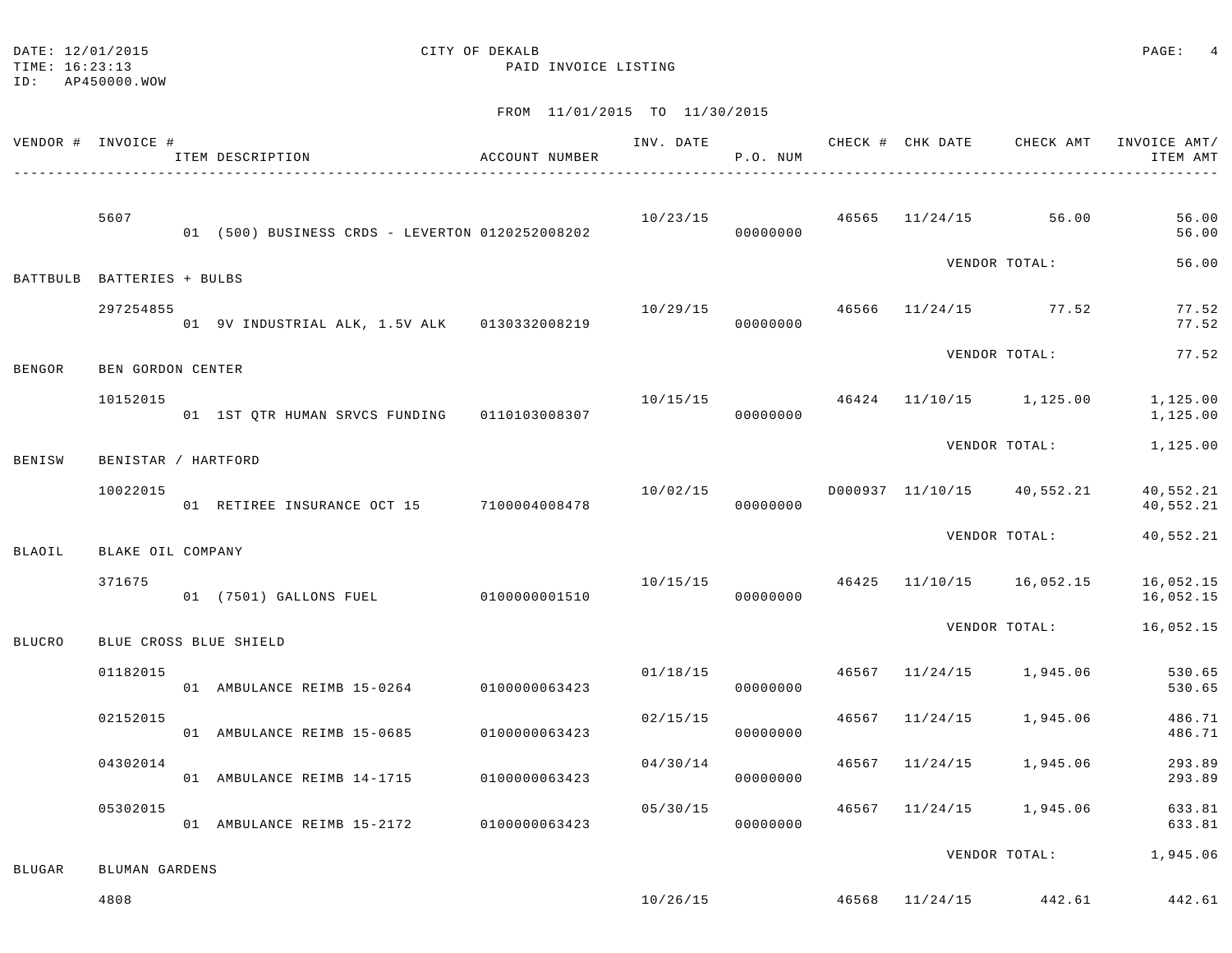### DATE: 12/01/2015 CITY OF DEKALB COMPUTER CONSTRUCTION CONTRACT CONTRACT CONTRACT CONTRACT CONTRACT CONTRACT CONTR

TIME: 16:23:13 PAID INVOICE LISTING

ID: AP450000.WOW

| VENDOR # INVOICE # |                | ITEM DESCRIPTION<br>________________________________ | ACCOUNT NUMBER |          | P.O. NUM |  |                                            | INV. DATE 6 1990 CHECK # CHK DATE 6 CHECK AMT INVOICE AMT<br>ITEM AMT |
|--------------------|----------------|------------------------------------------------------|----------------|----------|----------|--|--------------------------------------------|-----------------------------------------------------------------------|
|                    | 4808           | 01 LANDSCAPE MATERIALS 0130323008313                 |                |          | 00000000 |  | $10/26/15$ $46568$ $11/24/15$ $442.61$     | 442.61<br>442.61                                                      |
| <b>BOLJOS</b>      | JOSHUA BOLDT   |                                                      |                |          |          |  | VENDOR TOTAL:                              | 442.61                                                                |
|                    | 11012015       | 01 FALL 2015 TUITION REIMB. 0116103008379            |                |          | 00000000 |  | $11/01/15$ $D000949$ $11/24/15$ $2,057.28$ | 2,057.28<br>2,057.28                                                  |
| BONIND             |                | BONNELL INDUSTRIES, INC.                             |                |          |          |  | VENDOR TOTAL:                              | 2,057.28                                                              |
|                    | 0164374IN      | 01 CARBON TOP PUNCH 0130332008226                    |                |          | 00000000 |  |                                            | 10/19/15 46426 11/10/15 168.00 168.00<br>168.00                       |
|                    | 0164654IN      | 01 DINKMAR SUCTION HOSE 0130332008226                |                | 11/04/15 | 00000000 |  |                                            | 46569 11/24/15 1,544.75 1,544.75<br>1,544.75                          |
| <b>BOUKAR</b>      | KAREN BOUSQUET |                                                      |                |          |          |  | VENDOR TOTAL:                              | 1,712.75                                                              |
|                    | 10302015       | 01 REFUND PERMIT OVERPAYMENT 0100000043271           |                |          | 00000000 |  | $10/30/15$ $46570$ $11/24/15$ 30.00        | 30.00<br>30.00                                                        |
| BOUTRE             |                | BOUND TREE MEDICAL, LLC.                             |                |          |          |  | VENDOR TOTAL:                              | 30.00                                                                 |
|                    | 70217975       | 01 FRONTLINE GLOVES 0125272008241                    |                | 10/20/15 | 00000000 |  | 46571 11/24/15 174.17                      | $-96.90$<br>$-96.90$                                                  |
|                    | 81933231       | 01 NTRL GLVS/ARWY KT/EKG PPR/TGS 0125272008241       |                | 10/07/15 | 00000000 |  | 46427 11/10/15 226.30                      | 226.30<br>226.30                                                      |
|                    | 81945249       | 01 NITRILE GLOVES 60125272008241                     |                | 10/20/15 | 00000000 |  | 46571 11/24/15 174.17                      | 96.90<br>96.90                                                        |
|                    | 81951817       | 01 SAFETY SEALS, GLOVES, FASPLINT 0125272008241      |                | 10/27/15 | 00000000 |  | 46571 11/24/15 174.17                      | 174.17<br>174.17                                                      |
| <b>BRAMAN</b>      |                | BRAD MANNING FORD, INC.                              |                |          |          |  | VENDOR TOTAL:                              | 400.47                                                                |
|                    | 093015         | 01 GLS/GRLL/PLTS/CABLE/PLUG 0120212008247            |                |          | 00000000 |  | 09/30/15 46428 11/10/15 1,127.15           | 498.52<br>498.52                                                      |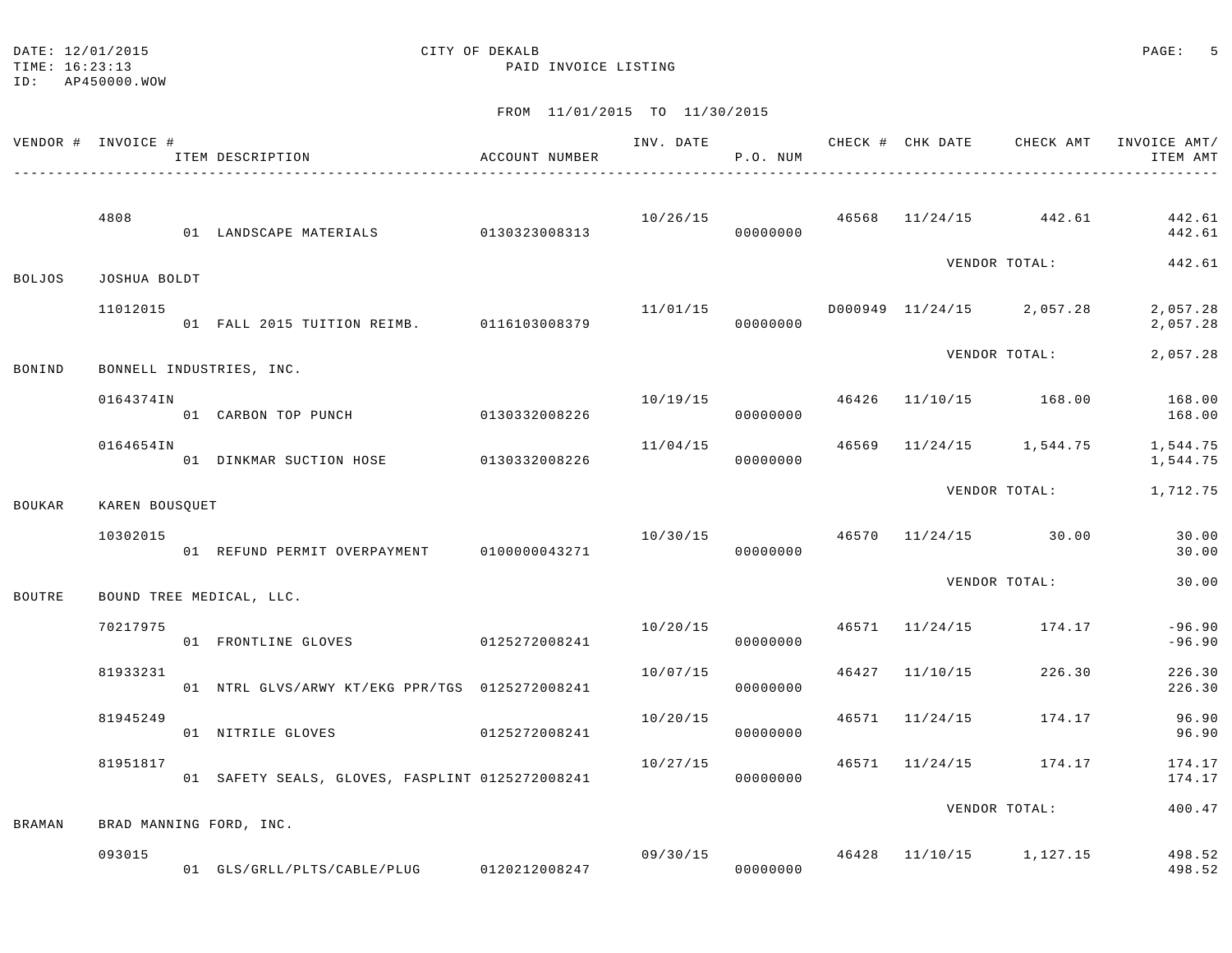#### DATE:  $12/01/2015$  PAGE: 6

TIME: 16:23:13 PAID INVOICE LISTING

| VENDOR # INVOICE # |                      | ITEM DESCRIPTION                                                                                               | ACCOUNT NUMBER                                  | INV. DATE      | P.O. NUM                                     |       | CHECK # CHK DATE CHECK AMT | INVOICE AMT/<br>ITEM AMT                       |
|--------------------|----------------------|----------------------------------------------------------------------------------------------------------------|-------------------------------------------------|----------------|----------------------------------------------|-------|----------------------------|------------------------------------------------|
|                    | 60418FOW             | 01 SHAFT/BEARING/SEAL 0120262008226                                                                            |                                                 | 09/24/15       | 00000000                                     | 46428 | 11/10/15 1,127.15          | 304.13<br>304.13                               |
|                    | FOCS60292            | 01 AIR BAG LIGHT REPAIRS 0120212008247                                                                         |                                                 | 10/15/15       | 00000000                                     |       | 46428 11/10/15 1,127.15    | 324.50<br>324.50                               |
| <b>BREMAI</b>      |                      | BRENT'S MAILING EQUIPMENT                                                                                      |                                                 |                |                                              |       |                            | VENDOR TOTAL: 1,127.15                         |
|                    | 8841                 | 01 POSTAGE MACHINE INK 0117113008310                                                                           |                                                 | 10/14/15 46429 | 00000000                                     |       | 11/10/15 227.00            | 227.00<br>227.00                               |
| <b>BROTRA</b>      |                      | BROWN TRAFFIC PRODUCTS, INC.                                                                                   |                                                 |                |                                              |       | VENDOR TOTAL:              | 227.00                                         |
|                    | 208998               | 01 TRAFFIC LIGHT SUPPLIES 7200004008472                                                                        |                                                 | 10/14/15       | 00000000                                     |       | 46430 11/10/15 1,009.00    | 985.00<br>985.00                               |
|                    | 209063               | 01 ALUM. CHECK NUT, LOCK RING 7000004008472                                                                    |                                                 | 10/16/15       | 00000000                                     | 46430 | 11/10/15 1,009.00          | 24.00<br>24.00                                 |
| <b>BSG</b>         | BASTON SERVICE GROUP |                                                                                                                |                                                 |                |                                              |       | VENDOR TOTAL:              | 1,009.00                                       |
|                    | 1966                 | 01 JET/AVGAS TRUCK FILTER 6500003008310<br>02 JET/AVGAS CABINET FILTER<br>03 TRAVEL CHARGE<br>04 TRAVEL CHARGE | 6500003008311<br>6500003008310<br>6500003008311 | 11/03/15       | 00000000<br>00000000<br>00000000<br>00000000 |       | 46572 11/24/15 1,568.75    | 1,168.75<br>425.00<br>595.00<br>74.38<br>74.37 |
|                    | 1967                 | 01 MANAGEMENT FEE - NOV 2015 6500004008450                                                                     |                                                 | 11/03/15       | 00000000                                     |       | 46572 11/24/15 1,568.75    | 400.00<br>400.00                               |
| CARPAU             | PAUL CARLSON         |                                                                                                                |                                                 |                |                                              |       |                            | VENDOR TOTAL: 1,568.75                         |
|                    | 10162015             | 01 TAX REBATE PRGRM MAY/JUNE 2015 6000004008481                                                                |                                                 | 10/16/15       | 00000000                                     |       | 46431 11/10/15 6.23        | 6.23<br>6.23                                   |
| CASBAN             | CASTLE BANK          |                                                                                                                |                                                 |                |                                              |       | VENDOR TOTAL:              | 6.23                                           |
|                    | 11320CT15CC          | 01 FINEST FURNITURE - PUB TABLE 6500006008510<br>02 FLIGHTWARE - ADVERTISING                                   | 6500003008373                                   | 10/24/15       | 00000000<br>00000000                         |       | D000943 11/10/15 923.04    | 923.04<br>428.00<br>8.00                       |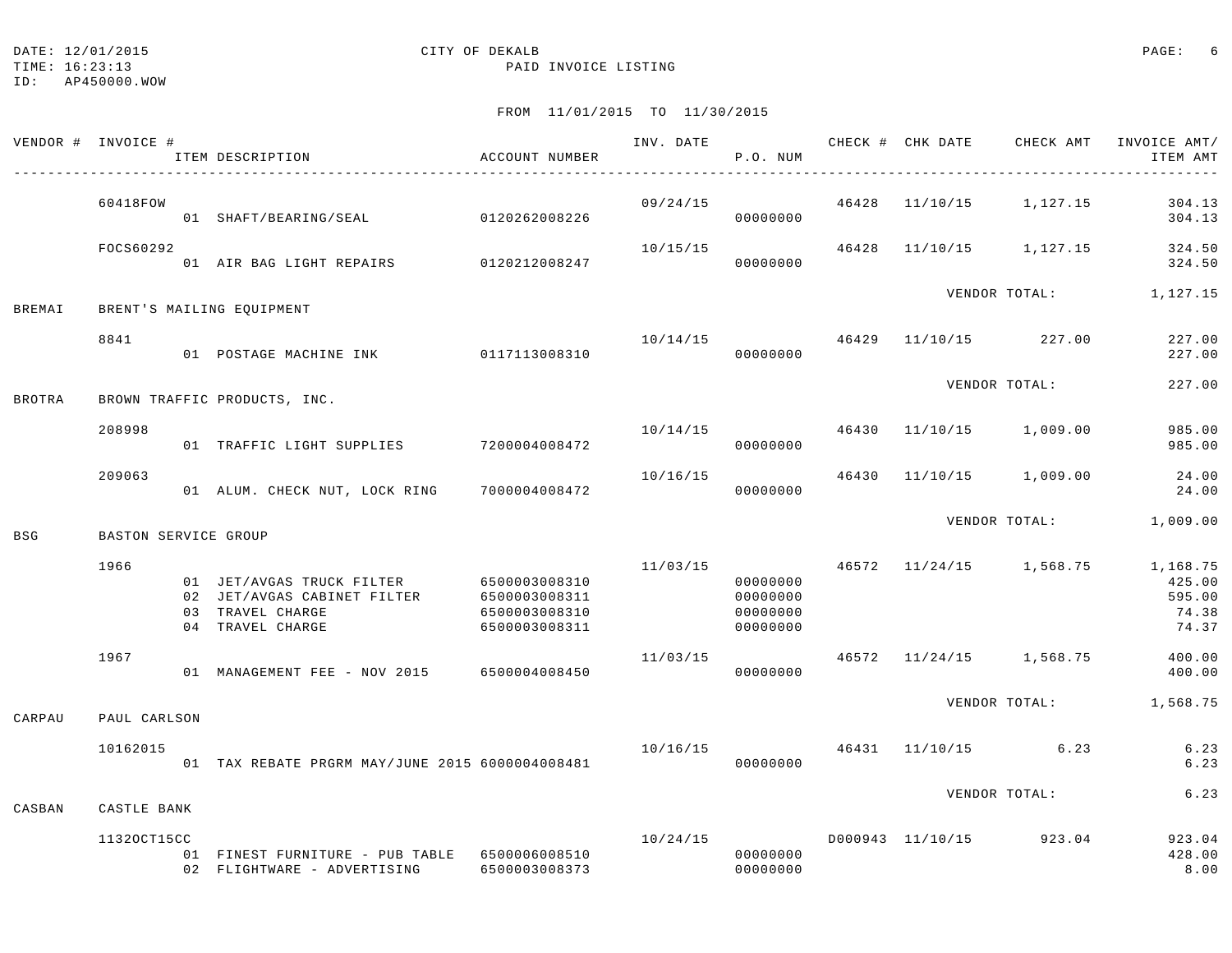## DATE: 12/01/2015 CITY OF DEKALB COMPARED PAGE: 7

#### TIME: 16:23:13 PAID INVOICE LISTING

| VENDOR # INVOICE # | ITEM DESCRIPTION <a> <a> </a> </a> <a> </a> ACCOUNT NUMBER                              |                                |           | P.O. NUM             |  |                        | INV. DATE 6 7 CHECK # CHK DATE CHECK AMT INVOICE AMT/<br>ITEM AMT |
|--------------------|-----------------------------------------------------------------------------------------|--------------------------------|-----------|----------------------|--|------------------------|-------------------------------------------------------------------|
| 11320CT15CC        |                                                                                         |                                |           |                      |  |                        | 923.04                                                            |
|                    |                                                                                         |                                |           |                      |  |                        | 55.99                                                             |
|                    | 04 LEKTRO - PINTLE HOOK 6500002008295 0000000000                                        |                                |           |                      |  |                        | 431.05                                                            |
| 1132SEPT15CC       |                                                                                         |                                | 09/24/15  |                      |  |                        | D000942 11/10/15 1,046.12 1,046.12                                |
|                    | 01 EAGLE RIDGE - LDGNG -IPAA CONF 6500003008376                                         |                                |           | 00000000             |  |                        | 205.59                                                            |
|                    | 02 EAGLE RIDGE - LDGNG -IPAA CONF 6500003008376                                         |                                |           | 00000000             |  |                        | 205.59                                                            |
|                    | 03 FLIGHTWARE ADVERTISING 6500003008373                                                 |                                |           | 00000000             |  |                        | 8.00                                                              |
|                    | 04 WALMART - COFFEE/SOAP 6500002008219                                                  |                                |           | 00000000             |  |                        | 89.84                                                             |
|                    | 05 WALMART - COFFEE/SOAP TAX RFND 6500002008219                                         |                                |           | 00000000             |  |                        | $-1.31$                                                           |
|                    | 06 FLY AMERICA - FAA BI FLT RVW 6500003008376                                           |                                |           | 00000000             |  |                        | 234.00                                                            |
|                    | 07 DIRECTV - 040784765 8/14-9/13 6500003008348<br>08 LEKTRO - HOOK CRADLE 6500003008310 |                                |           | 00000000<br>00000000 |  |                        | 55.99                                                             |
|                    |                                                                                         |                                |           |                      |  |                        | 248.42                                                            |
| 1941SEPT15CC       |                                                                                         |                                | 09/24/15  |                      |  |                        | D000942 11/10/15 1,066.98 1,066.98                                |
|                    | 01 NPELRA ANNUAL CONFERENCE 0115153008376<br>02 NPELRA ANNUAL CONFERENCE 0115153008376  |                                |           | 00000000             |  |                        | 699.00                                                            |
|                    |                                                                                         |                                |           | 00000000             |  |                        | $-130.00$                                                         |
|                    | 03 NPELRA ANNUAL CONFERENCE 0115153008376                                               |                                |           | 00000000             |  |                        | 375.00                                                            |
|                    | 04 PANERA BREAD                                                                         | 0116103008306                  |           | 00000000             |  |                        | 122.98                                                            |
| 24550CT15CC        |                                                                                         |                                |           |                      |  |                        | $10/24/15$ $D000943$ $11/10/15$ $1,338.03$ $1,338.03$             |
|                    | 01 ICMA CONFERENCE - GAURA 0115153008376                                                |                                | 000000000 |                      |  |                        | 1,265.00                                                          |
|                    | 02 PRESS PLUS                                                                           | 0115153008375                  |           | 00000000             |  |                        | 7.99                                                              |
|                    | 03 SQ AIRPORT TAXI - ICMA - GAURA 0115153008376                                         |                                | 00000000  |                      |  |                        | 65.04                                                             |
| 2455SEPT15CC       |                                                                                         |                                | 09/24/15  |                      |  |                        | D000942 11/10/15 7.99 7.99                                        |
|                    | 01 PRESS PLUS                                                                           | 0115153008375                  |           | 00000000             |  |                        | 7.99                                                              |
| 2659SEPT15CC       |                                                                                         |                                | 09/24/15  |                      |  | D000942 11/10/15 29.00 | 29.00                                                             |
|                    | 01 DOLLAR TREE - GREETING CARDS 0130312008204                                           |                                |           | 00000000             |  |                        | 29.00                                                             |
| 28650CT15CC        |                                                                                         |                                | 10/24/15  |                      |  |                        | D000943 11/10/15 1,633.38 1,633.38                                |
|                    | 01 PIZZA HUT - 0120222008299<br>02 SCHNUCKS - BAGELS/CRM CHZ 0120222008299              |                                |           | 00000000             |  |                        | 48.48                                                             |
|                    |                                                                                         |                                |           | 00000000             |  |                        | 19.93                                                             |
|                    |                                                                                         |                                |           | 00000000             |  |                        | 11.07                                                             |
|                    |                                                                                         |                                |           | 00000000             |  |                        | 217.24                                                            |
|                    | 05 ROAD RANGER - FUEL                                                                   | 0120212008245                  |           | 00000000             |  |                        | 22.61                                                             |
|                    | 06 CANDLEWOOD STES - TRNG - PRSNS 0120223008376                                         |                                |           | 00000000             |  |                        | 54.00                                                             |
|                    | 07 AMAZON - HEADSET 0120236008580                                                       |                                |           | 00000000             |  |                        | 76.08                                                             |
|                    | 08 AMAZON - STEP STOOL                                                                  | 0120236008510                  |           | 00000000             |  |                        | 101.98                                                            |
|                    | 09 AMAZON - STEP STOOL                                                                  | 0120236008510                  |           | 00000000             |  |                        | 50.99                                                             |
|                    | 10 BEST BUY - DLED TV                                                                   | 0120233008310                  |           | 00000000             |  |                        | 299.99                                                            |
|                    | 11 BARB BAGELS - BAGELS/CRM CHZ 0120212008299                                           |                                |           | 00000000             |  |                        | 18.51                                                             |
|                    | 12 HOLIDAY INN - LDGNG - BROWN                                                          | 0120223008376                  |           | 00000000             |  |                        | 147.54                                                            |
|                    | 13 SOAS APPAREL - POLOS<br>14 SAFEKIDS - RECERT - WEESE                                 | 0120232008270<br>0120243008376 |           | 00000000<br>00000000 |  |                        | 589.66<br>50.00                                                   |
|                    |                                                                                         |                                |           |                      |  |                        |                                                                   |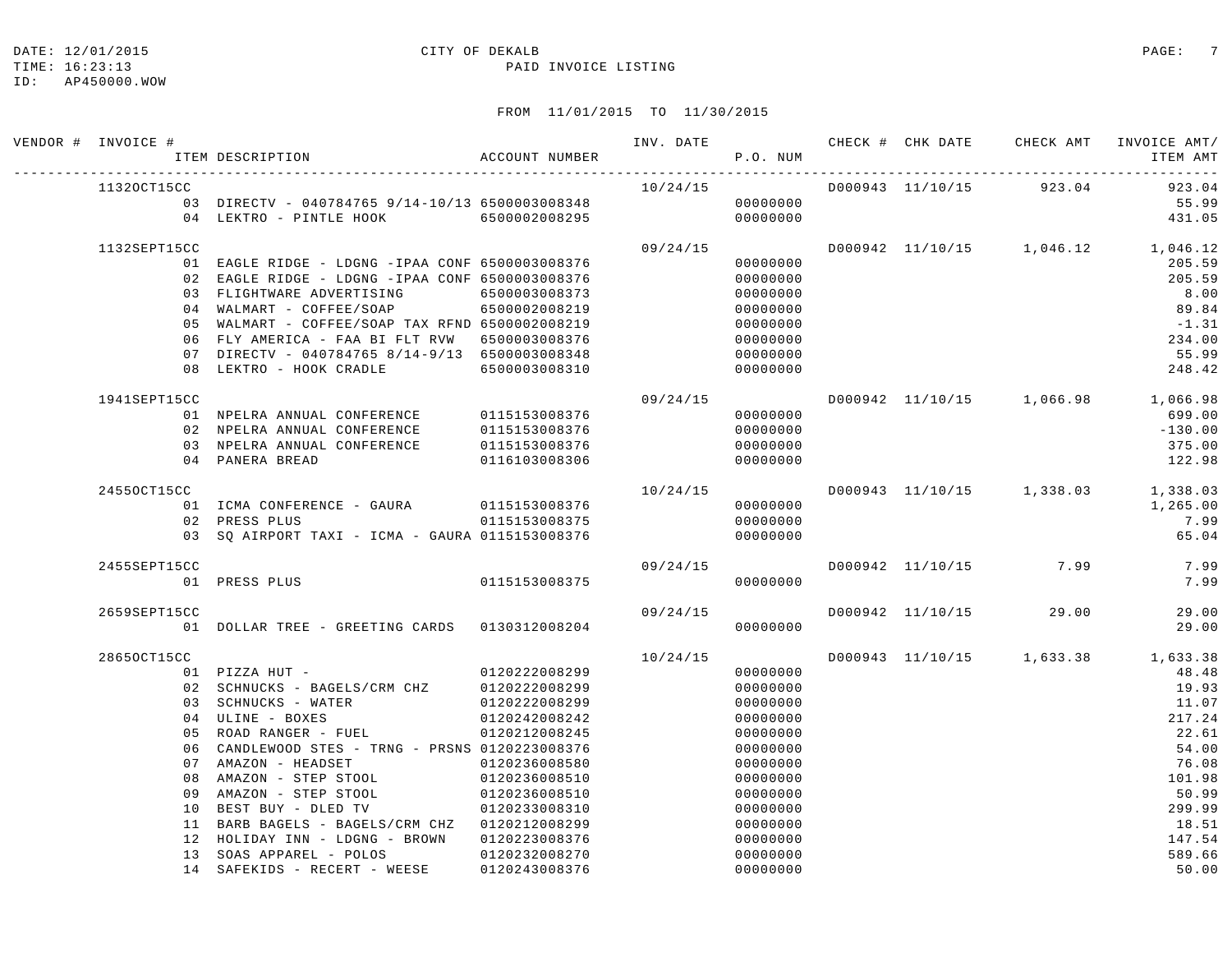#### DATE:  $12/01/2015$  PAGE: 8

#### TIME: 16:23:13 PAID INVOICE LISTING

| VENDOR # INVOICE # |                                                             |                                | INV. DATE |                      |  | CHECK # CHK DATE CHECK AMT | INVOICE AMT/                       |
|--------------------|-------------------------------------------------------------|--------------------------------|-----------|----------------------|--|----------------------------|------------------------------------|
|                    | ACCOUNT NUMBER<br>ITEM DESCRIPTION                          |                                |           | P.O. NUM             |  |                            | ITEM AMT                           |
| 28650CT15CC        |                                                             |                                | 10/24/15  |                      |  | D000943 11/10/15 1,633.38  | 1,633.38                           |
|                    | 0120243008376<br>15 AMAZON                                  |                                |           | 00000000             |  |                            | $-74.70$                           |
| 2865SEPT15CC       |                                                             |                                | 09/24/15  |                      |  |                            | D000942 11/10/15 3,768.21 3,768.21 |
|                    | 01 SCHNUCKS - WATER 0120222008299                           |                                |           | 00000000             |  |                            | 42.35                              |
|                    | 02 AMAZON - WALL MOUNTS                                     | 0120236008510                  |           | 00000000             |  |                            | 59.92                              |
|                    | 03 SAFEKIDS - RECERT FEE                                    | 0120223008376                  |           | 00000000             |  |                            | 50.00                              |
|                    | 04 AMAZON - COOLPIX CAMERA                                  | 0120216008510                  |           | 00000000             |  |                            | 189.00                             |
| 05                 | IACP CONF - CHICAGO                                         | 0120223008376                  |           | 00000000             |  |                            | 575.00                             |
| 06                 | CANDLEWOOD - PARSONS                                        | 0120223008376                  |           | 00000000             |  |                            | 1,998.00                           |
| 07                 | SAMS CLUB - COFFEE                                          | 0120252008299                  |           | 00000000             |  |                            | 289.20                             |
| 08                 | ADOBE - PDF EXPORT                                          | 0120253008376                  |           | 00000000             |  |                            | 25.37                              |
| 09                 | JERSEY MIKES - MEAL                                         | 0120222008299                  |           | 00000000             |  |                            | 34.52                              |
| 10                 | SOS - PLATE RENEWAL                                         | 0120222008242                  |           | 00000000             |  |                            | 101.00                             |
|                    | 11 SOS - PLATE RENEWAL                                      | 0120222008242<br>0120253008376 |           | 00000000             |  |                            | 2.37<br>50.00                      |
|                    | 12 SAFEKIDS RECERT - MCNETT<br>14 AMAZON - STP STL/SGN HLDR | 0120236008510                  |           | 00000000<br>00000000 |  |                            | 152.74                             |
|                    | 15 AMAZON - ELECTRODE PADS                                  | 0120222008242                  |           | 00000000             |  |                            | 88.00                              |
|                    | 16 AMAZON - WEATHER RADIO                                   | 0120222008295                  |           | 00000000             |  |                            | 46.75                              |
|                    | 17 AMAZON CREDIT                                            | 0120222008295                  |           | 00000000             |  |                            | $-24.90$                           |
|                    | 18 AMAZON - STEP STOOLS                                     | $0120236008510$                |           | 00000000             |  |                            | 50.99                              |
|                    | 19 AMAZON - RECOIL SPRING 0120222008242                     |                                |           | 00000000             |  |                            | 37.90                              |
| 34720CT15CC        |                                                             |                                | 10/24/15  |                      |  | D000943 11/10/15 53.12     | 53.12                              |
|                    | 01 OLEARYS - MEAL - REAL ESTT MTG 0132113008373             |                                |           | 00000000             |  |                            | 45.13                              |
|                    | 02 PRESS PLUS                                               | 0132103008375                  |           | 00000000             |  |                            | 7.99                               |
| 3472SEPT15CC       |                                                             |                                | 09/24/15  |                      |  | D000942 11/10/15 115.96    | 115.96                             |
|                    | 01 HYATT OHARE PARKING                                      | 0132103008376                  |           | 00000000             |  |                            | 10.00                              |
|                    | 02 MICHAELS - BLACK FRAMES                                  | 0132103008373                  |           | 00000000             |  |                            | 12.00                              |
|                    | 03 MICHAELS - BLACK FRAMES                                  | 0132103008373                  |           | 00000000             |  |                            | $-12.00$                           |
|                    | 04 MICHAELS - BLACK FRAMES                                  | 0132103008373                  |           | 00000000             |  |                            | 104.97                             |
|                    | 05 PRESS PLUS                                               | 0132103008375                  |           | 00000000             |  |                            | 0.99                               |
| 36720CT15CC        |                                                             |                                | 10/24/15  |                      |  |                            | D000943 11/10/15 1,204.43 1,204.43 |
|                    | 01 FARM/FLEET - JEANS 0130352008270                         |                                |           | 00000000             |  |                            | 101.48                             |
|                    | 02 ADVANTAGE - CAR RENTAL                                   | 0130353008376                  |           | 00000000             |  |                            | 220.18                             |
|                    | 03 MARRIOTT - LODGNG - IPTA CONF 0920003008376              |                                |           | 00000000             |  |                            | 261.60                             |
| 04                 | MARRIOTT - LODGNG - IPTA CONF                               | 0920003008376                  |           | 00000000             |  |                            | 257.60                             |
| 0 <sub>5</sub>     | MARRIOTT - LODGNG - IPTA CONF 0920003008376                 |                                |           | 00000000             |  |                            | 257.60                             |
| 06                 | GUEST SRVCS - WKLY MEALS                                    | 0130353008376                  |           | 00000000             |  |                            | 105.97                             |
| 3672SEPT15CC       |                                                             |                                | 09/24/15  |                      |  | D000942 11/10/15 708.83    | 708.83                             |
|                    | 01 UPS STORE - HACH COMPANY 0130353008305                   |                                |           | 00000000             |  |                            | 16.00                              |
|                    | 02 DC BALLERS - MEAL - FTA CONF 0920003008376               |                                |           | 00000000             |  |                            | 7.70                               |
|                    | 03 NATIONAL AIRPORT - METRO                                 | 0920003008376                  |           | 00000000             |  |                            | 14.50                              |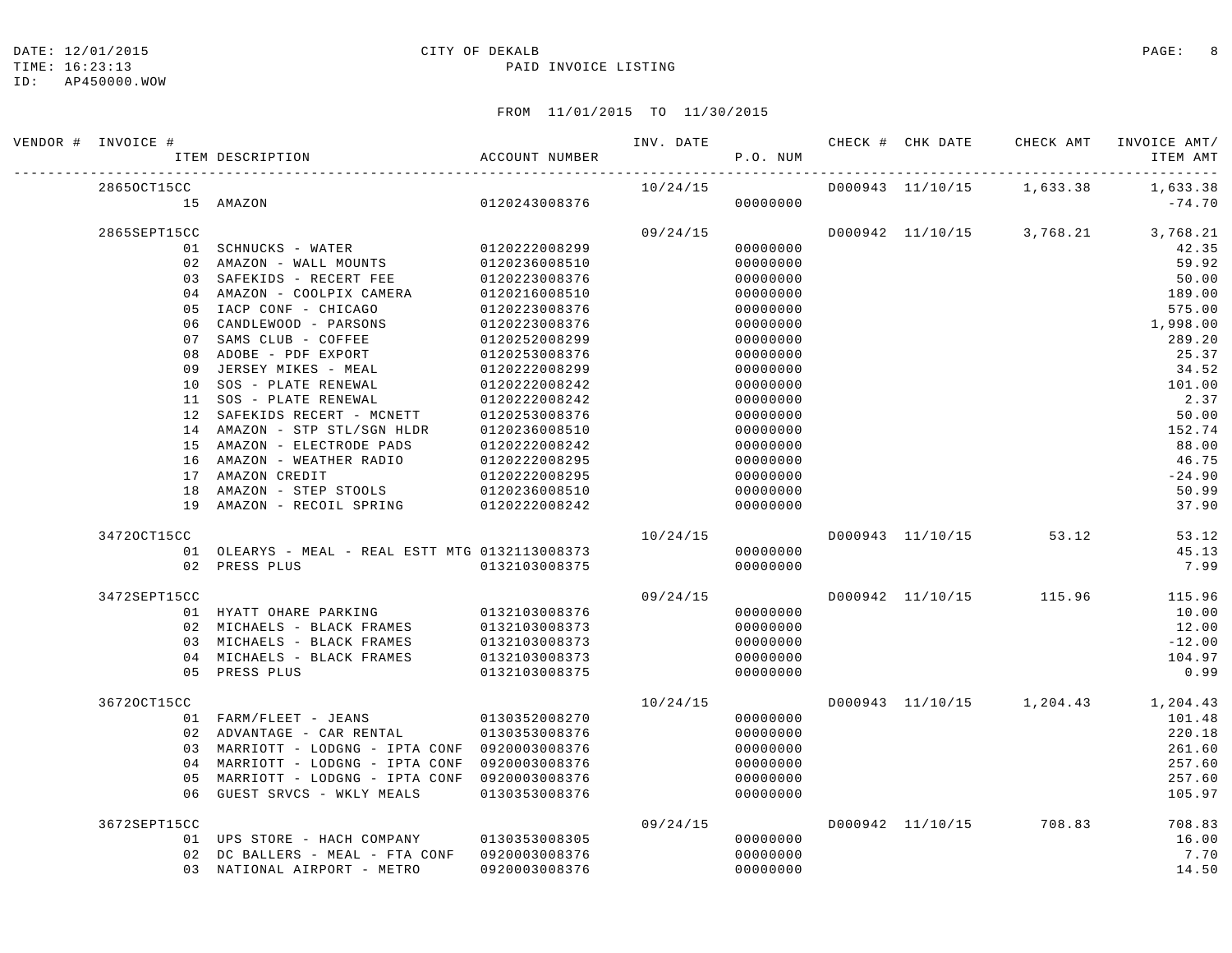### DATE: 12/01/2015 CITY OF DEKALB COMPARED PAGE: 9

#### TIME: 16:23:13 PAID INVOICE LISTING

|  | VENDOR # INVOICE # | ACCOUNT NUMBER<br>ITEM DESCRIPTION                                         |                                | INV. DATE | P.O. NUM             |  | CHECK # CHK DATE CHECK AMT | INVOICE AMT/<br>ITEM AMT           |
|--|--------------------|----------------------------------------------------------------------------|--------------------------------|-----------|----------------------|--|----------------------------|------------------------------------|
|  | 3672SEPT15CC       |                                                                            |                                | 09/24/15  |                      |  | D000942 11/10/15 708.83    | 708.83                             |
|  |                    | 04 CAFE SAINT-EX - MEAL - FTA CON 0920003008376                            |                                |           | 00000000             |  |                            | 30.50                              |
|  |                    | 05 CAMBRIA - LDGNG - FTA CONF                                              | 0920003008376                  |           | 00000000             |  |                            | 556.47                             |
|  |                    | 06 MT VERNON - METRO - FTA CONF 0920003008376                              |                                |           | 00000000             |  |                            | 14.50                              |
|  |                    | 07 CAMBRIA - MEAL - FTA CONF                                               | 0920003008376                  |           | 00000000             |  |                            | 15.60                              |
|  | 08                 | GRAFFIATO - MEAL - FTA CONF                                                | 0920003008376                  |           | 00000000             |  |                            | 17.60                              |
|  | 09                 | DCITY SMKHSE - MEAL - FTA CONF 0920003008376                               |                                |           | 00000000             |  |                            | 10.18                              |
|  | 10                 | MT VERNON - METRO - FTA CONF                                               | 0920003008376                  |           | 00000000             |  |                            | 14.50                              |
|  |                    | 11 STARBUCKS - MEAL - FTA CONF                                             | 0920003008376                  |           | 00000000             |  |                            | 11.28                              |
|  | 55390CT15CC        |                                                                            |                                | 10/24/15  |                      |  | D000943 11/10/15 3,793.62  | 3,793.62                           |
|  |                    | 01 ICMA RENEWAL - HOPPENSTEDT                                              | 0115153008375                  |           | 00000000             |  |                            | 1,055.00                           |
|  |                    | 02 IML CONF - JOHNSON                                                      | 0110103008376                  |           | 00000000             |  |                            | 310.00                             |
|  |                    | 03 OFFICEMAX - FILE FOLDERS                                                | 0116102008204                  |           | 00000000             |  |                            | 21.99                              |
|  |                    | 04 DC RECORDER                                                             | 0115153008366                  |           | 00000000             |  |                            | 84.00                              |
|  | 05                 | JIMMY JOHNS - INS MTG W/IPBC<br>06 ILCMA - CONFERENCE                      | 0116103008306<br>0115153008376 |           | 00000000<br>00000000 |  |                            | 34.82<br>55.00                     |
|  |                    | 07 HILTON - LDGNG - JOHNSON                                                | 0110103008376                  |           | 00000000             |  |                            | 273.54                             |
|  | 08                 | HILTON - LDGNG - SNOW                                                      | 0110103008376                  |           | 00000000             |  |                            | 820.62                             |
|  | 09                 | HILTON - LDGNG - NORIEKO                                                   | 0110103008376                  |           | 00000000             |  |                            | 820.62                             |
|  | 10                 | HILTON - PRKNG - JOHNSON                                                   | 0110103008376                  |           | 00000000             |  |                            | 48.01                              |
|  |                    | 11 HILTON - PRKNG - NORIEKO                                                | 0110103008376                  |           | 00000000             |  |                            | 144.03                             |
|  |                    | 12 FTD - FLOWERS - DICKSON                                                 | 0115152008294                  |           | 00000000             |  |                            | 125.99                             |
|  | 5539SEPT15CC       |                                                                            |                                | 09/24/15  |                      |  |                            | D000942 11/10/15 2,384.30 2,384.30 |
|  |                    | 01 FTD - FLOWERS - REILLY 0115152008294                                    |                                |           | 00000000             |  |                            | 247.87                             |
|  |                    | 02 POTBELLY - MEAL - FIRE PROMO 0116102008201                              |                                |           | 00000000             |  |                            | 53.40                              |
|  | 03                 | JIMMY JOHNS - MEAL - EXEC TEAM 0115153008306                               |                                |           | 00000000             |  |                            | 63.40                              |
|  | 04                 | DEKALB CHAMBER - WELCOME                                                   | 0132103008376                  |           | 00000000             |  |                            | 75.00                              |
|  | 06                 | EAGLE RIDGE - IPELRA CONF                                                  | 0115153008376                  |           | 00000000             |  |                            | 375.00                             |
|  |                    | 07 LINCOLN INN - MEETING                                                   | 0115153008306                  |           | 00000000             |  |                            | 99.17                              |
|  | 08                 | IPPFA RETIREMENT EVENT                                                     | 0116103008376                  |           | 00000000             |  |                            | 150.00                             |
|  | 09                 | HOLIDAY INN - LODGNG - STOTT                                               | 0115153008376                  |           | 00000000             |  |                            | 100.57                             |
|  | 10<br>11           | ICMA CONF - STOTT                                                          | 0115153008376                  |           | 00000000             |  |                            | 150.00                             |
|  | 12                 | GLIDDENS - FLOWERS - ZUCKER<br>POTBELLY - MEAL - PW DIRECTOR 0116103008306 | 0115152008294                  |           | 00000000<br>00000000 |  |                            | 91.90<br>47.99                     |
|  |                    | 13 IML 2015 ANNUAL CONFERENCE                                              | 0110103008376                  |           | 00000000             |  |                            | 930.00                             |
|  |                    |                                                                            |                                |           |                      |  |                            |                                    |
|  | 56490CT15CC        |                                                                            |                                | 10/24/15  |                      |  | D000943 11/10/15 517.04    | 517.04                             |
|  |                    | 01 IL TIF ASSOC. ANNUAL CONF                                               | 1300003008376                  |           | 00000000             |  |                            | 11.80                              |
|  |                    | 02 MICHAELS - BLACK FRAMES                                                 | 0115152008204                  |           | 00000000             |  |                            | 58.48                              |
|  |                    | 03 MICHAELS - BLACK FRAMES                                                 | 0115152008204                  |           | 00000000             |  |                            | 116.96                             |
|  |                    | 04 RETAIL STATE CONF - DIEDRICH 0132103008376                              |                                |           | 00000000             |  |                            | 89.00                              |
|  |                    | 05 UNION LEG CLUB - ANNUAL CONF                                            | 1300003008376                  |           | 00000000             |  |                            | 240.80                             |
|  | 5649SEPT15CC       |                                                                            |                                | 09/24/15  |                      |  |                            | D000942 11/10/15 1,834.00 1,834.00 |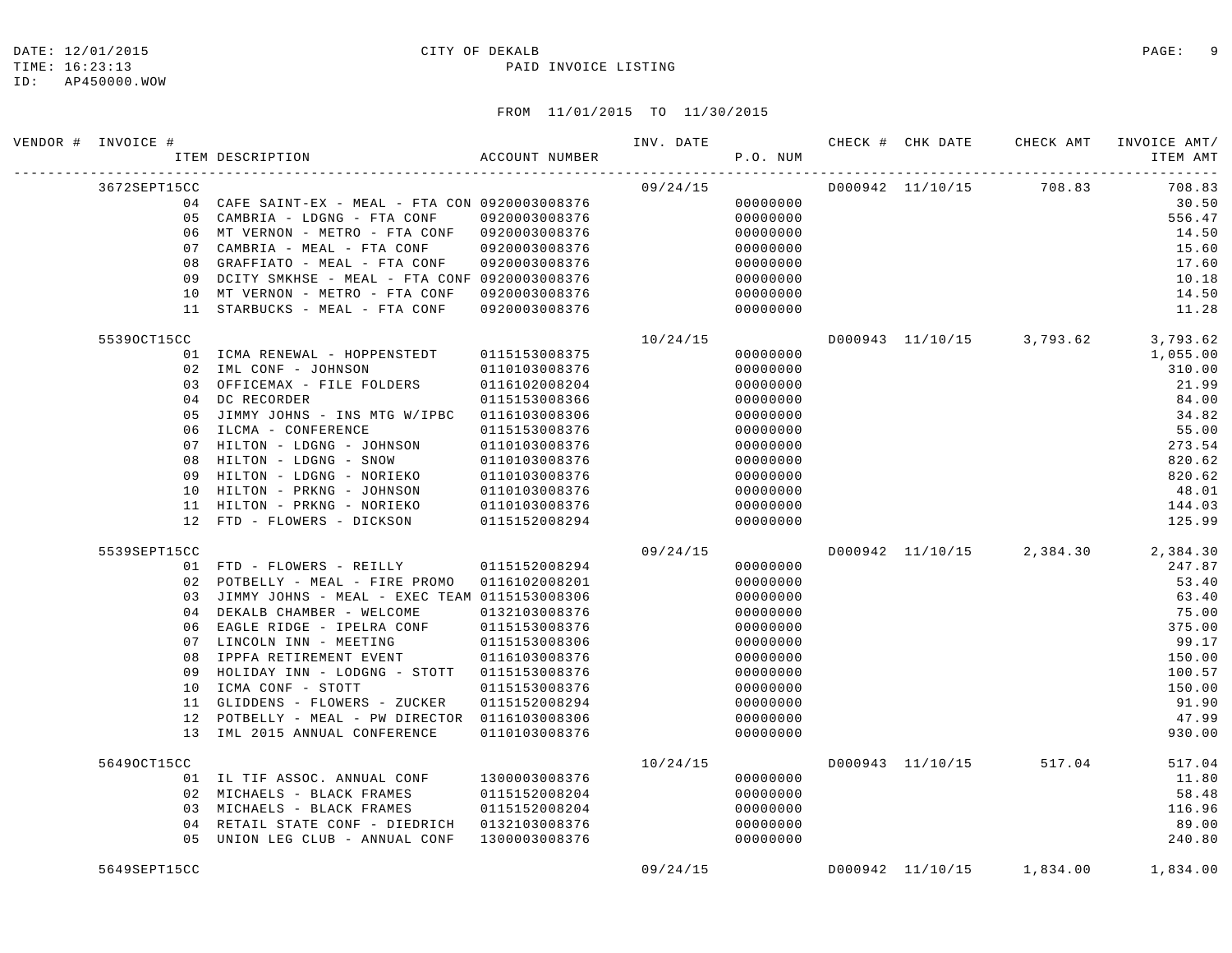## DATE: 12/01/2015 **CITY OF DEKALB CITY OF DERALB PAGE: 10**

#### TIME: 16:23:13 PAID INVOICE LISTING

| VENDOR # INVOICE # | ACCOUNT NUMBER<br>ITEM DESCRIPTION              |               | INV. DATE | P.O. NUM |  | CHECK # CHK DATE CHECK AMT INVOICE AMT/ | ITEM AMT |
|--------------------|-------------------------------------------------|---------------|-----------|----------|--|-----------------------------------------|----------|
|                    |                                                 |               |           |          |  |                                         |          |
| 5649SEPT15CC       |                                                 |               | 09/24/15  |          |  | D000942 11/10/15  1,834.00  1,834.00    |          |
|                    | 01 ILLINOIS TAX INCREM ASSOC. 1300003008376     |               |           | 00000000 |  |                                         | 350.00   |
|                    | 02 CHANGING CENTERS                             | 0132103008373 |           | 00000000 |  |                                         | 549.00   |
|                    | 03 ICSC DEAL MKNG CONF - DIVITA 0132103008376   |               |           | 00000000 |  |                                         | 305.00   |
|                    | 04 ICSC DEAL MKNG CONF - DIEDRICH 0132103008376 |               |           | 00000000 |  |                                         | 305.00   |
|                    | 05 APA IL STATE CONF - HILAND                   | 0132103008375 |           | 00000000 |  |                                         | 325.00   |
| 68740CT15CC        |                                                 |               | 10/24/15  |          |  | D000943 11/10/15 849.01                 | 849.01   |
|                    | 01 DULTMEIER - BREAKAWAY HOSE                   | 0130332008226 |           | 00000000 |  |                                         | 98.50    |
|                    | 02 DULTMEIER - BREAKAWAY HOSE                   | 0130332008226 |           | 00000000 |  |                                         | $-5.16$  |
|                    | 03 MAGIO - JACKETS                              | 0130332008295 |           | 00000000 |  |                                         | 382.05   |
|                    | 04 COMPSOURCE - POWER SUPPLY                    | 0130332008230 |           | 00000000 |  |                                         | 153.52   |
|                    | 05 GALETON - RAIN BOOTS                         | 0130332008270 |           | 00000000 |  |                                         | 220.10   |
| 6874SEPT15CC       |                                                 |               | 09/24/15  |          |  | D000942 11/10/15 1,631.86 1,631.86      |          |
|                    | 01 MOTIVE PRODUCTS - CLAMPS                     | 0130332008295 |           | 00000000 |  |                                         | 22.89    |
|                    | 02 JETTER PARTS - HOSE                          | 0130332008226 |           | 00000000 |  |                                         | 1,590.00 |
|                    | 03 RADIOSHACK - SLDRLS                          | 6500006008580 |           | 00000000 |  |                                         | 18.97    |
| 72280CT15CC        |                                                 |               | 10/24/15  |          |  | D000943 11/10/15 3,748.13 3,748.13      |          |
|                    | 01 WALGREENS - ASPIRIN/IBPROFEN 0125272008241   |               |           | 00000000 |  |                                         | 13.92    |
|                    | 02 COUNTRY INN STS - LDGNG - THRP 0125273008376 |               |           | 00000000 |  |                                         | 414.00   |
|                    | 03 MOORE IND. - SLAM LATCH                      | 0125272008226 |           | 00000000 |  |                                         | 28.63    |
|                    | 04 AMAZON - STEREO CABLE                        | 0125272008210 |           | 00000000 |  |                                         | 61.23    |
| 05                 | IFCA - ANNUAL CONFERENCE                        | 0125263008376 |           | 00000000 |  |                                         | 200.00   |
|                    | 06 BAKERS BUDDY                                 | 0125273008376 |           | 00000000 |  |                                         | 25.44    |
|                    | 07 FIREHOUSE EVENTS                             | 0125263008376 |           | 00000000 |  |                                         | 1,045.00 |
| 08                 | SPIRIT AIR - LEMAY - FIREHOUSE 0125263008376    |               |           | 00000000 |  |                                         | 326.18   |
|                    | 09 HILTON - LDGNG - HOYLE                       | 0125263008376 |           | 00000000 |  |                                         | 372.96   |
|                    | 10 REID & ASSOC. - TRNG - HOLUJ 0125273008376   |               |           | 00000000 |  |                                         | 580.00   |
|                    | 11 AIRPORT SHUTTLE                              | 0125263008376 |           | 00000000 |  |                                         | 29.90    |
|                    | 12 EDUCA. SPECL. - GOODS/SRVCS 0125273008373    |               |           | 00000000 |  |                                         | 166.91   |
|                    | 13 CROWNE PLAZA - LDGNG - LEMAY 0125263008376   |               |           | 00000000 |  |                                         | 483.96   |
| 7228SEPT15CC       |                                                 |               | 09/24/15  |          |  | D000942 11/10/15 1,180.97 1,180.97      |          |
|                    | 01 WALMART - PHOTOS                             | 0125262008204 |           | 00000000 |  |                                         | 36.33    |
|                    | 03 WALMART - PHOTOS                             | 0125262008204 |           | 00000000 |  |                                         | 0.84     |
|                    | 04 WALMART - FRAMES                             | 0125273008315 |           | 00000000 |  |                                         | 14.20    |
| 05                 | EMS RENEWAL - CHILTON                           | 0125273008315 |           | 00000000 |  |                                         | 41.75    |
| 06                 | EMS RENEWAL - MOREY                             | 0125273008315 |           | 00000000 |  |                                         | 41.75    |
| 07                 | HAWK LABELING - LABELS                          | 0125262008204 |           | 00000000 |  |                                         | 84.93    |
| 09                 | RADIOSHACK - SCANNER                            | 0125276008580 |           | 00000000 |  |                                         | 239.98   |
| 10                 | HAWK LABELING - LABELS                          | 0125262008204 |           | 00000000 |  |                                         | 63.99    |
|                    | 12 COUNTRY INN - LODGING                        | 0125273008376 |           | 00000000 |  |                                         | 414.00   |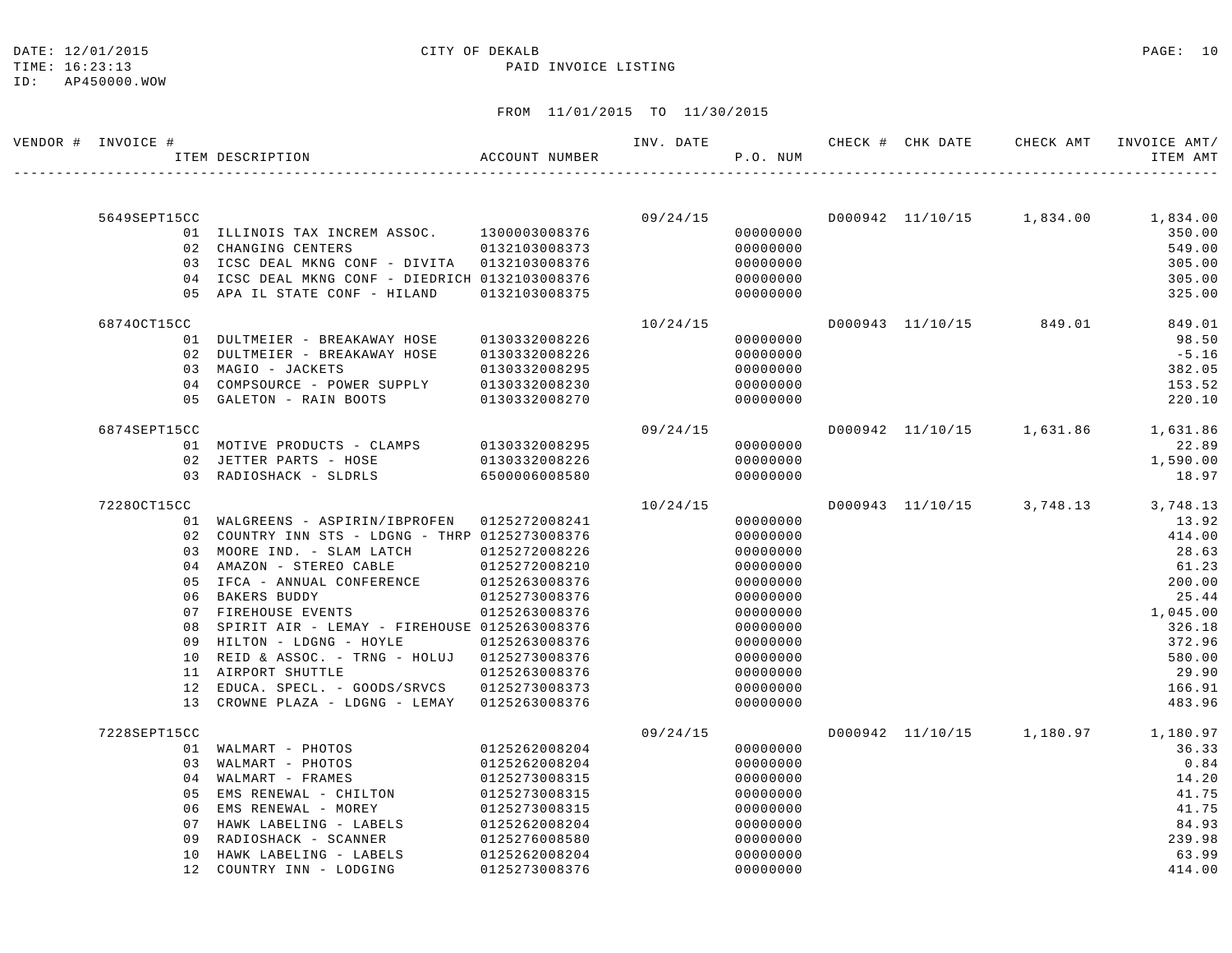#### DATE: 12/01/2015 CITY OF DEKALB PAGE: 11

#### TIME: 16:23:13 PAID INVOICE LISTING

ID: AP450000.WOW

| VENDOR # INVOICE # | ACCOUNT NUMBER<br>ITEM DESCRIPTION                                                   |                                | INV. DATE | P.O. NUM             |  |                         | ITEM AMT                           |
|--------------------|--------------------------------------------------------------------------------------|--------------------------------|-----------|----------------------|--|-------------------------|------------------------------------|
| 7228SEPT15CC       |                                                                                      |                                | 09/24/15  |                      |  |                         | D000942 11/10/15 1,180.97 1,180.97 |
|                    | 13 WALMART - CHILD SAFETY SEAT 0125272008241                                         |                                |           | 00000000             |  |                         | 44.98                              |
|                    | 14 ATAGLANCE - CALENDARS 0125262008202<br>15 EMI SUPPLY - LIGHTED PLUG 0125272008226 |                                |           | 00000000             |  |                         | 124.30                             |
|                    |                                                                                      |                                |           | 00000000             |  |                         | 73.92                              |
| 92990CT15CC        |                                                                                      |                                | 10/24/15  |                      |  |                         | D000943 11/10/15 466.38 466.38     |
|                    | 01 FARM/FLEET - BELT BUCKLE 6000002008270                                            |                                |           | 00000000             |  |                         | 86.38                              |
|                    | 02 IRWA - REGISTRATION                                                               | 6000003008376                  |           | 00000000             |  |                         | 380.00                             |
| 9299SEPT15CC       |                                                                                      |                                | 09/24/15  |                      |  | D000942 11/10/15 677.28 | 677.28                             |
|                    | 60000002008228<br>01 RIGHT POINTE                                                    |                                |           | 00000000             |  |                         | 91.42                              |
|                    | 02 BATTERIES PLUS - 12V LEAD                                                         | 6000002008210                  |           | 00000000             |  |                         | 39.90                              |
|                    | 03 FARM/FLEET - PAINTING SUPPLIES 6000002008232                                      |                                |           | 00000000             |  |                         | 370.04                             |
|                    | 04 FARM/FLEET - CHLORINE GRANULS 6000002008232                                       |                                |           | 00000000             |  |                         | 175.92                             |
| 94010CT15CC        |                                                                                      |                                | 10/24/15  |                      |  | D000943 11/10/15 34.63  | 34.63                              |
|                    | 01 ANAD INDIA - MEAL - FTA CONF 0920003008376                                        |                                |           | 00000000             |  |                         | 34.63                              |
| 9401SEPT15CC       |                                                                                      |                                | 09/24/15  |                      |  |                         | D000942 11/10/15 1,505.73 1,505.73 |
|                    | 01 HOOTERS - MEAL - FTA CONF 0920003008376                                           |                                |           | 00000000             |  |                         | 21.72                              |
|                    | 02 DONER BISTRO - MEAL - FTA CONF 0920003008376                                      |                                |           | 00000000             |  |                         | 23.36                              |
|                    | 03 HAMPTON INN - LDGNG - FTA CONF 0920003008376                                      |                                |           | 00000000             |  |                         | 741.96                             |
|                    | 04 UNITED AIR - FLIGHT - FTA CONF 0920003008376                                      |                                |           | 00000000             |  |                         | 326.20                             |
|                    | 05 IPTA 2015 FALL CONF                                                               | 0920003008376                  |           | 00000000             |  |                         | 186.00                             |
| 06                 | IDOT IL - MPO - CASEYS - GAS 0910002008245                                           |                                |           | 00000000             |  |                         | 12.01                              |
| 07                 | APPLEBEE'S - DINNER - IDOT MTG 0910003008376                                         |                                |           | 00000000             |  |                         | 8.98                               |
| 08                 | CAMBRIA HOTEL - LODGNG 0910003008376                                                 |                                |           | 00000000             |  |                         | 185.50                             |
| 94270CT15CC        |                                                                                      |                                | 10/24/15  |                      |  |                         | D000943 11/10/15 5,210.03 5,210.03 |
|                    | 01 AMAZON - HDMI CORD 0117122008285                                                  |                                |           | 00000000             |  |                         | 144.99                             |
|                    | 02 AMAZON – WALL BRACKET 0117122008285<br>03 AMAZON – HDMI CABLE 0117122008285       |                                |           | 00000000             |  |                         | 39.69                              |
|                    |                                                                                      |                                |           | 00000000             |  |                         | 144.99                             |
|                    | 04 AMAZON - 30 FT COAX MONITOR 0117122008285                                         |                                |           | 00000000             |  |                         | 49.78                              |
| 0 <sub>5</sub>     | ILGIS MEMBERSHIP                                                                     | 0117123008375                  |           | 00000000             |  |                         | 50.00                              |
| 06                 | HIGH FIVE - ROOMBOX 0117122008285                                                    |                                |           | 00000000             |  |                         | 2,418.00                           |
| 07                 | TARGET - VIZIO TV                                                                    | 0117122008285                  |           | 00000000             |  |                         | 749.99                             |
| 08                 | SHOW ME CABLES - ETHERNET CBLS 0117122008285                                         |                                |           | 00000000             |  |                         | 55.98                              |
| 09                 | OFFICE PLUS - TONER                                                                  | 0117122008285                  |           | 00000000             |  |                         | 71.94                              |
| 10                 | AMAZON - WIRELESS KEYBOARD<br>11 AMAZON - HDTV CABLE                                 | 0117122008285                  |           | 00000000             |  |                         | 59.97<br>50.20                     |
|                    | 12 AMAZON - MEMORY CARDS                                                             | 0117122008285<br>0117122008285 |           | 00000000<br>00000000 |  |                         | 33.95                              |
|                    | 13 AMAZON - CAR CHARGERS                                                             | 0117126008580                  |           | 00000000             |  |                         | 129.90                             |
|                    | 14 VIDEOBLOCKS - SUBSCRIPTION                                                        | 0117122008285                  |           | 00000000             |  |                         | 19.00                              |
| 15                 | ARCY SOLUTIONS - MNTNG BRCKT 0117122008285                                           |                                |           | 00000000             |  |                         | 59.69                              |
| 16                 | AMAZON - HARD DRIVE                                                                  | 0117122008285                  |           | 00000000             |  |                         | 115.98                             |
|                    | 17 VACUUM INC - BAGS                                                                 | 0117122008204                  |           | 00000000             |  |                         | 15.98                              |
|                    |                                                                                      |                                |           |                      |  |                         |                                    |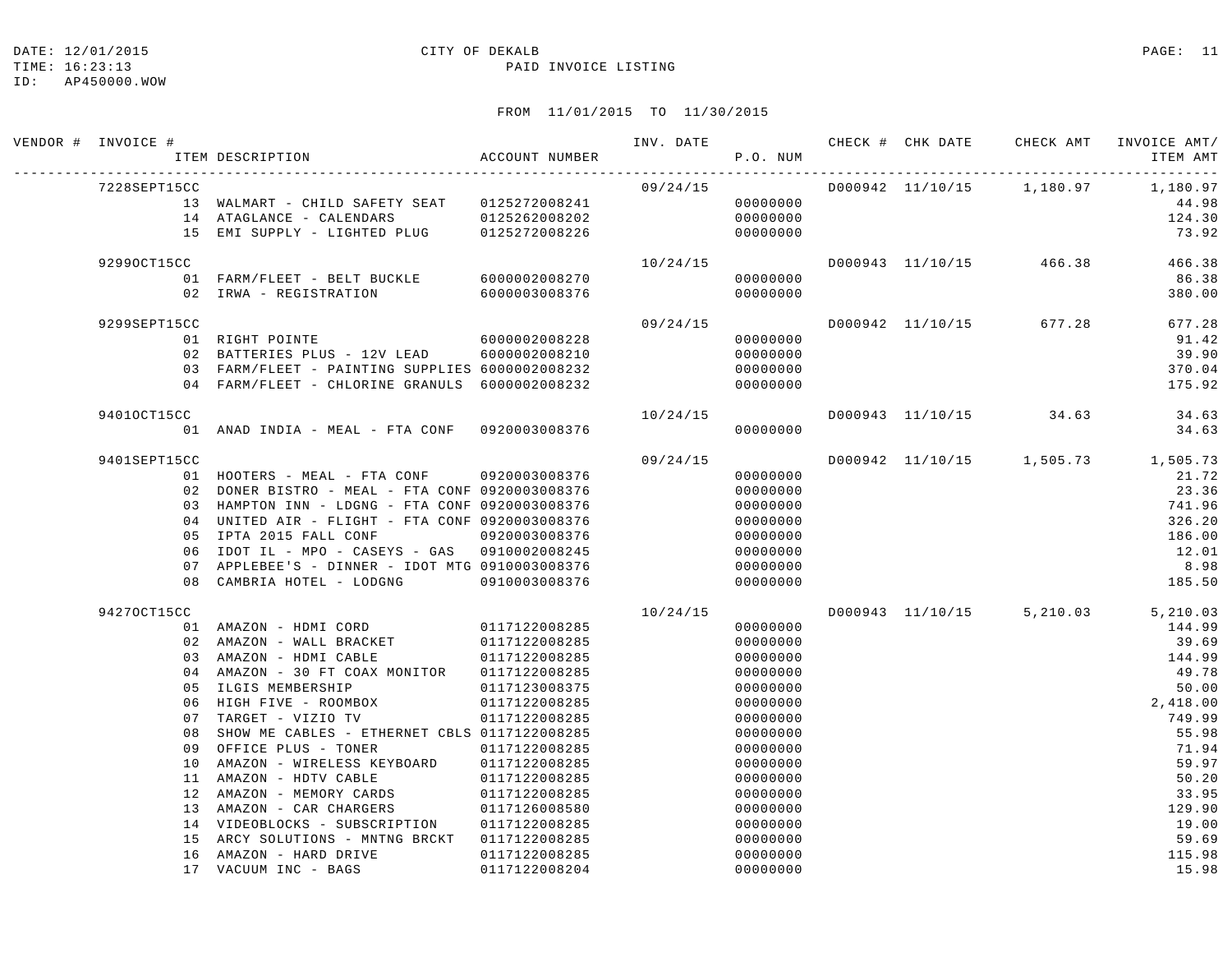#### DATE: 12/01/2015 CITY OF DEKALB PAGE: 12

#### TIME: 16:23:13 PAID INVOICE LISTING

|          | VENDOR # INVOICE # | ITEM DESCRIPTION                                | ACCOUNT NUMBER | INV. DATE | P.O. NUM |                  | CHECK # CHK DATE CHECK AMT       | INVOICE AMT/<br>ITEM AMT |
|----------|--------------------|-------------------------------------------------|----------------|-----------|----------|------------------|----------------------------------|--------------------------|
|          | 94270CT15CC        |                                                 |                | 10/24/15  |          | D000943 11/10/15 | 5,210.03                         | 5,210.03                 |
|          |                    | 18 TR1 STUDIOS - ONSITE SRVCS 0117123008330     |                |           | 00000000 |                  |                                  | 1,000.00                 |
|          | 9427SEPT15CC       |                                                 |                | 09/24/15  |          |                  | D000942 11/10/15 592.72          | 592.72                   |
|          |                    | 01 AMAZON - SAMSUNG BLT CLP HLSTR 0117126008580 |                |           | 00000000 |                  |                                  | 75.00                    |
|          |                    | 02 AMAZON - ODOR CNTRL SYSM                     | 0117122008204  |           | 00000000 |                  |                                  | 19.20                    |
|          |                    | 03 AMAZON - ODOR CNTRL SYSTM                    | 0117122008204  |           | 00000000 |                  |                                  | 32.00                    |
|          |                    | 04 AMAZON - WALL MOUNT BRKT                     | 0117122008285  |           | 00000000 |                  |                                  | 130.76                   |
|          |                    | 05 AMAZON - POWER SPLITTER                      | 0117122008285  |           | 00000000 |                  |                                  | 52.28                    |
|          |                    | 06 GOODWILL - TEXTILES                          | 0117122008204  |           | 00000000 |                  |                                  | 23.73                    |
|          |                    | 07 ROSS - PS ADPT SYSTEM                        | 0117122008285  |           | 00000000 |                  |                                  | 178.49                   |
|          |                    | 08 KOHLS - CLOTHING                             | 0117122008204  |           | 00000000 |                  |                                  | 56.25                    |
|          |                    | 09 VIDEOBLOCKS - SUBSCRIPTION 0117122008285     |                |           | 00000000 |                  |                                  | 19.00                    |
|          |                    | 10 MELINS - KEYS                                | 0117122008204  |           | 00000000 |                  |                                  | 6.01                     |
|          | 95180CT15CC        |                                                 |                | 10/24/15  |          |                  | D000943 11/10/15 885.66          | 885.66                   |
|          |                    | 01 CPA RENEWAL                                  | 0117113008376  |           | 00000000 |                  |                                  | 122.50                   |
|          |                    | 02 AICPA - MEMBERSHIP                           | 0117113008375  |           | 00000000 |                  |                                  | 245.00                   |
|          |                    | 03 AICPA - IMTA SECTION                         | 0117113008375  |           | 00000000 |                  |                                  | 99.00                    |
|          |                    | 04 AICPA - CPE 10/1/15-09/30/16 0117113008376   |                |           | 00000000 |                  |                                  | 221.00                   |
|          |                    | 05 SUBWAY - MEAL - TRNG                         | 0117113008376  |           | 00000000 |                  |                                  | 6.62                     |
|          |                    | 06 EMBASSY STES - LDGNG - TRNG                  | 0117113008376  |           | 00000000 |                  |                                  | 191.54                   |
|          | 9518SEPT15CC       |                                                 |                | 09/24/15  |          | D000942 11/10/15 | 305.00                           | 305.00                   |
|          |                    | 01 ILLINOIS CPA SOCIETY 0117113008376           |                |           | 00000000 |                  |                                  | 305.00                   |
| CASBANLB |                    | CASTLE BANK-DIVISION OF 1ST                     |                |           |          |                  |                                  | VENDOR TOTAL: 37,511.45  |
|          |                    |                                                 |                |           |          |                  |                                  |                          |
|          | 10152015           | 01 LOCK BOX FEES SEPT 2015 6000003008342        |                |           |          |                  |                                  | 519.83                   |
|          |                    |                                                 |                |           | 00000000 |                  |                                  | 519.83                   |
| CCMSI    | CCMSI              |                                                 |                |           |          |                  | VENDOR TOTAL:                    | 519.83                   |
|          |                    |                                                 |                |           |          |                  |                                  |                          |
|          | 0094090IN          | 01 3RD QTR ADMIN & CLAIM FEES 7000003008391     |                |           | 00000000 |                  | 10/15/15 46432 11/10/15 8,541.67 | 8,541.67<br>8,541.67     |
|          |                    |                                                 |                |           |          |                  | VENDOR TOTAL:                    | 8,541.67                 |
| CCMSIW   | CCMSI              |                                                 |                |           |          |                  |                                  |                          |
|          | 10052015           |                                                 |                | 10/05/15  |          |                  | D000939 11/10/15 17,486.27       | 17,486.27                |
|          |                    | 01 WORKERS COMP CLAIMS SEPT 15 7000004008472    |                |           | 00000000 |                  |                                  | 17,486.27                |
|          | 10132015           |                                                 |                | 10/13/15  |          | D000939 11/10/15 | 158,000.00                       | 158,000.00               |
|          |                    | 01 WORKERS COMP CLAIMS OCT 15                   | 7000004008472  |           | 00000000 |                  |                                  | 158,000.00               |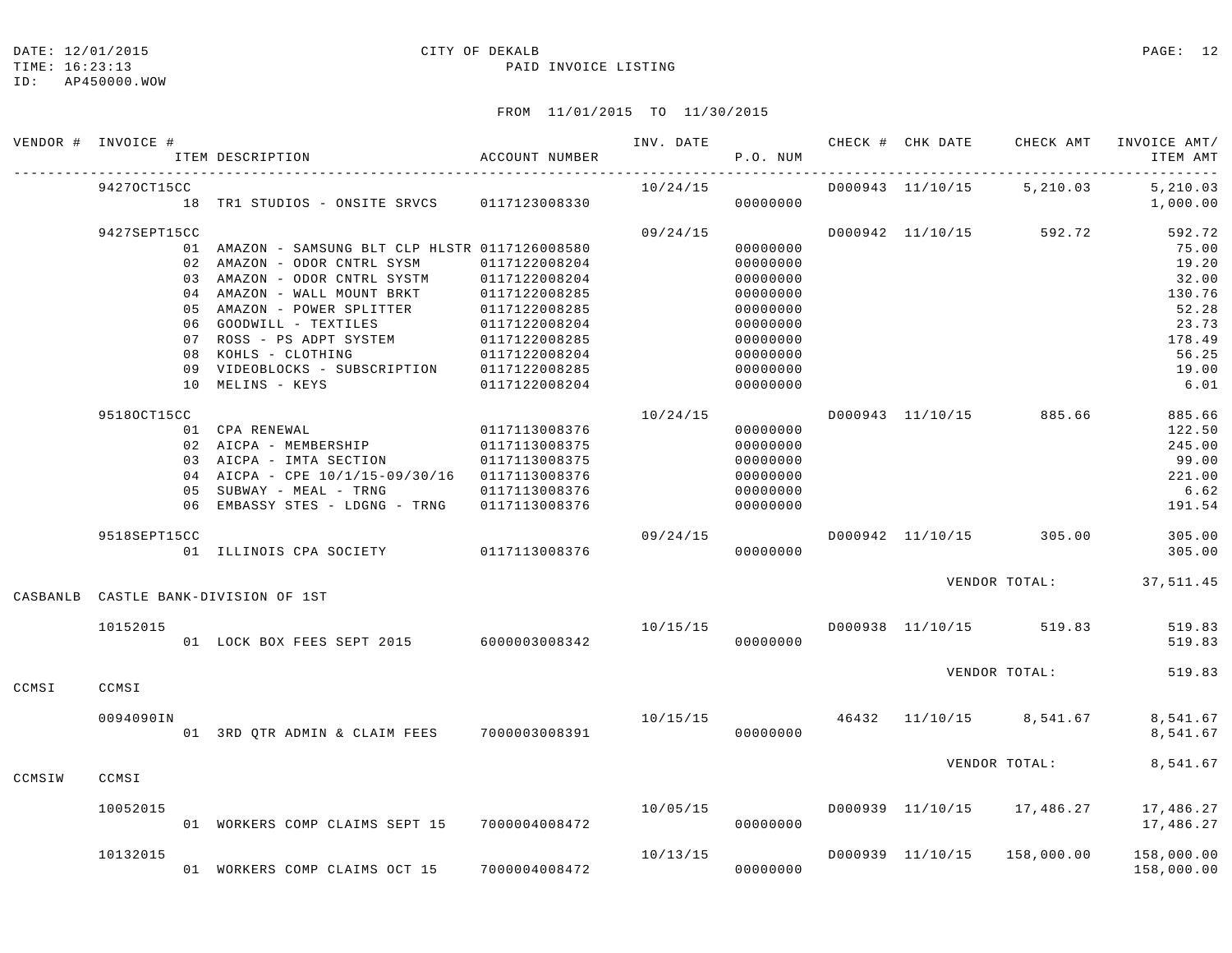## DATE: 12/01/2015 CITY OF DEKALB PAGE: 13

TIME: 16:23:13 PAID INVOICE LISTING

|        | VENDOR # INVOICE #   | ITEM DESCRIPTION                          | ACCOUNT NUMBER | INV. DATE | P.O. NUM |       | CHECK # CHK DATE | CHECK AMT                  | INVOICE AMT/<br>ITEM AMT |
|--------|----------------------|-------------------------------------------|----------------|-----------|----------|-------|------------------|----------------------------|--------------------------|
|        | 11052015             | 01 WORKERS COMP CLAIMS                    | 7000004008472  | 11/05/15  | 00000000 |       |                  | D000964 11/24/15 15,405.45 | 15,405.45<br>15,405.45   |
| CDWGOV | CDW GOVERNMENT INC   |                                           |                |           |          |       |                  |                            | VENDOR TOTAL: 190,891.72 |
|        | ZK28075              | 01 KINGSTON 4G                            | 0117122008285  | 09/30/15  | 00000000 |       |                  | 46433 11/10/15 193.89      | 118.04<br>118.04         |
|        | ZL21457              | 01 PAN TOUGHBOOK STYLUS PEN 0117122008285 |                | 10/01/15  | 00000000 | 46433 |                  | 11/10/15 193.89            | 75.85<br>75.85           |
| CERBAL |                      | CERTIFIED BALANCE & SCALE CORP            |                |           |          |       |                  | VENDOR TOTAL:              | 193.89                   |
|        | 22005                | 01 CLNG/CLBRTN LAB BALANCE                | 6000003008356  | 10/08/15  | 00000000 |       |                  | 46434 11/10/15 152.00      | 152.00<br>152.00         |
| CHAENE | CHAMPION ENERGY, LLC |                                           |                |           |          |       |                  | VENDOR TOTAL:              | 152.00                   |
|        | B15102900036         | 01 9140600294 9/25-10/27/15 6500003008352 |                | 10/29/15  | 00000000 | 46409 | 11/10/15         | 3,499.11                   | 75.05<br>75.05           |
|        | B1510290031          | 01 9140600287 9/25-10/27/15               | 6500003008352  | 10/29/15  | 00000000 | 46409 | 11/10/15         | 3,499.11                   | 85.03<br>85.03           |
|        | B1510290032          | 01 9140600288 9/25-10/27/15               | 6500003008352  | 10/29/15  | 00000000 | 46409 | 11/10/15         | 3,499.11                   | 119.39<br>119.39         |
|        | B1510290033          | 01 9140600289 9/25-10/27/15               | 6500003008352  | 10/29/15  | 00000000 | 46409 | 11/10/15         | 3,499.11                   | 112.42<br>112.42         |
|        | B1510290034          | 01 9140600292 9/25-10/27/15               | 6500003008352  | 10/29/15  | 00000000 | 46409 | 11/10/15         | 3,499.11                   | 1,164.73<br>1,164.73     |
|        | B1510290035          | 01 9140600293 9/25-10/27/15               | 6500003008352  | 10/29/15  | 00000000 | 46409 | 11/10/15         | 3,499.11                   | 286.22<br>286.22         |
|        | B1510290037          | 01 9140600297 9/25-10/27/15               | 6500003008352  | 10/29/15  | 00000000 | 46409 | 11/10/15         | 3,499.11                   | 46.79<br>46.79           |
|        | B1510290038          | 01 9140600298 9/25-10/27/15               | 6500003008352  | 10/29/15  | 00000000 | 46409 | 11/10/15         | 3,499.11                   | 64.81<br>64.81           |
|        | B1510290261          |                                           |                | 10/30/15  |          |       | 46409 11/10/15   | 3,499.11                   | 993.01                   |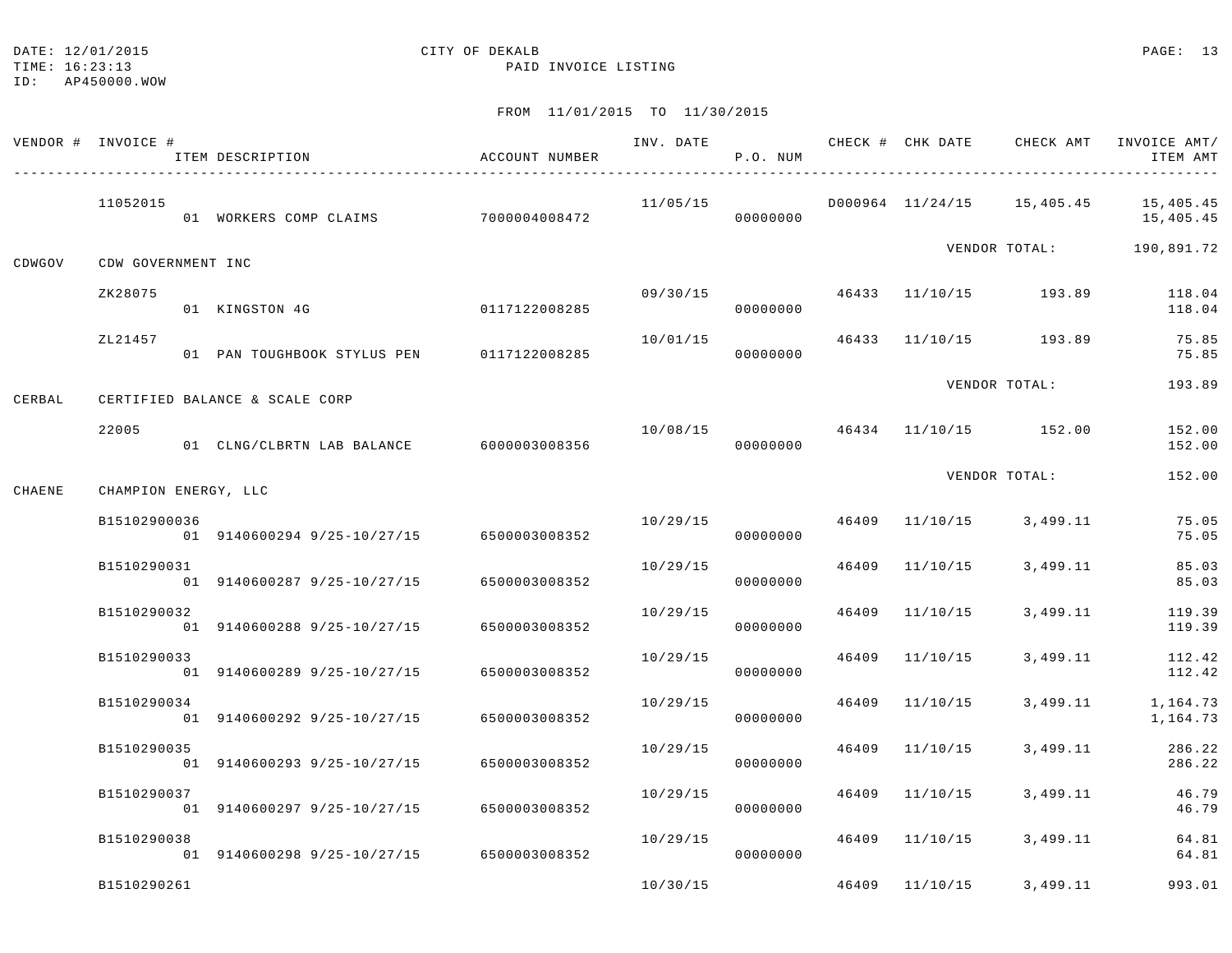#### DATE: 12/01/2015 CITY OF DEKALB PAGE: 14

TIME: 16:23:13 PAID INVOICE LISTING

ID: AP450000.WOW

|        | VENDOR # INVOICE #      | ITEM DESCRIPTION                               | ACCOUNT NUMBER | INV. DATE | P.O. NUM |       |                                           | CHECK # CHK DATE CHECK AMT INVOICE AMT/<br>ITEM AMT |
|--------|-------------------------|------------------------------------------------|----------------|-----------|----------|-------|-------------------------------------------|-----------------------------------------------------|
|        |                         |                                                |                |           |          |       | $10/30/15$ 46409 $11/10/15$ 3,499.11      | 993.01                                              |
|        | B1510290261             | 01 9140600291 9/25-10/27/15 6500003008352      |                |           | 00000000 |       |                                           | 993.01                                              |
|        | B1510310238             | 01 9140600290 9/29-10/29/15                    | 6500003008352  | 11/02/15  | 00000000 |       | 46409 11/10/15 3,499.11                   | 162.92<br>162.92                                    |
|        | B1510310239             | 01 9140600295 9/29-10/29/15                    | 6500003008352  | 11/02/15  | 00000000 | 46409 | $11/10/15$ 3,499.11                       | 76.10<br>76.10                                      |
|        | B1510310240             | 01 9140600296 9/29-10/29/15 6500003008352      |                | 11/02/15  | 00000000 |       | 46409 11/10/15 3,499.11                   | 312.64<br>312.64                                    |
| CHILEA |                         | CHILDREN'S LEARNING CENTER                     |                |           |          |       | VENDOR TOTAL:                             | 3,499.11                                            |
|        | 11032015                | 01 2ND QTR SOCIAL SRVCS FY16 1900003008307     |                |           | 00000000 |       | $11/03/15$ $46410$ $11/10/15$ $750.00$    | 750.00<br>750.00                                    |
| CHITIT |                         | CHICAGO TITLE INSURANCE CO                     |                |           |          |       | VENDOR TOTAL:                             | 750.00                                              |
|        | 11232015                | 01 TITLE SEARCH - 1323 E LINCOLN 1900006508624 |                |           | 00000000 |       | $11/23/15$ $46707$ $11/24/15$ $35.00$     | 35.00<br>35.00                                      |
|        | 5252C1500661            | 01 TRACT/TITLE SEARCH 627 N 7TH 1900006508624  |                | 10/23/15  | 00000000 |       | 46411 11/10/15 35.00                      | 35.00<br>35.00                                      |
| CHRLOI | LOIS CHRISTENSEN        |                                                |                |           |          |       | VENDOR TOTAL:                             | 70.00                                               |
|        | 11092015                | 01 WATER REFUND #3803167420-00 6000000063444   |                |           | 00000000 |       | $11/09/15$ $46573$ $11/24/15$ $33.92$     | 33.92<br>33.92                                      |
| CLABAI | CLARK, BAIRD, SMITH LLP |                                                |                |           |          |       | VENDOR TOTAL:                             | 33.92                                               |
|        | 6405                    | 01 SEPTEMBER 2015 PROF SRVCS 0115153008366     |                |           | 00000000 |       | $10/05/15$ $46435$ $11/10/15$ $10/468.11$ | 10,468.11<br>10,468.11                              |
|        | 6517                    | 01 PRO SRVCS - OCTOBER 2015 0115153008366      |                | 11/03/15  | 00000000 |       | 46574 11/24/15 8,858.43                   | 8,858.43<br>8,858.43                                |
|        |                         |                                                |                |           |          |       |                                           | VENDOR TOTAL: 19,326.54                             |
| CLEUSA | CLEAN USA<br>50254      |                                                |                |           |          |       |                                           | $10/12/15$ $46436$ $11/10/15$ $5,640.00$ $1,961.39$ |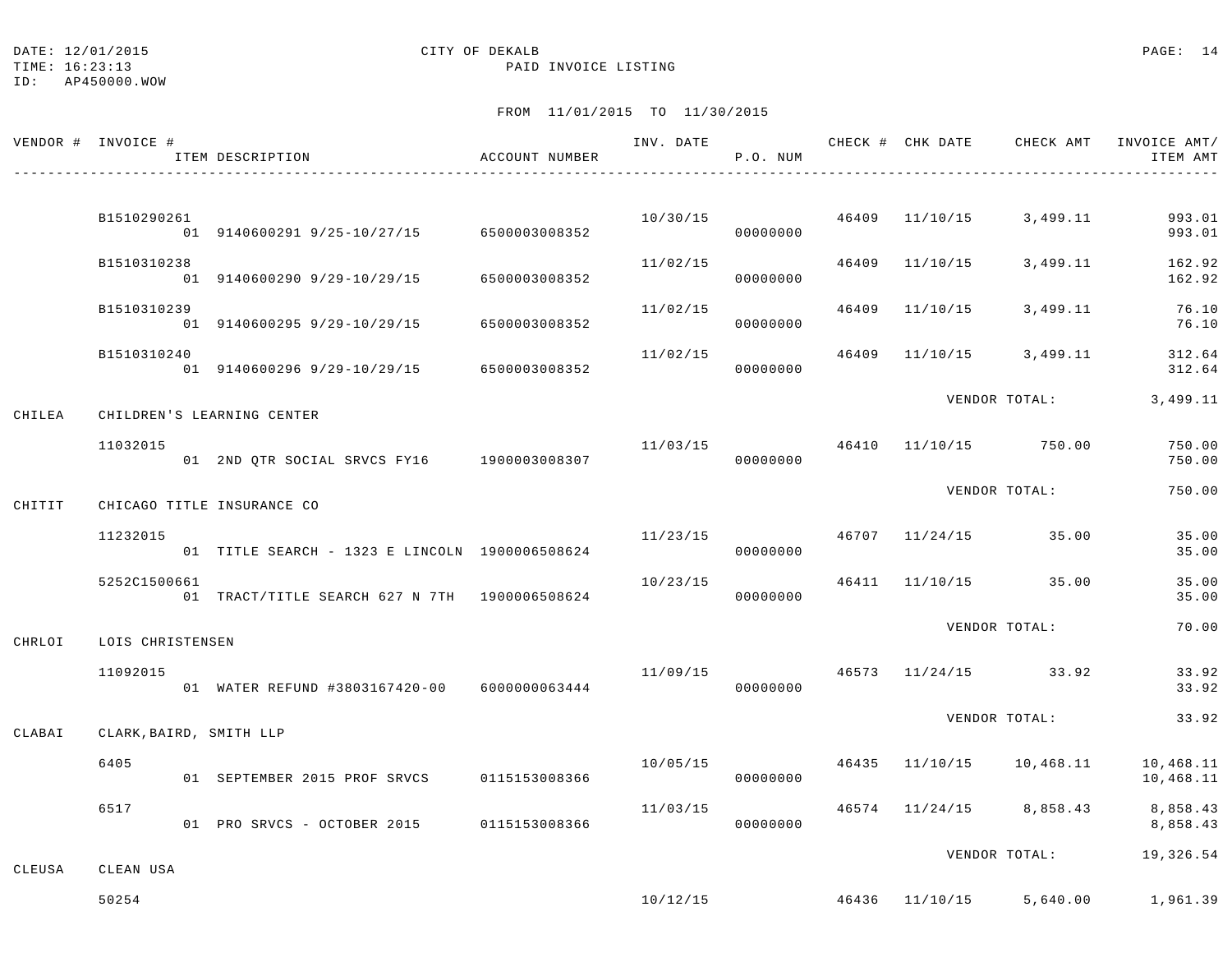DATE: 12/01/2015 **CITY OF DEKALB** CITY OF DEXALB **PAGE:** 15

TIME: 16:23:13 PAID INVOICE LISTING

ID: AP450000.WOW

## FROM 11/01/2015 TO 11/30/2015

|         | VENDOR # INVOICE #     | ITEM DESCRIPTION                               | ACCOUNT NUMBER | INV. DATE | P.O. NUM |       | CHECK # CHK DATE | CHECK AMT             | INVOICE AMT/<br>ITEM AMT |
|---------|------------------------|------------------------------------------------|----------------|-----------|----------|-------|------------------|-----------------------|--------------------------|
|         | 50254                  | 01 JNTRL SRVCS W/E 10/11/15 0130324008450      |                | 10/12/15  | 00000000 |       | 46436 11/10/15   | 5,640.00              | 1,961.39<br>1,961.39     |
|         | 50256                  | 01 JNTRL SRVCS W/E 10/18/15                    | 0130324008450  | 10/19/15  | 00000000 | 46436 | 11/10/15         | 5,640.00              | 1,825.82<br>1,825.82     |
|         | 50258                  | 01 JNTRL SRVCS W/E 10/25/15                    | 0130324008450  | 10/26/15  | 00000000 | 46436 | 11/10/15         | 5,640.00              | 1,852.79<br>1,852.79     |
|         | 50284                  | 01 JNTRL SRVCS W/E 11/1/15                     | 0130324008450  | 11/02/15  | 00000000 | 46575 | 11/24/15         | 4,389.18              | 1,730.27<br>1,730.27     |
|         | 50286                  | 01 JNTRL SRVCS W/E 11/8/15                     | 0130324008450  | 11/09/15  | 00000000 | 46575 | 11/24/15         | 4,389.18              | 1,858.29<br>1,858.29     |
|         | 8742                   | 01 JNTRL SRVCS - FLOOR CLEANING 0130324008450  |                | 10/31/15  | 00000000 | 46575 | 11/24/15         | 4,389.18              | 800.62<br>800.62         |
| COD     | CITY OF DEKALB         |                                                |                |           |          |       |                  |                       | VENDOR TOTAL: 10,029.18  |
|         | 11012015A              | 01 0201199780-00 6/25-9/28/15 0130323008355    |                | 11/01/15  | 00000000 |       |                  | 46576 11/24/15 173.20 | 173.20<br>173.20         |
| COMCAST | COMCAST                |                                                |                |           |          |       |                  | VENDOR TOTAL:         | 173.20                   |
|         | 10032015               | 01 8771100880733652 10/10-11/09 0120223008399  |                | 10/03/15  | 00000000 |       |                  | 46437 11/10/15 140.84 | 132.40<br>132.40         |
|         | 10142015               | 01 8771100880677701 10/21-11/20 0120223008399  |                | 10/14/15  | 00000000 |       | 46437 11/10/15   | 140.84                | 8.44<br>8.44             |
| COMCOO  |                        | 4-C: COMMUNITY COORDINATED                     |                |           |          |       |                  | VENDOR TOTAL:         | 140.84                   |
|         | 10082015               | 01 1ST QTR HUMAN SRVCS FUNDING   0110103008307 |                | 10/08/15  | 00000000 | 46438 |                  | $11/10/15$ 5,357.25   | 5, 357.25<br>5, 357. 25  |
| COMEAS  | COMELEC SERVICES, INC. |                                                |                |           |          |       |                  | VENDOR TOTAL:         | 5, 357.25                |
|         | 51907                  | 01 BELT CLIP                                   | 0125273008310  | 10/29/15  | 00000000 |       | 46577 11/24/15   | 57.50                 | 57.50<br>57.50           |

VENDOR TOTAL: 57.50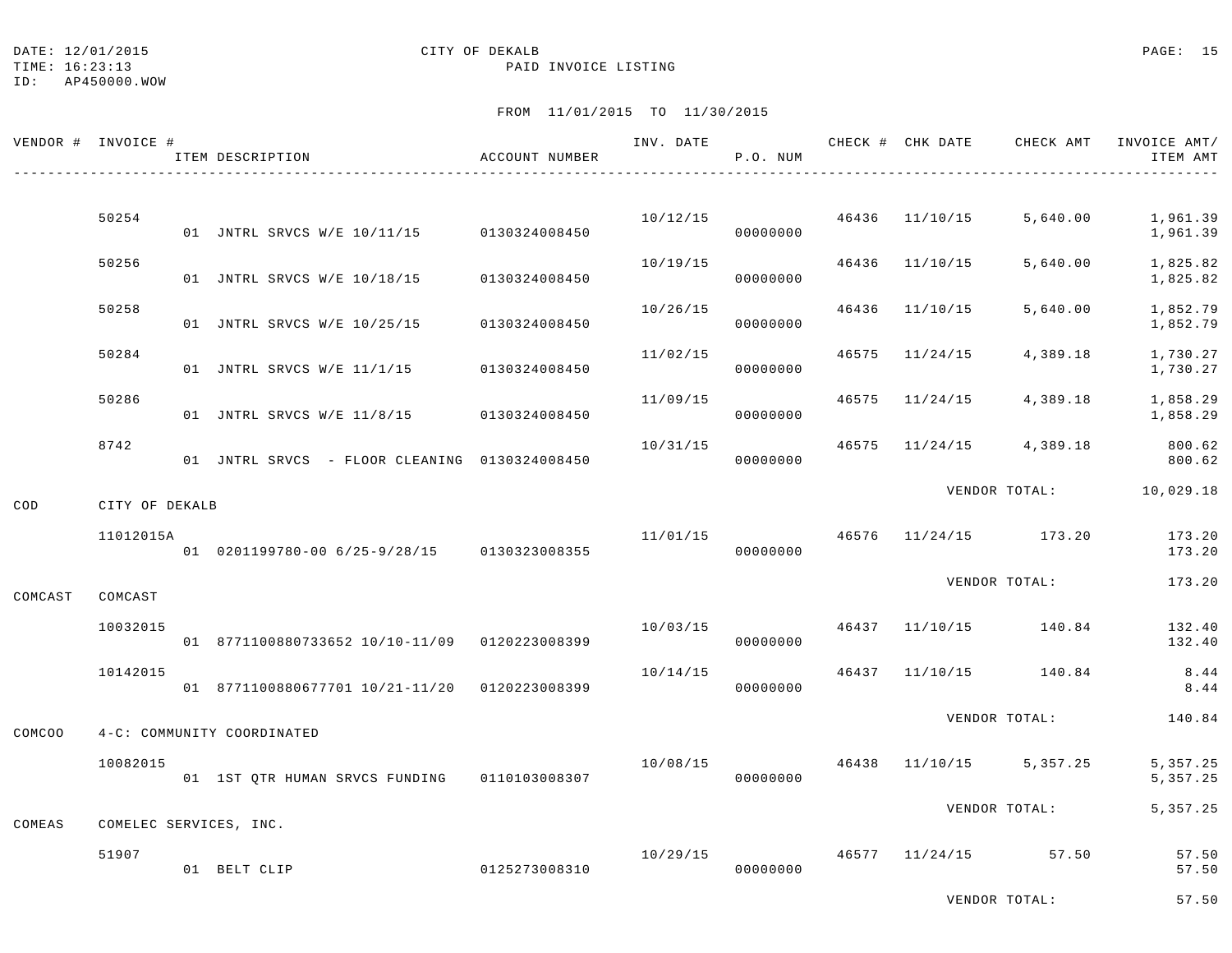#### DATE: 12/01/2015 **CITY OF DEKALB CITY OF DERALB PAGE:** 16

TIME: 16:23:13 PAID INVOICE LISTING

ID: AP450000.WOW

|       | VENDOR # INVOICE #  | ITEM DESCRIPTION |                                               | ACCOUNT NUMBER | INV. DATE | P.O. NUM |       |                | CHECK # CHK DATE CHECK AMT | INVOICE AMT/<br>ITEM AMT |
|-------|---------------------|------------------|-----------------------------------------------|----------------|-----------|----------|-------|----------------|----------------------------|--------------------------|
| COMED | COMMONWEALTH EDISON |                  |                                               |                |           |          |       |                |                            |                          |
|       | 10022015            |                  | 01  2439716008  9/1-10/1/15  6500003008352    |                | 10/02/15  | 00000000 |       | 46439 11/10/15 | 225.01                     | 188.55<br>188.55         |
|       | 10022015A           |                  | 01 2698651000 8/31-10/1/15                    | 0130323008352  | 10/02/15  | 00000000 | 46439 | 11/10/15       | 225.01                     | 21.13<br>21.13           |
|       | 10022015B           |                  | 01 2698543003 9/2-10/2/15 0130323008352       |                | 10/02/15  | 00000000 |       | 46439 11/10/15 | 225.01                     | 15.33<br>15.33           |
|       | 10262015            |                  | 01 0203047054 9/24-10/23/15 0130323008352     |                | 10/26/15  | 00000000 | 46579 | 11/24/15       | 1,316.34                   | 10.77<br>10.77           |
|       | 10292015A           |                  | 01 2201002013 9/30-10/29/15 MFT 1000003008352 |                | 10/29/15  | 00000000 | 46579 | 11/24/15       | 1,316.34                   | 12.97<br>12.97           |
|       | 10292015B           |                  | 01 2845061003 9/30-10/29/15 MFT 1000003008352 |                | 10/29/15  | 00000000 | 46579 | 11/24/15       | 1,316.34                   | 12.97<br>12.97           |
|       | 10292015C           |                  | 01 2948159011 9/28-10/28/15 0130323008352     |                | 10/29/15  | 00000000 |       | 46579 11/24/15 | 1,316.34                   | 24.50<br>24.50           |
|       | 10292015D           |                  | 01 6247144034 9/30-10/29/15 MFT 1000003008352 |                | 10/29/15  | 00000000 | 46579 | 11/24/15       | 1,316.34                   | 12.97<br>12.97           |
|       | 10292015E           |                  | 01 2378089039 9/29-10/29/15                   | 0130323008352  | 10/29/15  | 00000000 | 46579 | 11/24/15       | 1,316.34                   | 191.21<br>191.21         |
|       | 10292015F           |                  | 01 5617001014 9/30-10/29/15 MFT 1000003008352 |                | 10/29/15  | 00000000 | 46579 | 11/24/15       | 1,316.34                   | 12.97<br>12.97           |
|       | 10292015G           |                  | 01 3909108035 9/30-10/29/15 MFT 1000003008352 |                | 10/29/15  | 00000000 | 46579 | 11/24/15       | 1,316.34                   | 12.97<br>12.97           |
|       | 10302015A           |                  | 01 2691541038 9/29-10/29/15 0130323008352     |                | 10/30/15  | 00000000 | 46579 | 11/24/15       | 1,316.34                   | 5.30<br>5.30             |
|       | 10302015C           |                  | 01 1428051200 9/29-10/29/15 MFT 1000003008352 |                | 10/30/15  | 00000000 | 46579 | 11/24/15       | 1,316.34                   | 11.88<br>11.88           |
|       | 10302015D           |                  | 01 1053017076 9/29-10/29/15 MFT 1000003008352 |                | 10/30/15  | 00000000 |       |                | 46579 11/24/15 1,316.34    | 76.81<br>76.81           |
|       | 10302015E           |                  | 01 0965041007 9/29-10/29/15                   | 0130323008352  | 10/30/15  | 00000000 | 46579 |                | $11/24/15$ 1,316.34        | 69.26<br>69.26           |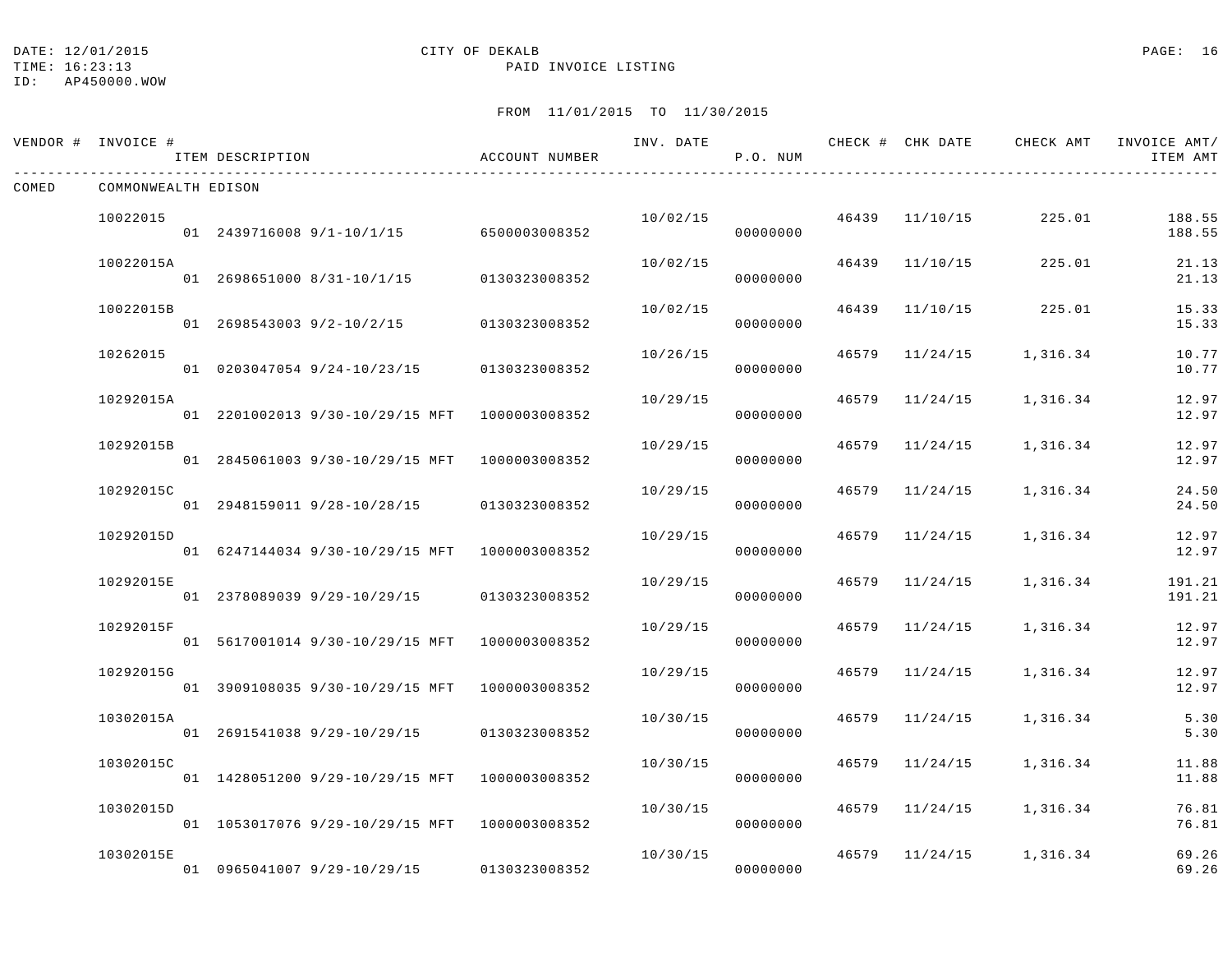|        | VENDOR # INVOICE # | ITEM DESCRIPTION                                  | ACCOUNT NUMBER | INV. DATE | P.O. NUM |       | CHECK # CHK DATE | CHECK AMT               | INVOICE AMT/<br>ITEM AMT   |
|--------|--------------------|---------------------------------------------------|----------------|-----------|----------|-------|------------------|-------------------------|----------------------------|
|        | 10302015F          | 01 0338120095 9/29-10/29/15 MFT 1000003008352     |                | 10/30/15  | 00000000 |       |                  | 46579 11/24/15 1,316.34 | 58.07<br>58.07             |
|        | 10302015G          | 01 2691445004 9/29-10/29/15                       | 0130323008352  | 10/30/15  | 00000000 |       | 46579 11/24/15   |                         | 1, 316.34 123.64<br>123.64 |
|        | 10302015H          | 01 1353028096 9/29-10/29/15                       | 0130323008352  | 10/30/15  | 00000000 |       | 46579 11/24/15   | 1,316.34                | 44.63<br>44.63             |
|        | 10302015I          | 01 3243134066 9/29-10/29/15 0130323008352         |                | 10/30/15  | 00000000 | 46579 | 11/24/15         |                         | 1,316.34 123.80<br>123.80  |
|        | 1032015B           | 01 0063137075 9/30-10/29/15 MFT 1000003008352     |                | 10/30/15  | 00000000 | 46579 | 11/24/15         | 1,316.34                | 4.19<br>4.19               |
|        | 11022015A          | 01 2698651000 10/1-10/30/15 0130323008352         |                | 11/02/15  | 00000000 |       | 46579 11/24/15   | 1,316.34                | 25.09<br>25.09             |
|        | 11022015B          | 01  2439716008  10/1-10/30/15 - PIF 6500003008352 |                | 11/02/15  | 00000000 |       | 46579 11/24/15   | 1,316.34                | 419.24<br>419.24           |
|        | 11022015C          | 01 3203158108 9/30-10/30/15 0130323008352         |                | 11/02/15  | 00000000 |       | 46579 11/24/15   | 1,316.34                | 1.92<br>1.92               |
|        | 11022015D          | 01 3034540007 10/2-11/2/15 0130323008352          |                | 11/02/15  | 00000000 |       | 46579 11/24/15   | 1,316.34                | 6.57<br>6.57               |
|        | 11022015E          | 01 0786037018 9/30-10/30/15 0130323008352         |                | 11/02/15  | 00000000 |       | 46579 11/24/15   | 1,316.34                | 38.99<br>38.99             |
|        | 11022015F          | 01 2697543003 10/2-11/2/15 0130323008352          |                | 11/02/15  | 00000000 |       |                  | 46579 11/24/15 1,316.34 | 15.62<br>15.62             |
| COMREV |                    | COMMUNICATION REVOLVING FUND                      |                |           |          |       |                  | VENDOR TOTAL:           | 1,541.35                   |
|        | T1610460           | 01 PD LEADS                                       | 0120233008320  | 10/19/15  | 00000000 |       | 46440 11/10/15   | 500.40                  | 500.40<br>500.40           |
| COMYAR |                    | COMPETITIVE YARD WORX, INC.                       |                |           |          |       |                  | VENDOR TOTAL:           | 500.40                     |
|        | 2591               | 01 ABATEMENT LAWNCARE SRVCS 0100000001265         |                | 09/15/15  | 00000000 |       | 46580 11/24/15   | 415.00                  | 70.00<br>70.00             |
|        | 2592               |                                                   |                | 09/11/15  |          |       |                  | 46580 11/24/15 415.00   | 50.00                      |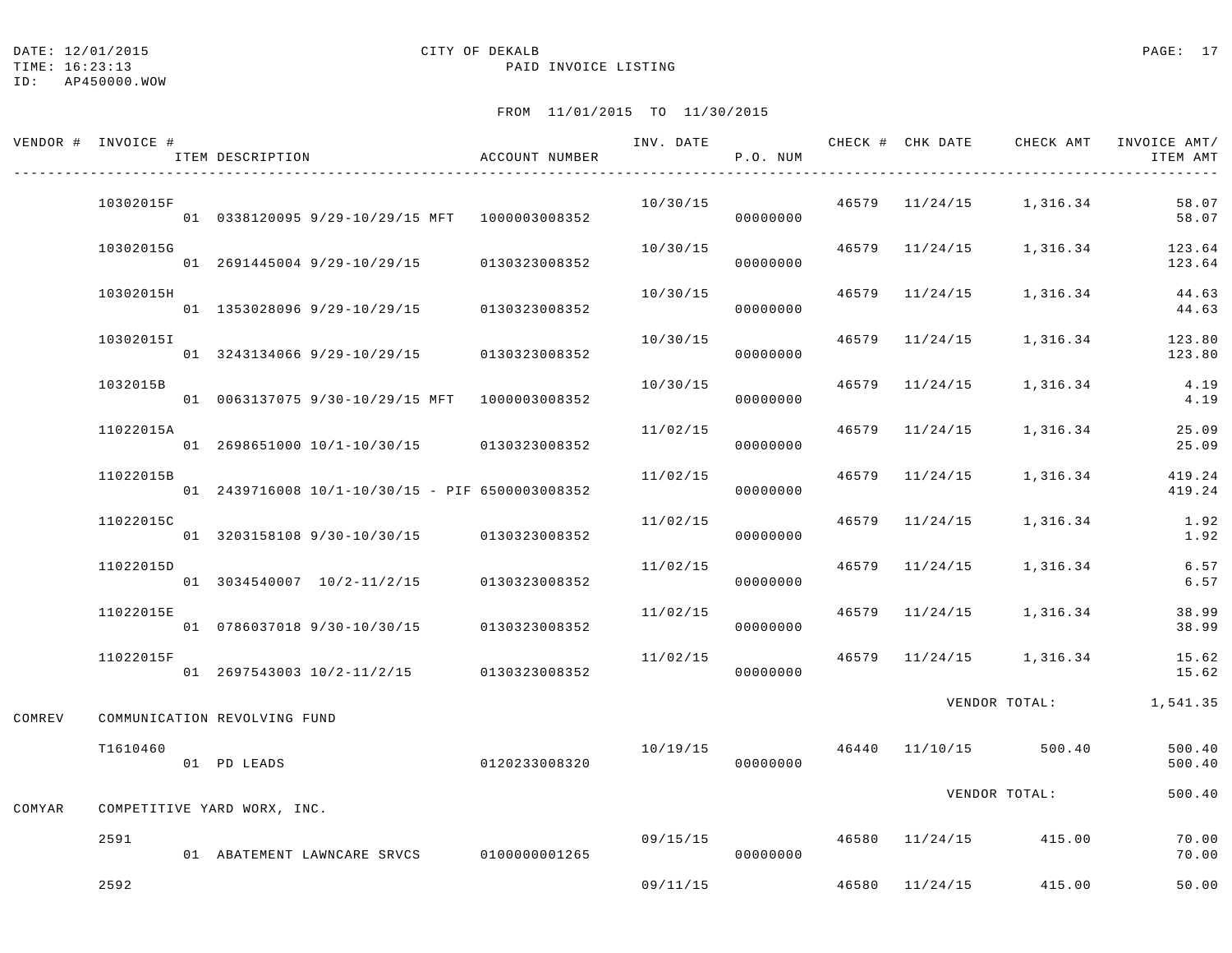#### DATE: 12/01/2015 CITY OF DEKALB PAGE: 18

TIME: 16:23:13 PAID INVOICE LISTING

ID: AP450000.WOW

|         | VENDOR # INVOICE # | ITEM DESCRIPTION |                                | ACCOUNT NUMBER | INV. DATE | P.O. NUM |       |                | CHECK # CHK DATE CHECK AMT | INVOICE AMT/<br>ITEM AMT |
|---------|--------------------|------------------|--------------------------------|----------------|-----------|----------|-------|----------------|----------------------------|--------------------------|
|         |                    |                  |                                |                |           |          |       |                |                            |                          |
|         | 2592               |                  | 01 ABATEMENT LAWNCARE SRVCS    | 0100000001265  | 09/11/15  | 00000000 |       | 46580 11/24/15 | 415.00                     | 50.00<br>50.00           |
|         | 2593               |                  | 01 ABATEMENT LAWNCARE SRVCS    | 0100000001265  | 09/08/15  | 00000000 | 46580 | 11/24/15       | 415.00                     | 100.00<br>100.00         |
|         | 2594               |                  | 01 ABATEMENT LAWNCARE SRVCS    | 0100000001265  | 08/18/15  | 00000000 | 46580 | 11/24/15       | 415.00                     | 40.00<br>40.00           |
|         | 2595               |                  | 01 ABATEMENT LAWNCARE SRVCS    | 0100000001265  | 09/01/15  | 00000000 | 46580 | 11/24/15       | 415.00                     | 60.00<br>60.00           |
|         | 2596               |                  | 01 ABATEMENT LAWNCARE SRVCS    | 0100000001265  | 08/18/15  | 00000000 | 46580 | 11/24/15       | 415.00                     | 30.00<br>30.00           |
|         | 2597               |                  |                                | 0100000001265  | 08/11/15  |          | 46580 | 11/24/15       | 415.00                     | 65.00                    |
|         |                    |                  | 01 ABATEMENT LAWNCARE SRVCS    |                |           | 00000000 |       |                | VENDOR TOTAL:              | 65.00<br>415.00          |
| CONSTEL | CONSTELLATION      |                  |                                |                |           |          |       |                |                            |                          |
|         | 0028125061         |                  | 01 1459118061 8/26-9/27/15 MFT | 1000003008352  | 10/06/15  | 00000000 | 46581 | 11/24/15       | 46,322.26                  | 183.26<br>183.26         |
|         | 0028140244         |                  | 01 3139014022 8/31-9/29/15     | 0130323008352  | 10/07/15  | 00000000 | 46581 | 11/24/15       | 46,322.26                  | 25.54<br>25.54           |
|         | 0028140250         |                  | 01 2698544000 8/31-9/29/15     | 0130323008352  | 10/07/15  | 00000000 | 46581 | 11/24/15       | 46,322.26                  | 63.89<br>63.89           |
|         | 0028140252         |                  | 01 2698542006 8/31-9/29/15     | 0130323008352  | 10/07/15  | 00000000 | 46581 | 11/24/15       | 46,322.26                  | 56.37<br>56.37           |
|         | 0028140269         |                  | 01 5571073030 8/31-9/29/15     | 0130323008352  | 10/07/15  | 00000000 | 46581 | 11/24/15       | 46,322.26                  | 42.00<br>42.00           |
|         | 0028140277         |                  | 01 2614499000 8/31-9/29/15     | 0130323008352  | 10/07/15  | 00000000 | 46581 | 11/24/15       | 46,322.26                  | 19.70<br>19.70           |
|         | 0028140287         |                  |                                |                | 10/07/15  |          | 46581 | 11/24/15       | 46,322.26                  | 39.74                    |
|         |                    |                  | 01 2698554006 8/31-9/29/15     | 0130323008352  |           | 00000000 |       |                |                            | 39.74                    |
|         | 0028140296         |                  | 01 1017178005 8/31-9/29/15     | 0130323008352  | 10/07/15  | 00000000 | 46581 |                | 11/24/15 46,322.26         | 820.52<br>820.52         |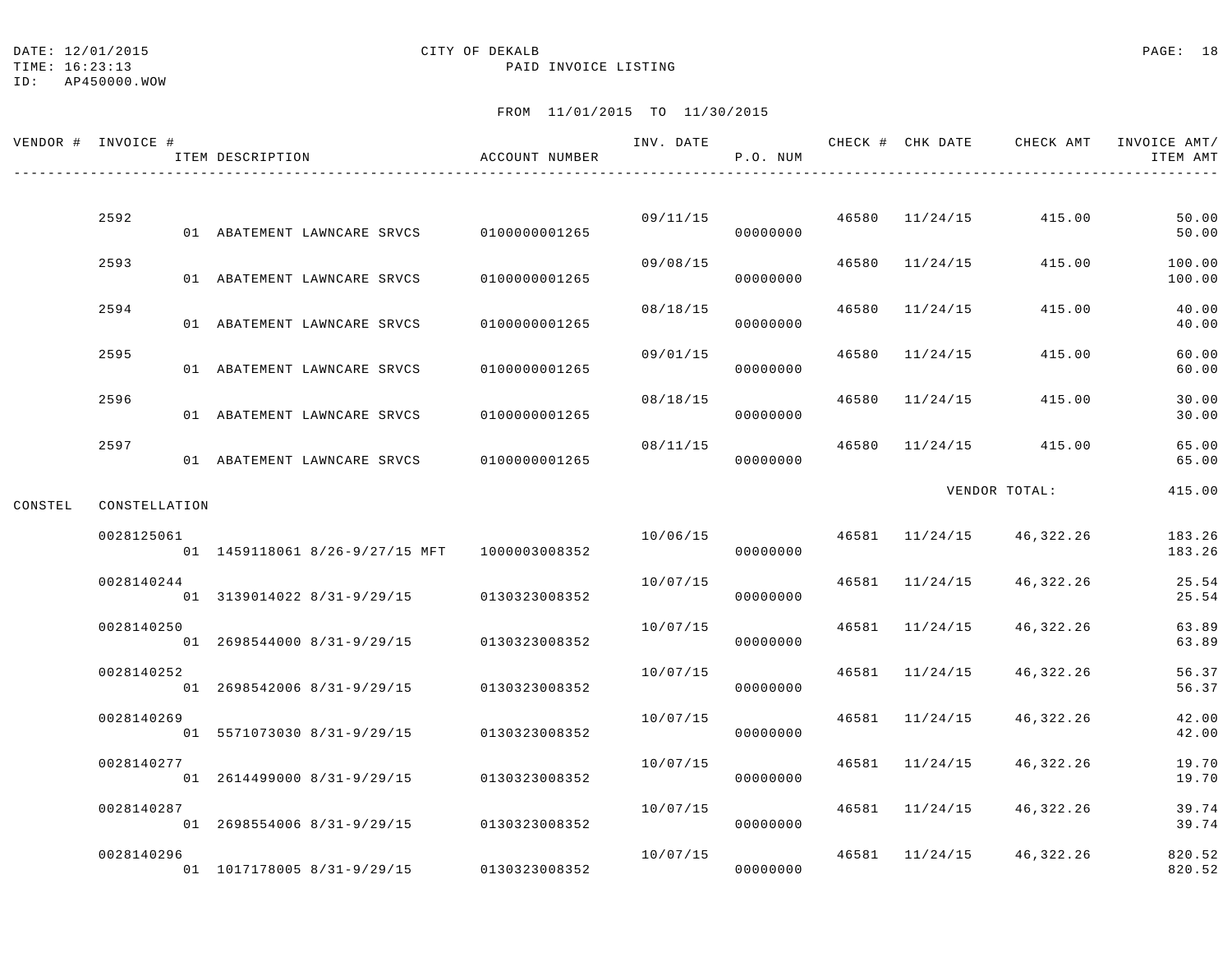TIME: 16:23:13 PAID INVOICE LISTING

|        | VENDOR # INVOICE #       | ITEM DESCRIPTION                             | ACCOUNT NUMBER |          | P.O. NUM             |                |                          | INV. DATE 6 1999 CHECK # CHK DATE 6 CHECK AMT INVOICE AMT<br>ITEM AMT |
|--------|--------------------------|----------------------------------------------|----------------|----------|----------------------|----------------|--------------------------|-----------------------------------------------------------------------|
|        | 0028140320               | 01 2614448003 8/31-9/29/15 0130323008352     |                | 10/07/15 | 00000000             |                | 46581 11/24/15 46,322.26 | 20.57<br>20.57                                                        |
|        | 0028140443               | 01 2691744002 8/31-9/29/15                   | 0130323008352  | 10/07/15 | 00000000             | 46581 11/24/15 | 46,322.26                | 46.17<br>46.17                                                        |
|        | 0028169880               | 01 1791072020 9/4-10/05/15 MFT 1000003008352 |                | 10/08/15 | 00000000             | 46581 11/24/15 | 46,322.26                | 1,852.70<br>1,852.70                                                  |
|        | 0028507864               | 01 0551052012 9/4-10/5/15 MFT                | 1000003008352  | 10/24/15 | 00000000             | 46581 11/24/15 | 46,322.26                | 28,820.08<br>28,820.08                                                |
|        | 0028617433               | 01 MULTIPLE ACCTS 8/31-9/29/15               | 6000003008352  | 10/29/15 | 00000000             |                | 46581 11/24/15 46,322.26 | 14,331.72<br>14,331.72                                                |
| CONTHO | THOMAS CONLEY            |                                              |                |          |                      |                | VENDOR TOTAL:            | 46, 322. 26                                                           |
|        | 06122015                 | 01 REIMB - TANKCAR TRAINING 0125273008376    |                | 06/12/15 | 00000000             |                | D000944 11/10/15 116.00  | 116.00<br>116.00                                                      |
|        | 10232015                 | 01 LDRSHP TRNG TRAVEL REIMB                  | 0125273008376  | 10/23/15 | 00000000             |                | D000950 11/24/15 92.13   | 92.13<br>92.13                                                        |
| CONWEA |                          | CONTINENTAL WEATHER SERVICE                  |                |          |                      |                | VENDOR TOTAL:            | 208.13                                                                |
|        | 14813                    | 01 ARPT WTHR FRCST NOV 2015 6500004008450    |                |          | 11/01/15<br>00000000 |                | 46582 11/24/15 150.00    | 150.00<br>150.00                                                      |
| CORANI | CORTLAND ANIMAL HOSPITAL |                                              |                |          |                      |                | VENDOR TOTAL:            | 150.00                                                                |
|        | 35641                    | 01 PD TAC EXAM                               | 0120212008247  | 10/20/15 | 00000000             |                | 46441 11/10/15 242.81    | 242.81<br>242.81                                                      |
| CREELE | CRESCENT ELECTRIC        |                                              |                |          |                      |                | VENDOR TOTAL:            | 242.81                                                                |
|        | \$500575599006           | 01 SSA 30 6G DM 19 DNA 0130332008229         |                | 10/09/15 | 00000000             |                | 46442 11/10/15 1,526.82  | 1,510.73<br>1,510.73                                                  |
|        | S500993239001            | 01 CLM-SJEOOW-16/2-BLK-RCL 0130332008229     |                | 09/15/15 | 00000000             |                | 46442 11/10/15 1,526.82  | 16.09<br>16.09                                                        |
|        | S501063399001            |                                              |                | 10/14/15 |                      | 46583 11/24/15 | 270.38                   | 52.99                                                                 |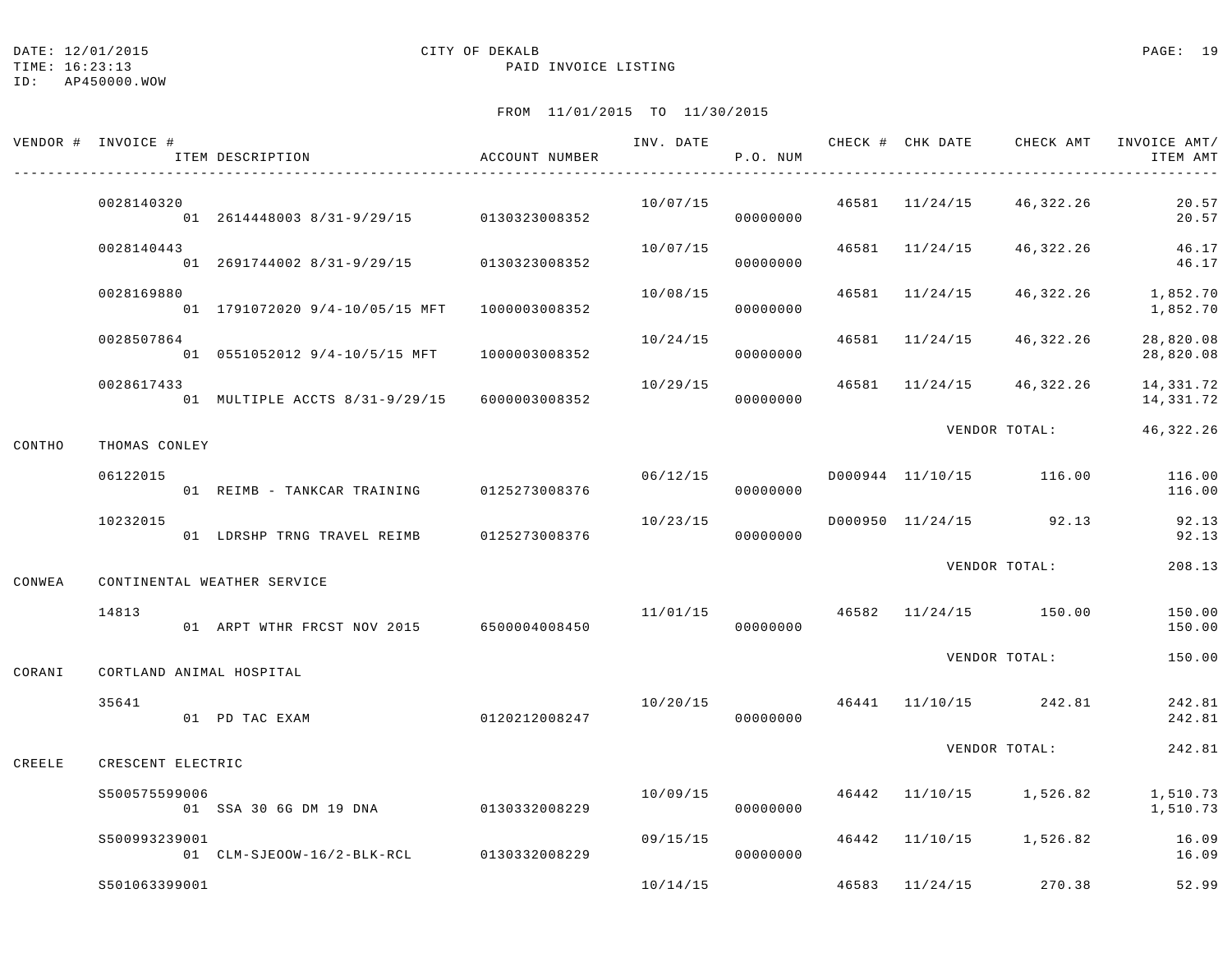#### DATE: 12/01/2015 **CITY OF DEKALB CITY OF DERALB PAGE: 20**

TIME: 16:23:13 PAID INVOICE LISTING

ID: AP450000.WOW

# FROM 11/01/2015 TO 11/30/2015

|        | VENDOR # INVOICE # | ITEM DESCRIPTION                                | ACCOUNT NUMBER |          | P.O. NUM             |                | INV. DATE 6 CHECK # CHK DATE CHECK AMT INVOICE AMT/ | ITEM AMT             |
|--------|--------------------|-------------------------------------------------|----------------|----------|----------------------|----------------|-----------------------------------------------------|----------------------|
|        | S501063399001      |                                                 |                |          | 10/14/15<br>00000000 |                | 46583 11/24/15 270.38                               | 52.99<br>52.99       |
|        | S501123573001      | 01 BRIDGEPORT 1/2 AL SLB ENTR ELL 0130332008230 |                | 10/13/15 | 00000000             | 46583 11/24/15 | 270.38                                              | 9.82<br>9.82         |
|        | S501137303001      | 01 GE CLR INTER LAMP 0125272008210              |                | 10/15/15 | 00000000             | 46583 11/24/15 | 270.38                                              | $-25.19$<br>$-25.19$ |
|        | S501195062001      | 01 (40) FLUORESCENT LAMPS 0130322008219         |                | 10/27/15 | 00000000             |                | 46583 11/24/15 270.38                               | 232.76<br>232.76     |
| CSRBOB |                    | C.S.R. BOBCAT, INCORPORATED                     |                |          |                      |                | VENDOR TOTAL: 1,797.20                              |                      |
|        | 122011             | 01 STRAP                                        | 0130332008226  |          | 00000000             |                | $10/19/15$ $46443$ $11/10/15$ $30.19$               | 30.19<br>30.19       |
|        | 122270             | 01 KNOB                                         | 0130332008226  | 11/04/15 | 00000000             |                | 46584 11/24/15 22.22                                | 22.22<br>22.22       |
| CURCON |                    | CURRAN CONTRACTING COMPANY                      |                |          |                      |                | VENDOR TOTAL:                                       | 52.41                |
|        | 10085              | 01 MATERIAL                                     | 1300006508639  | 10/02/15 | 00000000             |                | 46444 11/10/15 1,596.15 1,463.40                    | 1,463.40             |
|        | 10145              | 01 MATERIAL                                     | 6000002008228  | 10/12/15 | 00000000             |                | 46444 11/10/15 1,596.15                             | 132.75<br>132.75     |
|        | 10200              | 01 MATERIAL                                     | 0130332008228  | 10/22/15 | 00000000             |                | 46585 11/24/15 593.87                               | 593.87<br>593.87     |
| DAMDAN | DANIELLE DAMME     |                                                 |                |          |                      |                | VENDOR TOTAL: 2,190.02                              |                      |
|        | 11092014           | 01 AMBULANCE REFUND #14-4626 0100000063423      |                |          | 00000000             |                | $11/09/14$ $46445$ $11/10/15$ 97.92                 | 97.92<br>97.92       |
| DARLEY | W.S. DARLEY & CO   |                                                 |                |          |                      |                | VENDOR TOTAL:                                       | 97.92                |
|        | 17213245           | 01 GASKETS - SOTRZ PRESS/SUCTN 0125272008226    |                |          | 00000000             |                | $10/13/15$ $46446$ $11/10/15$ $38.95$               | 38.95<br>38.95       |

VENDOR TOTAL: 38.95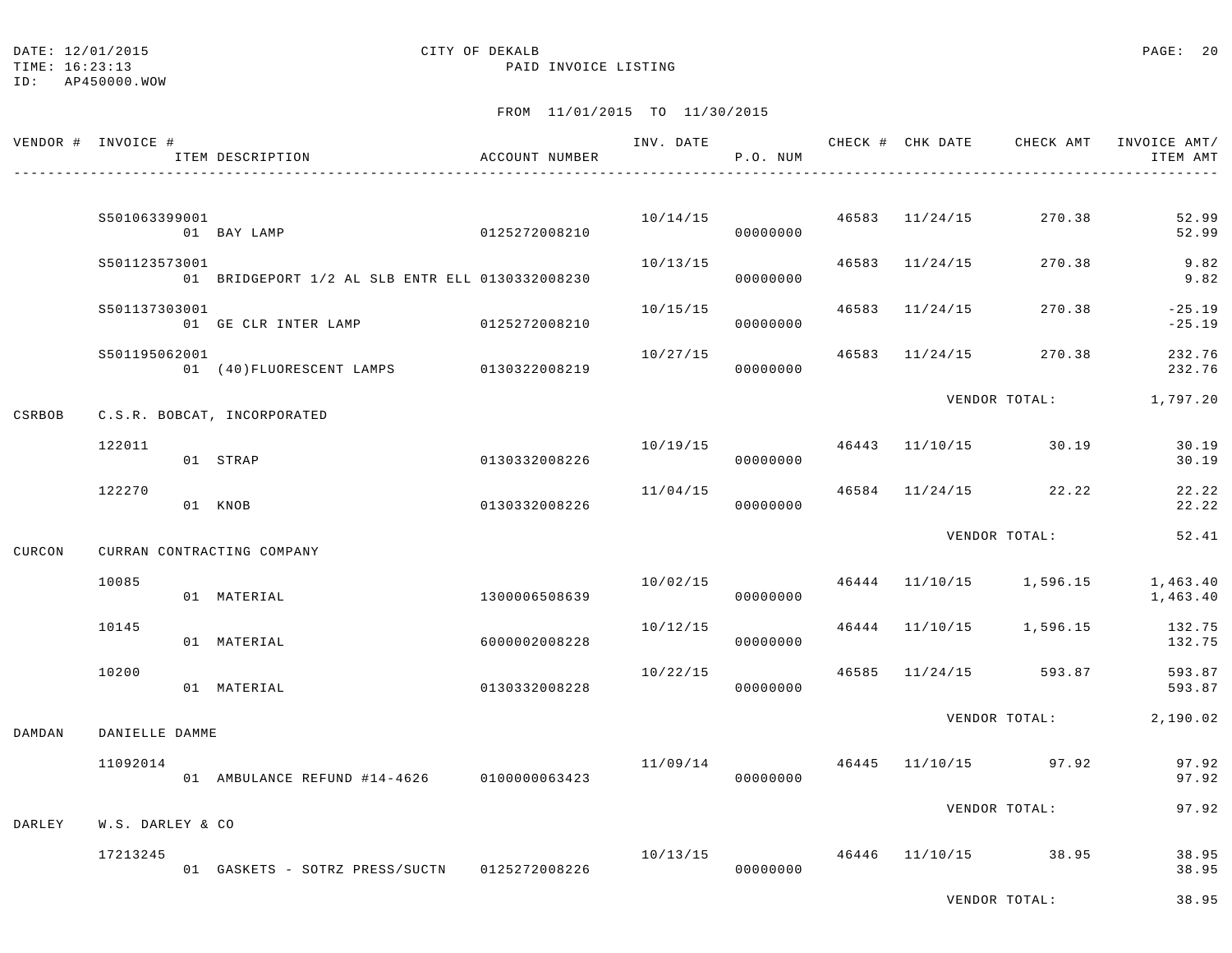# DATE: 12/01/2015 **CITY OF DEKALB CITY OF DERALD CITY OF DERALD**

TIME: 16:23:13 PAID INVOICE LISTING

|         | VENDOR # INVOICE # | ITEM DESCRIPTION                             | ACCOUNT NUMBER |          | P.O. NUM |                           |                                          | INV. DATE 6 1992 CHECK # CHK DATE CHECK AMT INVOICE AMT/<br>ITEM AMT |
|---------|--------------------|----------------------------------------------|----------------|----------|----------|---------------------------|------------------------------------------|----------------------------------------------------------------------|
| DAVID   | DAVID & ASSOCIATES |                                              |                |          |          |                           |                                          |                                                                      |
|         | 10202015           | 01 APPRASIAL 2120 PLEASANT ST. 1300003008343 |                |          | 00000000 |                           | $10/20/15$ $46586$ $11/24/15$ $1,000.00$ | 1,000.00<br>1,000.00                                                 |
| DAVIDAS | CHARLES DAVIDSON   |                                              |                |          |          |                           | VENDOR TOTAL:                            | 1,000.00                                                             |
|         | 10202015           | 01 APPRASIAL - FRONTIER BLDG. 1300003008342  |                | 10/20/15 | 00000000 |                           | 46447 11/10/15 1,000.00                  | 1,000.00<br>1,000.00                                                 |
| DCAUTO  |                    | DEKALB COUNTY AUTO PARTS INC                 |                |          |          |                           | VENDOR TOTAL:                            | 1,000.00                                                             |
|         | 518014             | 01 FUSE TAP                                  | 0125272008226  |          | 00000000 | $09/11/15$ 46592 11/24/15 | 5,429.75                                 | 2.45<br>2.45                                                         |
|         | 518537             | 01 CORE DEPOSIT CREDIT                       | 6000002008226  | 09/15/15 | 00000000 | 46592 11/24/15            | 5,429.75                                 | $-18.00$<br>$-18.00$                                                 |
|         | 519311             | 01 OIL TREATMENT                             | 0120222008226  | 09/21/15 | 00000000 | 46592 11/24/15            | 5,429.75                                 | 48.84<br>48.84                                                       |
|         | 519372             | 01 FHP BELT                                  | 6500003008311  | 09/22/15 | 00000000 | 46592 11/24/15            | 5,429.75                                 | 55.16<br>55.16                                                       |
|         | 519420             | 01 BATTERY                                   | 0120222008226  | 09/22/15 | 00000000 | 46592 11/24/15            | 5,429.75                                 | 242.10<br>242.10                                                     |
|         | 519437             | 01 ACCUMULATOR                               | 0120242008226  | 09/22/15 | 00000000 | 46592 11/24/15            | 5,429.75                                 | 33.02<br>33.02                                                       |
|         | 519586             | 01 OXYGEN SENSOR                             | 0120262008226  | 09/23/15 | 00000000 | 46592 11/24/15            | 5,429.75                                 | 91.78<br>91.78                                                       |
|         | 520123             | 01 CLAMPS                                    | 0125272008226  | 09/26/15 | 00000000 | 46592 11/24/15            | 5,429.75                                 | 34.13<br>34.13                                                       |
|         | 520241             | 01 OIL FILTER                                | 0130332008226  | 09/28/15 | 00000000 | 46592 11/24/15            | 5,429.75                                 | 65.28<br>65.28                                                       |
|         | 520251             | 01 V-BELT                                    | 0130332008219  | 09/28/15 | 00000000 | 46592 11/24/15            | 5,429.75                                 | 23.96<br>23.96                                                       |
|         | 520377             | 01 FILTERS                                   | 0120212008247  | 09/29/15 | 00000000 | 46592 11/24/15            | 5,429.75                                 | 25.70<br>25.70                                                       |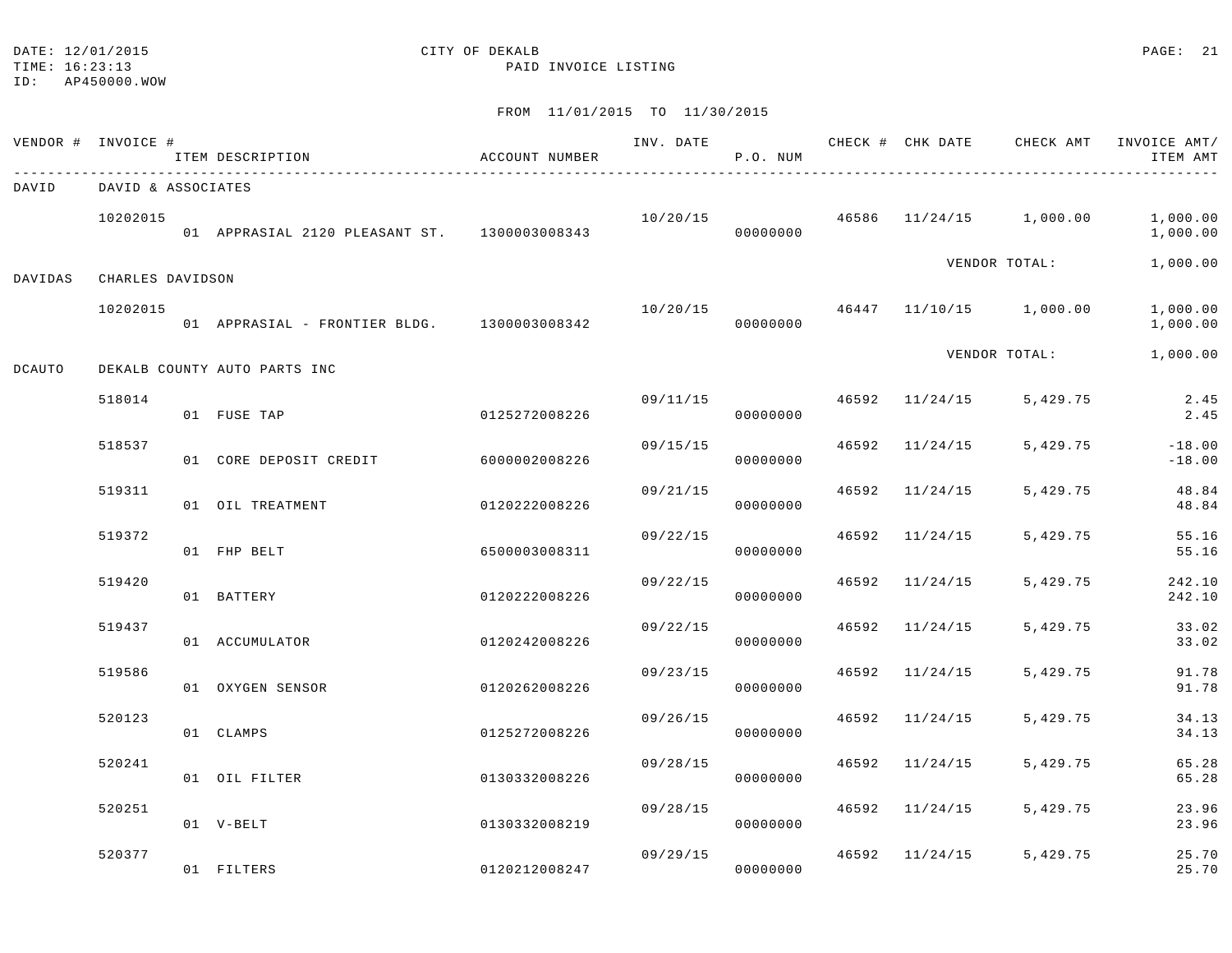#### DATE: 12/01/2015 **CITY OF DEKALB CITY OF DERALB PAGE: 22**

#### TIME: 16:23:13 PAID INVOICE LISTING

ID: AP450000.WOW

| VENDOR # INVOICE # | ITEM DESCRIPTION                       | ACCOUNT NUMBER                 | INV. DATE | P.O. NUM             |       |                | CHECK # CHK DATE CHECK AMT INVOICE AMT/ | ITEM AMT                |
|--------------------|----------------------------------------|--------------------------------|-----------|----------------------|-------|----------------|-----------------------------------------|-------------------------|
| 520378             | 01 OIL FILTER<br>02 OIL FILTER         | 0130332008226<br>0130332008226 | 09/29/15  | 00000000<br>00000000 |       | 46592 11/24/15 | 5,429.75                                | 47.28<br>23.64<br>23.64 |
| 520387             | 01 BRAKE PARTS CLEANER                 | 0125272008226                  | 09/29/15  | 00000000             |       | 46592 11/24/15 | 5,429.75                                | 61.95<br>61.95          |
| 520419             | 01 RADIATOR CAP                        | 6000002008226                  | 09/29/15  | 00000000             |       | 46592 11/24/15 | 5,429.75                                | 5.29<br>5.29            |
| 520474             | 01 SUPPORT                             | 0130332008226                  | 09/29/15  | 00000000             | 46592 | 11/24/15       | 5,429.75                                | 66.98<br>66.98          |
| 520488             | 01 MUD FLAP                            | 0125272008226                  | 09/29/15  | 00000000             | 46592 | 11/24/15       | 5,429.75                                | 6.14<br>6.14            |
| 520510             | 01 BULBS, CAPSULES                     | 0120222008226                  | 09/29/15  | 00000000             |       | 46592 11/24/15 | 5,429.75                                | 80.28<br>80.28          |
| 520640             | 01 CREDIT - CLAMPS                     | 0125272008226                  | 09/30/15  | 00000000             |       | 46592 11/24/15 | 5,429.75                                | $-22.98$<br>$-22.98$    |
| 520643             | 01 EMERGENCY ROTORKIT                  | 0120222008226                  | 09/30/15  | 00000000             |       | 46592 11/24/15 | 5,429.75                                | 509.74<br>509.74        |
| 520671             | 01 IGNITION COIL                       | 0120222008226                  | 09/30/15  | 00000000             |       | 46592 11/24/15 | 5,429.75                                | 174.33<br>174.33        |
| 520685             | 01 CREDIT - DRYER & CORE 0125272008226 |                                | 09/30/15  | 00000000             |       | 46592 11/24/15 | 5,429.75                                | $-129.90$<br>$-129.90$  |
| 520765             | 01 JUNCTION BLOCK                      | 0130332008226                  | 10/01/15  | 00000000             |       | 46592 11/24/15 | 5,429.75                                | 36.86<br>36.86          |
| 520791             | 01 CORE DEPOSIT                        | 0130332008226                  | 10/01/15  | 00000000             |       | 46592 11/24/15 | 5,429.75                                | $-19.23$<br>$-19.23$    |
| 520829             | 01 LED LAMP                            | 0130332008226                  | 10/01/15  | 00000000             |       | 46592 11/24/15 | 5,429.75                                | 44.60<br>44.60          |
| 520836             | 01 HOSE CONNECTOR                      | 0120222008226                  | 10/01/15  | 00000000             |       | 46592 11/24/15 | 5,429.75                                | 7.64<br>7.64            |
| 520844             | 01 HEATER CONNECTOR                    | 0120222008226                  | 10/01/15  | 00000000             |       | 46592 11/24/15 | 5,429.75                                | 16.22<br>16.22          |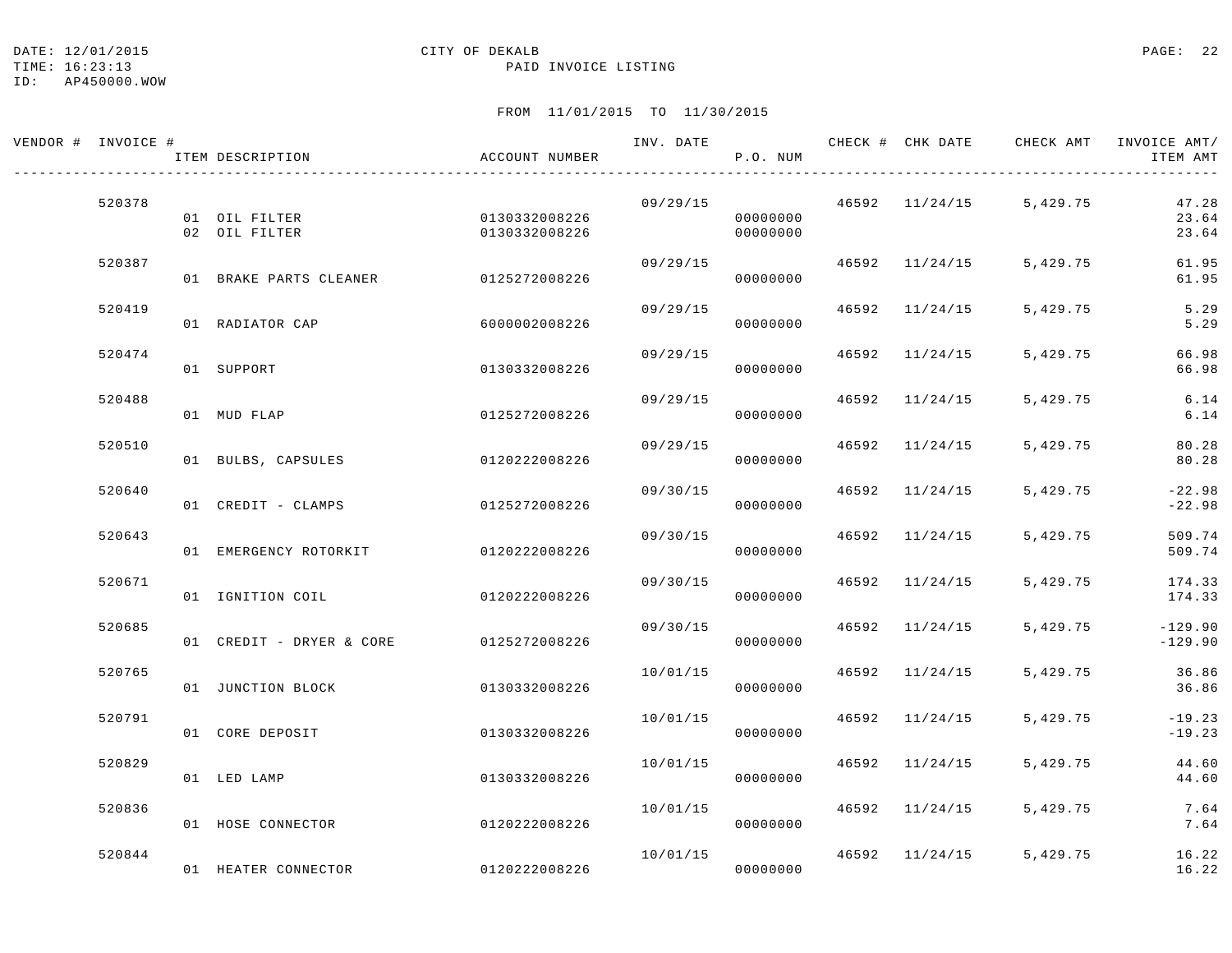### DATE: 12/01/2015 PAGE: 23

#### TIME: 16:23:13 PAID INVOICE LISTING

ID: AP450000.WOW

| VENDOR # INVOICE # |        | ITEM DESCRIPTION                        | ACCOUNT NUMBER | INV. DATE | P.O. NUM |       |                |          | CHECK # CHK DATE CHECK AMT INVOICE AMT/<br>ITEM AMT |
|--------------------|--------|-----------------------------------------|----------------|-----------|----------|-------|----------------|----------|-----------------------------------------------------|
|                    | 520929 | 01 CAPSULE                              | 0125272008226  | 10/02/15  | 00000000 |       | 46592 11/24/15 | 5,429.75 | 10.06<br>10.06                                      |
|                    | 521035 | 01 GL BLAC                              | 0125272008226  | 10/02/15  | 00000000 |       | 46592 11/24/15 | 5,429.75 | 5.99<br>5.99                                        |
|                    | 521237 | 01 BATTERY                              | 6000002008226  | 10/05/15  | 00000000 |       | 46592 11/24/15 | 5,429.75 | 101.53<br>101.53                                    |
|                    | 521396 | 01 OIL FILTER                           | 0120222008226  | 10/06/15  | 00000000 | 46592 | 11/24/15       | 5,429.75 | 21.64<br>21.64                                      |
|                    | 521400 | 01 OIL FIL                              | 0130332008226  | 10/06/15  | 00000000 | 46592 | 11/24/15       | 5,429.75 | 30.88<br>30.88                                      |
|                    | 521447 | 01 SEVERE DUTY - WINTER 0120222008226   |                | 10/06/15  | 00000000 | 46592 | 11/24/15       | 5,429.75 | 17.84<br>17.84                                      |
|                    | 521515 | 01 LUBRIPLATE MOTOR ASSY 0130332008226  |                | 10/07/15  | 00000000 |       | 46592 11/24/15 | 5,429.75 | 7.00<br>7.00                                        |
|                    | 521568 | 01 CIRCUIT                              | 0120212008247  | 10/07/15  | 00000000 | 46592 | 11/24/15       | 5,429.75 | 7.29<br>7.29                                        |
|                    | 521604 | 01 LAMP, RIGHT ANGLE, GROMMET           | 0130332008226  | 10/07/15  | 00000000 |       | 46592 11/24/15 | 5,429.75 | 16.72<br>16.72                                      |
|                    | 521679 | 01 SWITCH, BATTERY, CORES 0120222008226 |                | 10/08/15  | 00000000 | 46592 | 11/24/15       | 5,429.75 | 230.91<br>230.91                                    |
|                    | 521799 | 01 PTEX ULTRA BLACK                     | 6000002008226  | 10/09/15  | 00000000 |       | 46592 11/24/15 | 5,429.75 | 7.49<br>7.49                                        |
|                    | 521832 | 01 BRAZ ROD                             | 0130332008226  | 10/09/15  | 00000000 |       | 46592 11/24/15 | 5,429.75 | 9.17<br>9.17                                        |
|                    | 521849 | 01 POWER STEERING FILTER 0130332008226  |                | 10/09/15  | 00000000 | 46592 | 11/24/15       | 5,429.75 | 28.80<br>28.80                                      |
|                    | 521860 | 01 HOUSING COVER GASKET 0125272008226   |                | 10/09/15  | 00000000 | 46592 | 11/24/15       | 5,429.75 | 8.29<br>8.29                                        |
|                    | 522059 | 01 UNIV AC UV DYE                       | 0130332008226  | 10/12/15  | 00000000 |       | 46592 11/24/15 | 5,429.75 | 22.94<br>22.94                                      |
|                    | 522080 |                                         |                | 10/12/15  |          |       | 46592 11/24/15 | 5,429.75 | 18.39                                               |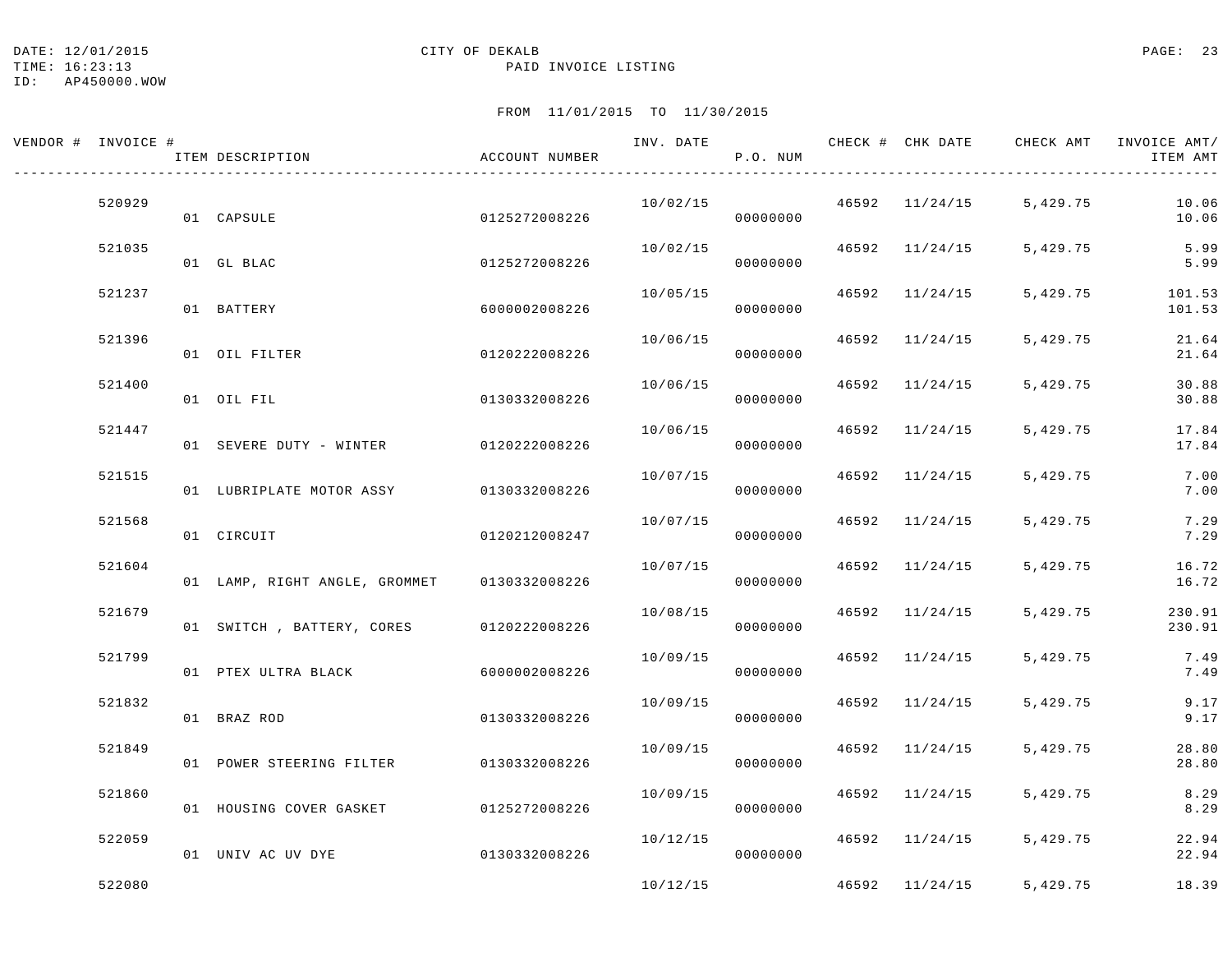## DATE: 12/01/2015 **CITY OF DEKALB CITY OF DERALB PAGE: 24**

TIME: 16:23:13 PAID INVOICE LISTING

ID: AP450000.WOW

| VENDOR # INVOICE # |        | ITEM DESCRIPTION                         | ACCOUNT NUMBER | INV. DATE | P.O. NUM |       |                | CHECK # CHK DATE CHECK AMT INVOICE AMT/ | ITEM AMT               |
|--------------------|--------|------------------------------------------|----------------|-----------|----------|-------|----------------|-----------------------------------------|------------------------|
|                    |        |                                          |                |           |          |       |                |                                         |                        |
|                    | 522080 | 01 RELAY                                 | 0120242008226  | 10/12/15  | 00000000 |       | 46592 11/24/15 | 5,429.75                                | 18.39<br>18.39         |
|                    | 522118 | 01 LED LAMP                              | 0130332008226  | 10/12/15  | 00000000 |       | 46592 11/24/15 | 5,429.75                                | 8.92<br>8.92           |
|                    | 522131 | 01 ALARM                                 | 0130332008226  | 10/12/15  | 00000000 |       | 46592 11/24/15 | 5,429.75                                | 33.99<br>33.99         |
|                    | 522164 | 01 BATTERY                               | 0120222008226  | 10/12/15  | 00000000 |       | 46592 11/24/15 | 5,429.75                                | 30.24<br>30.24         |
|                    | 522180 | 01 REDI-SENSOR                           | 0120212008247  | 10/12/15  | 00000000 | 46592 | 11/24/15       | 5,429.75                                | 159.96<br>159.96       |
|                    | 522182 | 01 INSERT. FITTING, TUBING 6500003008310 |                | 10/12/15  | 00000000 |       | 46592 11/24/15 | 5,429.75                                | 38.48<br>38.48         |
|                    | 522276 | 01 D KNOB                                | 0125272008226  | 10/13/15  | 00000000 |       | 46592 11/24/15 | 5,429.75                                | 13.30<br>13.30         |
|                    | 522318 |                                          |                | 10/13/15  |          |       | 46592 11/24/15 | 5,429.75                                | 134.05                 |
|                    | 522341 | 01 DISC BRAKE PADS                       | 0120212008247  | 10/13/15  | 00000000 |       | 46592 11/24/15 | 5,429.75                                | 134.05<br>152.56       |
|                    |        | 01 DISC BRAKE ROTORS                     | 0120212008247  |           | 00000000 |       |                |                                         | 152.56                 |
|                    | 522390 | 01 REFRIGERANT                           | 0130332008226  | 10/14/15  | 00000000 |       | 46592 11/24/15 | 5,429.75                                | 111.18<br>111.18       |
|                    | 522434 | 01 FILTERS                               | 6500003008310  | 10/14/15  | 00000000 |       | 46592 11/24/15 | 5,429.75                                | 10.63<br>10.63         |
|                    | 522491 | 01 FILTERS                               | 6000002008226  | 10/14/15  | 00000000 | 46592 | 11/24/15       | 5,429.75                                | 14.33<br>14.33         |
|                    | 522498 | 01 RETURNED BRAKE ROTOR 0120212008247    |                | 10/14/15  | 00000000 |       | 46592 11/24/15 | 5,429.75                                | $-92.48$<br>$-92.48$   |
|                    | 522568 | 01 GASKET MATERIAL                       | 0125272008226  | 10/15/15  | 00000000 |       | 46592 11/24/15 | 5,429.75                                | 9.61<br>9.61           |
|                    | 522571 | 01 FILTERS                               | 0125272008226  | 10/15/15  | 00000000 |       | 46592 11/24/15 | 5,429.75                                | $-206.48$<br>$-206.48$ |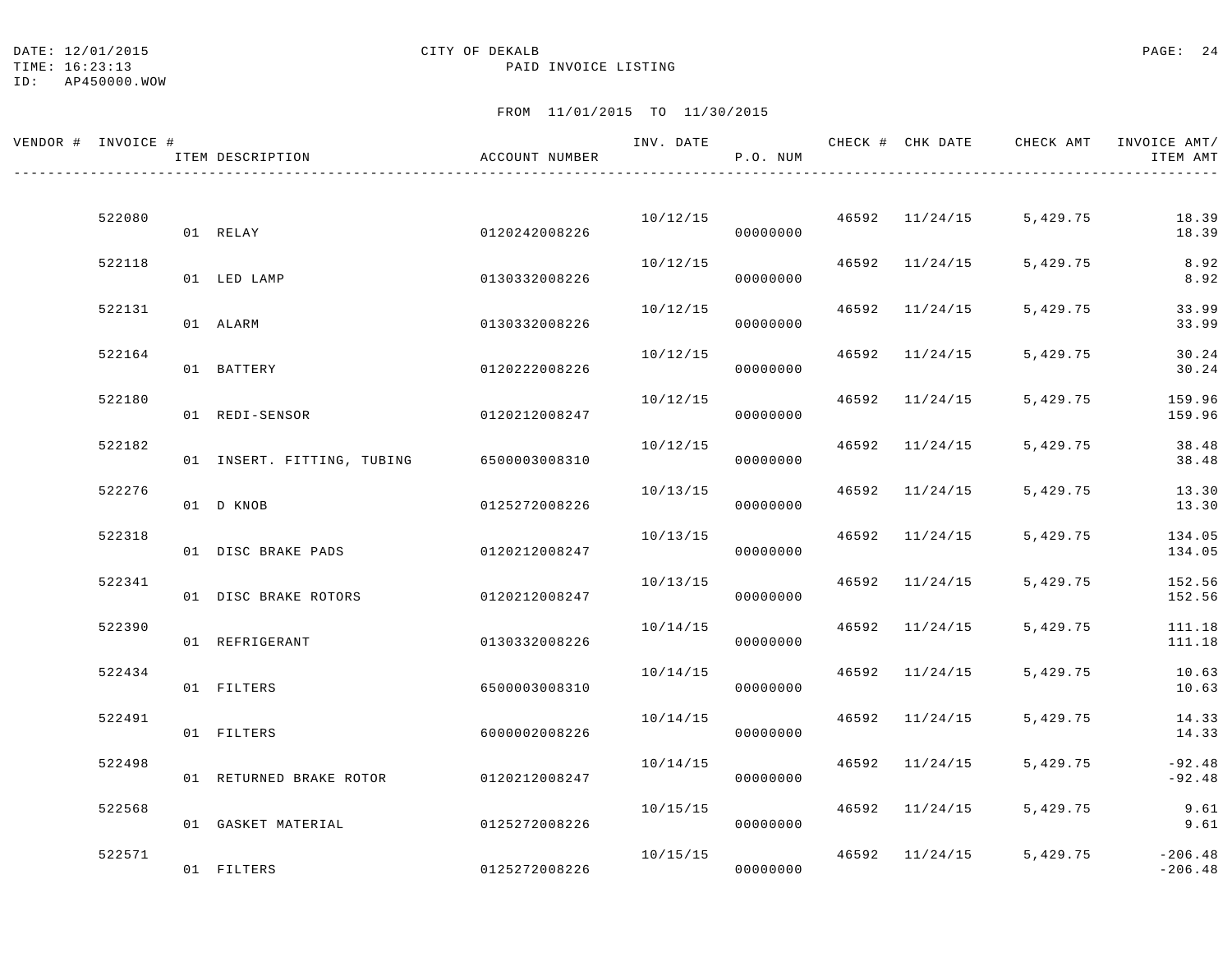#### DATE: 12/01/2015 PAGE: 25

TIME: 16:23:13 PAID INVOICE LISTING

ID: AP450000.WOW

| VENDOR # INVOICE # |        | ITEM DESCRIPTION                               | ACCOUNT NUMBER |          | P.O. NUM |                | INV. DATE 6 1999 CHECK # CHK DATE 6 CHECK AMT INVOICE AMT | ITEM AMT             |
|--------------------|--------|------------------------------------------------|----------------|----------|----------|----------------|-----------------------------------------------------------|----------------------|
|                    | 522583 | 01 BATTERY                                     | 6000002008226  | 10/15/15 | 00000000 |                | $46592$ $11/24/15$ 5,429.75                               | 121.22<br>121.22     |
|                    | 522584 | 01 CORE DEPOSIT                                | 6000002008226  | 10/15/15 | 00000000 | 46592 11/24/15 | 5,429.75                                                  | $-18.00$<br>$-18.00$ |
|                    | 522642 | 01 PTEX ULTRA BLACK                            | 0125272008226  | 10/15/15 | 00000000 | 46592 11/24/15 | 5,429.75                                                  | 15.38<br>15.38       |
|                    | 522721 | 01 BRAKE PADS/ROTORS                           | 0120222008226  | 10/16/15 | 00000000 | 46592 11/24/15 | 5,429.75                                                  | 571.68<br>571.68     |
|                    | 522761 | 01 DISC PARKING BRAKE 0120222008226            |                | 10/16/15 | 00000000 | 46592 11/24/15 | 5,429.75                                                  | 47.22<br>47.22       |
|                    | 522787 | 01 PTEX ULTRA, SILICONE, ANTIFRZ 0125272008226 |                | 10/16/15 | 00000000 | 46592 11/24/15 | 5,429.75                                                  | 101.99<br>101.99     |
|                    | 522807 | 01 BRAKE PARTS CLEANER 0125272008226           |                | 10/16/15 | 00000000 | 46592 11/24/15 | 5,429.75                                                  | 7.17<br>7.17         |
|                    | 522968 | 01 BATTERY, CORE                               | 0130332008226  | 10/19/15 | 00000000 | 46592 11/24/15 | 5,429.75                                                  | 120.44<br>120.44     |
|                    | 522970 | 01 AIR FILTER                                  | 0130332008226  | 10/19/15 | 00000000 | 46592 11/24/15 | 5,429.75                                                  | 14.43<br>14.43       |
|                    | 522993 | 01 FILTER                                      | 0130332008226  | 10/19/15 | 00000000 | 46592 11/24/15 | 5,429.75                                                  | 13.97<br>13.97       |
|                    | 522999 | 01 FUEL FILTER                                 | 0125272008226  | 10/19/15 | 00000000 | 46592 11/24/15 | 5,429.75                                                  | 19.27<br>19.27       |
|                    | 523002 | 01 FUEL FILTERS                                | 0125272008226  | 10/19/15 | 00000000 | 46592 11/24/15 | 5,429.75                                                  | 45.41<br>45.41       |
|                    | 523014 | 01 FLEETRUNNER BELT                            | 0130332008226  | 10/19/15 | 00000000 | 46592 11/24/15 | 5,429.75                                                  | 67.65<br>67.65       |
|                    | 523152 | 01 POWERATED BELT                              | 0130332008226  | 10/20/15 | 00000000 | 46592 11/24/15 | 5,429.75                                                  | 15.45<br>15.45       |
|                    | 523300 | 01 BATTERY                                     | 0130332008226  | 10/21/15 | 00000000 | 46592 11/24/15 | 5,429.75                                                  | 262.72<br>262.72     |
|                    | 523325 |                                                |                | 10/21/15 |          | 46592 11/24/15 | 5,429.75                                                  | 2.70                 |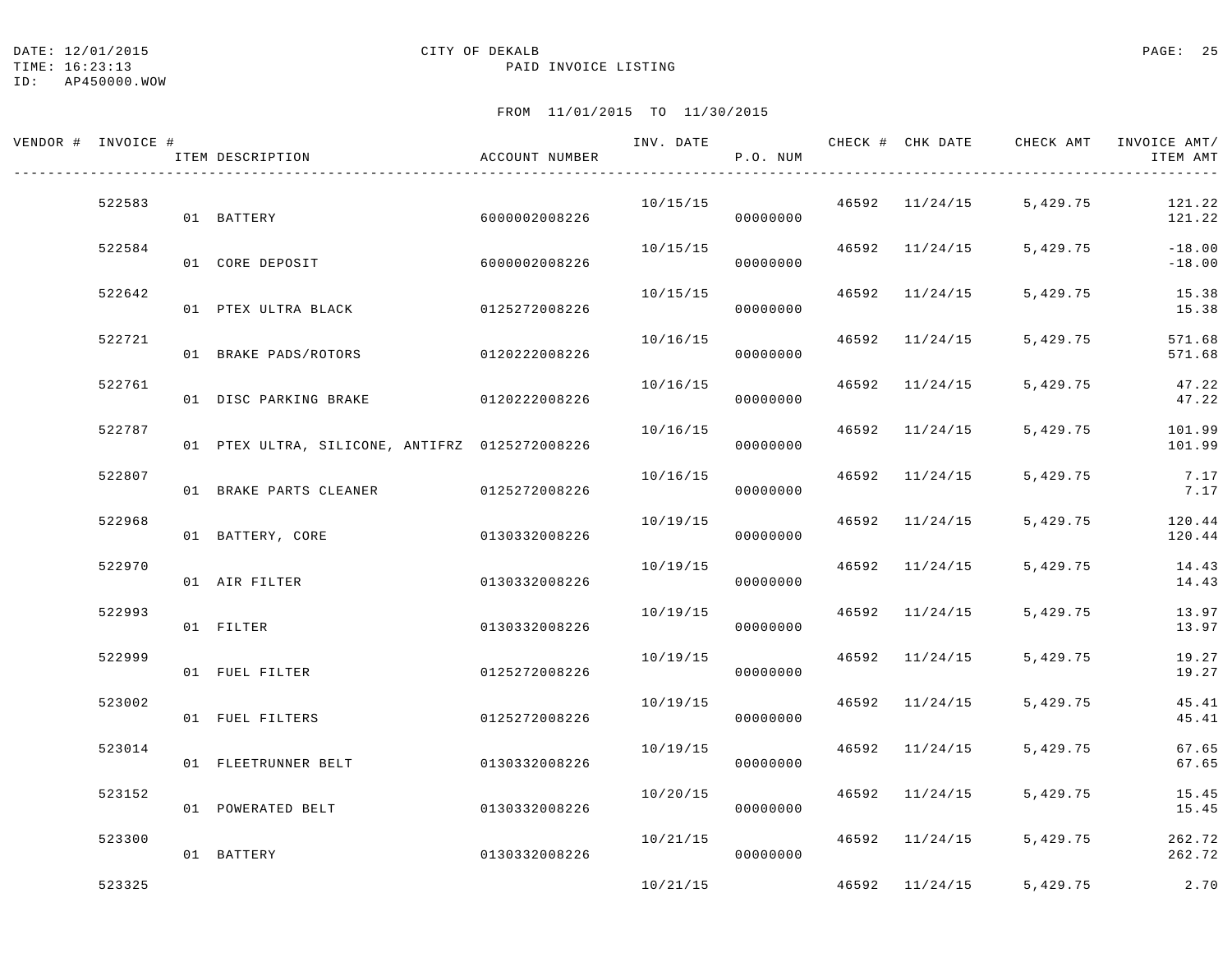#### DATE: 12/01/2015 CITY OF DEKALB PAGE: 26

TIME: 16:23:13 PAID INVOICE LISTING

ID: AP450000.WOW

| VENDOR # INVOICE # | ITEM DESCRIPTION                          | ACCOUNT NUMBER |          | P.O. NUM |       |                | INV. DATE 6 7 200 CHECK # CHK DATE 6 CHECK AMT INVOICE AMT | ITEM AMT             |
|--------------------|-------------------------------------------|----------------|----------|----------|-------|----------------|------------------------------------------------------------|----------------------|
| 523325             |                                           |                | 10/21/15 |          |       | 46592 11/24/15 | 5,429.75                                                   | 2.70                 |
| 523348             | 01 POWERATED BELT                         | 0130332008226  | 10/21/15 | 00000000 | 46592 | 11/24/15       | 5,429.75                                                   | 2.70<br>120.44       |
|                    | 01 BATTERY                                | 0130332008226  |          | 00000000 |       |                |                                                            | 120.44               |
| 523484             | 01 TRANS-TUBE                             | 0120242008226  | 10/22/15 | 00000000 |       | 46592 11/24/15 | 5,429.75                                                   | 10.99<br>10.99       |
| 523513             | 01 BATTERY                                | 0125272008226  | 10/22/15 | 00000000 |       | 46592 11/24/15 | 5,429.75                                                   | 277.74<br>277.74     |
| 523574             | 01 BATTERY(2)                             | 0125272008226  | 10/22/15 | 00000000 | 46592 | 11/24/15       | 5,429.75                                                   | 268.53<br>268.53     |
| 523604             | 01 CORE DEPOSIT                           | 0130332008226  | 10/22/15 | 00000000 |       | 46592 11/24/15 | 5,429.75                                                   | $-18.00$<br>$-18.00$ |
| 523672             | 01 BATTERY                                | 0125272008226  | 10/23/15 | 00000000 |       | 46592 11/24/15 | 5,429.75                                                   | 138.87<br>138.87     |
| 523687             | 01 SWITCH - STOPLIGHT 0120222008226       |                | 10/23/15 | 00000000 |       | 46592 11/24/15 | 5,429.75                                                   | 14.84<br>14.84       |
| 523709             | 01 KIT                                    | 0130332008226  | 10/23/15 | 00000000 |       | 46592 11/24/15 | 5,429.75                                                   | 80.63<br>80.63       |
| 523731             | 01 WARRANTY/CORE = BATTERY 0130332008226  |                | 10/23/15 | 00000000 |       | 46592 11/24/15 | 5,429.75                                                   | 31.90<br>31.90       |
| 523781             | 01 CORE DEPOSIT                           | 0130332008226  | 10/23/15 | 00000000 |       | 46592 11/24/15 | 5,429.75                                                   | $-36.00$<br>$-36.00$ |
| 523888             | 01 BALLJOINT                              | 0120222008226  | 10/26/15 | 00000000 |       | 46592 11/24/15 | 5,429.75                                                   | 158.90<br>158.90     |
| 524042             | 01 PLUG BOOT, GREASE, PLUGS 0130332008226 |                | 10/27/15 | 00000000 |       | 46592 11/24/15 | 5,429.75                                                   | 80.13<br>80.13       |
| 524080             |                                           |                | 10/27/15 |          |       | 46592 11/24/15 | 5,429.75                                                   | 85.52                |
|                    | 01 HI-THREAD SPARK PLUG 0130332008226     |                |          | 00000000 |       |                |                                                            | 85.52                |
| 524100             | 01 PLUG EXTRACTOR                         | 0130332008295  | 10/27/15 | 00000000 |       | 46592 11/24/15 | 5,429.75                                                   | 73.62<br>73.62       |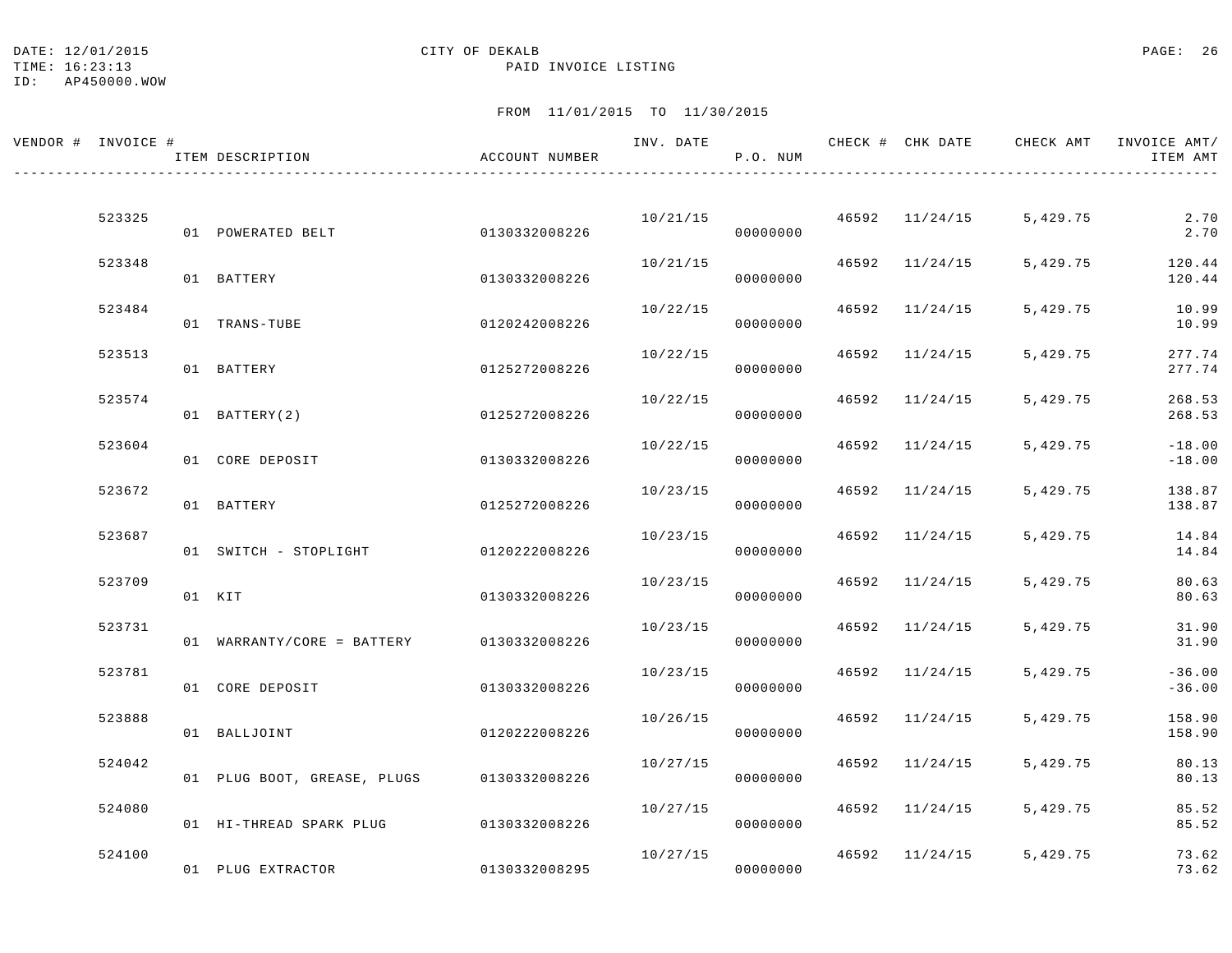#### DATE: 12/01/2015 CITY OF DEKALB PAGE: 27

#### TIME: 16:23:13 PAID INVOICE LISTING

ID: AP450000.WOW

| VENDOR # INVOICE # | ITEM DESCRIPTION                        | ACCOUNT NUMBER | INV. DATE | P.O. NUM |       | CHECK # CHK DATE | CHECK AMT               | INVOICE AMT/<br>ITEM AMT |
|--------------------|-----------------------------------------|----------------|-----------|----------|-------|------------------|-------------------------|--------------------------|
| 524107             | 01 FLEETRUNNER BELT                     | 0130332008226  | 10/27/15  | 00000000 |       | 46592 11/24/15   | 5,429.75                | $-67.65$<br>$-67.65$     |
| 524150             | 01 TPMS SENSOR                          | 0120222008226  | 10/27/15  | 00000000 |       | 46592 11/24/15   | 5,429.75                | 42.17<br>42.17           |
| 524195             | 01 RESPIRTR                             | 0130332008295  | 10/28/15  | 00000000 |       | 46592 11/24/15   | 5,429.75                | 24.16<br>24.16           |
| 524203             | 01 CREDIT FOR DEFECTIVE PARTS           | 0120222008226  | 10/28/15  | 00000000 |       | 46592 11/24/15   | 5,429.75                | $-31.09$<br>$-31.09$     |
| 524241             | 01 SWITCHES                             | 0125272008226  | 10/28/15  | 00000000 | 46592 | 11/24/15         | 5,429.75                | 21.40<br>21.40           |
| 524265             | 01 V-BELT, OIL PAN GASKET 6500003008310 |                | 10/28/15  | 00000000 |       | 46592 11/24/15   | 5,429.75                | 26.90<br>26.90           |
| 524273             | 01 SWITCH, SLIDE TERMINAL 0125272008226 |                | 10/28/15  | 00000000 |       | 46592 11/24/15   | 5,429.75                | 15.03<br>15.03           |
| 524298             | 01 FILTERS                              | 0120222008226  | 10/28/15  | 00000000 |       | 46592 11/24/15   | 5,429.75                | 35.66<br>35.66           |
| 524307             | 01 CORE DEPOSIT                         | 0125272008226  | 10/28/15  | 00000000 |       | 46592 11/24/15   | 5,429.75                | $-18.00$<br>$-18.00$     |
| 524315             | 01 GASKET                               | 6500003008310  | 10/28/15  | 00000000 |       | 46592 11/24/15   | 5,429.75                | $-4.04$<br>$-4.04$       |
| 524317             | 01 FILTER KIT                           | 6500003008310  | 10/28/15  | 00000000 |       | 46592 11/24/15   | 5,429.75                | 13.99<br>13.99           |
| 524364             | 01 AIR FILTER                           | 0130352008226  | 10/29/15  | 00000000 |       | 46592 11/24/15   | 5,429.75                | 14.11<br>14.11           |
| 524383             | 01 TIE ROD ENDS                         | 0130352008226  | 10/29/15  | 00000000 | 46592 | 11/24/15         | 5,429.75                | 89.62<br>89.62           |
| 524427             | 01 RETURNED INNER TIE ROD               | 0130352008226  | 10/29/15  | 00000000 |       | 46592 11/24/15   | 5,429.75                | $-36.02$<br>$-36.02$     |
| 524488             | 01 RADIATOR                             | 6500003008310  | 10/29/15  | 00000000 |       | 46592 11/24/15   | 5,429.75                | 18.65<br>18.65           |
| 524559             |                                         |                | 10/30/15  |          |       |                  | 46592 11/24/15 5,429.75 | 43.68                    |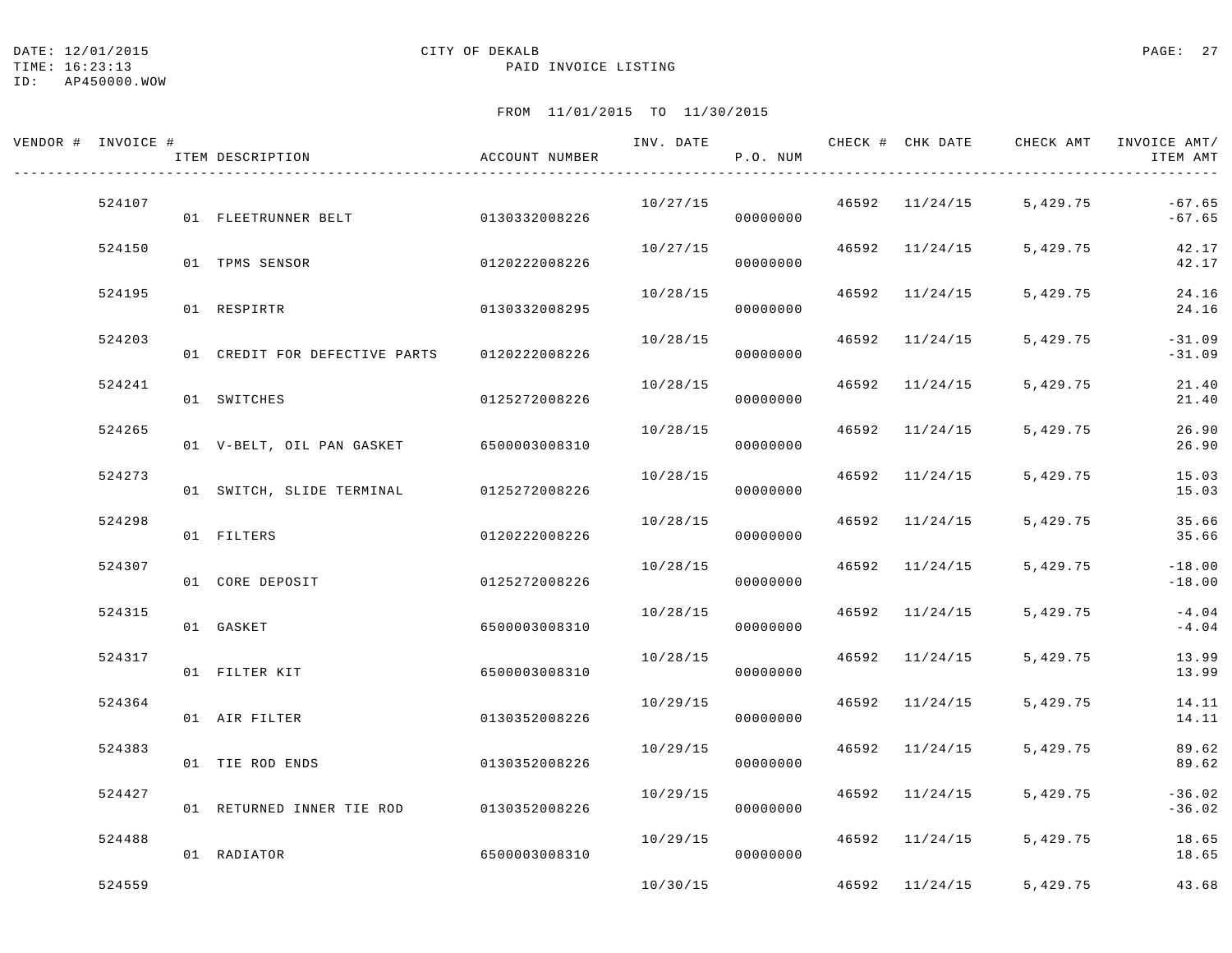TIME: 16:23:13 PAID INVOICE LISTING

|                | VENDOR # INVOICE #    | ITEM DESCRIPTION                                                                                   | ACCOUNT NUMBER                 |           | P.O. NUM             |  | INV. DATE 6 CHECK # CHK DATE CHECK AMT INVOICE AMT/ | ITEM AMT                |
|----------------|-----------------------|----------------------------------------------------------------------------------------------------|--------------------------------|-----------|----------------------|--|-----------------------------------------------------|-------------------------|
|                |                       |                                                                                                    |                                |           |                      |  |                                                     |                         |
|                | 524559                | 01 OIL FILTER                                                                                      | 0120222008226                  |           | 00000000             |  | $10/30/15$ $46592$ $11/24/15$ $5,429.75$            | 43.68<br>43.68          |
|                | 524602                | 01 TRANSFLUID                                                                                      | 6500002008245                  | 10/30/15  | 00000000             |  | 46592 11/24/15 5,429.75                             | 61.08<br>61.08          |
|                | 524625                |                                                                                                    |                                | 10/30/15  | 00000000             |  | 46592 11/24/15 5,429.75                             | 30.44                   |
|                |                       | 01 FILTERS<br>02 FILTERS                                                                           | 6500003008310<br>6500002008245 |           | 00000000             |  |                                                     | 6.02<br>24.42           |
| <b>DCCOM</b>   |                       | DEKALB COUNTY COMMUNITY                                                                            |                                |           |                      |  | VENDOR TOTAL:                                       | 5,429.75                |
|                | 11092015              | 01  2015  IHSA SPONSORSHIP   0115154008497                                                         |                                |           | 00000000             |  | 11/09/15  46412  11/10/15  25,000.00                | 25,000.00<br>25,000.00  |
| <b>DCCVB</b>   |                       | DEKALB COUNTY CONVENTION &                                                                         |                                |           |                      |  | VENDOR TOTAL:                                       | 25,000.00               |
|                | 08242015              | 01 1ST QTR PMT FY16 0132103008343                                                                  |                                |           | 00000000             |  | $08/24/15$ $46448$ $11/10/15$ $12,500.00$           | 12,500.00<br>12,500.00  |
| DCGOV          |                       | DEKALB COUNTY GOVERNMENT                                                                           |                                |           |                      |  | VENDOR TOTAL:                                       | 12,500.00               |
|                | 11052015              | 01 (49) AERIAL IMAGES 0117122008285                                                                |                                |           | 00000000             |  | $11/05/15$ 46593 $11/24/15$ 466.00                  | 466.00<br>466.00        |
| <b>DCPSAFE</b> | DCP/SAFE              |                                                                                                    |                                |           |                      |  | VENDOR TOTAL:                                       | 466.00                  |
|                | 10092015              | 01 1ST QTR HUMAN SRVCS FUNDING   0110103008307                                                     |                                | 000000000 |                      |  | 10/09/15 46449 11/10/15 875.00                      | 875.00<br>875.00        |
| DCREC          | DEKALB COUNTY CLERK & |                                                                                                    |                                |           |                      |  | VENDOR TOTAL:                                       | 875.00                  |
|                | 11032015              |                                                                                                    |                                | 11/03/15  |                      |  | 46413 11/10/15 80.00                                | 80.00                   |
|                |                       | 01 RECORDING FEES - 520 DEKALB AV 1900006508624<br>02 RECORDING FEE - 403 GURLER ST 1300006508624  |                                |           | 00000000<br>00000000 |  |                                                     | 40.00<br>40.00          |
|                | 11232015              | 01 RECORDING FEES - 227 BARB BLVD 1900006508624<br>02 RECORDING FEES - 208 COTTON AV 1900006508624 |                                | 11/23/15  | 00000000<br>00000000 |  | 46708 11/24/15 120.00                               | 80.00<br>40.00<br>40.00 |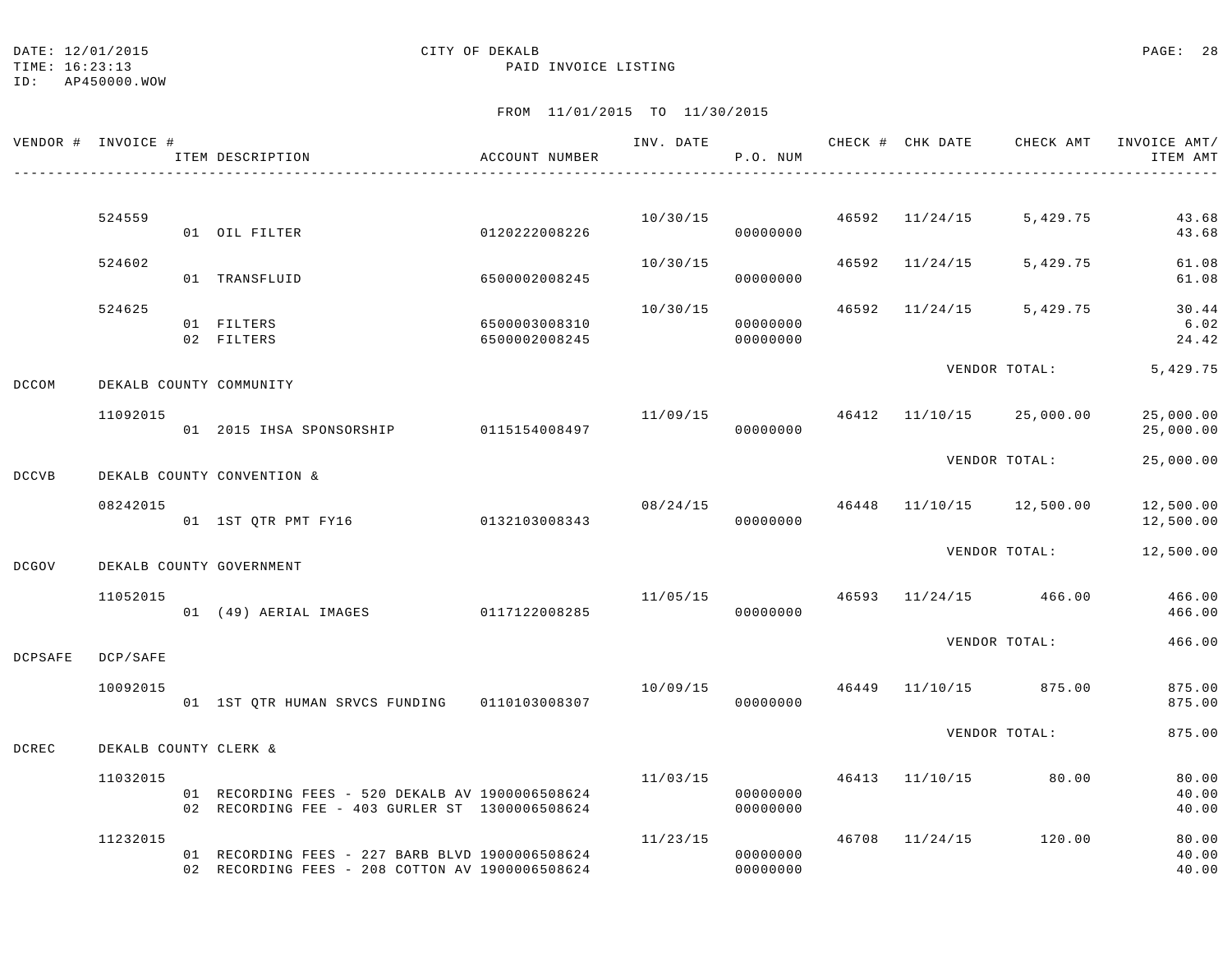## DATE: 12/01/2015 **CITY OF DEKALB CITY OF DERALB PAGE: 29**

TIME: 16:23:13 PAID INVOICE LISTING

ID: AP450000.WOW

|        | VENDOR # INVOICE # | ITEM DESCRIPTION                                | ACCOUNT NUMBER |          | P.O. NUM |                | INV. DATE 6 CHECK # CHK DATE CHECK AMT | INVOICE AMT/<br>ITEM AMT |
|--------|--------------------|-------------------------------------------------|----------------|----------|----------|----------------|----------------------------------------|--------------------------|
|        | 11232015A          | 01 RECORDING FEE - 208 TILTON PAR 1900006508624 |                | 11/23/15 | 00000000 |                | $46708$ $11/24/15$ $120.00$            | 40.00<br>40.00           |
| DCYSB  |                    | DEKALB COUNTY YOUTH SERVICE                     |                |          |          |                | VENDOR TOTAL:                          | 200.00                   |
|        | 10082015           | 01 1ST QTR HUMAN SRVCS FUNDING   0110103008307  |                | 10/08/15 | 00000000 |                | 46450 11/10/15 9,114.00                | 9,114.00<br>9,114.00     |
| DEKCHA |                    | DEKALB CHAMBER OF COMMERCE                      |                |          |          |                | VENDOR TOTAL:                          | 9,114.00                 |
|        | 132                | 01 SPECIAL EVENTS - NOVEMBER 2015 0132103008343 |                | 11/03/15 | 00000000 |                | 46594 11/24/15 3,750.00                | 3,750.00<br>3,750.00     |
|        |                    | DEKLAWN DEKALB LAWN & EQUIPMENT CO INC          |                |          |          |                | VENDOR TOTAL:                          | 3,750.00                 |
|        | 35433              | 01 KEY/PULLEY - ZERO TURN 6500003008310         |                | 10/13/15 | 00000000 |                | 46451 11/10/15 85.51                   | 46.56<br>46.56           |
|        | 35678              | 01 CHAIN SAW OIL                                | 0130332008245  | 10/22/15 | 00000000 |                | 46451 11/10/15 85.51                   | 38.95<br>38.95           |
| DEKMEC | DEKALB MECHANICAL  |                                                 |                |          |          |                | VENDOR TOTAL:                          | 85.51                    |
|        | 16545              | 01 DAEWOO FORK TRK - MAY 2015 6500006008597     |                | 06/18/15 | 00000000 | 46452 11/10/15 | 893.00                                 | 200.00<br>200.00         |
|        | 16803              | 01 INSTALL METAL SHROUDS 1300006508639          |                | 10/22/15 | 00000000 | 46595 11/24/15 | 588.50                                 | 588.50<br>588.50         |
|        | 65603              | 01 INSPECTED CITY HALL SYSTEM 0130323008311     |                | 10/08/15 | 00000000 |                | 46452 11/10/15 893.00                  | 693.00<br>693.00         |
| DEKSAN |                    | DEKALB SANITARY DISTRICT                        |                |          |          |                | VENDOR TOTAL:                          | 1,481.50                 |
|        | 10302015A          | 01 CRPRT DR REFUSE 8/15-10/15 6000003008355     |                | 10/30/15 | 00000000 |                | 46596 11/24/15 19,727.26               | 996.37<br>996.37         |
|        | 10302015B          | 01 W DRSSR RD REFUSE 8/15-10/15 6000003008355   |                | 10/30/15 | 00000000 | 46596 11/24/15 | 19,727.26                              | 7,096.35<br>7,096.35     |
|        | 10302015C          |                                                 |                | 10/30/15 |          | 46596 11/24/15 | 19,727.26                              | 5,032.72                 |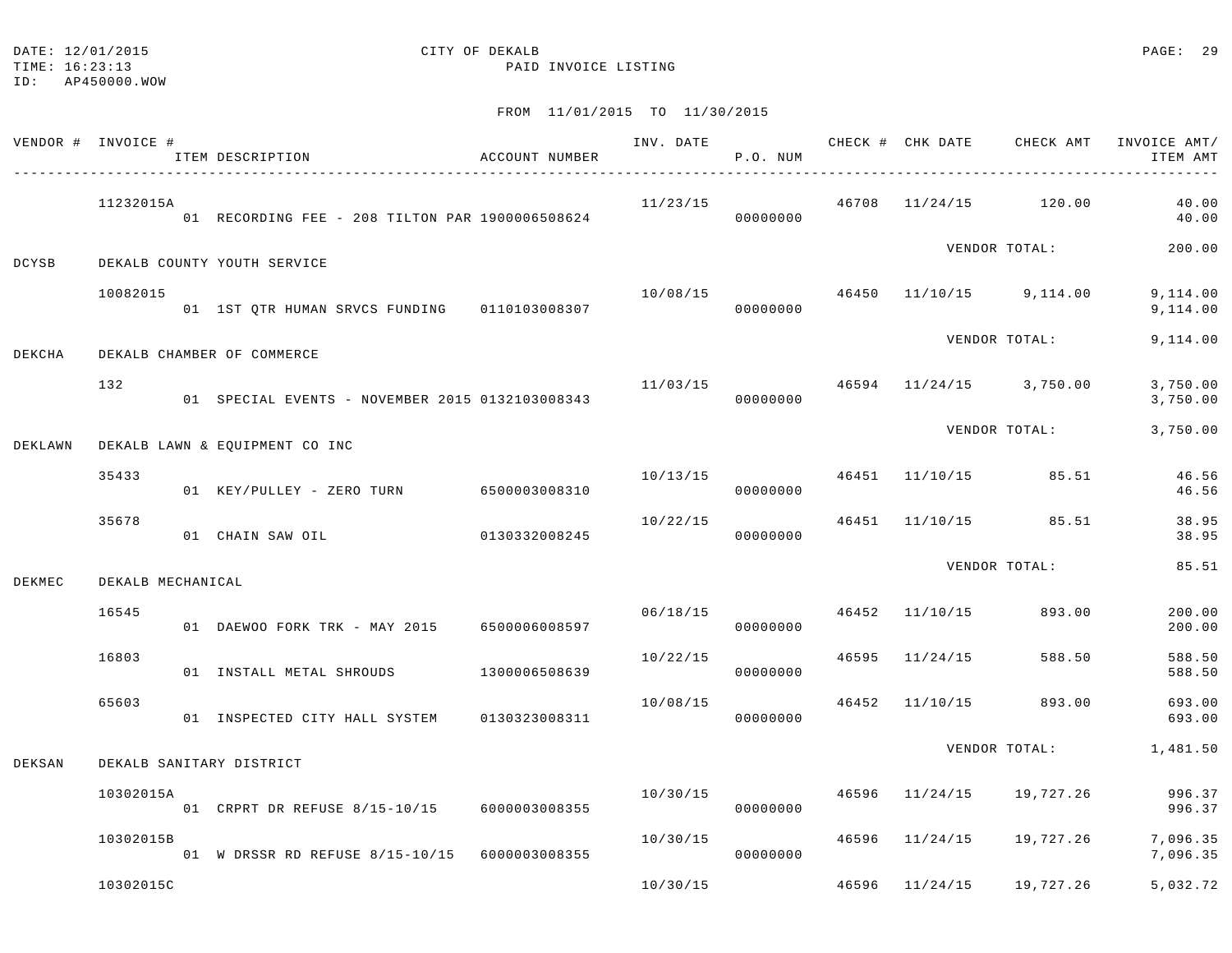## DATE: 12/01/2015 **CITY OF DEKALB** CITY OF DEXALB **PAGE:** 30

TIME: 16:23:13 PAID INVOICE LISTING

|        | VENDOR # INVOICE # | ITEM DESCRIPTION                                                                                                    | ACCOUNT NUMBER |          | INV. DATE<br>P.O. NUM            |                | CHECK # CHK DATE CHECK AMT INVOICE AMT/ | ITEM AMT                                           |
|--------|--------------------|---------------------------------------------------------------------------------------------------------------------|----------------|----------|----------------------------------|----------------|-----------------------------------------|----------------------------------------------------|
|        | 10302015C          |                                                                                                                     |                |          | 10/30/15                         | 46596 11/24/15 | 19,727.26                               | 5,032.72                                           |
|        | 10312015           | 01 W LIN HWY REFUSE 8/15-10/15 6000003008355                                                                        |                | 10/31/15 | 00000000                         | 46596 11/24/15 | 19,727.26                               | 5,032.72<br>4,200.91                               |
|        |                    | 01 CNTY FRM REFUSE 8/15-10/15                                                                                       | 6000003008355  |          | 00000000                         |                |                                         | 4,200.91                                           |
|        | 10312015D          | 01 S 7TH ST REFUSE 8/15-10/15 6000003008355                                                                         |                | 10/31/15 | 00000000                         | 46596 11/24/15 | 19,727.26                               | 2,400.91<br>2,400.91                               |
|        | 11042015           | 01 OCTOBER 2015 SERVICE 6000000002210<br>02 OCTOBER 2015 APPLIED CREDITS 6000000002210<br>03 OCTOBER 2015 PENALTIES | 6000000002210  | 11/04/15 | 00000000<br>00000000<br>00000000 |                | 46554 11/10/15 340,150.93               | 340,150.93<br>333, 375. 25<br>4,227.72<br>2,547.96 |
| DEKSCH |                    | DEKALB COMMUNITY SCHOOL                                                                                             |                |          |                                  |                | VENDOR TOTAL: 359,878.19                |                                                    |
|        | 102015             | 01 WRESTLING RM RNTL - CLNG CHRGS 0120223008376                                                                     |                | 10/20/15 | 00000000                         |                | 46453 11/10/15 300.00                   | 300.00<br>300.00                                   |
| DEKSYC | DEKALB SYCAMORE    |                                                                                                                     |                |          |                                  |                | VENDOR TOTAL:                           | 300.00                                             |
|        | 321447             | 01 REPAIR AIR FILTER                                                                                                | 0125273008315  | 08/29/15 | 00000000                         |                | 46454 11/10/15 114.22                   | 60.38<br>60.38                                     |
|        | 325536             | 01 WHEEL ALIGNMENT                                                                                                  | 0120222008226  | 10/22/15 | 00000000                         | 46597 11/24/15 | 379.76                                  | 49.95<br>49.95                                     |
|        | 325780             | 01 WHEEL ALIGNMENT                                                                                                  | 0120222008226  | 10/26/15 | 00000000                         | 46597 11/24/15 | 379.76                                  | 49.95<br>49.95                                     |
|        | 325897             | 01 WHEEL ALIGNMENT                                                                                                  | 0120222008226  | 10/27/15 | 00000000                         | 46597 11/24/15 | 379.76                                  | 49.95<br>49.95                                     |
|        | 326095             | 01 FRONT ALIGNMENT                                                                                                  | 0130352008226  | 10/29/15 | 00000000                         | 46597 11/24/15 | 379.76                                  | 49.95<br>49.95                                     |
|        | 6696               | 01 CABLE                                                                                                            | 0125273008315  | 10/09/15 | 00000000                         | 46454 11/10/15 | 114.22                                  | 53.84<br>53.84                                     |
|        | 6778               | 0120242008226<br>01 PIPE, HOSE                                                                                      |                | 10/15/15 | 00000000                         | 46597 11/24/15 | 379.76                                  | 47.97<br>47.97                                     |
|        | 6876               |                                                                                                                     |                | 10/21/15 |                                  | 46597 11/24/15 | 379.76                                  | 24.42                                              |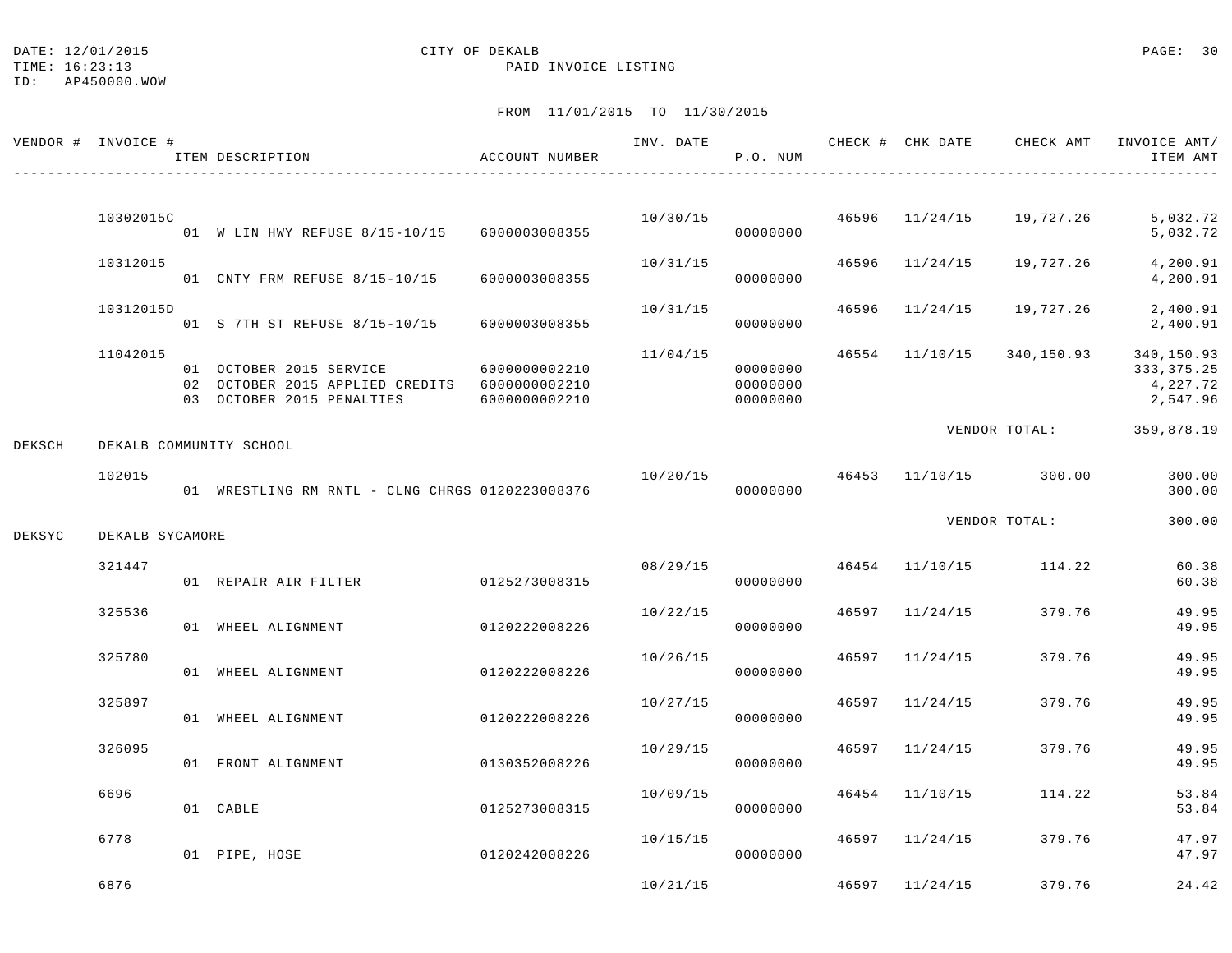TIME: 16:23:13 PAID INVOICE LISTING

# FROM 11/01/2015 TO 11/30/2015

|         | VENDOR # INVOICE #  | ITEM DESCRIPTION                          | ACCOUNT NUMBER |          | P.O. NUM             |  | INV. DATE 6 CHECK # CHK DATE CHECK AMT INVOICE AMT/ | ITEM AMT         |
|---------|---------------------|-------------------------------------------|----------------|----------|----------------------|--|-----------------------------------------------------|------------------|
|         | 6876                |                                           |                |          |                      |  | $10/21/15$ 46597 $11/24/15$ 379.76                  | 24.42            |
|         |                     | 01 FITTING                                | 0120242008226  |          | 00000000             |  |                                                     | 24.42            |
|         | 6971                | 01 SWITCHES                               | 0120222008226  | 10/26/15 | 00000000             |  | 46597 11/24/15 379.76                               | 60.52<br>60.52   |
|         | 6996                | 01 SWITCH                                 | 0120222008226  | 10/28/15 | 00000000             |  | 46597 11/24/15 379.76                               | 47.05<br>47.05   |
| DELDAV  | DAVID DELILLE       |                                           |                |          |                      |  | VENDOR TOTAL:                                       | 493.98           |
|         | 10232015            | 01 MNGMNT CLASS TRVL REIMB. 0125273008376 |                | 10/23/15 | 00000000             |  | D000951 11/24/15 118.84                             | 118.84<br>118.84 |
| DELL    | DELL MARKETING L.P. |                                           |                |          |                      |  | VENDOR TOTAL:                                       | 118.84           |
|         | XJRXJ7NN4           | 01 COMPUTER - EVIDENCE 0120212008249      |                |          | 09/25/15<br>00000000 |  | 46455 11/10/15 1,896.73                             | 859.48<br>859.48 |
|         | XJT132MP4           | 01 COMPUTER - SS                          | 0120212008246  | 09/29/15 | 00000000             |  | 46455 11/10/15 1,896.73                             | 969.76<br>969.76 |
|         | XJT385782           | 01 DELL ADAPTER                           | 0117122008285  |          | 00000000             |  | $10/07/15$ $46455$ $11/10/15$ $1,896.73$            | 67.49<br>67.49   |
| DIMCO   |                     | DEKALB IRON AND METAL CO.                 |                |          |                      |  | VENDOR TOTAL: 1,896.73                              |                  |
|         | 194111              | 01 HR SHEET CO                            | 0130332008226  | 10/13/15 | 00000000             |  | 46456 11/10/15 35.22                                | 35.22<br>35.22   |
| DISBENW | DISCOVERY BENEFITS  |                                           |                |          |                      |  | VENDOR TOTAL:                                       | 35.22            |
|         | 09302015            | 01 FSA FEE SEPT 2015 7100003008394        |                | 09/30/15 | 00000000             |  | D000936 11/10/15 7,924.33 7,924.33                  | 7,924.33         |
|         | 10082015            | 01 FSA FEE SEPT 2015                      | 7100003008394  | 10/08/15 | 00000000             |  | D000940 11/10/15 476.00                             | 476.00<br>476.00 |
|         | 10302015            | 01 SECT 125 OCT 2015                      | 7100003008394  | 10/30/15 | 00000000             |  | D000961 11/24/15 7,854.11 7,854.11                  | 7,854.11         |

VENDOR TOTAL: 16,254.44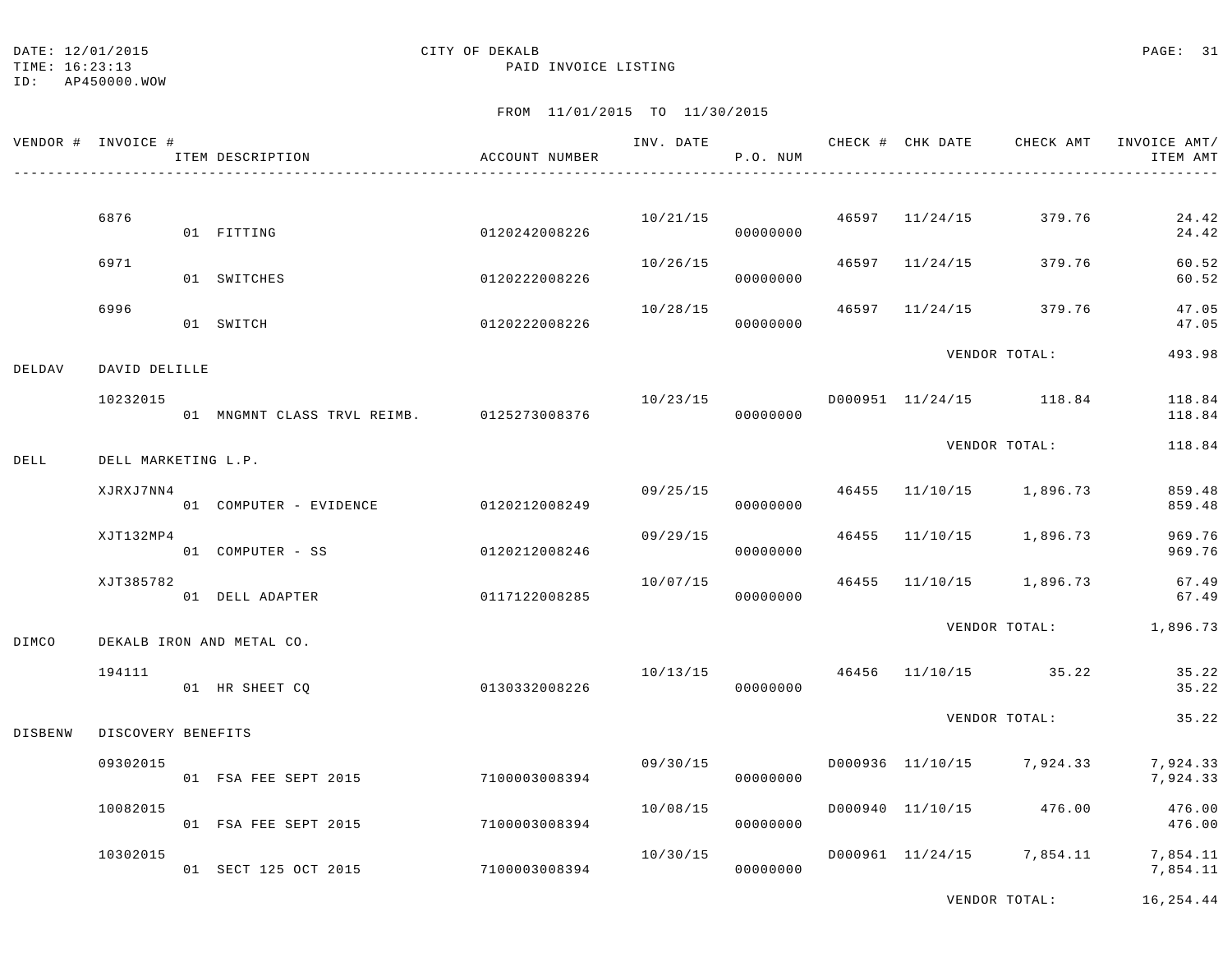# DATE: 12/01/2015 **CITY OF DEKALB** CITY OF DEXALB **PAGE:** 32

TIME: 16:23:13 PAID INVOICE LISTING

FROM 11/01/2015 TO 11/30/2015

|               | VENDOR # INVOICE #   | ITEM DESCRIPTION                                                                            | ACCOUNT NUMBER                                  | INV. DATE | P.O. NUM                         |       | CHECK # CHK DATE | CHECK AMT        | INVOICE AMT/<br>ITEM AMT                             |
|---------------|----------------------|---------------------------------------------------------------------------------------------|-------------------------------------------------|-----------|----------------------------------|-------|------------------|------------------|------------------------------------------------------|
| DIXOTT        |                      | BARBECK COMMUNICATIONS INC                                                                  |                                                 |           |                                  |       |                  |                  |                                                      |
|               | 236204               | 01 INSTALL RG8 JUMPER                                                                       | 0120233008310                                   | 10/15/15  | 00000000                         | 46457 | 11/10/15         | 489.64           | 489.64<br>489.64                                     |
|               | 441890               | 01 MAINTENANCE FEE - DEC 2015                                                               | 0125273008310                                   | 11/02/15  | 00000000                         | 46598 | 11/24/15         | 220.14           | 220.14<br>220.14                                     |
| DOUSTE        | STEVE DOUGLAS        |                                                                                             |                                                 |           |                                  |       |                  | VENDOR TOTAL:    | 709.78                                               |
|               | 05272014             | 01 AMBULANCE REFUND #14-2123 0100000063423                                                  |                                                 | 05/27/14  | 00000000                         | 46458 | 11/10/15         | 560.40           | 560.40<br>560.40                                     |
| DRYTRE        |                      | D RYAN TREE & LANDSCAPE                                                                     |                                                 |           |                                  |       |                  | VENDOR TOTAL:    | 560.40                                               |
|               | 2717                 | 01 TREE REMOVAL                                                                             | 0130333008386                                   | 10/23/15  | 00000000                         | 46459 | 11/10/15         | 24,352.50        | 24,352.50<br>24,352.50                               |
| EDGCON        | EUGENE GOTTLIEB      |                                                                                             |                                                 |           |                                  |       |                  | VENDOR TOTAL:    | 24,352.50                                            |
|               | 10152015             | 01 PROFESSIONAL SRVCS                                                                       | 6500004008450                                   | 10/15/15  | 00000000                         | 46460 | 11/10/15         | 1,725.00         | 1,725.00<br>1,725.00                                 |
| ELBRAD        |                      | ELBURN RADIATOR & REPAIR                                                                    |                                                 |           |                                  |       |                  | VENDOR TOTAL:    | 1,725.00                                             |
|               | 10701                | 01 AP25 FBO TUG REPAIRS                                                                     | 6500003008310                                   | 10/29/15  | 00000000                         | 46599 |                  | $11/24/15$ 95.00 | 95.00<br>95.00                                       |
| ELDCAR        |                      | ELDER CARE SERVICES OF                                                                      |                                                 |           |                                  |       |                  | VENDOR TOTAL:    | 95.00                                                |
|               | 10092015             | 01 1ST QTR HUMAN SRVCS FUNDING                                                              | 0110103008307                                   | 10/09/15  | 00000000                         |       | 46461 11/10/15   | 3,500.00         | 3,500.00<br>3,500.00                                 |
| <b>ELLWOO</b> | ELLIOTT & WOOD, INC. |                                                                                             |                                                 |           |                                  |       |                  | VENDOR TOTAL:    | 3,500.00                                             |
|               | 10232015             | 01  12-EN028-01-WM  PAYMENT 8<br>02 12-EN028-01-WM PAYMENT 8<br>03 12-EN028-01-WM PAYMENT 8 | 1900006508641<br>6000006508630<br>6000000002215 | 10/23/15  | 00000000<br>00000000<br>00000000 |       | 46711 11/24/15   | 96,456.38        | 96,456.38<br>3,238.70<br>103,935.06<br>$-10, 717.38$ |

VENDOR TOTAL: 96,456.38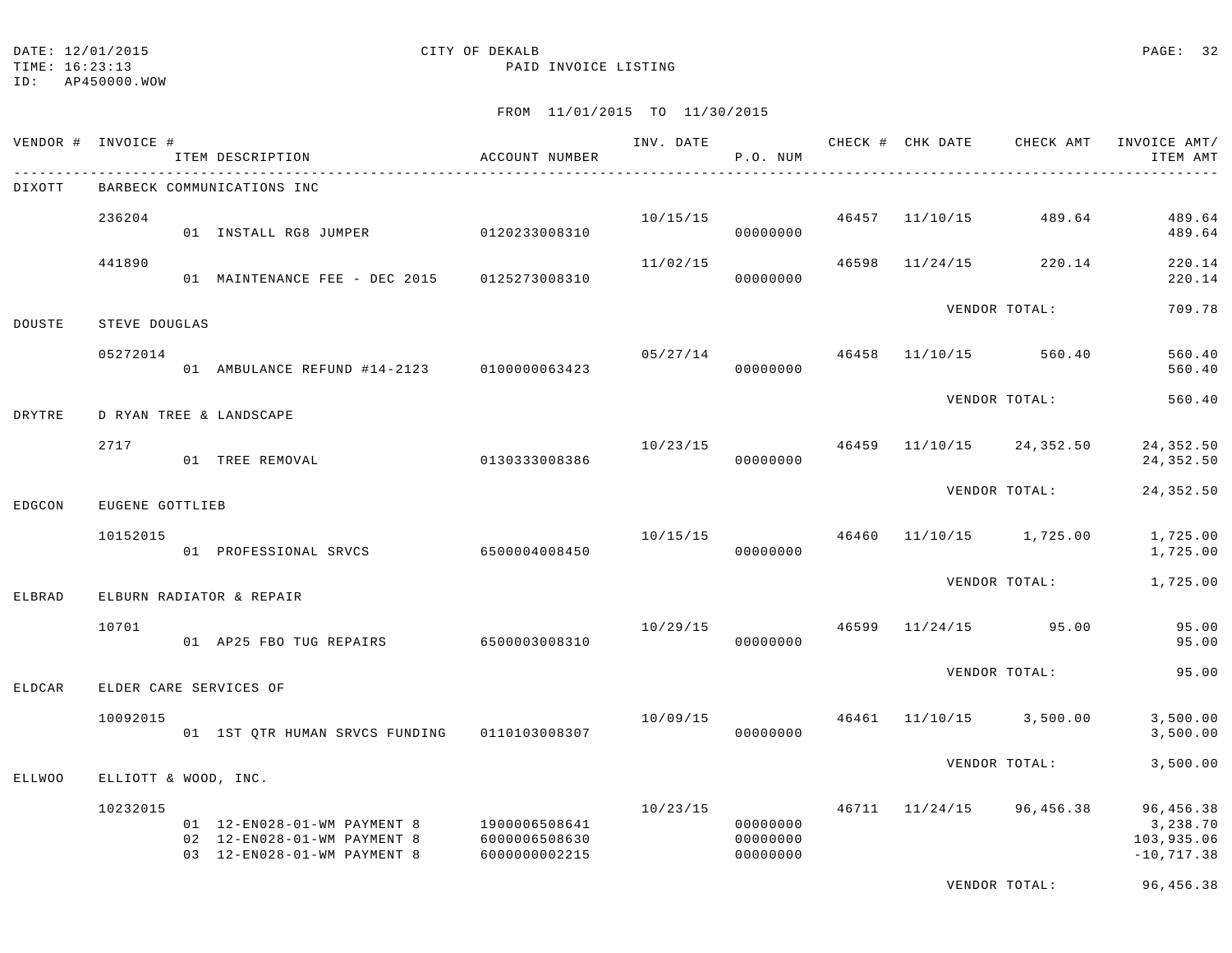#### DATE: 12/01/2015 CITY OF DEKALB PAGE: 33

TIME: 16:23:13 PAID INVOICE LISTING

ID: AP450000.WOW

|         | VENDOR # INVOICE #          | ITEM DESCRIPTION                                                   | ACCOUNT NUMBER |          | P.O. NUM             |  |                                          | INV. DATE 6 CHECK # CHK DATE CHECK AMT INVOICE AMT/<br>ITEM AMT |
|---------|-----------------------------|--------------------------------------------------------------------|----------------|----------|----------------------|--|------------------------------------------|-----------------------------------------------------------------|
| EUHLAR  | LARRY EUHUS                 |                                                                    |                |          |                      |  |                                          |                                                                 |
|         | 10222015                    | 01 WATER REFUND #3103143480-00 6000000063444                       |                | 00000000 |                      |  | $10/22/15$ $46462$ $11/10/15$ $247.67$   | 247.67<br>247.67                                                |
| FAMSER  | FAMILY SERVICE AGENCY OF    |                                                                    |                |          |                      |  | VENDOR TOTAL:                            | 247.67                                                          |
|         | 10132015                    |                                                                    |                |          | 00000000             |  | $10/13/15$ $46463$ $11/10/15$ $3,410.50$ | 3,410.50<br>3,410.50                                            |
| FEDEX   | FEDEX                       |                                                                    |                |          |                      |  |                                          | VENDOR TOTAL: 3,410.50                                          |
|         | 519070892                   | 01 TOX SAMPLE FREIGHT 0120253008305                                |                |          | 00000000             |  | $10/14/15$ $46464$ $11/10/15$ $23.79$    | 23.79<br>23.79                                                  |
|         | 520568649                   | 01 ISP TOX FREIGHT 0120253008305                                   |                | 10/28/15 | 00000000             |  | 46600 11/24/15 132.50                    | 45.04<br>45.04                                                  |
|         | 521302024                   | 01 ISP TOX FREIGHT                                                 | 0120212008246  | 11/04/15 | 00000000             |  | 46600 11/24/15 132.50                    | 87.46<br>87.46                                                  |
| FILCOR  |                             | FILTRATION CORPORATION OF AMER                                     |                |          |                      |  | VENDOR TOTAL:                            | 156.29                                                          |
|         | 00075630                    | 01 AVGAS/JET-A MATERIALS 6500003008310<br>02 AVGAS/JET-A MATERIALS | 6500003008311  | 10/13/15 | 00000000<br>00000000 |  |                                          | 46465 11/10/15 1,874.80 1,874.80<br>956.75<br>918.05            |
| FIREEMS | PRAETORIAN GROUP, INC.      |                                                                    |                |          |                      |  |                                          | VENDOR TOTAL: 1,874.80                                          |
|         | 0101322506                  | 01 CONTINUING ED (100 USERS) 0125273008376                         |                |          | 00000000             |  | $10/19/15$ $46601$ $11/24/15$ $2,580.00$ | 2,580.00<br>2,580.00                                            |
| FISJOS  | JOSEPH FISHER               |                                                                    |                |          |                      |  | VENDOR TOTAL:                            | 2,580.00                                                        |
|         | 10302015                    | 01 TRAVEL REIMB - CHAMPAIGN 0125273008376                          |                | 10/30/15 | 00000000             |  | D000952 11/24/15 132.31                  | 132.31<br>132.31                                                |
| FLEPRI  |                             |                                                                    |                |          |                      |  | VENDOR TOTAL:                            | 132.31                                                          |
|         | FLEETPRIDE, INC<br>72811668 |                                                                    |                |          |                      |  | $10/12/15$ $46466$ $11/10/15$ $440.71$   | 67.55                                                           |
|         |                             |                                                                    |                |          |                      |  |                                          |                                                                 |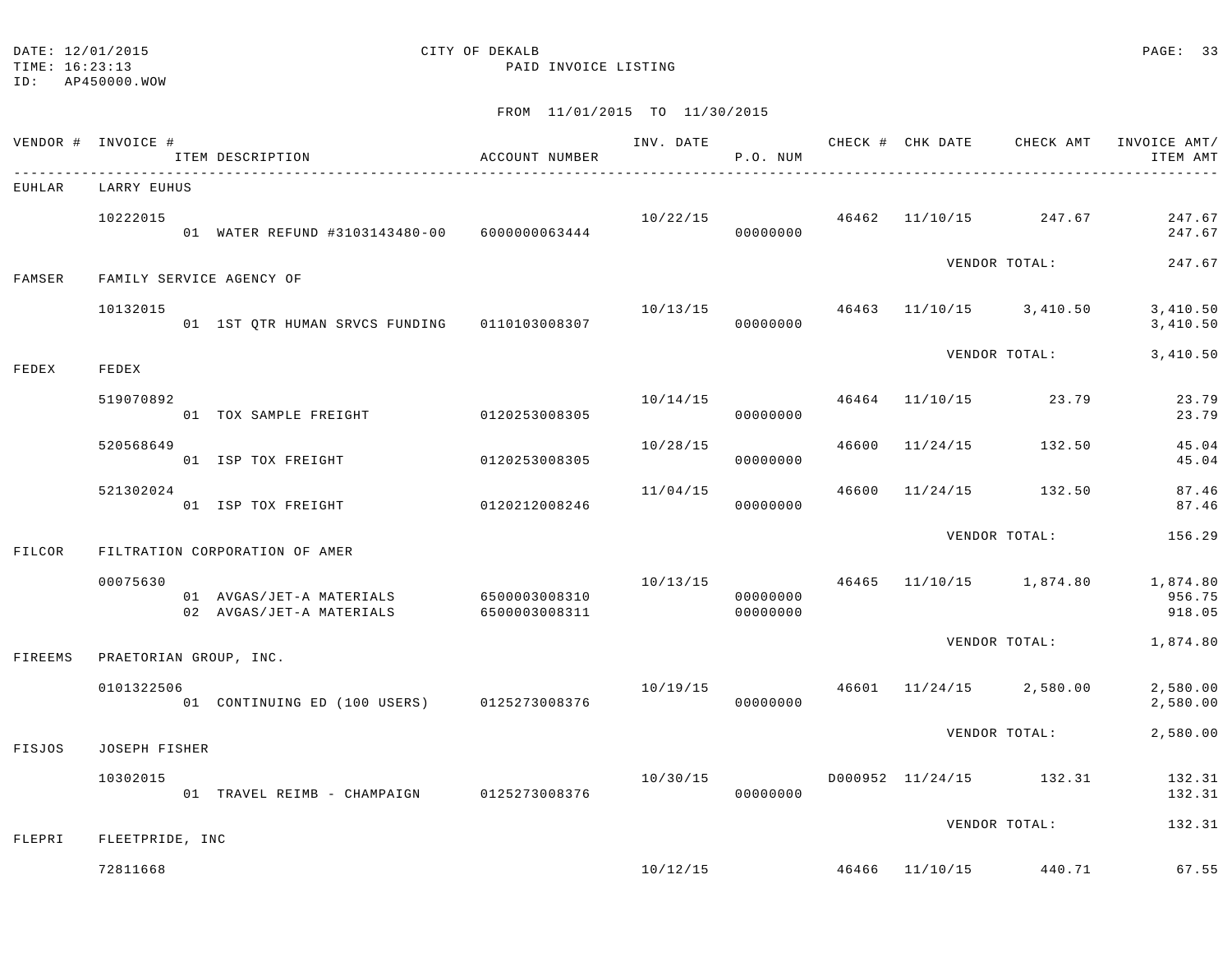## DATE: 12/01/2015 CITY OF DEKALB PAGE: 34

TIME: 16:23:13 PAID INVOICE LISTING

ID: AP450000.WOW

|        | VENDOR # INVOICE # | ITEM DESCRIPTION                              | ACCOUNT NUMBER                 | INV. DATE | P.O. NUM             |       | CHECK # CHK DATE            | CHECK AMT             | INVOICE AMT/<br>ITEM AMT        |
|--------|--------------------|-----------------------------------------------|--------------------------------|-----------|----------------------|-------|-----------------------------|-----------------------|---------------------------------|
|        | 72811668           | 01 LED/MARKERS - STOCK LIGHTING 0130332008226 |                                |           | 00000000             |       | $10/12/15$ 46466 $11/10/15$ | 440.71                | 67.55<br>67.55                  |
|        | 72898805           | 01 TENSIONER, V-BELT                          | 0130332008226                  | 10/15/15  | 00000000             |       | 46466 11/10/15              | 440.71                | 268.58<br>268.58                |
|        | 72950499           | 01 MICRO V-BELT                               | 0130332008226                  | 10/19/15  | 00000000             | 46466 | 11/10/15                    | 440.71                | 104.58<br>104.58                |
|        | 73064837           | 01 AIR SPRING KIT                             | 0130332008226                  | 10/23/15  | 00000000             | 46602 | 11/24/15                    | 945.08                | 85.00<br>85.00                  |
|        | 73131509           | 01 SPARK PLUG REMOVER                         | 0130332008295                  | 10/27/15  | 00000000             | 46602 | 11/24/15                    | 945.08                | 100.00<br>100.00                |
|        | 73139658           | 01 NEW STD SMV SIGN                           | 0130332008226                  | 10/27/15  | 00000000             |       | 46602 11/24/15              | 945.08                | 24.09<br>24.09                  |
|        | 73210751           | 01 MUFFLER/CLAMPS                             | 0130332008226                  | 10/30/15  | 00000000             | 46602 | 11/24/15                    | 945.08                | 332.41<br>332.41                |
|        | 73224973           | 01 EMERGENCY LIGHTING - YELLOW                | 0130332008226                  | 10/30/15  | 00000000             | 46602 | 11/24/15                    | 945.08                | 86.30<br>86.30                  |
|        | 73240754           | 01 RETURNED V-BELT                            | 0130332008226                  | 11/02/15  | 00000000             |       | 46602 11/24/15              | 945.08                | $-38.72$<br>$-38.72$            |
|        | 73252943           | 01 EXIDE, BATTERY CORE 0120222008226          |                                | 11/02/15  | 00000000             |       |                             | 46602 11/24/15 945.08 | 356.00<br>356.00                |
| FLESAF |                    | THE TERRAMAR GROUP, INC.                      |                                |           |                      |       |                             | VENDOR TOTAL:         | 1,385.79                        |
|        | 64132              | 01 RECT-37S W/WEATHERPROOF 0125272008226      |                                | 10/22/15  | 00000000             |       |                             | 46603 11/24/15 177.48 | 177.48<br>177.48                |
| FOXEXC | FOX EXCAVATING     |                                               |                                |           |                      |       |                             | VENDOR TOTAL:         | 177.48                          |
|        | 11052015           | 01 WATER USAGE<br>02 DEPOSIT FEE              | 6000000063444<br>6000000002880 | 11/05/15  | 00000000<br>00000000 |       |                             | 46604 11/24/15 971.75 | 971.75<br>$-228.25$<br>1,200.00 |
|        |                    |                                               |                                |           |                      |       |                             | VENDOR TOTAL:         | 971.75                          |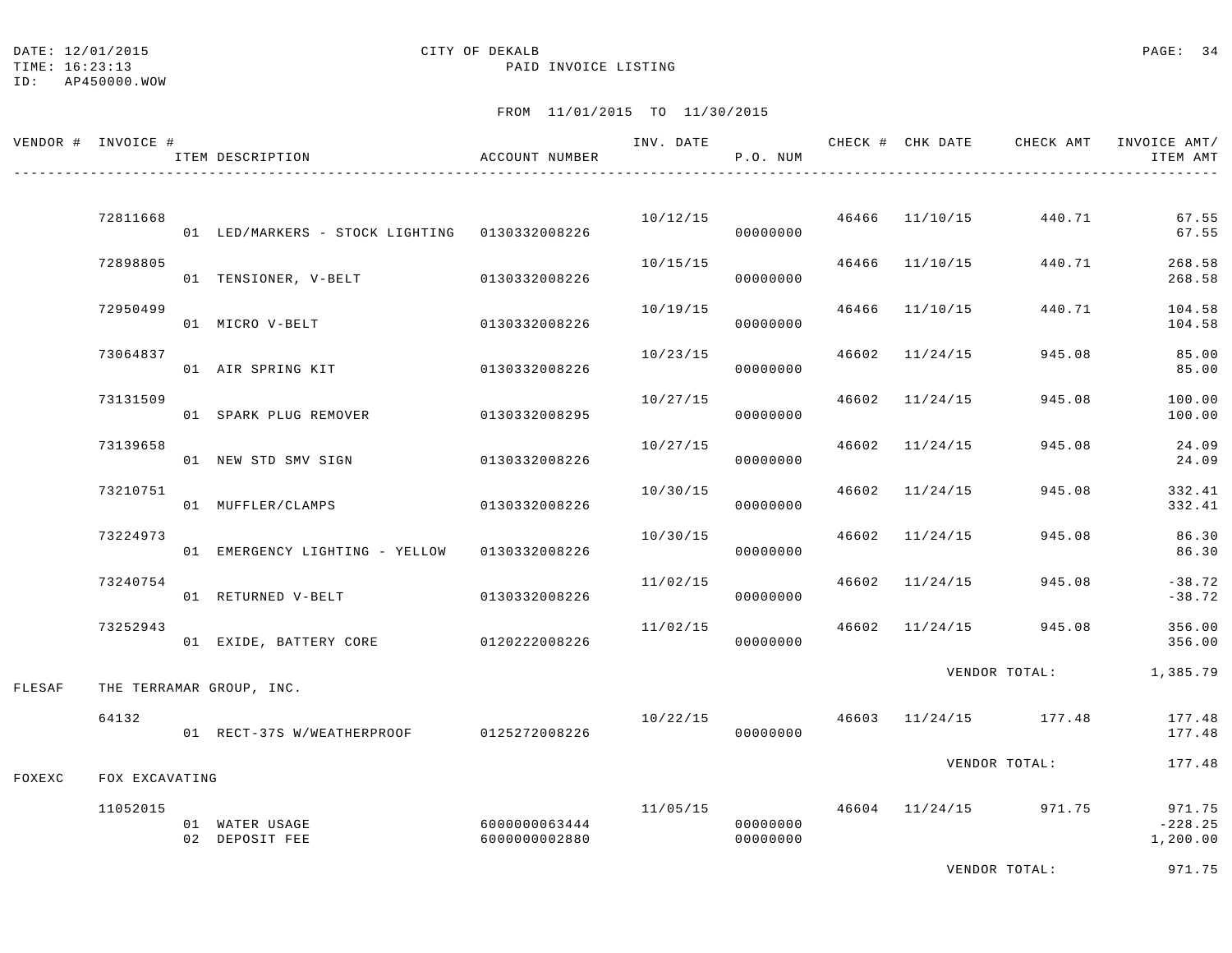#### DATE: 12/01/2015 **CITY OF DEKALB** CITY OF DEXALB **PAGE:** 35

TIME: 16:23:13 PAID INVOICE LISTING

ID: AP450000.WOW

| VENDOR # INVOICE # |                      | ITEM DESCRIPTION                                                                                                                          | ACCOUNT NUMBER                                                                                     | INV. DATE | P.O. NUM                                                             |       |                | CHECK # CHK DATE 6 CHECK AMT INVOICE AMT | ITEM AMT                                                                      |
|--------------------|----------------------|-------------------------------------------------------------------------------------------------------------------------------------------|----------------------------------------------------------------------------------------------------|-----------|----------------------------------------------------------------------|-------|----------------|------------------------------------------|-------------------------------------------------------------------------------|
| FOXVAL             |                      | FOX VALLEY FIRE & SAFETY                                                                                                                  |                                                                                                    |           |                                                                      |       |                |                                          |                                                                               |
|                    | 945523               | 01 REPAIR SRVCS - FILTER REPLACED 0130324008450                                                                                           |                                                                                                    |           | 10/26/15<br>00000000                                                 |       | 46704 11/24/15 | 874.20                                   | 580.00<br>580.00                                                              |
|                    | 946212               | 01 ANNUAL INSPECTION - OCTOBER 6000003008310                                                                                              |                                                                                                    | 10/28/15  | 00000000                                                             |       | 46704 11/24/15 | 874.20                                   | 182.75<br>182.75                                                              |
|                    | 946213               | 01 ANNUAL INSPECTION - OCTOBER                                                                                                            | 0130324008450                                                                                      | 10/28/15  | 00000000                                                             |       | 46704 11/24/15 | 874.20                                   | 50.00<br>50.00                                                                |
|                    | 946282               | 01 ANNUAL INSPECTION - OCTOBER                                                                                                            | 0130324008450                                                                                      | 10/28/15  | 00000000                                                             |       | 46704 11/24/15 | 874.20                                   | 61.45<br>61.45                                                                |
| FRILAW             | FRIEDERS LAW, LLC.   |                                                                                                                                           |                                                                                                    |           |                                                                      |       |                | VENDOR TOTAL:                            | 874.20                                                                        |
|                    | 11012015             | 01 LGL SRVCS - CMO<br>02 LGL SRVCS - DSATS<br>03 LGL SRVCS - TRANSIT<br>04 LGL SRVCS - WATER<br>05 LGL SRVCS - WC<br>06 LGL SRVCS - P & L | 0115153008366<br>0910003008366<br>0920003008366<br>6000003008366<br>7000003008366<br>7200003008366 | 11/01/15  | 00000000<br>00000000<br>00000000<br>00000000<br>00000000<br>00000000 |       |                | 46605 11/24/15 17,340.00                 | 17,340.00<br>9,537.00<br>433.30<br>433.30<br>3,468.40<br>1,734.00<br>1,734.00 |
| FROCOM             |                      | FRONTIER COMMUNICATIONS                                                                                                                   |                                                                                                    |           |                                                                      |       |                | VENDOR TOTAL:                            | 17,340.00                                                                     |
|                    | 10012015A            | 01 LCL PHN CHRGS - WTR                                                                                                                    | 6000003008337                                                                                      | 10/01/15  | 00000000                                                             |       |                | 46467 11/10/15 78.23                     | 78.23<br>78.23                                                                |
| FSI                | FILTER SERVICES INC. |                                                                                                                                           |                                                                                                    |           |                                                                      |       |                | VENDOR TOTAL:                            | 78.23                                                                         |
|                    | INV12565578          | 01 PREVENT. MAINENANCE - STR 0130332008219                                                                                                |                                                                                                    | 10/08/15  | 00000000                                                             | 46468 | 11/10/15       | 420.00                                   | 50.00<br>50.00                                                                |
|                    | INV12565639          | 01 PREVENTATIVE MAINTENANCE - CH 0130323008311                                                                                            |                                                                                                    | 10/08/15  | 00000000                                                             | 46468 | 11/10/15       | 420.00                                   | 210.00<br>210.00                                                              |
|                    | INV12565739          | 01 PREVENTATIVE MAINTENANCE - ANX 0130323008311                                                                                           |                                                                                                    | 10/08/15  | 00000000                                                             | 46468 | 11/10/15       | 420.00                                   | 45.00<br>45.00                                                                |
|                    | INV12565839          | 01 PREVENTATIVE MAINTENANCE - SC 0130323008311                                                                                            |                                                                                                    | 10/08/15  | 00000000                                                             |       | 46468 11/10/15 | 420.00                                   | 55.00<br>55.00                                                                |
|                    | INV12565939          |                                                                                                                                           |                                                                                                    | 10/08/15  |                                                                      |       | 46468 11/10/15 | 420.00                                   | 60.00                                                                         |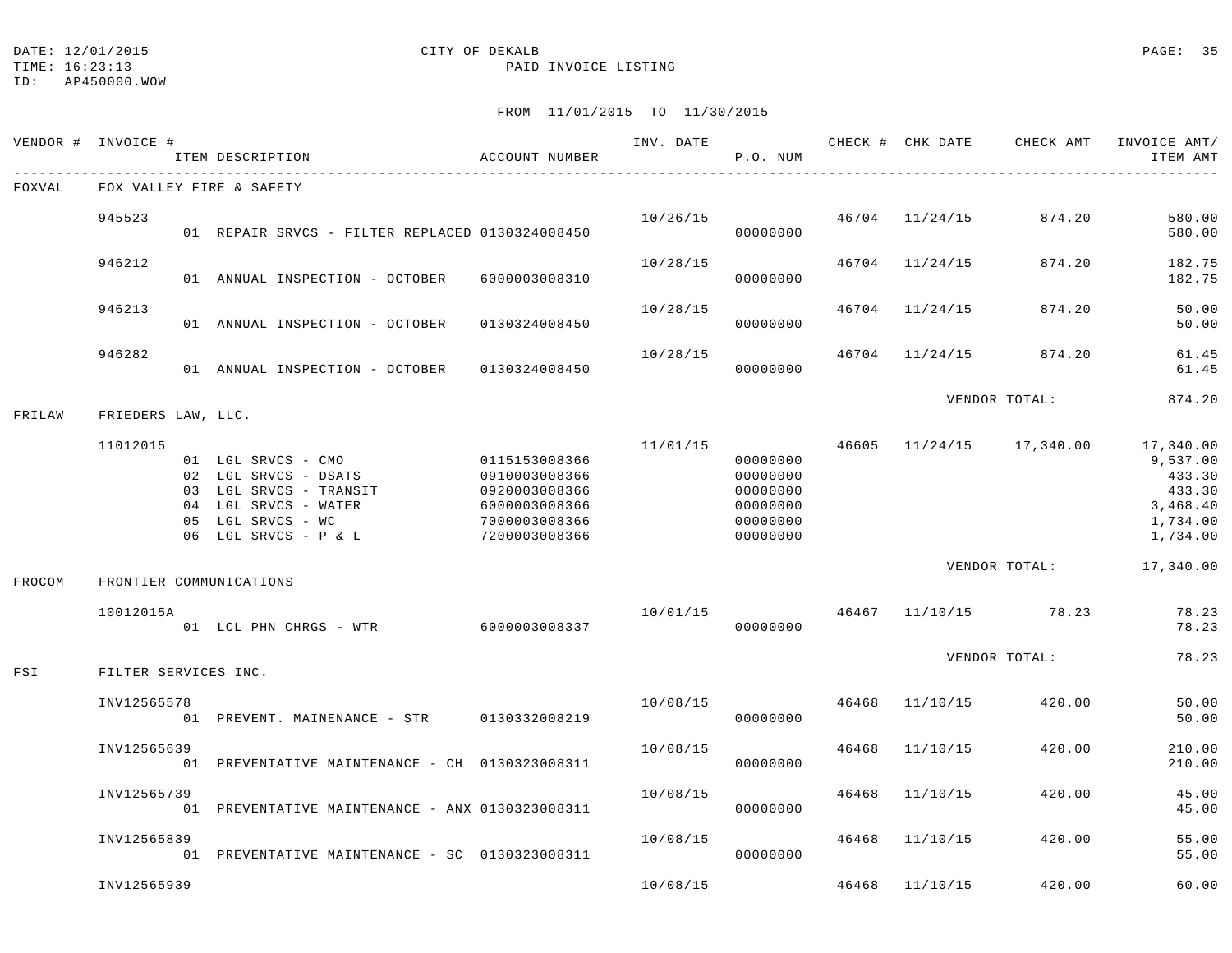| DATE: 12/01/2015         |  |
|--------------------------|--|
| m T M T + 16 + 0 0 + 1 0 |  |

## CITY OF DEKALB PAGE: 36

TIME: 16:23:13 PAID INVOICE LISTING

|               | VENDOR # INVOICE #          |                | ITEM DESCRIPTION                                           | ACCOUNT NUMBER                 | INV. DATE | P.O. NUM             |               | CHECK # CHK DATE | CHECK AMT                              | INVOICE AMT/<br>ITEM AMT     |
|---------------|-----------------------------|----------------|------------------------------------------------------------|--------------------------------|-----------|----------------------|---------------|------------------|----------------------------------------|------------------------------|
|               | INV12565939                 |                | 01 PREVEN. MAINTENANCE-WATER 6000002008210                 |                                |           | 00000000             |               |                  | $10/08/15$ $46468$ $11/10/15$ $420.00$ | 60.00<br>60.00               |
| GEAWAS        | GEAR WASH, LLC              |                |                                                            |                                |           |                      | VENDOR TOTAL: | 420.00           |                                        |                              |
|               | 11172                       |                | 01 UNIFORM REPAIRS                                         | 0125272008240                  | 09/17/15  | 00000000             |               |                  | 46469 11/10/15 375.26                  | 375.26<br>375.26             |
| GFOA          | GOVERNMENT FINANCE OFFICERS |                |                                                            |                                |           |                      |               | VENDOR TOTAL:    | 375.26                                 |                              |
|               | 09282015                    |                | 01 MMBRSHP 9/1/15-8/31/16 0117113008375                    |                                | 09/28/15  | 00000000             |               |                  | 46470 11/10/15 305.00                  | 305.00<br>305.00             |
| GIMDEN        |                             | DENNIS GIMPERT |                                                            |                                |           |                      |               | VENDOR TOTAL:    | 305.00                                 |                              |
|               | 10162015                    |                | 01 REFUND SECURITY DEPOSIT<br>02 FIRE EXTINGUISHER DEPOSIT | 6500000002880<br>6500000083970 |           | 00000000<br>00000000 |               |                  | $10/16/15$ $46471$ $11/10/15$ $240.00$ | 240.00<br>282.50<br>$-42.50$ |
| <b>GLOEOU</b> | GLOBAL EQUIPMENT COMPANY    |                |                                                            |                                |           |                      | VENDOR TOTAL: | 240.00           |                                        |                              |
|               | 108627584                   |                | 01 DR SEAL/LINERS/TRSHCANS/LIDS 0700003008354              |                                | 10/05/15  | 00000000             |               |                  | 46472 11/10/15 4,329.00                | 4,329.00<br>4,329.00         |
| GORHAR        |                             |                | GORDON'S HARDWARE LLC.                                     |                                |           |                      |               | VENDOR TOTAL:    |                                        | 4,329.00                     |
|               | 808404                      |                | 01 SCREWS                                                  | 0130332008230                  | 10/07/15  | 00000000             |               | 46607 11/24/15   | 632.59                                 | 2.30<br>2.30                 |
|               | 827487                      |                | 01 SCREWS, WLPLTS, GEL, TAPE                               | 0117122008204                  | 09/17/15  | 00000000             | 46607         | 11/24/15         | 632.59                                 | 24.50<br>24.50               |
|               | 827580                      |                | 01 POP RIVET                                               | 0125272008210                  | 09/18/15  | 00000000             |               | 46607 11/24/15   | 632.59                                 | 2.79<br>2.79                 |
|               | 827609                      |                | 01 WLPLTS, SCREWS, SWITCHES 0125272008210                  |                                | 09/19/15  | 00000000             |               | 46607 11/24/15   | 632.59                                 | 4.57<br>4.57                 |
|               | 827647                      |                |                                                            |                                | 09/21/15  |                      |               | 46607 11/24/15   | 632.59                                 | 37.97                        |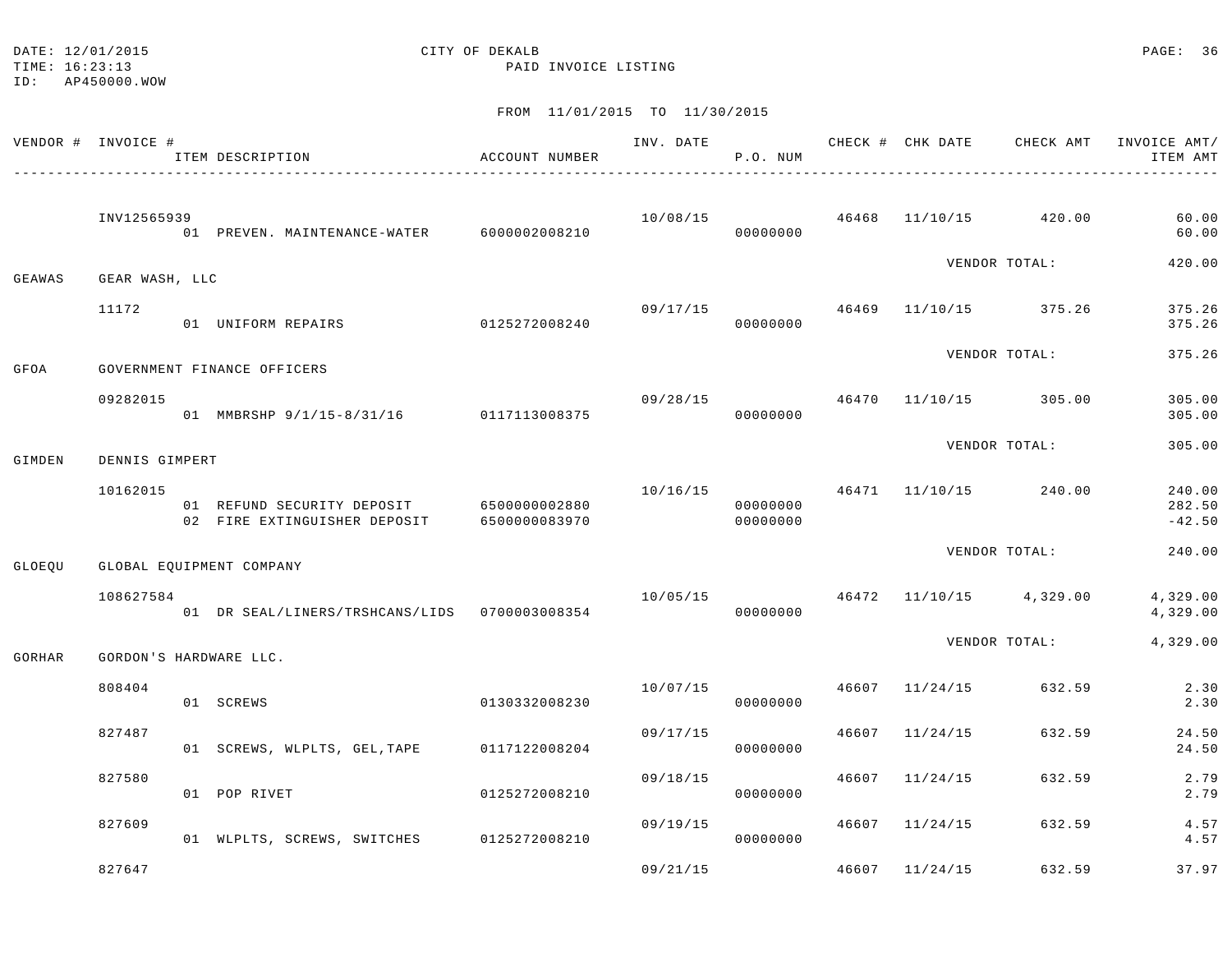#### DATE: 12/01/2015 **CITY OF DEKALB** CITY OF DEXALB **PAGE: 37**

TIME: 16:23:13 PAID INVOICE LISTING

ID: AP450000.WOW

| VENDOR # INVOICE # | ITEM DESCRIPTION                                | ACCOUNT NUMBER |          | P.O. NUM             |       |                | INV. DATE 6 CHECK # CHK DATE CHECK AMT INVOICE AMT/ | ITEM AMT             |
|--------------------|-------------------------------------------------|----------------|----------|----------------------|-------|----------------|-----------------------------------------------------|----------------------|
|                    |                                                 |                |          |                      |       |                |                                                     |                      |
| 827647             | 01 BERNZ TORCH KIT, ALUM FOIL 6000002008244     |                |          | 09/21/15<br>00000000 |       | 46607 11/24/15 | 632.59                                              | 37.97<br>37.97       |
| 827701             | 01 SHOE HANDLE W/SCRAPER                        | 0130322008219  | 09/22/15 | 00000000             |       | 46607 11/24/15 | 632.59                                              | 4.49<br>4.49         |
| 827706             | 01 COARSE CRIMP CUP                             | 0130322008219  | 09/22/15 | 00000000             |       | 46607 11/24/15 | 632.59                                              | 3.99<br>3.99         |
| 827711             | 01 BROOM HANDLE                                 | 0130332008295  | 09/22/15 | 00000000             |       | 46607 11/24/15 | 632.59                                              | 14.58<br>14.58       |
| 827739             | 01 BLK SNTH HAMMER HNDL                         | 6500002008295  | 09/22/15 | 00000000             | 46607 | 11/24/15       | 632.59                                              | 7.29<br>7.29         |
| 827767             | 01 HOSE ENDS                                    | 0130332008291  | 09/23/15 | 00000000             |       | 46607 11/24/15 | 632.59                                              | 15.92<br>15.92       |
| 827771             | 01 BAIT BARS, STEEL WOOL                        | 0130332008219  | 09/23/15 | 00000000             |       | 46607 11/24/15 | 632.59                                              | 21.97<br>21.97       |
| 827782             | 01 SCREWS                                       | 6000002008232  | 09/23/15 | 00000000             | 46607 | 11/24/15       | 632.59                                              | 4.96<br>4.96         |
| 827832             | 01 FLASHLIGHT, NAIL PULLER                      | 6000002008295  | 09/24/15 | 00000000             |       | 46607 11/24/15 | 632.59                                              | 51.48<br>51.48       |
| 827961             | 01 V-BELT                                       | 6000002008210  | 09/28/15 | 00000000             |       | 46607 11/24/15 | 632.59                                              | 13.58<br>13.58       |
| 827997             | 01 SCREWS                                       | 0120212008247  | 09/28/15 | 00000000             |       | 46607 11/24/15 | 632.59                                              | 9.60<br>9.60         |
| 828083             | 01 PADLOCK                                      | 0125272008210  | 09/30/15 | 00000000             |       | 46607 11/24/15 | 632.59                                              | 14.99<br>14.99       |
| 828116             | 01 BROOMHEAD, PAST ORANGE, HAMMER 6000002008295 |                | 09/30/15 | 00000000             |       | 46607 11/24/15 | 632.59                                              | 61.18<br>61.18       |
| 828121             | 01 RETURNED BROOM, PUMICE, HAMMER 6000002008295 |                | 10/01/15 | 00000000             |       | 46607 11/24/15 | 632.59                                              | $-61.18$<br>$-61.18$ |
| 828122             | 01 FAST ORG., CLAW HMR, BROOM                   | 6000002008295  | 10/01/15 | 00000000             |       | 46607 11/24/15 | 632.59                                              | 61.18<br>61.18       |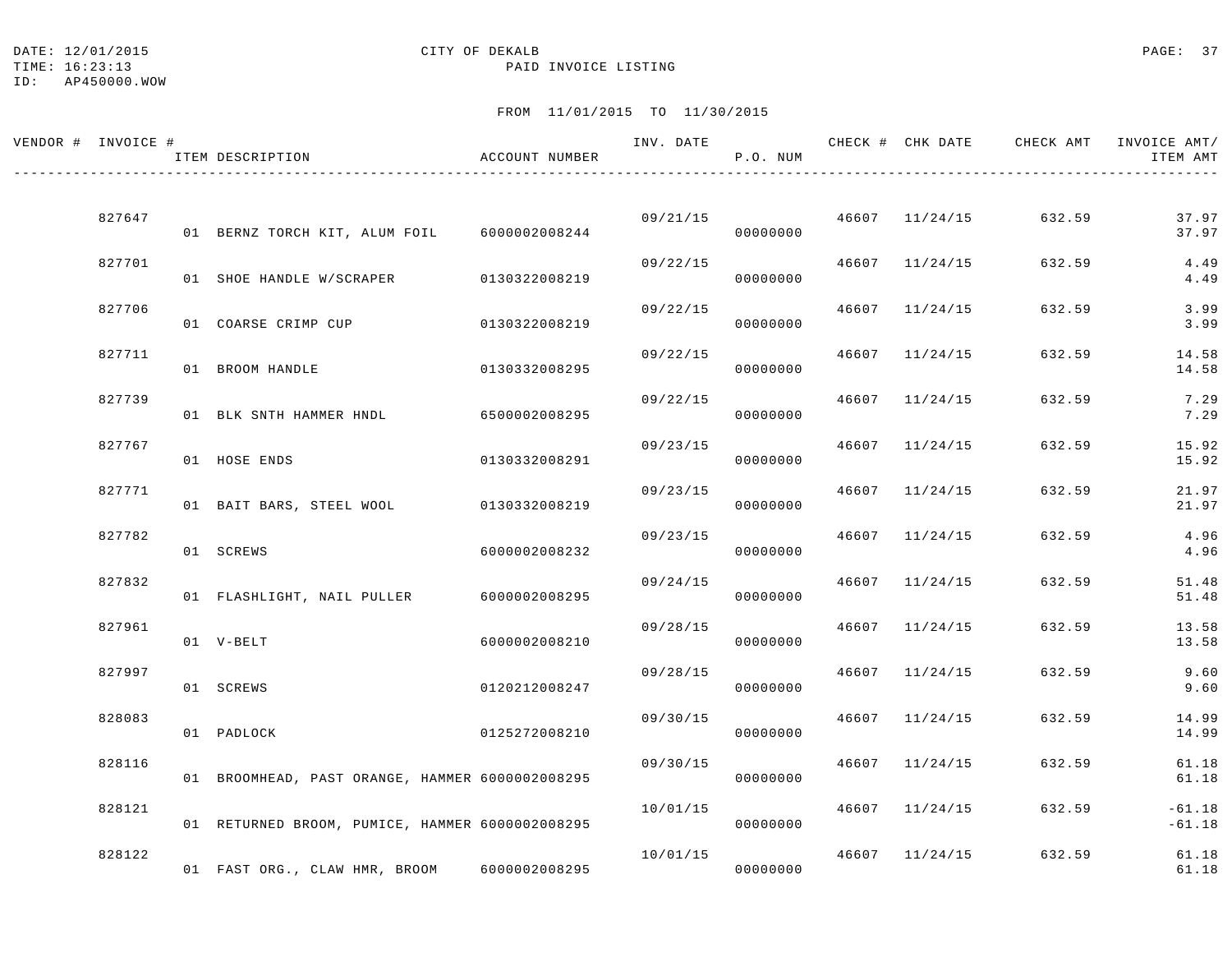TIME: 16:23:13 PAID INVOICE LISTING

ID: AP450000.WOW

| VENDOR # INVOICE # | ITEM DESCRIPTION                       | ACCOUNT NUMBER |          | P.O. NUM |       |                | INV. DATE 6 1999 CHECK # CHK DATE 6 CHECK AMT INVOICE AMT/ | ITEM AMT       |
|--------------------|----------------------------------------|----------------|----------|----------|-------|----------------|------------------------------------------------------------|----------------|
| 828136             | 01 PAINT BRUSHES                       | 6000002008295  | 10/01/15 | 00000000 |       | 46607 11/24/15 | 632.59                                                     | 24.85<br>24.85 |
| 828138             | 01 PAINT MIXER                         | 6000002008295  | 10/01/15 | 00000000 |       | 46607 11/24/15 | 632.59                                                     | 9.49<br>9.49   |
| 828171             | 01 BRSTL PAINT BRUSH                   | 60000002008295 | 10/01/15 | 00000000 |       | 46607 11/24/15 | 632.59                                                     | 21.93<br>21.93 |
| 828189             | 01 BIT TIP HLDR, BIT PHILLIPS          | 0130332008295  | 10/02/15 | 00000000 |       | 46607 11/24/15 | 632.59                                                     | 9.28<br>9.28   |
| 828212             | 01 OMNI LED BULB                       | 0125272008210  | 10/02/15 | 00000000 |       | 46607 11/24/15 | 632.59                                                     | 8.99<br>8.99   |
| 828226             | 01 TARP STRAP, TARP                    | 0125273008376  | 10/02/15 | 00000000 |       | 46607 11/24/15 | 632.59                                                     | 64.73<br>64.73 |
| 828345             | 01 GREAT STUFF                         | 0130332008226  | 10/06/15 | 00000000 |       | 46607 11/24/15 | 632.59                                                     | 5.79<br>5.79   |
| 828349             | 01 LITHIUM BATTERY                     | 0130332008219  | 10/06/15 | 00000000 | 46607 | 11/24/15       | 632.59                                                     | 9.79<br>9.79   |
| 828365             | 01 HUMIDWICK FILTER                    | 0130322008219  | 10/06/15 | 00000000 |       | 46607 11/24/15 | 632.59                                                     | 39.87<br>39.87 |
| 828397             | 01 TAPE, CAULK                         | 0130332008226  | 10/07/15 | 00000000 |       | 46607 11/24/15 | 632.59                                                     | 35.36<br>35.36 |
| 828407             | 01 PRIMER SPRAY                        | 0130332008226  | 10/07/15 | 00000000 |       | 46607 11/24/15 | 632.59                                                     | 10.58<br>10.58 |
| 828415             | 01 CORD W/LIT ENDS                     | 0130332008295  | 10/07/15 | 00000000 |       | 46607 11/24/15 | 632.59                                                     | 16.99<br>16.99 |
| 828445             | 01 SIMPLE GREEN, SPRAYER 6000002008219 |                | 10/08/15 | 00000000 |       | 46607 11/24/15 | 632.59                                                     | 32.07<br>32.07 |
| 828446             | 01 HAMMERBIT                           | 6000002008295  | 10/08/15 | 00000000 |       | 46607 11/24/15 | 632.59                                                     | 3.79<br>3.79   |
| 828514             | 01 COMB PAT SNIP                       | 0130332008295  | 10/09/15 | 00000000 |       | 46607 11/24/15 | 632.59                                                     | 16.99<br>16.99 |
| 828603             |                                        |                | 10/12/15 |          |       | 46607 11/24/15 | 632.59                                                     | 10.58          |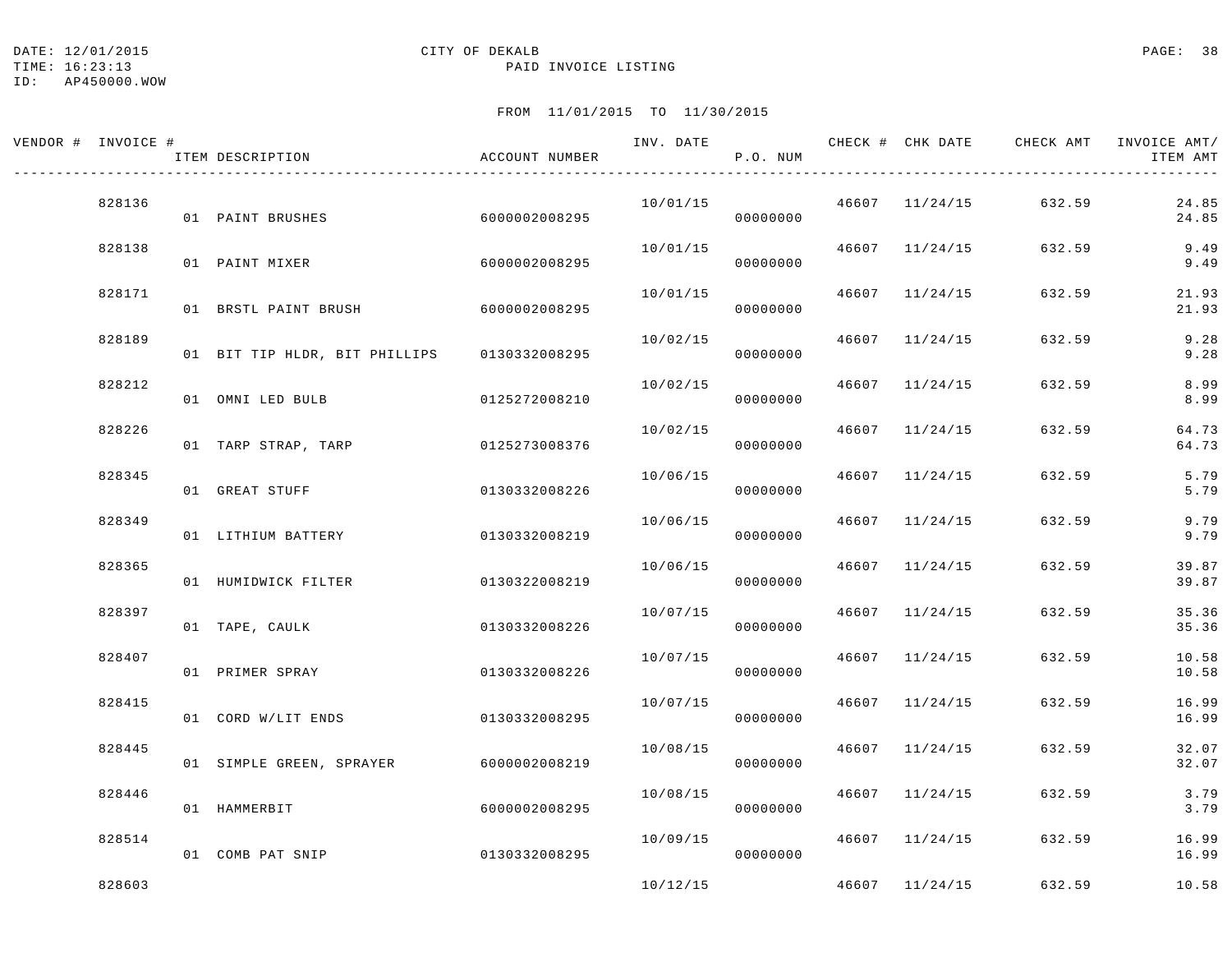TIME: 16:23:13 PAID INVOICE LISTING

ID: AP450000.WOW

|        | VENDOR # INVOICE #  | ITEM DESCRIPTION<br>_____________________________ | ACCOUNT NUMBER                 |          | INV. DATE<br>P.O. NUM |                | CHECK # CHK DATE CHECK AMT           | INVOICE AMT/<br>ITEM AMT |
|--------|---------------------|---------------------------------------------------|--------------------------------|----------|-----------------------|----------------|--------------------------------------|--------------------------|
|        |                     |                                                   |                                |          |                       |                |                                      |                          |
|        | 828603              | 01 FLOURESCENT TUBES                              | 0125272008210                  |          | 00000000              |                | $10/12/15$ $46607$ $11/24/15$ 632.59 | 10.58<br>10.58           |
|        | 828655              | 01 1.5V BATTERY                                   | 0130332008295                  | 10/13/15 | 00000000              | 46607 11/24/15 | 632.59                               | 14.37<br>14.37           |
|        | 828730              | 01 LONG HEX KEY                                   | 0130322008219                  | 10/14/15 | 00000000              |                | 46607 11/24/15 632.59                | 0.98<br>0.98             |
| GRAWRI | GRANT WRITING USA   |                                                   |                                |          |                       |                | VENDOR TOTAL:                        | 632.59                   |
|        | 176816986759586     | 01 GRANT WRTNG CLSS - MARZ 12/16 0120233008376    |                                | 10/16/15 | 00000000              |                | 46473 11/10/15 455.00                | 455.00<br>455.00         |
| GRECLE | GREENACRE CLEANERS/ |                                                   |                                |          |                       |                | VENDOR TOTAL:                        | 455.00                   |
|        | 10012015            |                                                   |                                | 10/01/15 |                       |                | 46474 11/10/15 459.45                | 459.45                   |
|        |                     | 01 BAND UNIFORM CLEANING 0110112008270            |                                |          | 00000000              |                |                                      | 459.45                   |
|        | 372187              | 01 SHIRT - MILLARD<br>02 PANTS/SWEATER - DAGENAIS | 0125272008240<br>0125272008240 | 10/02/15 | 00000000<br>00000000  |                | 46608 11/24/15 13.50                 | 13.50<br>3.70<br>9.80    |
|        |                     |                                                   |                                |          |                       |                | VENDOR TOTAL:                        | 472.95                   |
| GROJOH |                     | LAW OFFICES OF JOHN GROTTO                        |                                |          |                       |                |                                      |                          |
|        | 10072015            | 01 PRO LGL SRVCS AH SEPT 2015 0115153008366       |                                | 10/07/15 | 00000000              |                | 46475 11/10/15 375.00                | 375.00<br>375.00         |
|        | 11032015            | 01 PRO LGL SRVCS AH OCTOBER 2015 0115153008366    |                                | 11/03/15 | 00000000              |                | 46609 11/24/15 375.00                | 375.00<br>375.00         |
| GSRPLU |                     | G'S R PLUMBING & HEATING, INC.                    |                                |          |                       |                | VENDOR TOTAL:                        | 750.00                   |
|        | 122827              |                                                   |                                | 10/21/15 |                       | 46476 11/10/15 | 700.80                               | 208.80                   |
|        |                     | 01 IP IGN HEATING PART                            | 60000002008210                 |          | 00000000              |                |                                      | 208.80                   |
|        | 122829              | 01 GASKET REPAIRS                                 | 0130323008311                  | 10/21/15 | 00000000              | 46476 11/10/15 | 700.80                               | 492.00<br>492.00         |
|        | 123196              |                                                   |                                | 10/29/15 |                       | 46610 11/24/15 | 1,092.18                             | 193.74                   |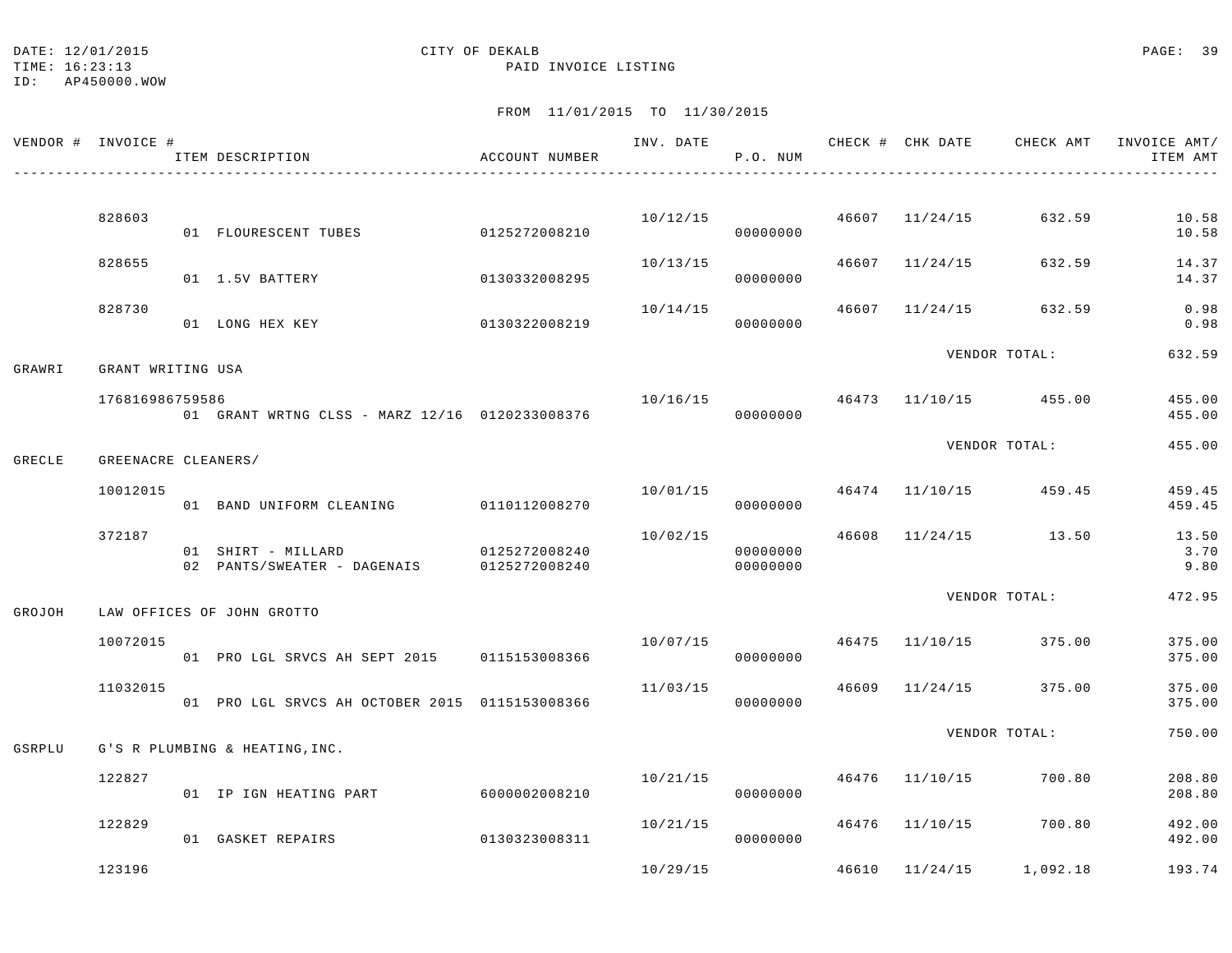#### DATE: 12/01/2015 CITY OF DEKALB PAGE: 40

#### TIME: 16:23:13 PAID INVOICE LISTING

|        | VENDOR # INVOICE #   | ITEM DESCRIPTION                                                                 | ACCOUNT NUMBER                 |          | P.O. NUM             |                | INV. DATE 6 CHECK # CHK DATE CHECK AMT INVOICE AMT/ | ITEM AMT                  |
|--------|----------------------|----------------------------------------------------------------------------------|--------------------------------|----------|----------------------|----------------|-----------------------------------------------------|---------------------------|
|        | 123196               |                                                                                  |                                |          | 10/29/15             |                | 46610 11/24/15 1,092.18                             | 193.74                    |
|        |                      | 01 CLEANED STRAINER - CH 0130322008210<br>02 CLEANED STRAINER - CH 0130323008311 |                                |          | 00000000<br>00000000 |                |                                                     | 43.74<br>150.00           |
|        | 123207               | 01 REPLACED BROKED ADA VALVE<br>02 REPLACED BROKED ADA VALVE                     | 0130322008210<br>0130323008311 | 10/29/15 | 00000000<br>00000000 |                | 46610 11/24/15 1,092.18                             | 148.44<br>48.44<br>100.00 |
|        | 123214               | 01 REPLACED BELT, CHCKD VOLTAGE 0130323008311                                    |                                | 10/29/15 | 00000000             |                | 46610 11/24/15 1,092.18                             | 300.00<br>300.00          |
|        | 123241               | 01 REPAIR FURNACE W LIN HWY                                                      | 6000003008311                  | 11/09/15 | 00000000             | 46610 11/24/15 | 1,092.18                                            | 200.00<br>200.00          |
|        | 123242               | 01 REPAIR FURNACE - CNTY FRM RD 6000003008311                                    |                                | 11/09/15 | 00000000             |                | 46610 11/24/15 1,092.18                             | 250.00<br>250.00          |
| HACH   | ELE INTERNATIONAL    |                                                                                  |                                |          |                      |                | VENDOR TOTAL:                                       | 1,792.98                  |
|        | 9606106              | 01 PLASTIC AMPULES                                                               | 6000002008244                  | 10/02/15 | 00000000             |                | 46611 11/24/15 263.84                               | 263.84<br>263.84          |
| HAWSUI | HAWTHORN SUITES LTD. |                                                                                  |                                |          |                      |                | VENDOR TOTAL:                                       | 263.84                    |
|        | 19687                | 01 TRNG LODGING - WOODRUFF 0120223008376                                         |                                | 10/02/15 | 00000000             |                | 46612 11/24/15 721.40                               | 360.70<br>360.70          |
|        | 19691                | 01 TRNG LODGING - MALLETT 0120223008376                                          |                                | 10/02/15 | 00000000             |                | 46612 11/24/15 721.40                               | 360.70<br>360.70          |
| HAYCHR | CHRISTOPHER HAYE     |                                                                                  |                                |          |                      |                | VENDOR TOTAL:                                       | 721.40                    |
|        | 10192015             | 01 WATER REFUND #0801039800-00 6000000063444                                     |                                | 10/19/15 | 00000000             |                | 46477 11/10/15 6.22                                 | 6.22<br>6.22              |
| HDSUP  |                      | HD SUPPLY WATERWORKS, LTD.                                                       |                                |          |                      |                | VENDOR TOTAL:                                       | 6.22                      |
|        | E645840              | 01 PIPE, SLEEVE, CURB BOX 6000002008232                                          |                                | 10/16/15 | 00000000             |                | 46613 11/24/15 8,302.16                             | 926.83<br>926.83          |
|        | E645950              |                                                                                  |                                | 10/16/15 |                      | 46613 11/24/15 | 8,302.16                                            | 696.20                    |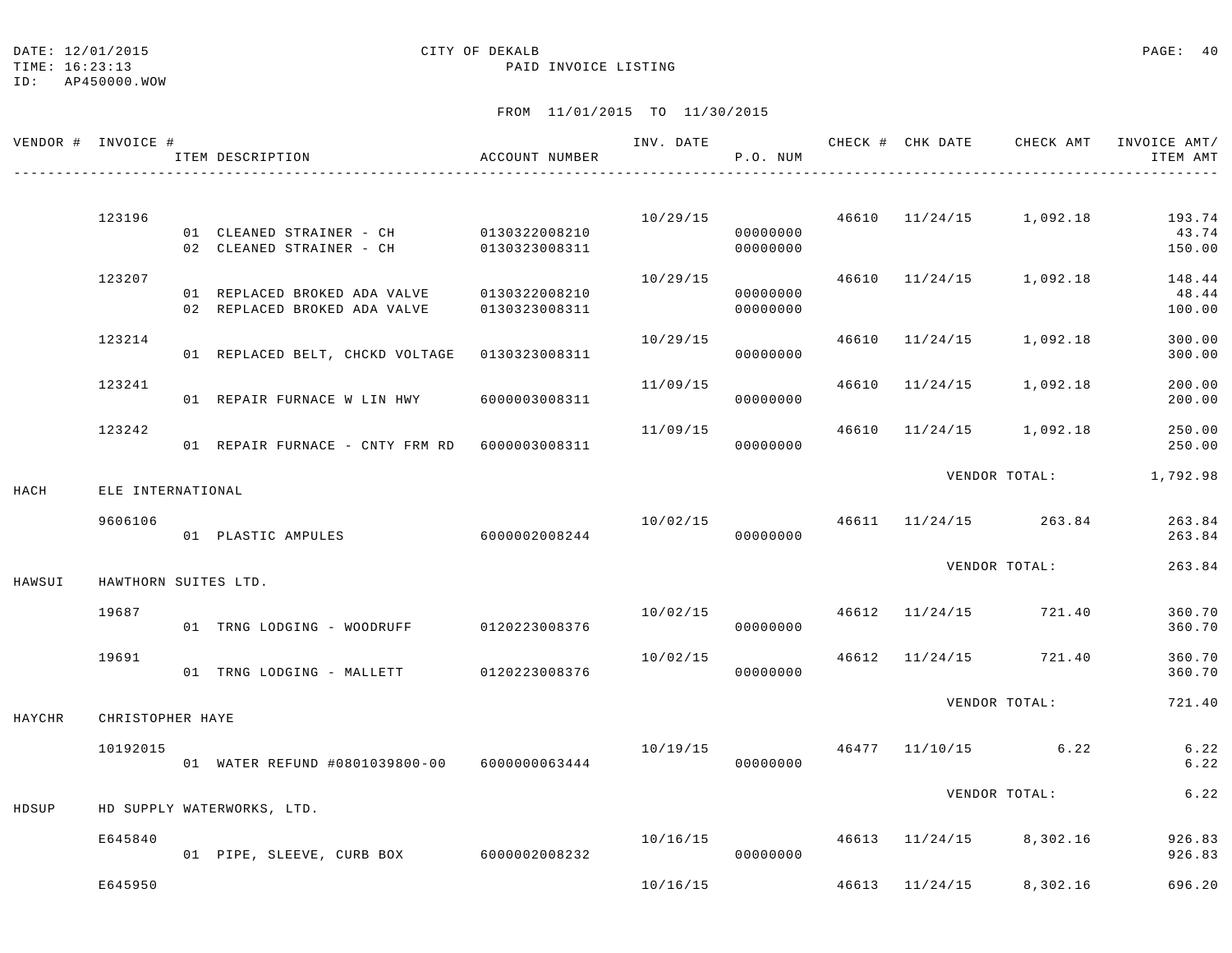TIME: 16:23:13 PAID INVOICE LISTING

ID: AP450000.WOW

| VENDOR # INVOICE # |                      | ITEM DESCRIPTION                                | ACCOUNT NUMBER | INV. DATE | P.O. NUM |                | CHECK # CHK DATE CHECK AMT               | INVOICE AMT/<br>ITEM AMT |
|--------------------|----------------------|-------------------------------------------------|----------------|-----------|----------|----------------|------------------------------------------|--------------------------|
|                    | E645950              |                                                 |                |           | 10/16/15 | 46613 11/24/15 | 8,302.16                                 | 696.20                   |
|                    |                      | 01 12 MJ PLUG, CLAMP, EPOXY W/ALL 6000002008232 |                |           | 00000000 |                |                                          | 696.20                   |
|                    | E645967              | 01 (10) SERV BOX TAPT, HEX BUSHIN 6000002008232 |                | 10/16/15  | 00000000 | 46613 11/24/15 | 8,302.16                                 | 372.80<br>372.80         |
|                    | E645987              | 01 CURB BOX, 90 BEND, LEADS                     | 6000002008232  | 10/26/15  | 00000000 | 46613 11/24/15 | 8,302.16                                 | 353.61<br>353.61         |
|                    | E646010              | 01 6' 6MJ 3 W RED                               | 6000002008232  | 10/16/15  | 00000000 | 46613 11/24/15 | 8,302.16                                 | 4,592.06<br>4,592.06     |
|                    | E664090              | 01 16X10 CLAMP                                  | 6000002008232  | 10/16/15  | 00000000 | 46613 11/24/15 | 8,302.16                                 | 557.09<br>557.09         |
|                    | E664183              | 01 CLAMPS                                       | 6000002008232  | 10/30/15  | 00000000 | 46613 11/24/15 | 8,302.16                                 | 563.29<br>563.29         |
|                    | E671108              | 01 3/4 ADPT 110 CTSXMIP                         | 6000002008232  | 10/20/15  | 00000000 | 46613 11/24/15 | 8,302.16                                 | 97.92<br>97.92           |
|                    | E719465              | 01 CLAMPS                                       | 6000002008232  | 10/30/15  | 00000000 | 46613 11/24/15 | 8,302.16                                 | 142.36<br>142.36         |
| HOLCRE             | HC LIGHTS            |                                                 |                |           |          |                | VENDOR TOTAL:                            | 8,302.16                 |
|                    | 6889                 | 01 DOWNTOWN HOLIDAY LIGHTS 0130333008399        |                | 09/21/15  | 00000000 |                | 46478 11/10/15 5,742.43                  | 5,742.43<br>5,742.43     |
| HOPHAV             |                      | HOPE HAVEN OF DEKALB CO, INC                    |                |           |          |                | VENDOR TOTAL:                            | 5,742.43                 |
|                    | 10092015             | 01 1ST QTR HUMAN SRVCS FUNDING 0110103008307    |                |           | 00000000 |                | $10/09/15$ $46479$ $11/10/15$ $1,250.00$ | 1,250.00<br>1,250.00     |
| HOPPAT             | PATRICIA HOPPENSTEDT |                                                 |                |           |          |                | VENDOR TOTAL:                            | 1,250.00                 |
|                    | 10282015             | 01 IPELRA CONF MILEAGE REIMB. 0115153008376     |                | 10/28/15  | 00000000 |                | D000953 11/24/15 123.05                  | 123.05<br>123.05         |
| HORDIST            |                      | HORIZON DISTRIBUTORS, INC.                      |                |           |          |                | VENDOR TOTAL:                            | 123.05                   |
|                    | S3256160001          |                                                 |                |           |          |                | $10/13/15$ $46480$ $11/10/15$ 92.00      | 55.00                    |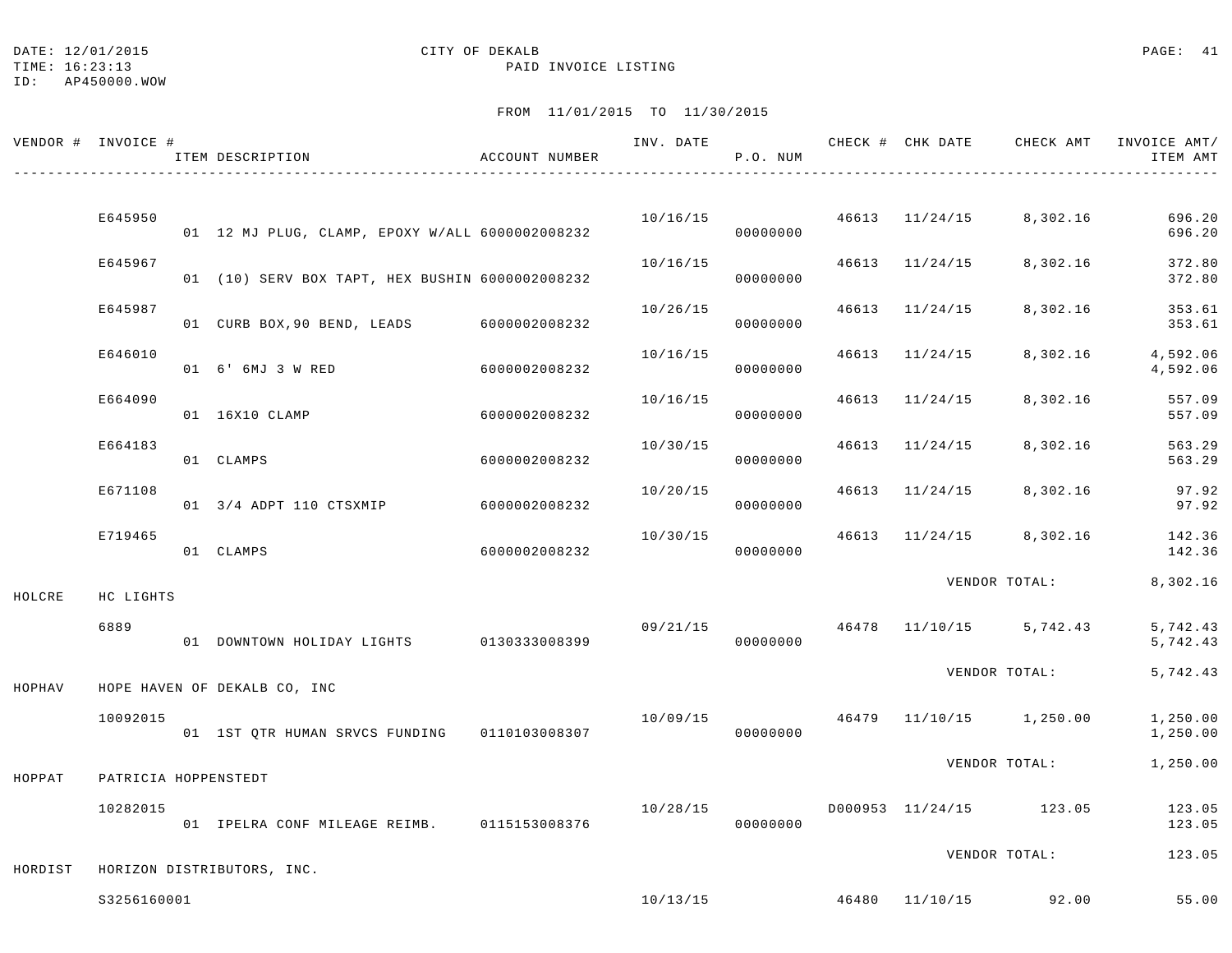TIME: 16:23:13 PAID INVOICE LISTING

|        | VENDOR # INVOICE # | ITEM DESCRIPTION                                 | ACCOUNT NUMBER                 |          | P.O. NUM             |                | INV. DATE <b>CHECK # CHK DATE</b> CHECK AMT | INVOICE AMT/<br>ITEM AMT          |
|--------|--------------------|--------------------------------------------------|--------------------------------|----------|----------------------|----------------|---------------------------------------------|-----------------------------------|
|        | S3256160001        | 01 TOLIET TISSUE (2PLY) 0125272008291            |                                |          | 10/13/15<br>00000000 | 46480 11/10/15 | 92.00                                       | 55.00<br>55.00                    |
|        | S3257216001        | 01 JANITORIAL SUPPLIES 0125272008291             |                                | 10/21/15 | 00000000             | 46614 11/24/15 | 415.20                                      | 415.20<br>415.20                  |
|        | S6256160002        | 01 TOLIET PAPER (2PLY) 0125272008291             |                                | 10/14/15 | 00000000             |                | 46480 11/10/15 92.00                        | 37.00<br>37.00                    |
| IATA   |                    | ILLINOIS AVIATION TRADES                         |                                |          |                      |                | VENDOR TOTAL:                               | 507.20                            |
|        | 10282015           | 01 ARPT '15 NATA/IATA DUES                       | 6500003008375                  |          | 00000000             |                | $10/28/15$ $46615$ $11/24/15$ $250.00$      | 250.00<br>250.00                  |
| ICSC   | ICSC               |                                                  |                                |          |                      |                | VENDOR TOTAL:                               | 250.00                            |
|        | 31323              | 01 SCT OCTOBER 2015                              | 0132103008373                  | 10/06/15 | 00000000             |                | 46481 11/10/15 1,683.00                     | 1,683.00<br>1,683.00              |
| IDES   |                    | ILLINOIS DEPARTMENT OF EMPLOYM                   |                                |          |                      |                | VENDOR TOTAL:                               | 1,683.00                          |
|        | BEN118R            | 01 2015 UNEMPLMNT - SESTER                       | 0135001008179                  | 11/05/15 | 00000000             |                | 46712 11/24/15 308.00                       | 308.00<br>308.00                  |
| IEDA   |                    | IEDA - ILLINOIS ECONOMIC                         |                                |          |                      |                | VENDOR TOTAL:                               | 308.00                            |
|        | 10092015           | 01  2016 MEMBERSHIP DUES - DIVITA  0132103008375 |                                |          | 00000000             |                | $10/09/15$ $46616$ $11/24/15$ $250.00$      | 250.00<br>250.00                  |
|        |                    | ILEPABOW IL ENVIRONMENTAL PROTECTION             |                                |          |                      |                | VENDOR TOTAL:                               | 250.00                            |
|        | 10262015           | 01 IEPA LOAN #L17-4045<br>02 IEPA LOAN #L17-4045 | 6000004508417<br>6000004508418 | 10/26/15 | 00000000<br>00000000 |                | D000962 11/24/15 9,262.24                   | 9,262.24<br>6, 212.77<br>3,049.47 |
| ILLDEV |                    | ILLINOIS DEVELOPMENT COUNCIL                     |                                |          |                      |                | VENDOR TOTAL:                               | 9,262.24                          |
|        | 10162015           |                                                  |                                | 10/16/15 |                      |                | 46482 11/10/15 115.00                       | 115.00                            |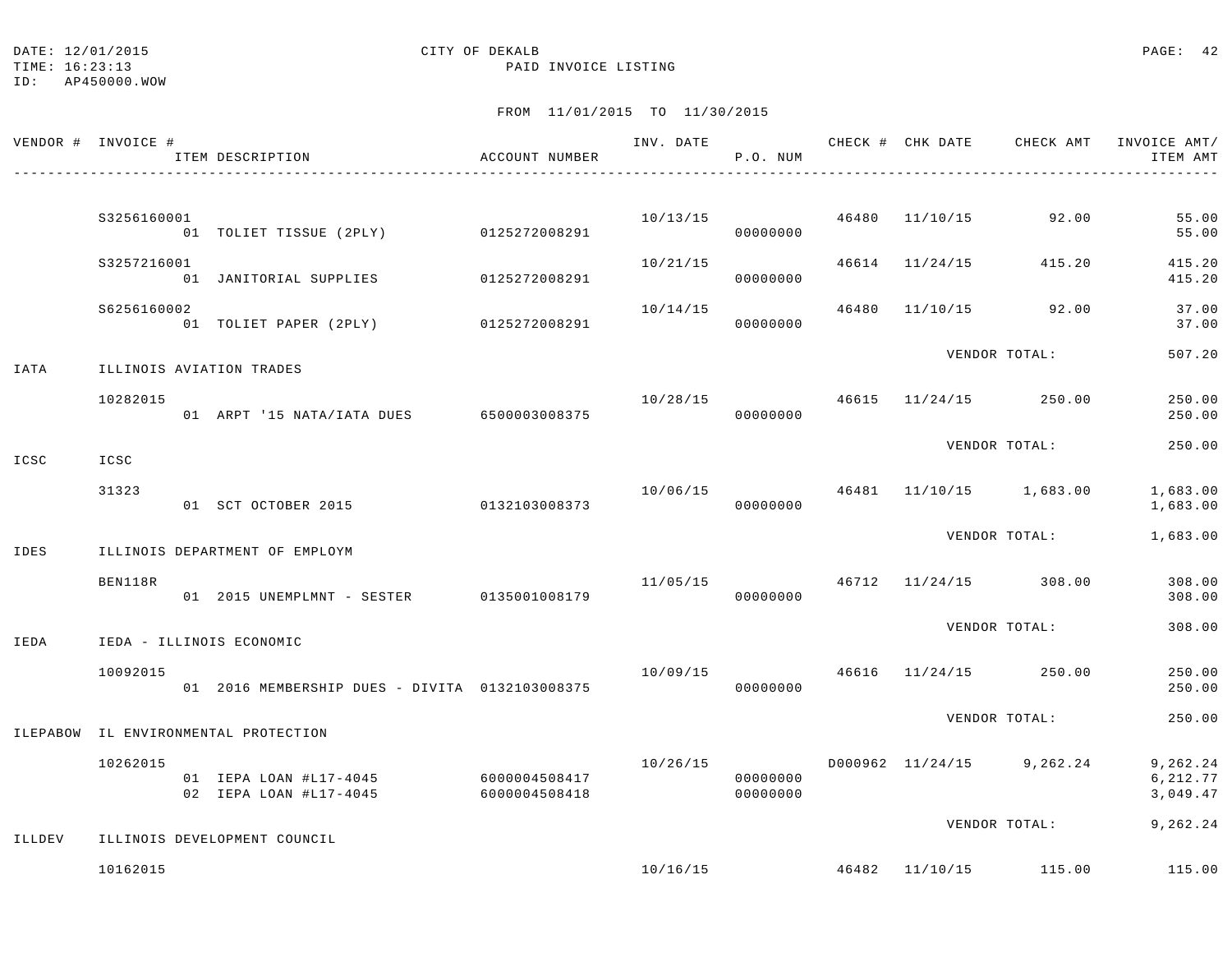# DATE: 12/01/2015 CITY OF DEKALB COMPONENTS CONTENTS OF LOCAL CONTENTS OF LOCAL CONTENTS OF LOCAL CONTENTS OF LOCAL CONTENTS OF LOCAL CONTENTS OF LOCAL CONTENTS OF LOCAL CONTENTS OF LOCAL CONTENTS OF LOCAL CONTENTS OF LOCAL

TIME: 16:23:13 PAID INVOICE LISTING

|        | VENDOR # INVOICE # |                                  | ITEM DESCRIPTION                                                                                                                                                   | ACCOUNT NUMBER                                                                                                                       | INV. DATE | P.O. NUM                                                                                     |      | CHECK # CHK DATE | CHECK AMT                              | INVOICE AMT/<br>ITEM AMT                                                                                  |
|--------|--------------------|----------------------------------|--------------------------------------------------------------------------------------------------------------------------------------------------------------------|--------------------------------------------------------------------------------------------------------------------------------------|-----------|----------------------------------------------------------------------------------------------|------|------------------|----------------------------------------|-----------------------------------------------------------------------------------------------------------|
|        | 10162015           |                                  | 01 SITE SLCTRS FORUM - 11/18 0132103008376                                                                                                                         |                                                                                                                                      |           | 00000000                                                                                     |      |                  | $10/16/15$ $46482$ $11/10/15$ $115.00$ | 115.00<br>115.00                                                                                          |
|        |                    |                                  |                                                                                                                                                                    |                                                                                                                                      |           |                                                                                              |      |                  | VENDOR TOTAL:                          | 115.00                                                                                                    |
| ILLREV |                    |                                  | ILLINOIS DEPARTMENT OF REVENUE                                                                                                                                     |                                                                                                                                      |           |                                                                                              |      |                  |                                        |                                                                                                           |
|        | 10222015           |                                  | 01 4020-3581 DTMA SEPT 2015 ST-1 6500000063437                                                                                                                     |                                                                                                                                      | 10/22/15  | 00000000                                                                                     |      |                  | D000963 11/24/15 2,232.00              | 2,232.00<br>2,232.00                                                                                      |
| IMSINF | IMS INFRASTRUCTURE |                                  |                                                                                                                                                                    |                                                                                                                                      |           |                                                                                              |      |                  | VENDOR TOTAL:                          | 2,232.00                                                                                                  |
|        | 134151             |                                  | 01  15-00167-00-AM MFT                                                                                                                                             | 1000003008331                                                                                                                        | 10/15/15  | 46483<br>00000000                                                                            |      |                  | 11/10/15 17,226.00                     | 17,226.00<br>17,226.00                                                                                    |
| IPBC   |                    |                                  | INTERGOVERNMENTAL PERSONNEL                                                                                                                                        |                                                                                                                                      |           |                                                                                              |      |                  | VENDOR TOTAL:                          | 17,226.00                                                                                                 |
|        | 07012015           | 05<br>06<br>07<br>08             | 01 IPBC JULY 2015<br>02 IPBC JULY 2015<br>03 IPBC JULY 2015<br>04 IPBC JULY 2015<br>IPBC JULY 2015<br>IPBC JULY 2015<br>IPBC JULY 2015<br>IPBC JULY 2015           | 7100004008475<br>7100004008477<br>7100004008478<br>7100004008479<br>7100004008480<br>7100004008485<br>7100004008486<br>7100004008487 | 07/01/15  | 00000000<br>00000000<br>00000000<br>00000000<br>00000000<br>00000000<br>00000000<br>00000000 |      |                  | 1007 11/10/15 1,479,465.80             | 369,866.45<br>1,170.10<br>283,653.79<br>54,861.51<br>16,263.52<br>5,216.32<br>14.85<br>8,080.92<br>605.44 |
|        | 08032015           | 03<br>04<br>05<br>06<br>07<br>08 | 01 IPBC AUGUST 2015<br>02 IPBC AUGUST 2015<br>IPBC AUGUST 2015<br>IPBC AUGUST 2015<br>IPBC AUGUST 2015<br>IPBC AUGUST 2015<br>IPBC AUGUST 2015<br>IPBC AUGUST 2015 | 7100004008475<br>7100004008477<br>7100004008478<br>7100004008479<br>7100004008480<br>7100004008485<br>7100004008486<br>7100004008487 | 08/03/15  | 00000000<br>00000000<br>00000000<br>00000000<br>00000000<br>00000000<br>00000000<br>00000000 |      |                  | 1007 11/10/15 1,479,465.80             | 369,866.45<br>1,170.10<br>283,653.79<br>54,861.51<br>16,263.52<br>5,216.32<br>14.85<br>8,080.92<br>605.44 |
|        | 09012015           | 02<br>03<br>04<br>0.5            | 01 IPBC SEPTEMBER 2015<br>IPBC SEPTEMBER 2015<br>IPBC SEPTEMBER 2015<br>IPBC SEPTEMBER 2015<br>IPBC SEPTEMBER 2015                                                 | 7100004008475<br>7100004008477<br>7100004008478<br>7100004008479<br>7100004008480                                                    | 09/01/15  | 00000000<br>00000000<br>00000000<br>00000000<br>00000000                                     | 1007 |                  | 11/10/15 1,479,465.80                  | 369,866.45<br>1,170.10<br>283,653.79<br>54,861.51<br>16,263.52<br>5,216.32                                |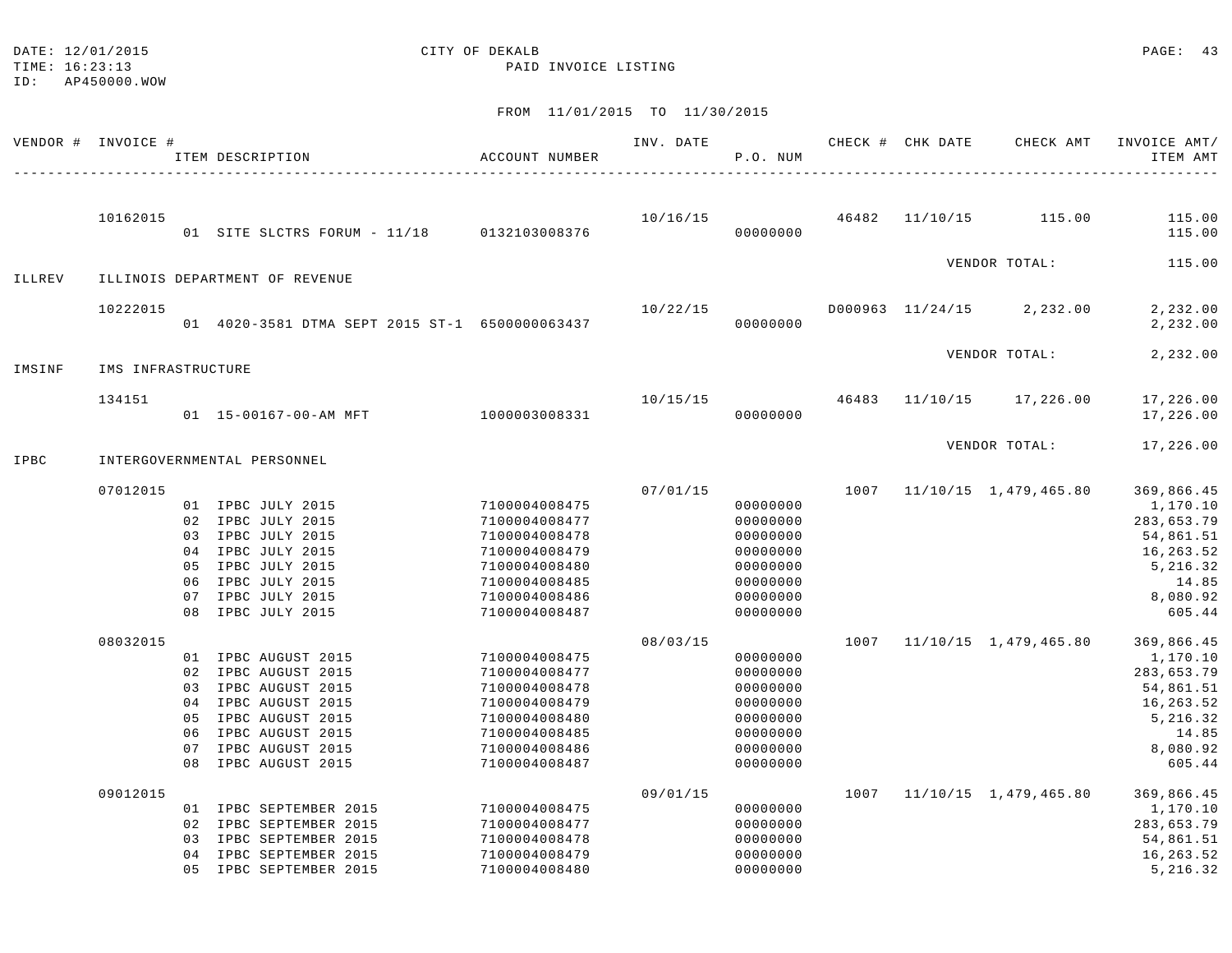#### DATE: 12/01/2015 **CITY OF DEKALB CITY OF DERALB PAGE: 44**

#### TIME: 16:23:13 PAID INVOICE LISTING

## FROM 11/01/2015 TO 11/30/2015

|        | VENDOR # INVOICE #  |          | ITEM DESCRIPTION                                                                                                                                                                       | ACCOUNT NUMBER                                                                                                                       | INV. DATE | P.O. NUM                                                                                     |       |                | CHECK # CHK DATE CHECK AMT | INVOICE AMT/<br>ITEM AMT                                                                                  |
|--------|---------------------|----------|----------------------------------------------------------------------------------------------------------------------------------------------------------------------------------------|--------------------------------------------------------------------------------------------------------------------------------------|-----------|----------------------------------------------------------------------------------------------|-------|----------------|----------------------------|-----------------------------------------------------------------------------------------------------------|
|        | 09012015            |          | 06 IPBC SEPTEMBER 2015 7100004008485<br>07 IPBC SEPTEMBER 2015<br>08 IPBC SEPTEMBER 2015                                                                                               | 7100004008486<br>7100004008487                                                                                                       | 09/01/15  | 00000000<br>00000000<br>00000000                                                             |       |                | 1007 11/10/15 1,479,465.80 | 369,866.45<br>14.85<br>8,080.92<br>605.44                                                                 |
|        | 10012015            | 05<br>07 | 01 IPBC OCTOBER 2015<br>02 IPBC OCTOBER 2015<br>03 IPBC OCTOBER 2015<br>04 IPBC OCTOBER 2015<br>IPBC OCTOBER 2015<br>06 IPBC OCTOBER 2015<br>IPBC OCTOBER 2015<br>08 IPBC OCTOBER 2015 | 7100004008475<br>7100004008477<br>7100004008478<br>7100004008479<br>7100004008480<br>7100004008485<br>7100004008486<br>7100004008487 | 10/01/15  | 00000000<br>00000000<br>00000000<br>00000000<br>00000000<br>00000000<br>00000000<br>00000000 |       |                | 1007 11/10/15 1,479,465.80 | 369,866.45<br>1,170.10<br>283,653.79<br>54,861.51<br>16,263.52<br>5,216.32<br>14.85<br>8,080.92<br>605.44 |
|        | 11022015            |          | 01 NOV 2015 IPBC<br>02 NOV 2015 IPBC<br>03 NOV 2015 IPBC<br>04 NOV 2015 IPBC<br>05 NOV 2015 IPBC<br>06 NOV 2015 IPBC<br>07 NOV 2015 IPBC<br>08 NOV 2015 IPBC                           | 7100004008475<br>7100004008477<br>7100004008478<br>7100004008479<br>7100004008480<br>7100004008485<br>7100004008486<br>7100004008487 | 11/02/15  | 00000000<br>00000000<br>00000000<br>00000000<br>00000000<br>00000000<br>00000000<br>00000000 |       |                | 1012 11/24/15 369,866.45   | 369,866.45<br>1,170.10<br>283,653.79<br>54,861.51<br>16,263.52<br>5,216.32<br>14.85<br>8,080.92<br>605.44 |
| IPELRA |                     |          | ILLINOIS PUBLIC EMPLOYER LABOR                                                                                                                                                         |                                                                                                                                      |           |                                                                                              |       |                | VENDOR TOTAL: 1,849,332.25 |                                                                                                           |
|        | 10282015            |          | 01 CONVO W/UNION - HOPPENSTEDT 0115153008376                                                                                                                                           |                                                                                                                                      | 10/28/15  | 00000000                                                                                     |       | 46617 11/24/15 | 55.00                      | 55.00<br>55.00                                                                                            |
|        | 11092015            |          | 01 LODGING 10/25-10/28/15 - ACM 0115153008376                                                                                                                                          |                                                                                                                                      | 11/09/15  | 00000000                                                                                     | 46618 | 11/24/15       | 703.80                     | 703.80<br>703.80                                                                                          |
| JBMED  |                     |          | J & B MEDICAL SUPPLY CO. INC.                                                                                                                                                          |                                                                                                                                      |           |                                                                                              |       |                | VENDOR TOTAL:              | 758.80                                                                                                    |
|        | 2517294             |          | 01 TRACHEOSTOMY TUBES                                                                                                                                                                  | 0125272008241                                                                                                                        | 10/20/15  | 00000000                                                                                     |       |                | 46619 11/24/15 493.00      | 493.00<br>493.00                                                                                          |
| JGUNI  | J.G. UNIFORMS, INC. |          |                                                                                                                                                                                        |                                                                                                                                      |           |                                                                                              |       |                | VENDOR TOTAL:              | 493.00                                                                                                    |
|        | 39156               |          | 01 TACTICAL VEST - MECCA 0120242008270                                                                                                                                                 |                                                                                                                                      | 10/28/15  | 00000000                                                                                     |       | 46620 11/24/15 | 204.72                     | 204.72<br>204.72                                                                                          |

VENDOR TOTAL: 204.72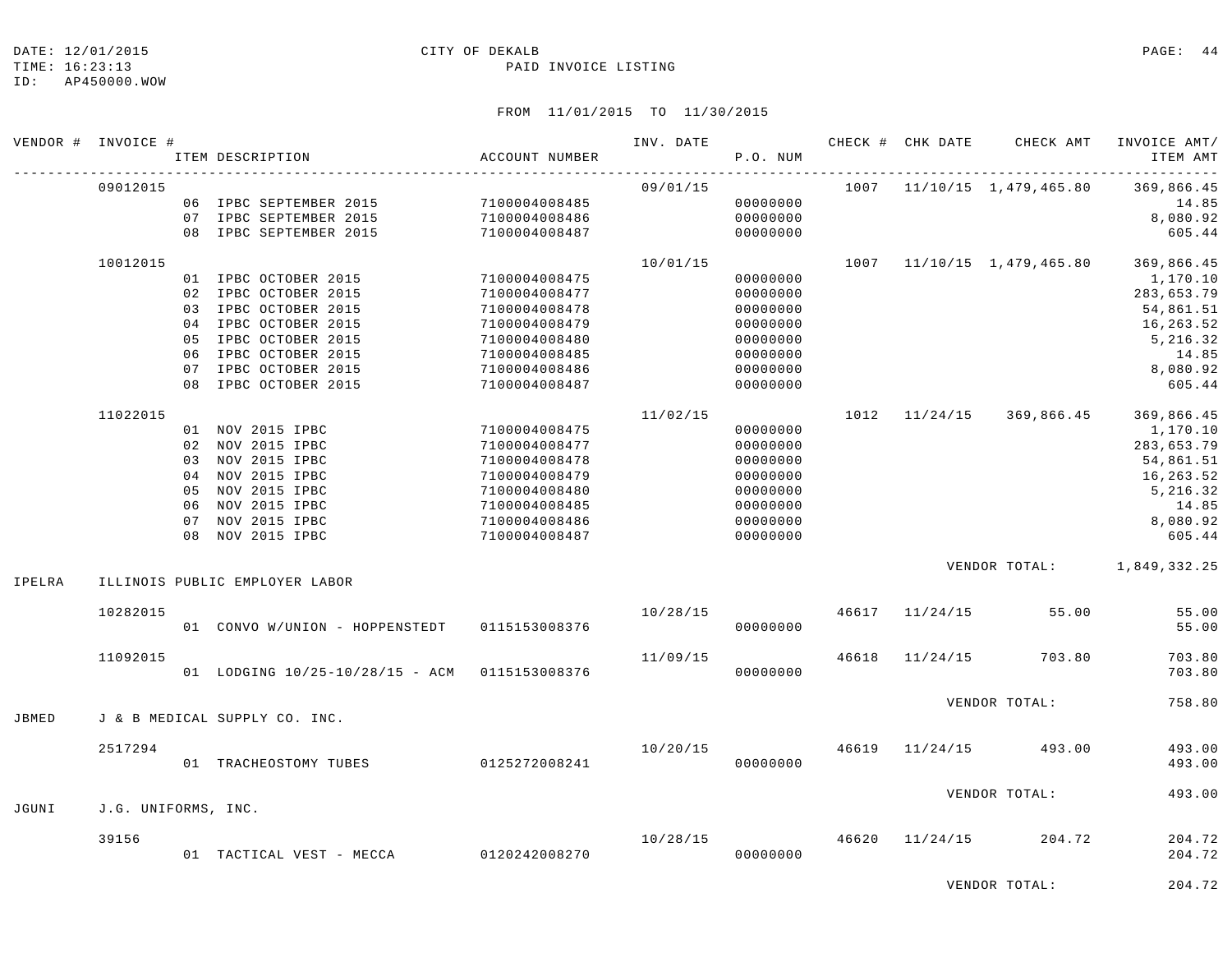# DATE: 12/01/2015 **CITY OF DEKALB CITY OF DERALB PAGE: 45**

TIME: 16:23:13 PAID INVOICE LISTING

|        | VENDOR # INVOICE #    | ITEM DESCRIPTION                              | ACCOUNT NUMBER |          | P.O. NUM |       |                | INV. DATE 6 CHECK # CHK DATE CHECK AMT | INVOICE AMT/<br>ITEM AMT |
|--------|-----------------------|-----------------------------------------------|----------------|----------|----------|-------|----------------|----------------------------------------|--------------------------|
| JOHJEN | JENNIFER JEEP JOHNSON |                                               |                |          |          |       |                |                                        |                          |
|        | 09202015              | 01 IML CONF. TRAVEL REIMB. 0110103008376      |                | 09/20/15 | 00000000 |       |                | D000954 11/24/15 442.96                | 442.96<br>442.96         |
| JOHNEA | NEAL JOHNSON          |                                               |                |          |          |       |                | VENDOR TOTAL:                          | 442.96                   |
|        | 05052014              | 01 AMBULANCE REFUND #14-01804 0100000063423   |                | 05/05/14 | 00000000 |       |                | 46484 11/10/15 579.46                  | 579.46<br>579.46         |
| JOHWIL |                       | JOHNSON WILBUR ADAMS, INC.                    |                |          |          |       |                | VENDOR TOTAL:                          | 579.46                   |
|        | 8246                  | 01 CONDITION ASSESSMENT - OTTOS 1300003008331 |                |          | 00000000 |       |                | $10/08/15$ $46485$ $11/10/15$ $720.00$ | 720.00<br>720.00         |
| JOIMIC | MICHELLE JOINER       |                                               |                |          |          |       |                | VENDOR TOTAL:                          | 720.00                   |
|        | 11052015              | 01 WATER REFUND #3803172360-02 6000000063444  |                |          | 00000000 |       |                | $11/05/15$ 46621 $11/24/15$ 7.73       | 7.73<br>7.73             |
| JUSSAF | JUST SAFETY LTD       |                                               |                |          |          |       |                | VENDOR TOTAL:                          | 7.73                     |
|        | 25188                 | 01 FIRST AID SUPPLIES                         | 0120222008242  | 11/05/15 | 00000000 |       |                | 46622 11/24/15 115.55                  | 33.80<br>33.80           |
|        | 25189                 | 01 FIRST AID SUPPLIES                         | 0130332008219  | 11/05/15 | 00000000 |       | 46622 11/24/15 | 115.55                                 | 50.60<br>50.60           |
|        | 25190                 | 01 FIRST AID SUPPLIES                         | 6000002008219  | 11/05/15 | 00000000 | 46622 |                | $11/24/15$ 115.55                      | 31.15<br>31.15           |
| KARCOM | KARA COMPANY, INC.    |                                               |                |          |          |       |                | VENDOR TOTAL:                          | 115.55                   |
|        | 314005                | 01 GPS RENTAL - 9/26-10/16/15 6000006008515   |                | 10/26/15 | 00000000 |       |                | 46623 11/24/15 1,737.30                | 1,737.30<br>1,737.30     |
| KISCOR |                       | KISHWAUKEE CORPORATE HEALTH                   |                |          |          |       |                | VENDOR TOTAL:                          | 1,737.30                 |
|        | 32891                 | 01 FIRE PHYSICALS                             | 0125273008345  | 11/02/15 | 00000000 |       |                | 46624 11/24/15 5,071.00                | 3,726.00<br>3,726.00     |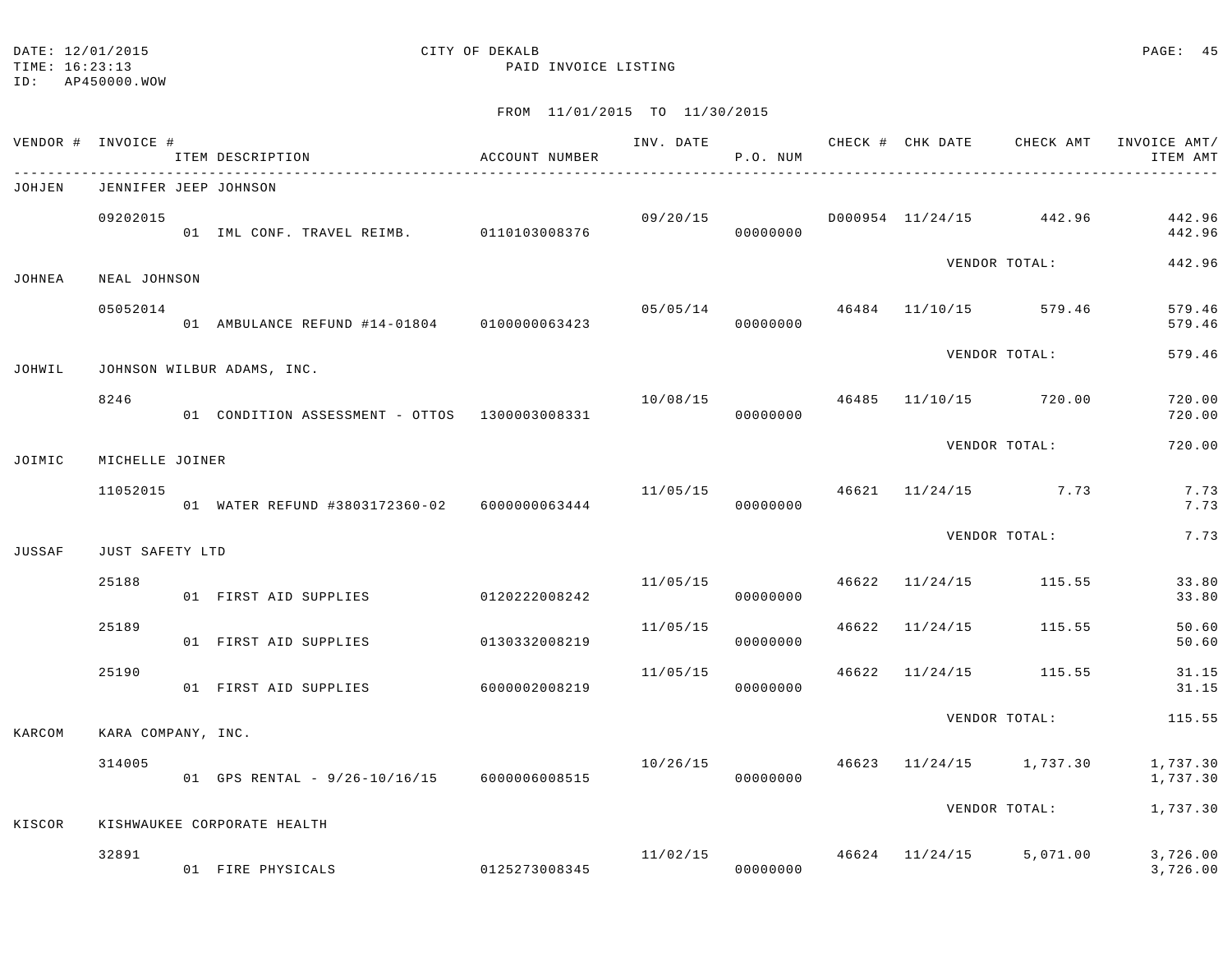#### DATE: 12/01/2015 **CITY OF DEKALB CITY OF DERALB PAGE: 46**

TIME: 16:23:13 PAID INVOICE LISTING

ID: AP450000.WOW

|        | VENDOR # INVOICE # | ITEM DESCRIPTION                             | ACCOUNT NUMBER                 | INV. DATE 6 CHECK # CHK DATE CHECK AMT | P.O. NUM             |       |                                        | INVOICE AMT/<br>ITEM AMT                                                  |
|--------|--------------------|----------------------------------------------|--------------------------------|----------------------------------------|----------------------|-------|----------------------------------------|---------------------------------------------------------------------------|
|        | 33025              | 01 FIRE PHYSICALS<br>02 FIRE PHYSICALS       | 0125263008345<br>0125273008345 |                                        | 00000000<br>00000000 |       |                                        | $11/02/15$ $46624$ $11/24/15$ $5,071.00$ $1,345.00$<br>1,050.00<br>295.00 |
| KISKIW |                    | KISHWAUKEE KIWANIS CLUB                      |                                |                                        |                      |       | VENDOR TOTAL:                          | 5,071.00                                                                  |
|        | 10012015           | 01 2015/16 ANNUAL DUES 0115153008375         |                                | 10/01/15                               | 00000000             |       | 46486 11/10/15 425.00                  | 425.00<br>425.00                                                          |
| KISSYS |                    | KISHEALTH SYSTEM HOSPICE                     |                                |                                        |                      |       | VENDOR TOTAL:                          | 425.00                                                                    |
|        | 10092015           | 01 1ST QTR HUMAN SRVCS FUNDING 0110103008307 |                                | 10/09/15 46487                         | 00000000             |       | 11/10/15 750.00                        | 750.00<br>750.00                                                          |
| KLOMAT | MATTHEW KLOTZ      |                                              |                                |                                        |                      |       | VENDOR TOTAL:                          | 750.00                                                                    |
|        | 10302015           | 01 TRAVEL REIMB - CHAMPAIGN 0125273008376    |                                | 10/30/15                               | 00000000             |       | D000955 11/24/15 280.42                | 280.42<br>280.42                                                          |
| KMEFIR |                    | KOVATCH MOBILE EQUIPMENT CORP                |                                |                                        |                      |       | VENDOR TOTAL:                          | 280.42                                                                    |
|        | 58743              | 01 INCLINOMETER                              | 0125272008226                  |                                        | 00000000             |       | $10/21/15$ $46625$ $11/24/15$ $335.66$ | 335.66<br>335.66                                                          |
| KRATRE |                    | KRAMER TREE SPECIALISTS, INC.                |                                |                                        |                      |       | VENDOR TOTAL:                          | 335.66                                                                    |
|        | 53414              | 01 FALL IMIDACLOPRID SOIL 0130333008386      |                                | 11/04/15 46626                         | 00000000             |       | $11/24/15$ 199.00                      | 199.00<br>199.00                                                          |
| LAKINT |                    | LAKESIDE INTERNATIONAL TRUCKS                |                                |                                        |                      |       | VENDOR TOTAL:                          | 199.00                                                                    |
|        | 32937              | 01 CORE RETURN                               | 0130332008226                  | 11/06/15                               | 00000000             |       | 46627 11/24/15 1,103.26                | $-548.93$<br>$-548.93$                                                    |
|        | 7066918P           | 01 MOTOR KIT, RAD CAP 0130332008226          |                                | 09/21/15                               | 00000000             | 46488 | 11/10/15 189.94                        | 129.22<br>129.22                                                          |
|        | 7067462P           | 01 TERMINAL/CONNECTOR/SWITCH                 | 0130332008226                  | 09/30/15                               | 00000000             | 46488 | 11/10/15 189.94                        | 56.76<br>56.76                                                            |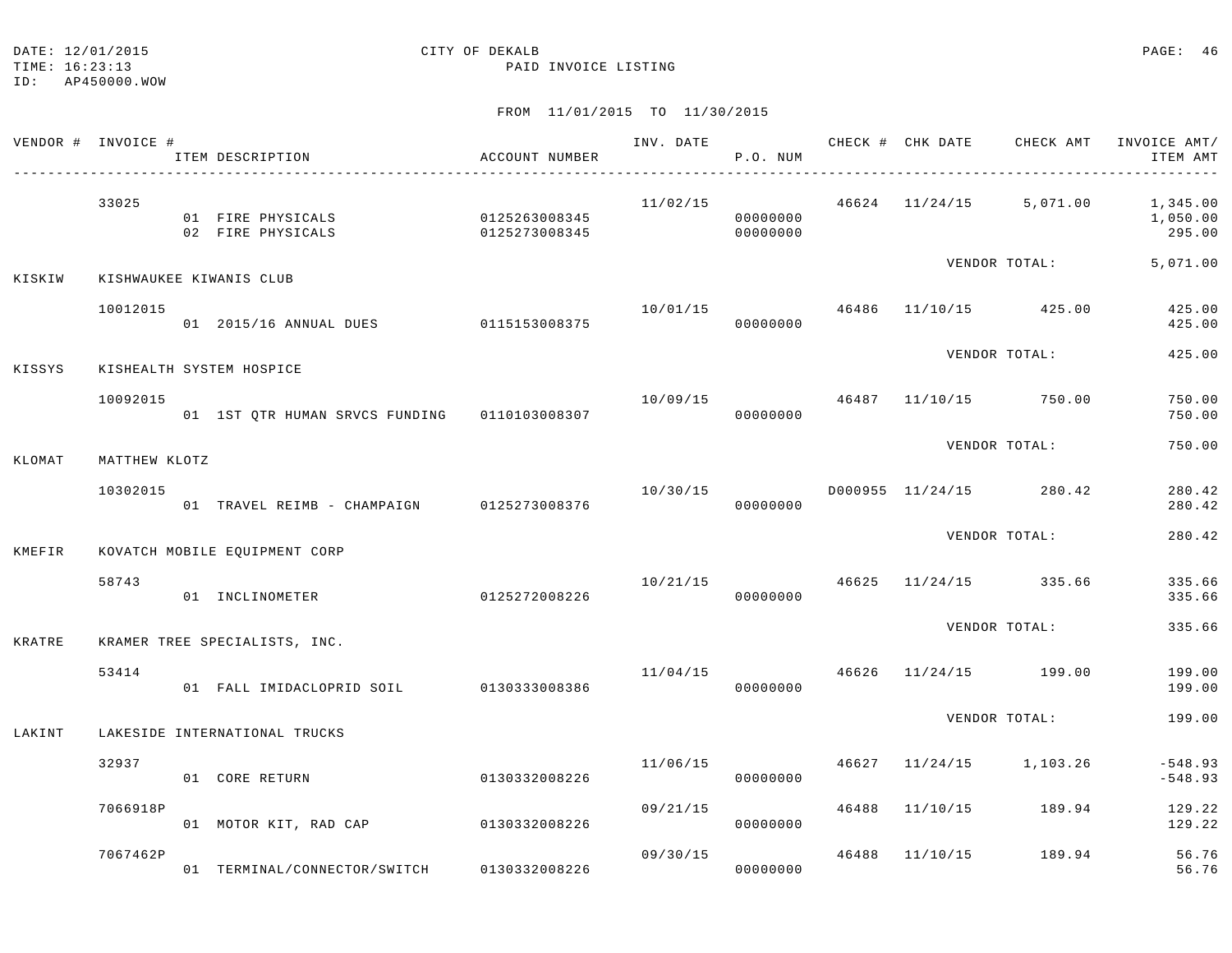TIME: 16:23:13 PAID INVOICE LISTING

ID: AP450000.WOW

|        | VENDOR # INVOICE #     | ACCOUNT NUMBER<br>ITEM DESCRIPTION              |               |          | P.O. NUM |  |                                       | INV. DATE 6 1990 CHECK # CHK DATE 6 CHECK AMT INVOICE AMT<br>ITEM AMT |
|--------|------------------------|-------------------------------------------------|---------------|----------|----------|--|---------------------------------------|-----------------------------------------------------------------------|
|        | 7067710P               |                                                 |               | 10/05/15 | 00000000 |  |                                       | 46488 11/10/15 189.94 1,895.09<br>1,895.09                            |
|        | 7068591P               | 01 BOLTS                                        | 0130332008226 | 10/16/15 | 00000000 |  | 46488 11/10/15 189.94                 | 3.96<br>3.96                                                          |
|        | 7068919P               | 01 THERMOSTAT<br>0130332008226                  |               | 10/22/15 | 00000000 |  | 46627 11/24/15 1,103.26               | 51.65<br>51.65                                                        |
|        | 7069223P               | 01 SENSOR ICP TRAN 0130332008226                |               | 10/28/15 | 00000000 |  |                                       | 46627 11/24/15 1,103.26 174.44<br>174.44                              |
|        | 7069411P               | 01 TANK AIR PRESS, CABLE AIR TANK 0130332008226 |               | 11/03/15 | 00000000 |  | 46627 11/24/15 1,103.26               | 311.09<br>311.09                                                      |
|        | 7069411PX1             | 01 80 GEAR                                      | 0130332008226 | 11/04/15 | 00000000 |  |                                       | 46627 11/24/15 1,103.26 1,194.81<br>1,194.81                          |
|        | CM7067710P             | 01 RETURNED PUMP/SEAL KITS 0130332008226        |               | 10/05/15 | 00000000 |  | 46488 11/10/15 189.94                 | $-1,895.09$<br>$-1,895.09$                                            |
|        | CM7067854P             | 01 CORE RETURNED                                | 0130332008226 |          | 00000000 |  | 10/19/15 46627 11/24/15 1,103.26      | $-79.80$<br>$-79.80$                                                  |
| LAUAME | LAUTERBACH & AMEN, LLP |                                                 |               |          |          |  |                                       | VENDOR TOTAL: 1,293.20                                                |
|        | 13060                  | 01 AUDIT SRVCS - JUNE 2015 0117113008342        |               |          | 00000000 |  |                                       | $10/19/15$ $46489$ $11/10/15$ $23,300.00$ $23,300.00$<br>23,300.00    |
| LEEAUT | LEE AUTO DEKALB        |                                                 |               |          |          |  |                                       | VENDOR TOTAL: 23,300.00                                               |
|        | 416220129              | 0120222008226<br>01 SWITCHES                    |               |          | 00000000 |  | 10/06/15  46490  11/10/15  31.95      | 31.95<br>31.95                                                        |
| LEOCAR | CARL LEONI             |                                                 |               |          |          |  | VENDOR TOTAL:                         | 31.95                                                                 |
|        | 10132015               | 01 CFH TRAINING REIMB. - CHICAGO 0120263008376  |               | 10/13/15 | 00000000 |  | D000945 11/10/15 28.00                | 28.00<br>28.00                                                        |
| LESBAR | BARB LESNIAK           |                                                 |               |          |          |  | VENDOR TOTAL:                         | 28.00                                                                 |
|        | 06162015A              |                                                 |               |          |          |  | $06/16/15$ $46628$ $11/24/15$ $24.75$ | 24.75                                                                 |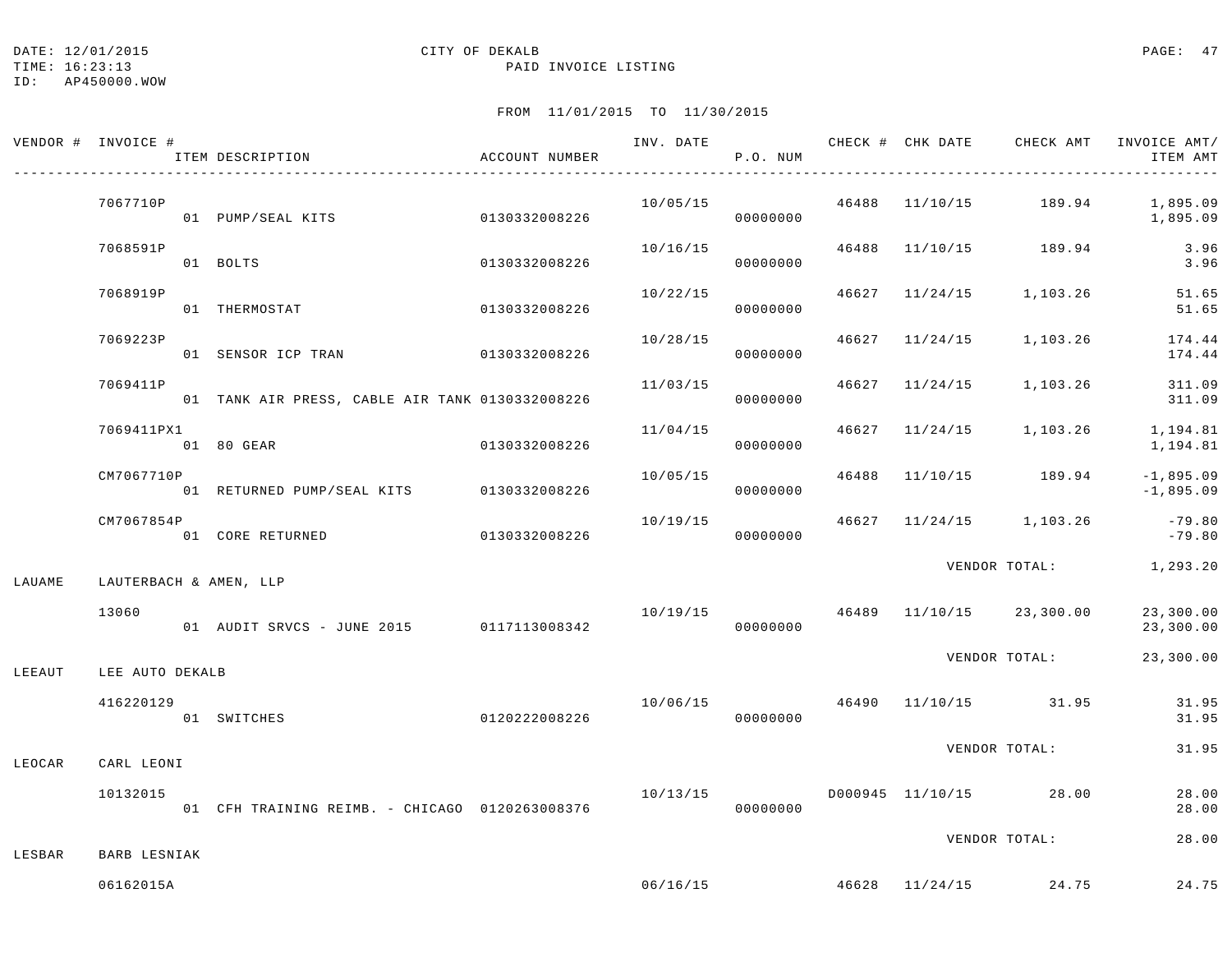## DATE: 12/01/2015 **CITY OF DEKALB CITY OF DEXALB**

TIME: 16:23:13 PAID INVOICE LISTING

|        | VENDOR # INVOICE #    | ITEM DESCRIPTION                              | ACCOUNT NUMBER | INV. DATE | P.O. NUM |       |          | CHECK # CHK DATE CHECK AMT | INVOICE AMT/<br>ITEM AMT |
|--------|-----------------------|-----------------------------------------------|----------------|-----------|----------|-------|----------|----------------------------|--------------------------|
|        | 06162015A             | 01 WATER REFUND 3803177730-00 6000000063444   |                | 06/16/15  | 00000000 | 46628 | 11/24/15 | 24.75                      | 24.75<br>24.75           |
| LEVJAS | <b>JASON LEVERTON</b> |                                               |                |           |          |       |          | VENDOR TOTAL:              | 24.75                    |
|        | 10172015              | 01 FBI-LEEDA CONF TRAVEL REIMB. 0120213008376 |                | 10/17/15  | 00000000 |       |          | D000956 11/24/15 914.26    | 914.26<br>914.26         |
| LOVDIS |                       | LOVELL'S DISCOUNT TIRE, INC.                  |                |           |          |       |          | VENDOR TOTAL:              | 914.26                   |
|        | 42504                 | 01 (2) GOODYEAR TIRES                         | 0120222008226  | 10/12/15  | 00000000 | 46491 | 11/10/15 | 359.70                     | 305.70<br>305.70         |
|        | 42549                 | 01 (4) WHEEL BALANCE                          | 0120212008247  | 10/15/15  | 00000000 | 46491 | 11/10/15 | 359.70                     | 54.00<br>54.00           |
|        | 42697                 | 01 (2) WRANGLER TIRES                         | 0130352008226  | 10/28/15  | 00000000 | 46629 | 11/24/15 | 197.72                     | 197.72<br>197.72         |
| LOVRIT |                       | LOVETT'S RITE-WAY REBUILDERS,                 |                |           |          |       |          | VENDOR TOTAL:              | 557.42                   |
|        | 62363                 | 01 PD TOW                                     | 0120223008384  | 09/12/15  | 00000000 | 46492 | 11/10/15 | 1,214.00                   | 170.00<br>170.00         |
|        | 62374                 | 01 PD TOW                                     | 0120223008384  | 09/17/15  | 00000000 | 46492 | 11/10/15 | 1,214.00                   | 170.00<br>170.00         |
|        | 62382                 | 01 PD TOW #15-06371                           | 0120223008384  | 09/20/15  | 00000000 | 46492 | 11/10/15 | 1,214.00                   | 170.00<br>170.00         |
|        | 62456                 | 01 PD TOW #15-06442                           | 0120223008384  | 09/23/15  | 00000000 | 46492 | 11/10/15 | 1,214.00                   | 170.00<br>170.00         |
|        | 62503                 | 01 MEDIC TOW                                  | 0125273008315  | 09/08/15  | 00000000 | 46492 | 11/10/15 | 1,214.00                   | 125.00<br>125.00         |
|        | 62516                 | 01 PD TOW                                     | 0120223008384  | 09/22/15  | 00000000 | 46492 | 11/10/15 | 1,214.00                   | 239.00<br>239.00         |
|        | 62626                 | 01 PD TOW                                     | 0120223008384  | 09/19/15  | 00000000 | 46492 | 11/10/15 | 1,214.00                   | 170.00<br>170.00         |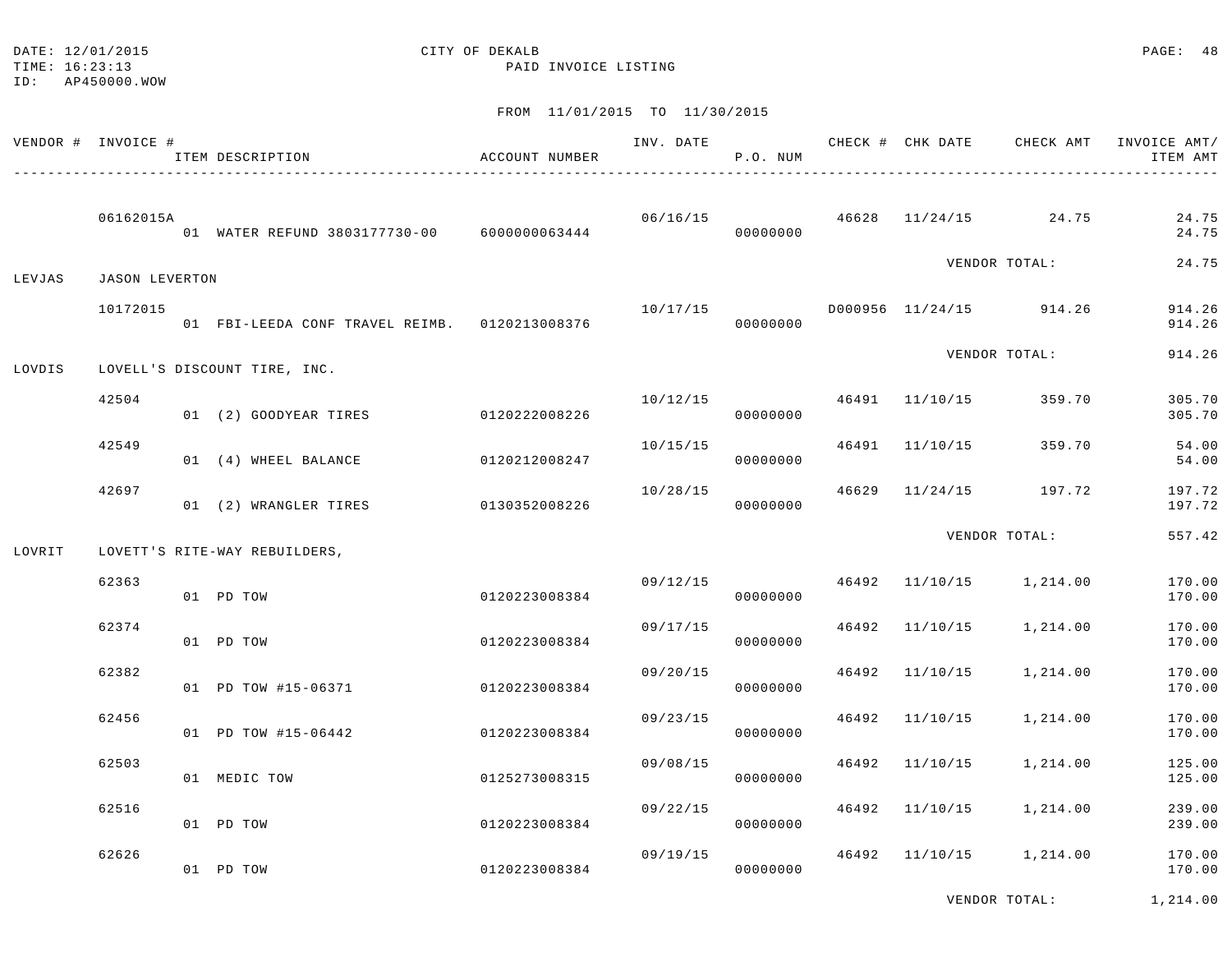## DATE: 12/01/2015 CITY OF DEKALB PAGE: 49

#### TIME: 16:23:13 PAID INVOICE LISTING

|        | VENDOR # INVOICE # | ITEM DESCRIPTION                                           | ACCOUNT NUMBER |          | P.O. NUM             |                |                                          | INV. DATE 6 CHECK # CHK DATE CHECK AMT INVOICE AMT/<br>ITEM AMT |
|--------|--------------------|------------------------------------------------------------|----------------|----------|----------------------|----------------|------------------------------------------|-----------------------------------------------------------------|
| LOWCRE |                    | LOWE'S CREDIT SERVICES                                     |                |          |                      |                |                                          |                                                                 |
|        | 05113              | 01 RUBBERMAID UTILITY HOOK 6000002008295                   |                |          | 00000000             |                | $10/16/15$ $46631$ $11/24/15$ $1,372.58$ | 15.16<br>15.16                                                  |
|        | 05561              | 01 CABLE TIES, STEEL REBAR 0125272008226                   |                | 10/06/15 | 00000000             | 46631 11/24/15 | 1,372.58                                 | 72.79<br>72.79                                                  |
|        | 05567              | 01 NICD 2 PK, TOOTH CORD, KNEELER 6000002008295            |                | 10/06/15 | 00000000             | 46631 11/24/15 | 1,372.58                                 | 113.00<br>113.00                                                |
|        | 05667              | 01 HYDRAULIC WATER STO 0130322008219                       |                | 10/08/15 | 00000000             | 46631 11/24/15 | 1,372.58                                 | 7.87<br>7.87                                                    |
|        | 06223              | 01 LIGHT BULBS                                             | 0130322008210  | 10/08/15 | 00000000             | 46631 11/24/15 | 1,372.58                                 | 233.92<br>233.92                                                |
|        | 06802              | 01 STATION 1 BUILDING SUPPLIES 0125272008210               |                | 10/14/15 | 00000000             | 46631 11/24/15 | 1,372.58                                 | 83.94<br>83.94                                                  |
|        | 06909              | 01 NON-ARBRD HOLE, OXIDE HOLE                              | 0130322008219  | 10/15/15 | 00000000             |                | 46631 11/24/15 1,372.58                  | 78.43<br>78.43                                                  |
|        | 06936              | 01 INTER TUBE                                              | 0125272008210  | 10/15/15 | 00000000             | 46631 11/24/15 | 1,372.58                                 | 33.11<br>33.11                                                  |
|        | 13318              | 01 ELECTRICAL MATERIALS 0130322008210<br>02 CERAMIC HEATER | 0130322008219  | 10/06/15 | 00000000<br>00000000 |                | 46631 11/24/15 1,372.58                  | 184.88<br>156.40<br>28.48                                       |
|        | 13636              | 01 OSCILLATING HEATER                                      | 0130322008219  | 10/20/15 | 00000000             |                | 46631 11/24/15 1,372.58                  | 28.48<br>28.48                                                  |
|        | 35576              | 01 (12) AIR FILTERS                                        | 0125272008210  | 09/26/15 | 00000000             |                | 46631 11/24/15 1,372.58                  | 48.24<br>48.24                                                  |
|        | 36534              | 01 SOFT WHITE BULBS                                        | 0130322008219  | 10/09/15 | 00000000             | 46631 11/24/15 | 1,372.58                                 | 6.16<br>6.16                                                    |
|        | 41249              | 01 DEWALT DRILL                                            | 0125272008226  | 10/15/15 | 00000000             | 46631 11/24/15 | 1,372.58                                 | 170.05<br>170.05                                                |
|        | 41484              | 01 EXTERIOR LIGHTING                                       | 0125272008210  | 10/11/15 | 00000000             |                | 46631 11/24/15 1,372.58                  | 22.76<br>22.76                                                  |
|        | 41769              |                                                            |                | 10/23/15 |                      | 46631 11/24/15 | 1,372.58                                 | 2.45                                                            |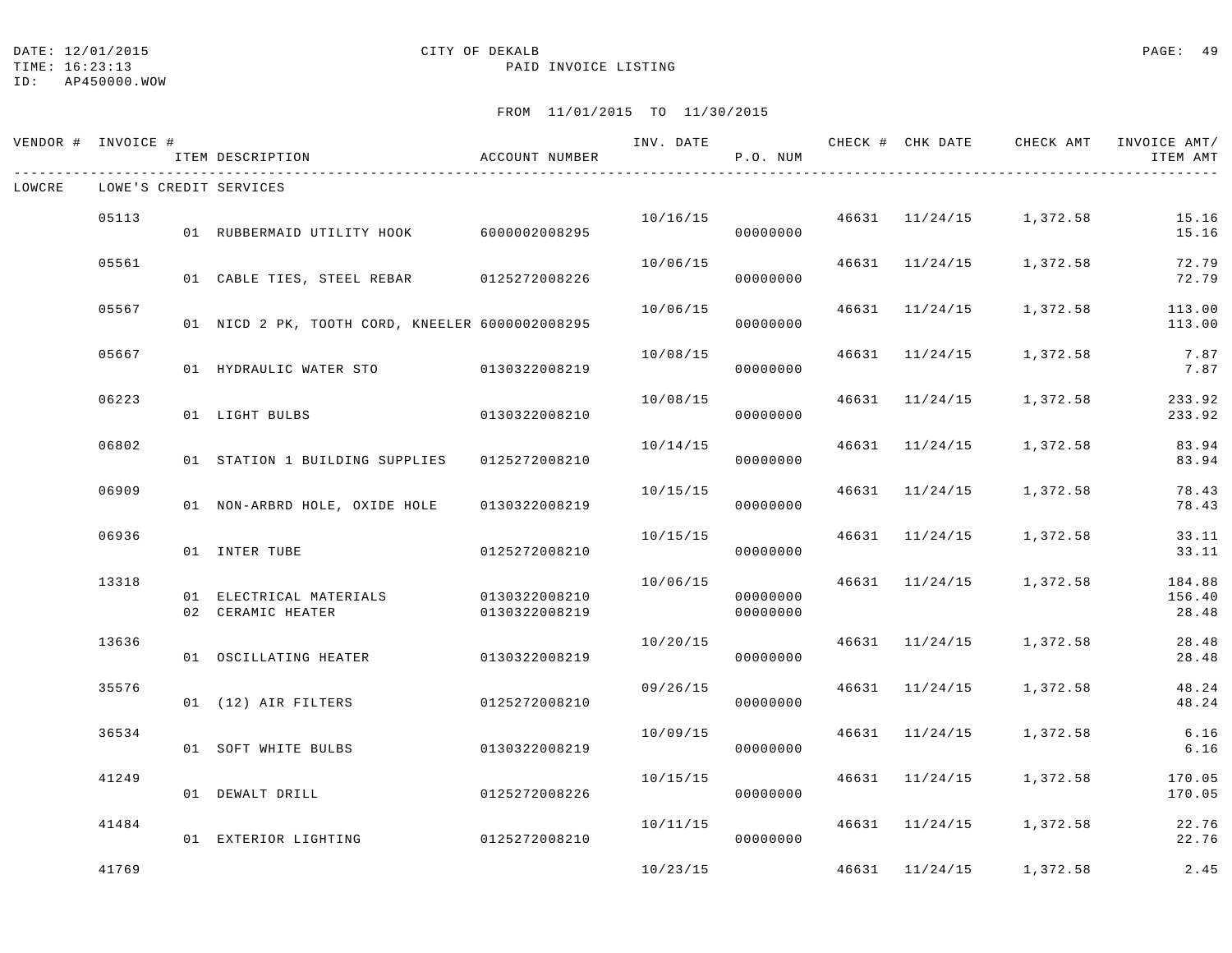#### DATE: 12/01/2015 CITY OF DEKALB COMPARED PAGE: 50

TIME: 16:23:13 PAID INVOICE LISTING

ID: AP450000.WOW

|         | VENDOR # INVOICE #    | ITEM DESCRIPTION                              | ACCOUNT NUMBER |          | P.O. NUM |                |                                          | INV. DATE 6 CHECK # CHK DATE CHECK AMT INVOICE AMT/<br>ITEM AMT |
|---------|-----------------------|-----------------------------------------------|----------------|----------|----------|----------------|------------------------------------------|-----------------------------------------------------------------|
|         |                       |                                               |                |          |          |                |                                          |                                                                 |
|         | 41769                 | 01 KRAZY BLUE FORMULA 0125272008226           |                |          | 00000000 |                | $10/23/15$ $46631$ $11/24/15$ $1,372.58$ | 2.45<br>2.45                                                    |
|         | 53359                 | 01 OXICLEAN, XTRA SPRING, BULBS 6000002008219 |                | 10/15/15 | 00000000 |                | 46631 11/24/15 1,372.58                  | 26.16<br>26.16                                                  |
|         | 53416                 | 01 STUD SOLV. PRECISION SHEA 0130323008348    |                | 10/02/15 | 00000000 | 46631 11/24/15 | 1,372.58                                 | 142.58<br>142.58                                                |
|         | 53672                 | 01 WIRE WHEEL BRUSH                           | 0130322008219  | 10/07/15 | 00000000 | 46631 11/24/15 | 1,372.58                                 | 9.46<br>9.46                                                    |
|         | 53825                 | 01 BIT CARDED, TAN EXT SCREW 0130322008219    |                | 10/09/15 | 00000000 |                | 46631 11/24/15 1,372.58                  | 71.84<br>71.84                                                  |
|         | 942607                | 01 EXIT LIGHTS                                | 0125272008210  | 10/09/15 | 00000000 |                | 46631 11/24/15 1,372.58                  | 21.30<br>21.30                                                  |
| LOWEUG  | EUGENE LOWERY         |                                               |                |          |          |                |                                          | VENDOR TOTAL: 1,372.58                                          |
|         | 11042015              |                                               |                | 11/04/15 | 00000000 |                | D000957 11/24/15 424.02                  | 424.02<br>424.02                                                |
| LUKRES  | LUKULOS RESTAURANT    |                                               |                |          |          |                | VENDOR TOTAL:                            | 424.02                                                          |
|         | 10262015              | 01 NIU HOMECOMING - CATERING 0120222008299    |                |          | 00000000 |                | $10/26/15$ $46632$ $11/24/15$ $1,800.00$ | 1,800.00<br>1,800.00                                            |
| MACINC  | MACKLIN INCOPORATED   |                                               |                |          |          |                | VENDOR TOTAL:                            | 1,800.00                                                        |
|         | 37659                 | 01 MATERIAL                                   | 6000002008228  | 10/15/15 | 00000000 |                | 46493 11/10/15 1,308.35                  | 1,308.35<br>1,308.35                                            |
|         | 37738                 | 01 MATERIAL                                   | 6000002008228  | 10/31/15 | 00000000 |                | 46633 11/24/15 1,215.78                  | 1,215.78<br>1,215.78                                            |
| MAILFIN | MAILROOM FINANCE INC. |                                               |                |          |          |                | VENDOR TOTAL:                            | 2,524.13                                                        |
|         | N5561027              | 01 POSTAGE MACHINE LEASE PMT                  | 0120213008310  |          | 00000000 |                | $10/05/15$ $46494$ $11/10/15$ 759.12     | 759.12<br>379.56                                                |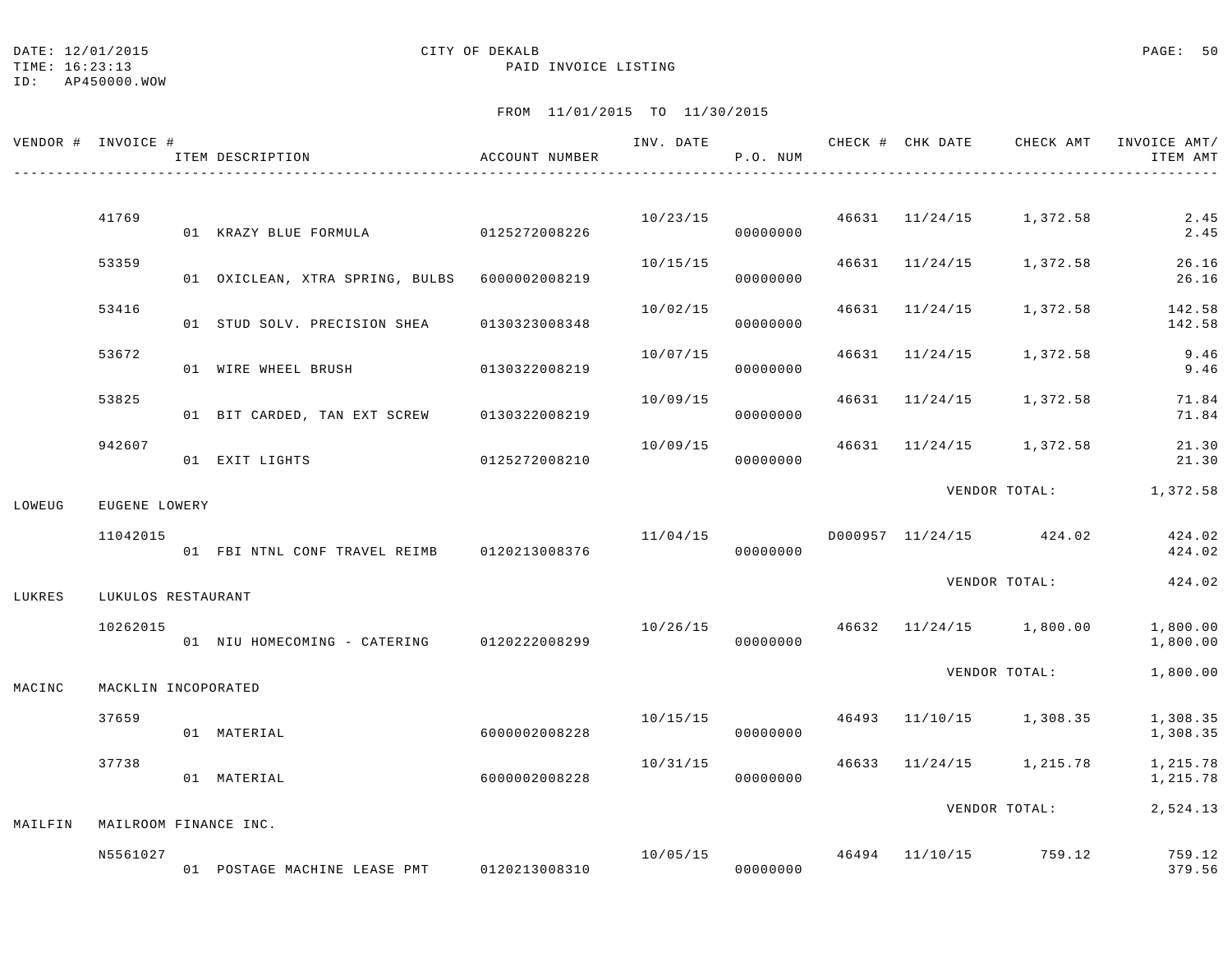TIME: 16:23:13 PAID INVOICE LISTING

|        | VENDOR # INVOICE #    | ITEM DESCRIPTION                           | ACCOUNT NUMBER |          | P.O. NUM |  | INV. DATE 6 CHECK # CHK DATE CHECK AMT INVOICE AMT/ | ITEM AMT               |
|--------|-----------------------|--------------------------------------------|----------------|----------|----------|--|-----------------------------------------------------|------------------------|
|        | N5561027              | 02 POSTAGE MACHINE LEASE PMT 0117113008305 |                | 10/05/15 | 00000000 |  | 46494 11/10/15 759.12                               | 759.12<br>379.56       |
| MARINC | M.A.R.S. INCORPORATED |                                            |                |          |          |  | VENDOR TOTAL:                                       | 759.12                 |
|        | 102115                | 01 REBUILT STARTER 0130332008226           |                |          | 00000000 |  | $10/21/15$ $46495$ $11/10/15$ $148.00$              | 148.00<br>148.00       |
|        | 557295                |                                            |                | 11/06/15 | 00000000 |  | 46634 11/24/15 245.00                               | 245.00<br>245.00       |
| MARLAT | LATOYA MARZ           |                                            |                |          |          |  | VENDOR TOTAL:                                       | 393.00                 |
|        | 11022015              | 01 IPSTA T CONF TRAVEL REIMB 0120233008376 |                |          | 00000000 |  | $11/04/15$ D000958 $11/24/15$ 51.30                 | 51.30<br>51.30         |
| MARTUR |                       | MARTENSON TURF PRODUCTS, INC.              |                |          |          |  | VENDOR TOTAL:                                       | 51.30                  |
|        | 49377                 | 01 (20) ESPLANDE EZ 6500003008313          |                |          | 00000000 |  | $10/09/15$ $46635$ $11/24/15$ $1,058.80$ $1,058.80$ | 1,058.80               |
| MATCLI | MATHERS CLINIC        |                                            |                |          |          |  | VENDOR TOTAL:                                       | 1,058.80               |
|        | 032286                | 01 PRE-EMPLYMNT EVALUATION 0116103008333   |                |          | 00000000 |  | 10/13/15 46496 11/10/15 1,350.00                    | 450.00<br>450.00       |
|        | 032426                | 01 PRE-EMPLYMNT EVALUATION                 | 0116103008333  | 10/20/15 | 00000000 |  | 46496 11/10/15 1,350.00                             | 450.00<br>450.00       |
|        | 032463                | 01 PRE-EMPLYMNT EVALUATION 0116103008333   |                | 10/27/15 | 00000000 |  | 46496 11/10/15 1,350.00                             | 450.00<br>450.00       |
| MCCTER | TERRY MCCONNELL       |                                            |                |          |          |  |                                                     | VENDOR TOTAL: 1,350.00 |
|        | 12212014              |                                            |                |          |          |  | $12/21/14$ $46497$ $11/10/15$ 570.01                | 570.01<br>570.01       |
| MCHANA |                       | MCHENRY ANALYTICAL WATER                   |                |          |          |  | VENDOR TOTAL:                                       | 570.01                 |
|        | 388973                |                                            |                |          |          |  | $10/21/15$ $46498$ $11/10/15$ $45.00$               | 45.00                  |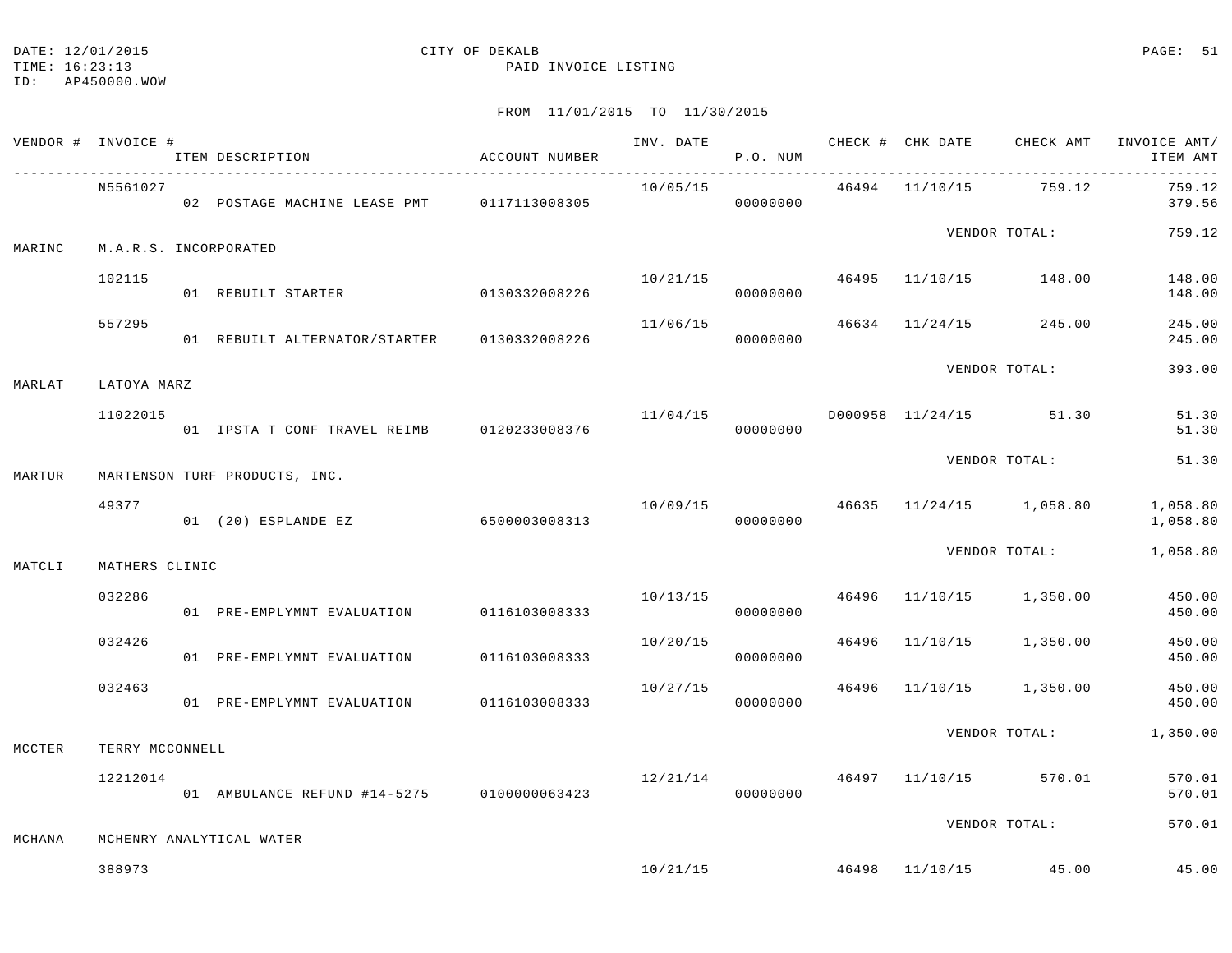| DATE: | 12/01/2015 |  |
|-------|------------|--|
|       |            |  |

### CITY OF DEKALB **PAGE:** 52

TIME: 16:23:13 PAID INVOICE LISTING

ID: AP450000.WOW

| VENDOR # INVOICE # |                    | ITEM DESCRIPTION<br>_________________________________ | ACCOUNT NUMBER |                                                   | P.O. NUM |       |                | INV. DATE 6 CHECK # CHK DATE CHECK AMT | INVOICE AMT/<br>ITEM AMT |
|--------------------|--------------------|-------------------------------------------------------|----------------|---------------------------------------------------|----------|-------|----------------|----------------------------------------|--------------------------|
|                    | 388973             | 01 FLOURIDE SAMPLE TESTS 6000003008356                |                | 10/21/15                                          | 00000000 |       |                | 46498 11/10/15 45.00                   | 45.00<br>45.00           |
| MCMCHR             | CHRISTOPHER MCMEEN |                                                       |                |                                                   |          |       |                | VENDOR TOTAL:                          | 45.00                    |
|                    | 11042015           | 01 IPSTA CONF TRAVEL REIMB 0120233008376              |                |                                                   | 00000000 |       |                | $11/04/15$ D000959 11/24/15 28.39      | 28.39<br>28.39           |
| MEDALL             |                    | MED ALLIANCE GROUP, INC.                              |                |                                                   |          |       |                | VENDOR TOTAL:                          | 28.39                    |
|                    | 81378              | 01 CPAP DELUXE MASK - SMALL ADULT 0125272008241       |                |                                                   | 00000000 |       |                | $10/27/15$ 46636 $11/24/15$ 261.24     | 261.24<br>261.24         |
| MELLOC             | MELIN'S LOCK & KEY |                                                       |                |                                                   |          |       |                | VENDOR TOTAL:                          | 261.24                   |
|                    | 17815              | 01 FORD KEY                                           | 0120212008247  | 10/19/15                                          | 00000000 |       |                | 46499 11/10/15 196.22                  | 93.60<br>93.60           |
|                    | 17849              | 01 FORD DOOR KEY                                      | 0120263008315  | 10/28/15                                          | 00000000 |       | 46637 11/24/15 | 160.08                                 | 3.70<br>3.70             |
|                    | 17857              | 01 KEYS                                               | 0130322008219  | 10/29/15                                          | 00000000 |       | 46637 11/24/15 | 160.08                                 | 3.70<br>3.70             |
|                    | 17866              | 01 KEYS                                               | 0117122008204  | 10/30/15                                          | 00000000 |       | 46637 11/24/15 | 160.08                                 | 5.55<br>5.55             |
|                    | 17887              | 01 KEYS                                               | 0130322008219  | 11/04/15                                          | 00000000 |       | 46637 11/24/15 | 160.08                                 | 7.65<br>7.65             |
|                    | 6562               | 01 REMOVE/INSTALL CYLINDERS                           | 6500003008348  | 10/12/15                                          | 00000000 | 46499 | 11/10/15       | 196.22                                 | 102.62<br>102.62         |
|                    | 6586               | 01 INSTALL LOCKS - HANGERS                            | 6500002008219  | 10/24/15                                          | 00000000 |       | 46637 11/24/15 | 160.08                                 | 139.48<br>139.48         |
| METWES             |                    | METRO WEST COUNCIL OF                                 |                |                                                   |          |       |                | VENDOR TOTAL:                          | 356.30                   |
|                    | 2344               | 01 BOARD MTGS - 9/24/15 HPPNSTDT 0115153008376        |                | $10/02/15$ $46500$ $11/10/15$ $30.00$<br>00000000 |          |       |                |                                        | 30.00<br>30.00           |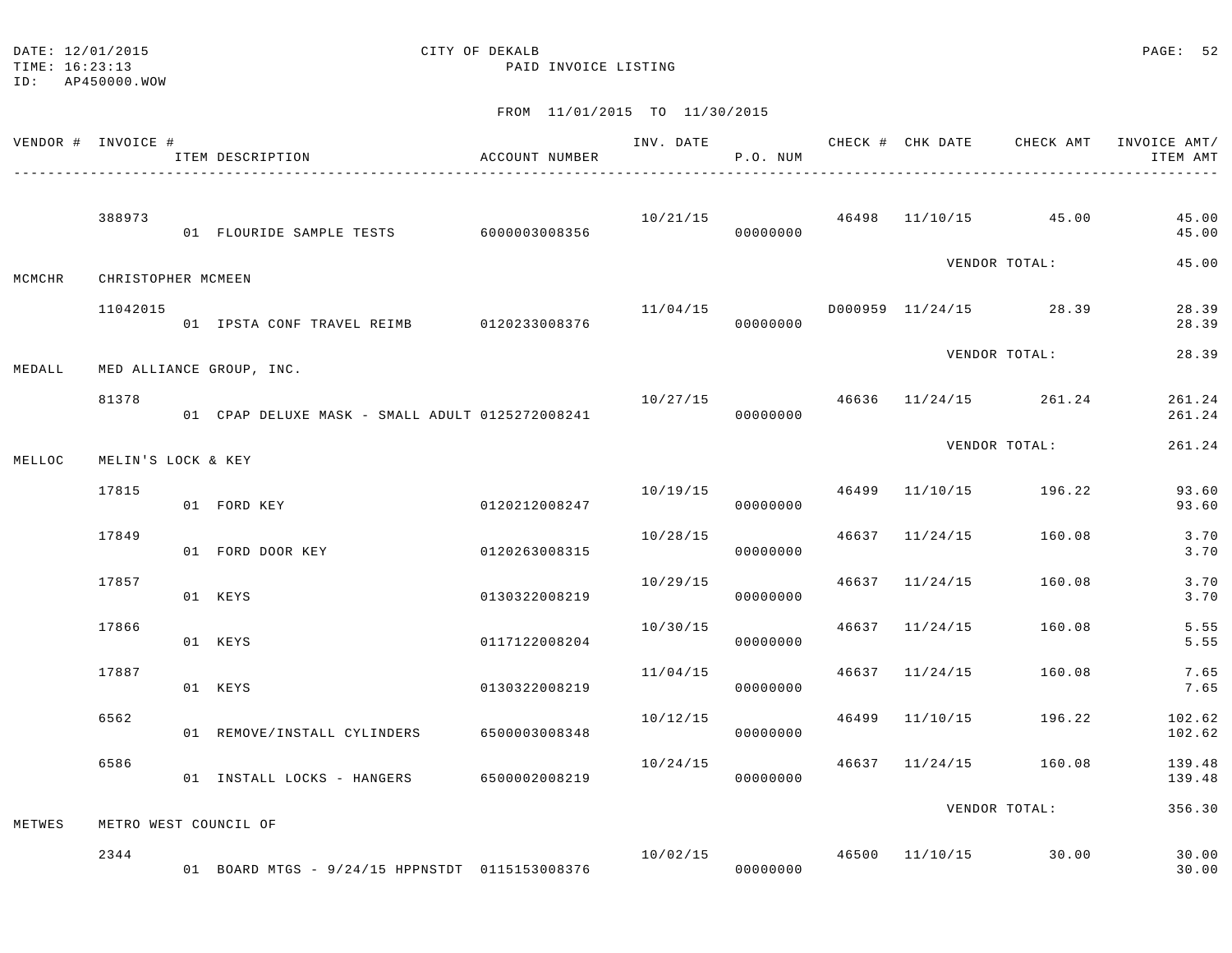TIME: 16:23:13 PAID INVOICE LISTING

ID: AP450000.WOW

|        | VENDOR # INVOICE # | ITEM DESCRIPTION                                      | ACCOUNT NUMBER                                  |          | INV. DATE<br>P.O. NUM            |                | CHECK # CHK DATE CHECK AMT | INVOICE AMT/<br>ITEM AMT                            |
|--------|--------------------|-------------------------------------------------------|-------------------------------------------------|----------|----------------------------------|----------------|----------------------------|-----------------------------------------------------|
|        | 2370               | 01 BP DINNER - GAURA 0115153008376                    |                                                 | 10/29/15 | 00000000                         |                | $46638$ $11/24/15$ 50.00   | 50.00<br>50.00                                      |
| MIDCIT | MID CITY           |                                                       |                                                 |          |                                  |                | VENDOR TOTAL:              | 80.00                                               |
|        | 2961470            | 01 STMP/SLEEVES/CUPS/POCKETS 0120222008204            |                                                 | 10/09/15 | 00000000                         | 46501 11/10/15 | 610.00                     | 106.18<br>106.18                                    |
|        | 2966970            | 01 CITY HALL PAPER (18 CASES) 0117112008202           |                                                 | 10/14/15 | 00000000                         | 46501 11/10/15 | 610.00                     | 503.82<br>503.82                                    |
|        | 2977320            | 01 REPORT COVERS (GREEN) 0117112008202                |                                                 | 10/26/15 | 00000000                         | 46639 11/24/15 | 50.00                      | 50.00<br>50.00                                      |
| MIKAUT |                    | MIKE'S AUTO & TRUCK REPAIR                            |                                                 |          |                                  |                | VENDOR TOTAL:              | 660.00                                              |
|        | 091523             | 01 SAFETY TESTS<br>02 SAFETY TESTS<br>03 SAFETY TESTS | 0120223008315<br>6000003008315<br>0130333008315 | 09/30/15 | 00000000<br>00000000<br>00000000 | 46502 11/10/15 | 957.24                     | 296.00<br>27.00<br>40.00<br>229.00                  |
|        | 091542             | 01 (2) SAFETY TESTS                                   | 0125273008315                                   | 09/30/15 | 00000000                         | 46502 11/10/15 | 957.24                     | 54.00<br>54.00                                      |
|        | 101508             | 01 VEHICLE SAFETY TESTS<br>02 VEHICLE SAFETY TESTS    | 0130333008315<br>6000003008315                  | 10/31/15 | 00000000<br>00000000             | 46640 11/24/15 | 540.66                     | 309.00<br>255.00<br>54.00                           |
|        | 29195              | 01 REPAIR FUEL TANK                                   | 0125273008315                                   | 10/09/15 | 00000000                         | 46502 11/10/15 | 957.24                     | 607.24<br>607.24                                    |
|        | 29260              | 01 ANTIFREEZE, RADIATOR CAP 0125273008315             |                                                 | 10/23/15 | 00000000                         |                | 46640 11/24/15 540.66      | 231.66<br>231.66                                    |
| MOOMED | MOORE MEDICAL      |                                                       |                                                 |          |                                  |                |                            | VENDOR TOTAL: 1,497.90                              |
|        | 988422821          | 01 LATEX GLOVES                                       | 0120222008242                                   | 10/20/15 | 00000000                         |                | 46641 11/24/15 168.27      | 168.27<br>168.27                                    |
| MORSAL | MORTON SALT, INC.  |                                                       |                                                 |          |                                  |                | VENDOR TOTAL:              | 168.27                                              |
|        | 5400889198         |                                                       |                                                 |          |                                  |                |                            | $10/13/15$ $46503$ $11/10/15$ $9.042.02$ $2.842.18$ |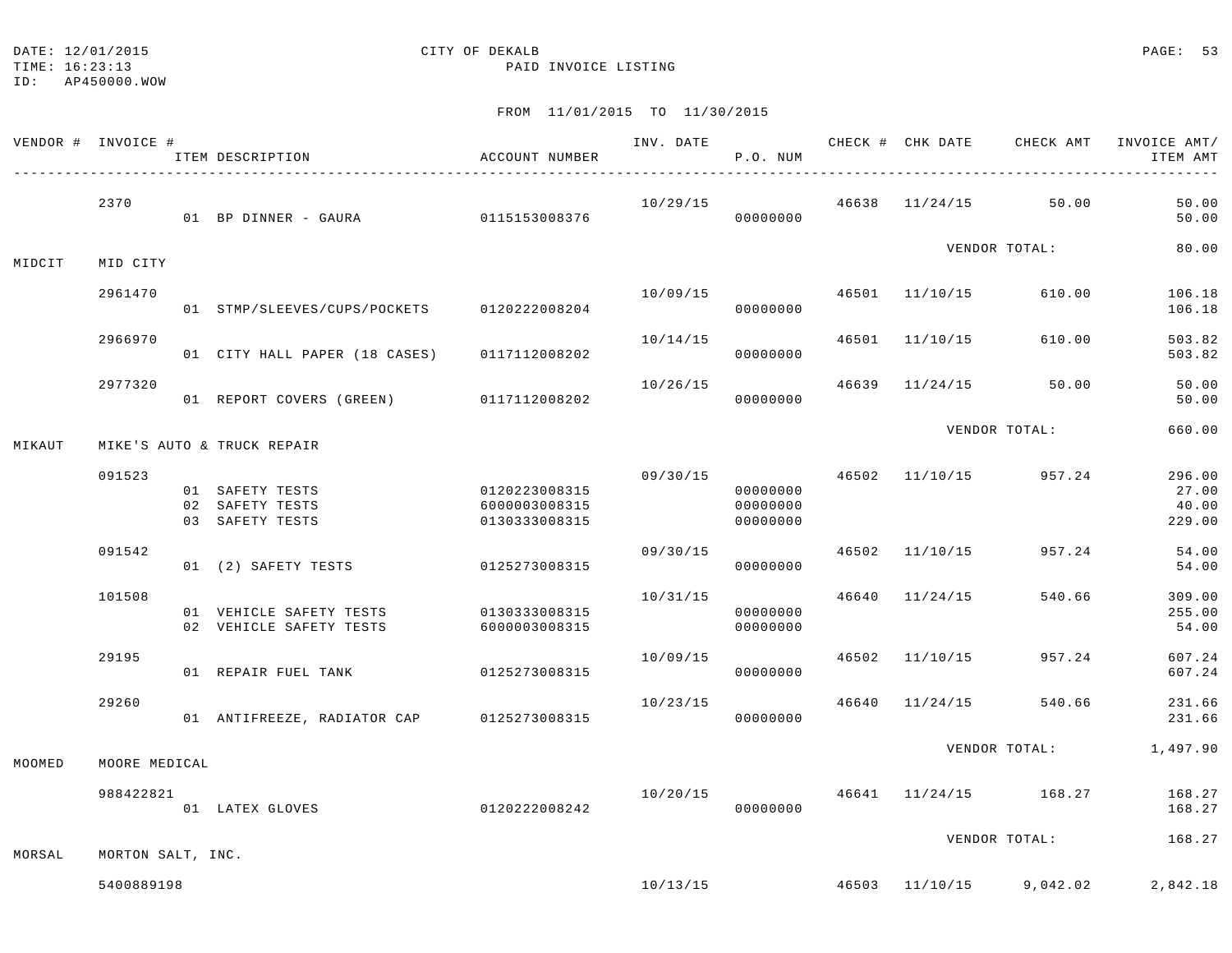## DATE: 12/01/2015 **CITY OF DEKALB CITY OF LOOP CITY OF LOOP CITY OF LOOP CITY OF LOOP CITY OF LOOP CITY OF LOOP CITY** OF LOOP CITY OF LOOP CITY OF LOOP CITY OF LOOP CONTRACTS **EXALLS**

TIME: 16:23:13 PAID INVOICE LISTING

|        | VENDOR # INVOICE #       | ITEM DESCRIPTION                                                                                                                                                                                                          | ACCOUNT NUMBER | INV. DATE | CHECK # CHK DATE<br>P.O. NUM |                | CHECK AMT                            | INVOICE AMT/<br>ITEM AMT                                                                         |
|--------|--------------------------|---------------------------------------------------------------------------------------------------------------------------------------------------------------------------------------------------------------------------|----------------|-----------|------------------------------|----------------|--------------------------------------|--------------------------------------------------------------------------------------------------|
|        | 5400889198               | 01 BULK CRYSTAL SALT 6000002008250                                                                                                                                                                                        |                |           | 00000000                     |                |                                      | $10/13/15$ $46503$ $11/10/15$ $9,042.02$ $2,842.18$<br>2,842.18                                  |
|        | 5400892943               | 01 BULK CRYSTAL SALT 6000002008250                                                                                                                                                                                        |                | 10/19/15  | 00000000                     |                | 46503 11/10/15 9,042.02              | 3,010.48<br>3,010.48                                                                             |
|        | 5400895482               | 01 BULK CRYSTAL SALT                                                                                                                                                                                                      | 6000002008250  | 10/21/15  | 00000000                     |                | 46503 11/10/15 9,042.02              | 3,189.36<br>3,189.36                                                                             |
|        | 5400900599               | 01 BULK CRYSTAL SALT                                                                                                                                                                                                      | 6000002008250  | 10/28/15  | 00000000                     | 46642 11/24/15 | 10,975.77                            | 2,811.61<br>2,811.61                                                                             |
|        | 5400901993               | 01 BULK CRYSTAL SALT 6000002008250                                                                                                                                                                                        |                | 10/29/15  | 00000000                     |                | 46642 11/24/15 10,975.77             | 2,895.17<br>2,895.17                                                                             |
|        | 5400904274               | 01 BULK CRYSTAL SALT                                                                                                                                                                                                      | 6000002008250  | 11/02/15  | 00000000                     |                | 46642 11/24/15 10,975.77             | 2,590.36<br>2,590.36                                                                             |
|        | 5400905748               | 01 BULK CRYSTAL SALT 6000002008250                                                                                                                                                                                        |                |           | 00000000                     |                |                                      | $11/03/15$ $46642$ $11/24/15$ $10,975.77$ $2,678.63$<br>2,678.63                                 |
| MULMEG | MEGHAN MULLEN            |                                                                                                                                                                                                                           |                |           |                              |                | VENDOR TOTAL:                        | 20,017.79                                                                                        |
|        | 11022014                 | 01 AMBULANCE REFUND #14-4516 0100000063423                                                                                                                                                                                |                |           | 00000000                     |                | $11/02/14$ $46504$ $11/10/15$ 590.38 | 590.38<br>590.38                                                                                 |
| MUNEME | MES - ILLINOIS           |                                                                                                                                                                                                                           |                |           |                              |                | VENDOR TOTAL:                        | 590.38                                                                                           |
|        | 00538789SNV              | 01 VAVLES. WASHERS, PACKING 0125273008311                                                                                                                                                                                 |                | 09/08/15  | 00000000                     |                | 46505 11/10/15 40.00                 | 40.00<br>40.00                                                                                   |
|        |                          |                                                                                                                                                                                                                           |                |           |                              |                | VENDOR TOTAL:                        | 40.00                                                                                            |
|        | NACHA DD UNDEFINED<br>01 | 01 TOTAL DIRECT DEPOSITS<br>01 TOTAL DIRECT DEPOSITS<br>01 TOTAL DIRECT DEPOSITS<br>01 TOTAL DIRECT DEPOSITS<br>01 TOTAL DIRECT DEPOSITS<br>01 TOTAL DIRECT DEPOSITS<br>TOTAL DIRECT DEPOSITS<br>01 TOTAL DIRECT DEPOSITS |                |           |                              |                |                                      | 7,924.33<br>218,409.80<br>16,854.95<br>20,656.50<br>522.02<br>4,825.09<br>19,348.35<br>15,405.45 |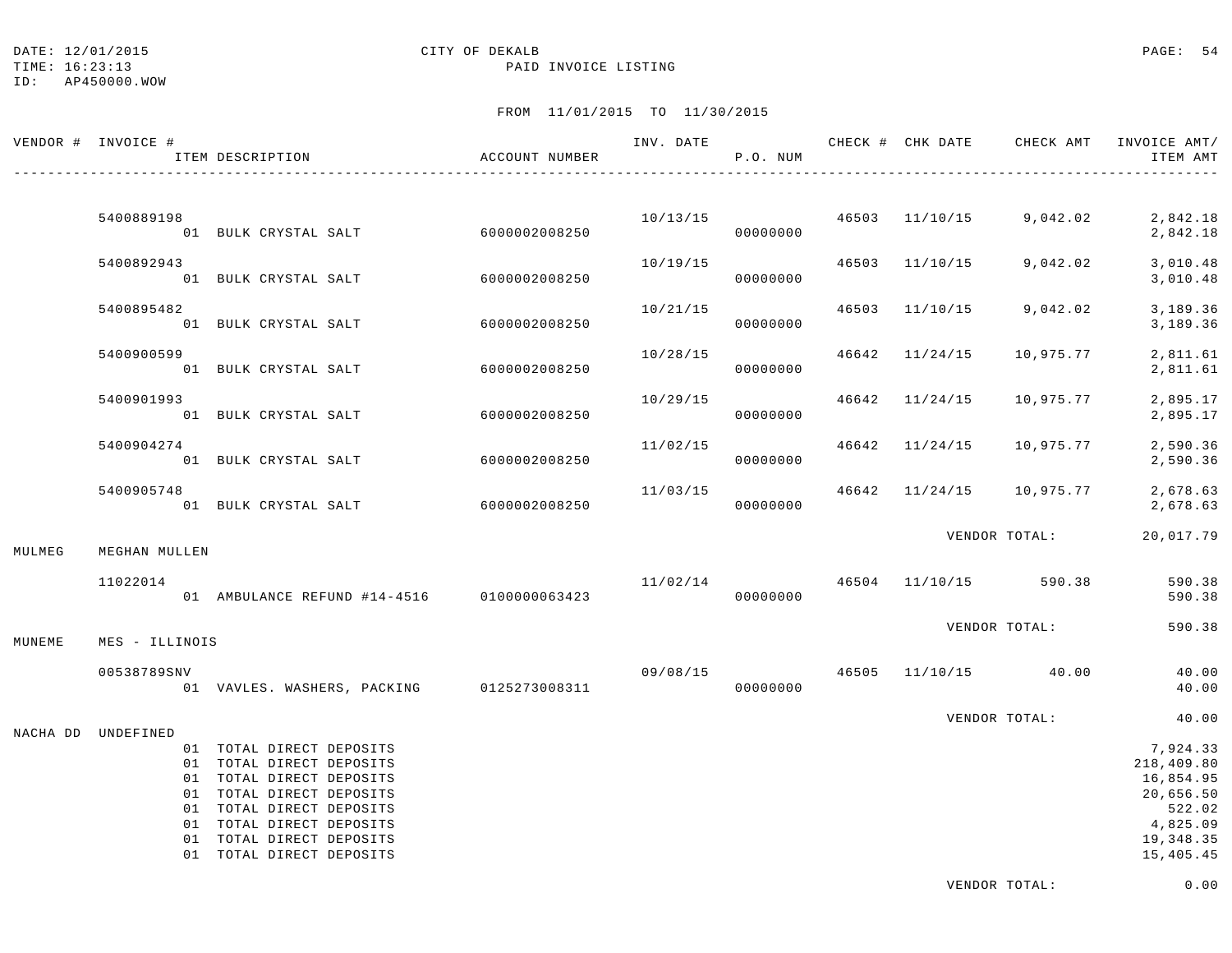# DATE: 12/01/2015 **CITY OF DEKALB** CITY OF DEXALB **PAGE: 55**

TIME: 16:23:13 PAID INVOICE LISTING

|        | VENDOR # INVOICE # | ITEM DESCRIPTION                            | ACCOUNT NUMBER                                  | INV. DATE | P.O. NUM                         |       | CHECK # CHK DATE | CHECK AMT               | INVOICE AMT/<br>ITEM AMT             |
|--------|--------------------|---------------------------------------------|-------------------------------------------------|-----------|----------------------------------|-------|------------------|-------------------------|--------------------------------------|
| NATELE |                    | NATIONAL ELEVATOR INSPECTION                |                                                 |           |                                  |       |                  |                         |                                      |
|        | 0208876            | 01 PD ELEVATOR INSPECTION 0130323008385     |                                                 | 10/20/15  | 00000000                         |       |                  | 46643 11/24/15 176.00   | 176.00<br>176.00                     |
| NATSCA | NATURE SCAPE       |                                             |                                                 |           |                                  |       |                  | VENDOR TOTAL:           | 176.00                               |
|        | 10142015           | 01 #34354 APPLICATION - ST#3 0125274008450  |                                                 | 10/14/15  | 00000000                         | 46506 |                  | $11/10/15$ 64.00        | 64.00<br>64.00                       |
| NATWIN |                    | NATHAN WINSTON SERVICES, INC.               |                                                 |           |                                  |       |                  | VENDOR TOTAL:           | 64.00                                |
|        | 15595              | 01 NAME PLATE - WRIGHT                      | 0132102008201                                   |           | 08/31/15<br>00000000             |       |                  | 46644 11/24/15 37.95    | 15.00<br>15.00                       |
|        | 15758              | 01 NOTARY STAMP - TEHAN                     | 0120223008349                                   | 11/06/15  | 00000000                         |       | 46644 11/24/15   | 37.95                   | 22.95<br>22.95                       |
| NEHELE |                    | NEHER ELECTRIC SUPPLY INC                   |                                                 |           |                                  |       |                  | VENDOR TOTAL:           | 37.95                                |
|        | 34448300           | 01 LAMPS<br>02 LAMPS<br>03 LAMPS            | 0130322008210<br>0130332008219<br>6000002008219 | 10/07/15  | 00000000<br>00000000<br>00000000 |       |                  | 46507 11/10/15 891.00   | 891.00<br>297.00<br>297.00<br>297.00 |
| NELJOH | JOHN C NELSON      |                                             |                                                 |           |                                  |       |                  | VENDOR TOTAL:           | 891.00                               |
|        | 10192015           | 01 APPRAISAL 2120 PLEASANT ST 1300003008343 |                                                 | 10/19/15  | 00000000                         |       |                  | 46645 11/24/15 2,800.00 | 2,800.00<br>2,800.00                 |
| NEWEGG | NEWEGG BUSINESS    |                                             |                                                 |           |                                  |       |                  | VENDOR TOTAL:           | 2,800.00                             |
|        | 1201386856         | 01 SANDISK (2)                              | 0117122008285                                   | 10/09/15  | 00000000                         | 46508 | 11/10/15         | 319.98                  | 319.98<br>319.98                     |
|        | 1201422117         | 01 SCAN FUJITSU                             | 0117122008285                                   | 10/27/15  | 00000000                         | 46646 | 11/24/15         | 1,359.93                | 884.98<br>884.98                     |
|        | 1201428015         | 01 ADAPTER STARTECH                         | 0117122008285                                   | 10/28/15  | 00000000                         |       | 46646 11/24/15   | 1,359.93                | 10.99<br>10.99                       |
|        | 1201435374         |                                             |                                                 | 11/03/15  |                                  |       | 46646 11/24/15   | 1,359.93                | 463.96                               |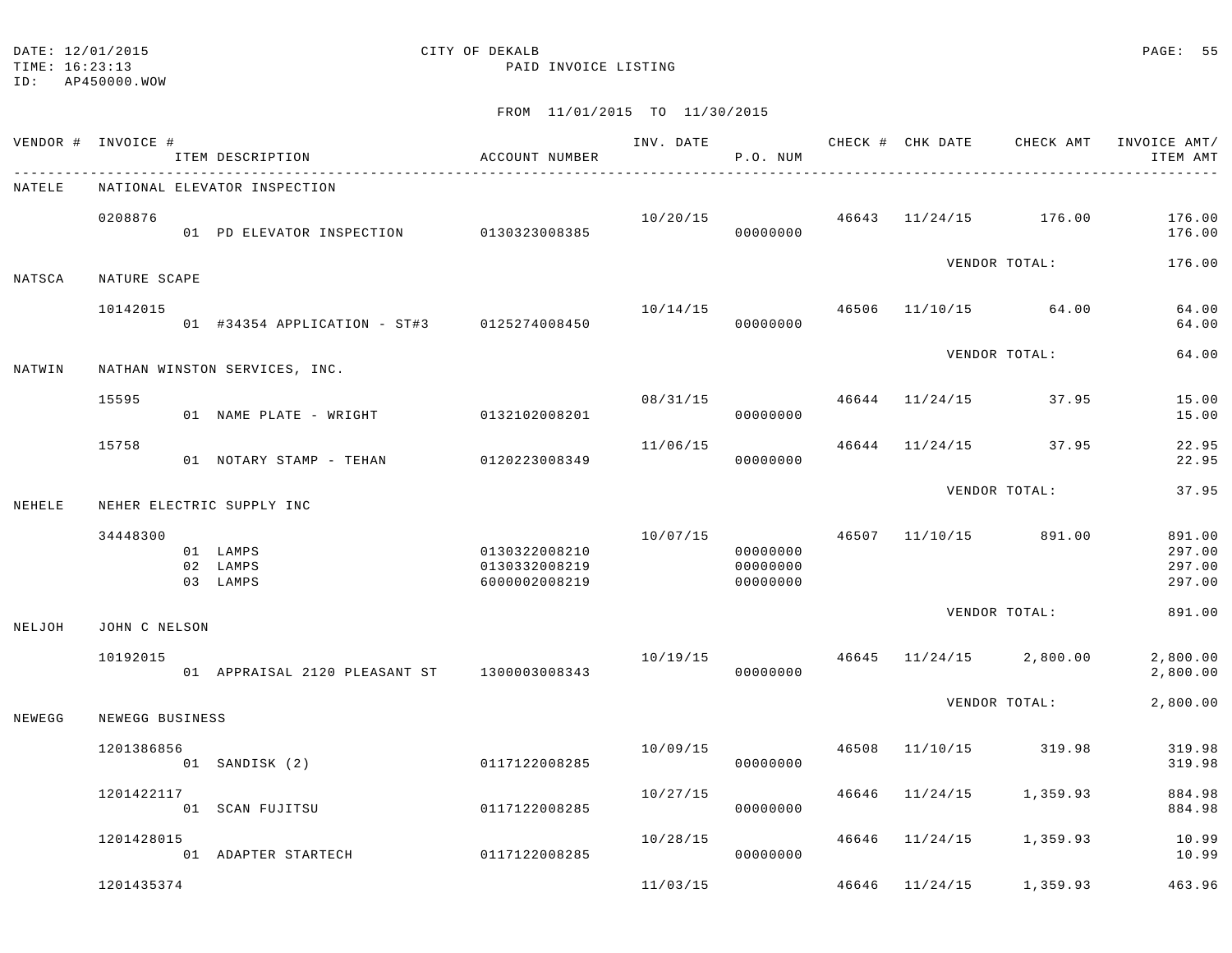| DATE: | 12/01/2015 |  |
|-------|------------|--|
|       |            |  |

#### CITY OF DEKALB **PAGE:** 56

TIME: 16:23:13 PAID INVOICE LISTING

|        | VENDOR # INVOICE # | ITEM DESCRIPTION                           | ACCOUNT NUMBER | INV. DATE | P.O. NUM |       | CHECK # CHK DATE | CHECK AMT               | INVOICE AMT/<br>ITEM AMT |
|--------|--------------------|--------------------------------------------|----------------|-----------|----------|-------|------------------|-------------------------|--------------------------|
|        | 1201435374         | 01 MNTR DELL/LED 23.8 8 MS   0117122008285 |                | 11/03/15  | 00000000 |       |                  | 46646 11/24/15 1,359.93 | 463.96<br>463.96         |
| NEWTRA | NEWMAN SIGNS INC.  |                                            |                |           |          |       |                  | VENDOR TOTAL:           | 1,679.91                 |
|        | TI0290729          | 01 STREET SIGNS                            | 0130332008231  | 10/06/15  | 00000000 | 46509 |                  | 11/10/15 4,064.00       | 4,064.00<br>4,064.00     |
| NFPA   | NFPA INTERNATIONAL |                                            |                |           |          |       |                  | VENDOR TOTAL:           | 4,064.00                 |
|        | 6548109X           | 01 ANNUAL RENEWAL 2015                     | 6500003008375  | 10/06/15  | 00000000 | 46510 |                  | 11/10/15 175.00         | 175.00<br>175.00         |
| NICOR  | NICOR              |                                            |                |           |          |       |                  | VENDOR TOTAL:           | 175.00                   |
|        | 10202015           | 01 94910810004 9/17-10/20/15               | 6000003008351  | 10/20/15  | 00000000 |       | 46647 11/24/15   | 797.83                  | 34.82<br>34.82           |
|        | 10202015A          | 01 69260510008 9/17-10/20/15               | 6000003008351  | 10/20/15  | 00000000 | 46647 | 11/24/15         | 797.83                  | 39.17<br>39.17           |
|        | 10212015           | 01 25410510009 9/18-10/20/15               | 6000003008351  | 10/21/15  | 00000000 | 46647 | 11/24/15         | 797.83                  | 220.91<br>220.91         |
|        | 10232015           | 01 89250510006 9/23-10/23/15               | 6000003008351  | 10/23/15  | 00000000 | 46647 | 11/24/15         | 797.83                  | 149.78<br>149.78         |
|        | 10272015A          | 01 40404110153 9/24-10/26/15               | 6500003008355  | 10/27/15  | 00000000 | 46647 | 11/24/15         | 797.83                  | 63.36<br>63.36           |
|        | 10272015B          | 01 17685413811 9/24-10/26/15               | 6500003008355  | 10/27/15  | 00000000 | 46647 | 11/24/15         | 797.83                  | 91.12<br>91.12           |
|        | 10272015C          | 01 32051810003 9/24-10/26/15               | 6500003008355  | 10/27/15  | 00000000 | 46647 | 11/24/15         | 797.83                  | 62.03<br>62.03           |
|        | 10272015D          | 01 79211301936 9/24-10/26/15               | 6500003008355  | 10/27/15  | 00000000 | 46647 | 11/24/15         | 797.83                  | 78.35<br>78.35           |
|        | 10272015F          | 01 54070910002 9/24-10/27/15               | 6000003008351  | 10/27/15  | 00000000 | 46647 | 11/24/15         | 797.83                  | 58.29<br>58.29           |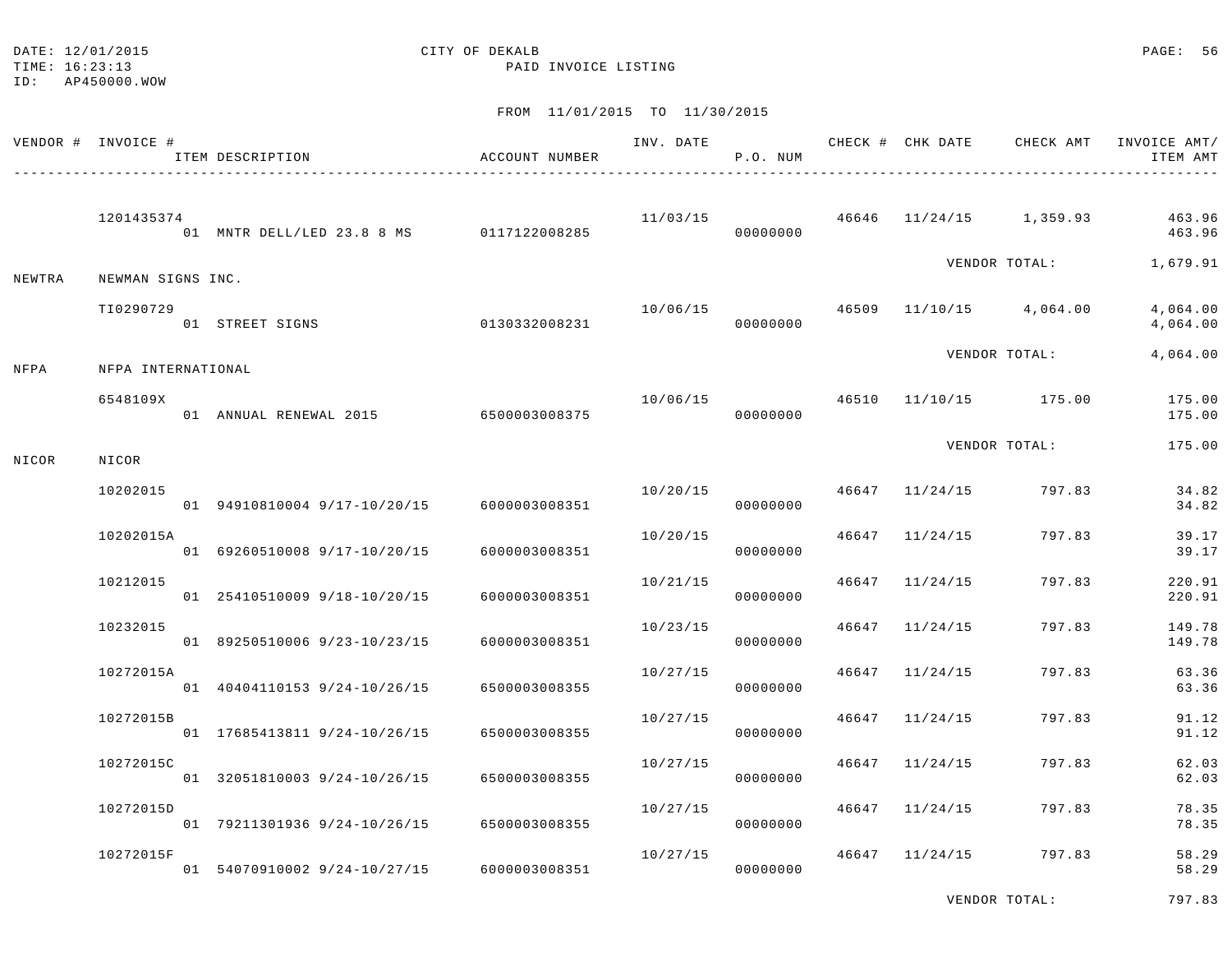TIME: 16:23:13 PAID INVOICE LISTING

ID: AP450000.WOW

|         | VENDOR # INVOICE #           |  | ITEM DESCRIPTION                                                                                      | ACCOUNT NUMBER                                  | INV. DATE | P.O. NUM                         |       |                |                         | CHECK # CHK DATE GHECK AMT INVOICE AMT/<br>ITEM AMT |
|---------|------------------------------|--|-------------------------------------------------------------------------------------------------------|-------------------------------------------------|-----------|----------------------------------|-------|----------------|-------------------------|-----------------------------------------------------|
| NIFEN   |                              |  | NORTHERN ILLINOIS FENCE, INC.                                                                         |                                                 |           |                                  |       |                |                         |                                                     |
|         | A0181                        |  | 01 REPLACED TARGET FENCE 0130323008313                                                                |                                                 | 10/30/15  | 00000000                         |       |                | 46648 11/24/15 3,020.00 | 3,020.00<br>3,020.00                                |
| NIUSPA  | NORTHERN ILLINOIS UNIVERSITY |  |                                                                                                       |                                                 |           |                                  |       |                | VENDOR TOTAL:           | 3,020.00                                            |
|         | PRI004249                    |  | 01 INTERN - 8/1-10/31 - TIPPS 0115151008103                                                           |                                                 | 10/29/15  | 00000000                         |       |                | 46649 11/24/15 3,100.00 | 3,100.00<br>3,100.00                                |
| NIWAT   |                              |  | NORTHERN ILLINOIS WATER WORKS                                                                         |                                                 |           |                                  |       |                | VENDOR TOTAL:           | 3,100.00                                            |
|         | 39908                        |  | 01 (4) 5 GAL SPRING WATER DLVRD 0130324008450                                                         |                                                 | 10/02/15  | 00000000                         |       | 46650 11/24/15 | 254.50                  | 24.75<br>24.75                                      |
|         | 39937                        |  | 01 (6) 5 GAL SPRING WATER DLVRD                                                                       | 0130324008450                                   | 10/09/15  | 00000000                         | 46650 | 11/24/15       | 254.50                  | 36.25<br>36.25                                      |
|         | 39938                        |  | 01 (8) 5 GAL SPRING WATER DLVRD<br>02 (8) 5 GAL SPRING WATER DLVRD<br>03 (8) 5 GAL SPRING WATER DLVRD | 0115152008204<br>0132102008204<br>0117112008204 | 10/09/15  | 00000000<br>00000000<br>00000000 |       | 46650 11/24/15 | 254.50                  | 47.75<br>12.25<br>12.25<br>23.25                    |
|         | 39968                        |  | 01 (5) 5 GAL SPRING WATER DLVRD                                                                       | 0130324008450                                   | 10/16/15  | 00000000                         |       | 46650 11/24/15 | 254.50                  | 30.50<br>30.50                                      |
|         | 40003                        |  | 01 (6) 5 GAL SPRING WATER DLVRD                                                                       | 0130324008450                                   | 10/23/15  | 00000000                         | 46650 | 11/24/15       | 254.50                  | 36.25<br>36.25                                      |
|         | 40004                        |  | 01 (7) 5 GAL SPRING WATER DLVRD<br>02 (7) 5 GAL SPRING WATER DLVRD<br>03 (7) 5 GAL SPRING WATER DLVRD | 0115152008204<br>0132102008204<br>0117112008204 | 10/23/15  | 00000000<br>00000000<br>00000000 |       | 46650 11/24/15 | 254.50                  | 42.00<br>10.50<br>10.50<br>21.00                    |
|         | 40032                        |  | 01 WATER COOLER RENTAL                                                                                | 0130324008450                                   | 10/29/15  | 00000000                         |       | 46650 11/24/15 | 254.50                  | 21.00<br>21.00                                      |
|         | 40033                        |  | 01 WATER COOLER RENTAL<br>02 WATER COOLER RENTAL<br>03 WATER COOLER RENTAL                            | 0115152008204<br>0132102008204<br>0117112008204 | 10/29/15  | 00000000<br>00000000<br>00000000 |       | 46650 11/24/15 | 254.50                  | 16.00<br>4.00<br>4.00<br>8.00                       |
| OFFDEP2 | OFFICE DEPOT, INC.           |  |                                                                                                       |                                                 |           |                                  |       |                | VENDOR TOTAL:           | 254.50                                              |
|         | 800087163001                 |  |                                                                                                       |                                                 | 10/15/15  |                                  |       |                | 46651 11/24/15 18.22    | 18.22                                               |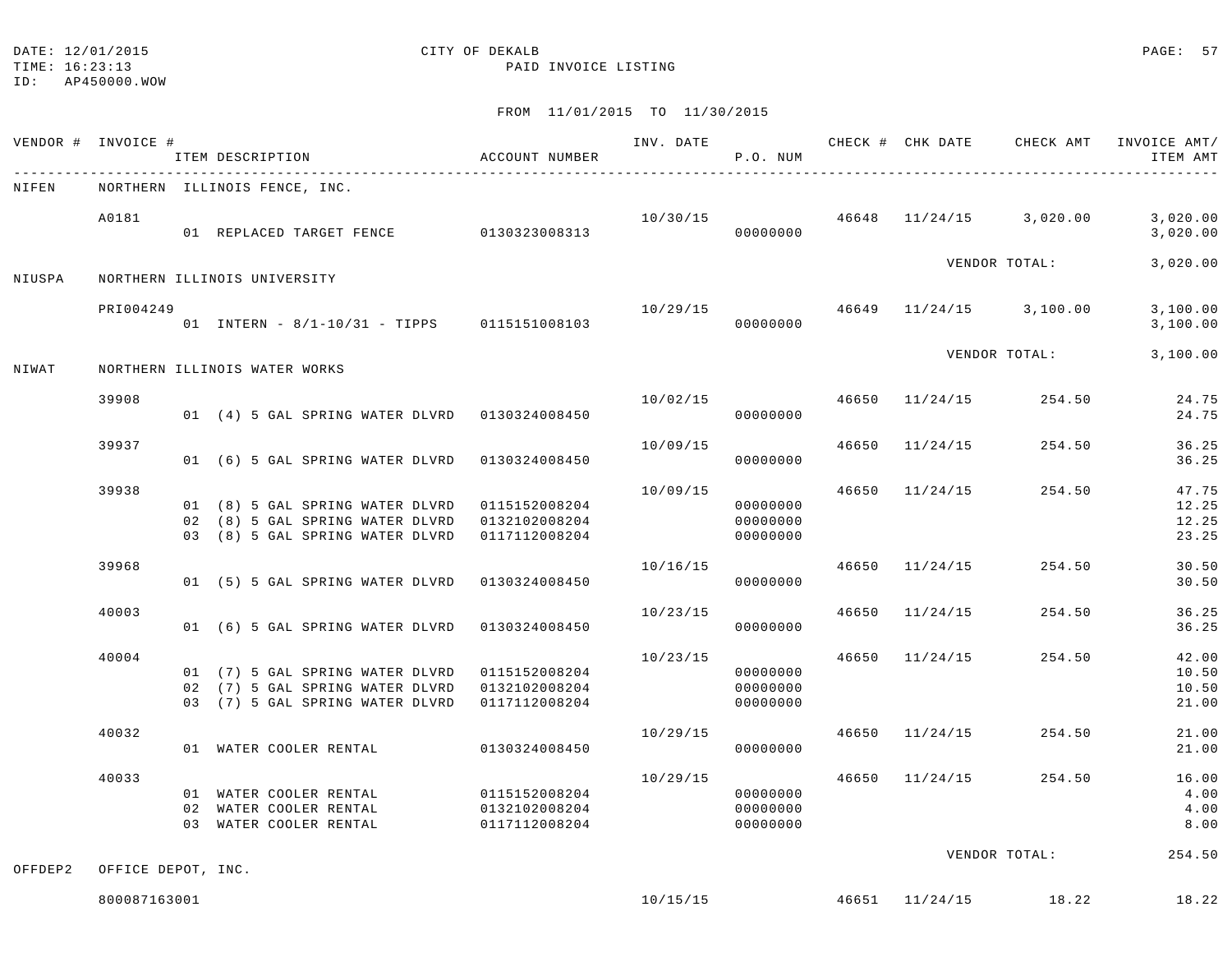TIME: 16:23:13 PAID INVOICE LISTING

ID: AP450000.WOW

|        | VENDOR # INVOICE # |                                            | ITEM DESCRIPTION<br>_____________________________ | ACCOUNT NUMBER                 |                                        | INV. DATE<br>P.O. NUM |  | CHECK # CHK DATE CHECK AMT            | INVOICE AMT/<br>ITEM AMT |
|--------|--------------------|--------------------------------------------|---------------------------------------------------|--------------------------------|----------------------------------------|-----------------------|--|---------------------------------------|--------------------------|
|        | 800087163001       |                                            | 01 STAPLER<br>02 STAPLER                          | 6500002008204<br>0130312008204 |                                        | 00000000<br>00000000  |  | $10/15/15$ $46651$ $11/24/15$ $18.22$ | 18.22<br>9.11<br>9.11    |
| OLSCAR | CARRIE OLSON       |                                            |                                                   |                                |                                        |                       |  | VENDOR TOTAL:                         | 18.22                    |
|        | 02112014           |                                            | 01 AMBULANCE REFUND #14-0654 0100000063423        |                                |                                        | 00000000              |  | $02/11/14$ $46511$ $11/10/15$ 672.36  | 672.36<br>672.36         |
| OLSPLU | OLSEN PLUMBING     |                                            |                                                   |                                |                                        |                       |  | VENDOR TOTAL:                         | 672.36                   |
|        | 11232015           |                                            | 01 WTR HTR RPLCMNT - 623 HAISH 1900006508624      |                                | $11/23/15$ $46710$ $11/24/15$ $850.00$ | 00000000              |  |                                       | 850.00<br>850.00         |
| OZIILL |                    | VENDOR TOTAL:<br>OZINGA ILLINOIS RMC, INC. |                                                   | 850.00                         |                                        |                       |  |                                       |                          |
|        | 632313             |                                            | 01 MATERIAL                                       | 0130332008233                  | 10/08/15                               | 00000000              |  | 46512 11/10/15 1,002.00               | 501.00<br>501.00         |
|        | 632559             |                                            | 01 MATERIAL                                       | 6000002008228                  | 10/09/15                               | 00000000              |  | 46512 11/10/15 1,002.00               | 501.00<br>501.00         |
|        | 638376             |                                            | 01 MATERIAL                                       | 6000002008228                  | 10/19/15                               | 00000000              |  | 46652 11/24/15 390.50                 | 390.50<br>390.50         |
| PARINS |                    |                                            | PARDRIDGE INSURANCE, INC.                         |                                |                                        |                       |  |                                       | VENDOR TOTAL: 1,392.50   |
|        | 12890              |                                            | 01 SURETY BOND - PUPINO 0115153008366             |                                |                                        | 05/12/15<br>00000000  |  | 46653 11/24/15 75.00                  | 75.00<br>75.00           |
|        | 12995              |                                            | 01 NOATRY RENEWAL - DIEDRICH 0132103008366        |                                | 10/21/15                               | 00000000              |  | 46513 11/10/15 60.00                  | 60.00<br>60.00           |
| PATLIN | PATLIN INC.        |                                            |                                                   |                                |                                        |                       |  | VENDOR TOTAL:                         | 135.00                   |
|        | 46367              |                                            | 01 NUTS, PAN, BOLTS, HHCS 0130332008226           |                                | 10/29/15                               | 00000000              |  | 46654 11/24/15 162.53                 | 162.53<br>162.53         |
|        |                    |                                            |                                                   |                                |                                        |                       |  | VENDOR TOTAL:                         | 162.53                   |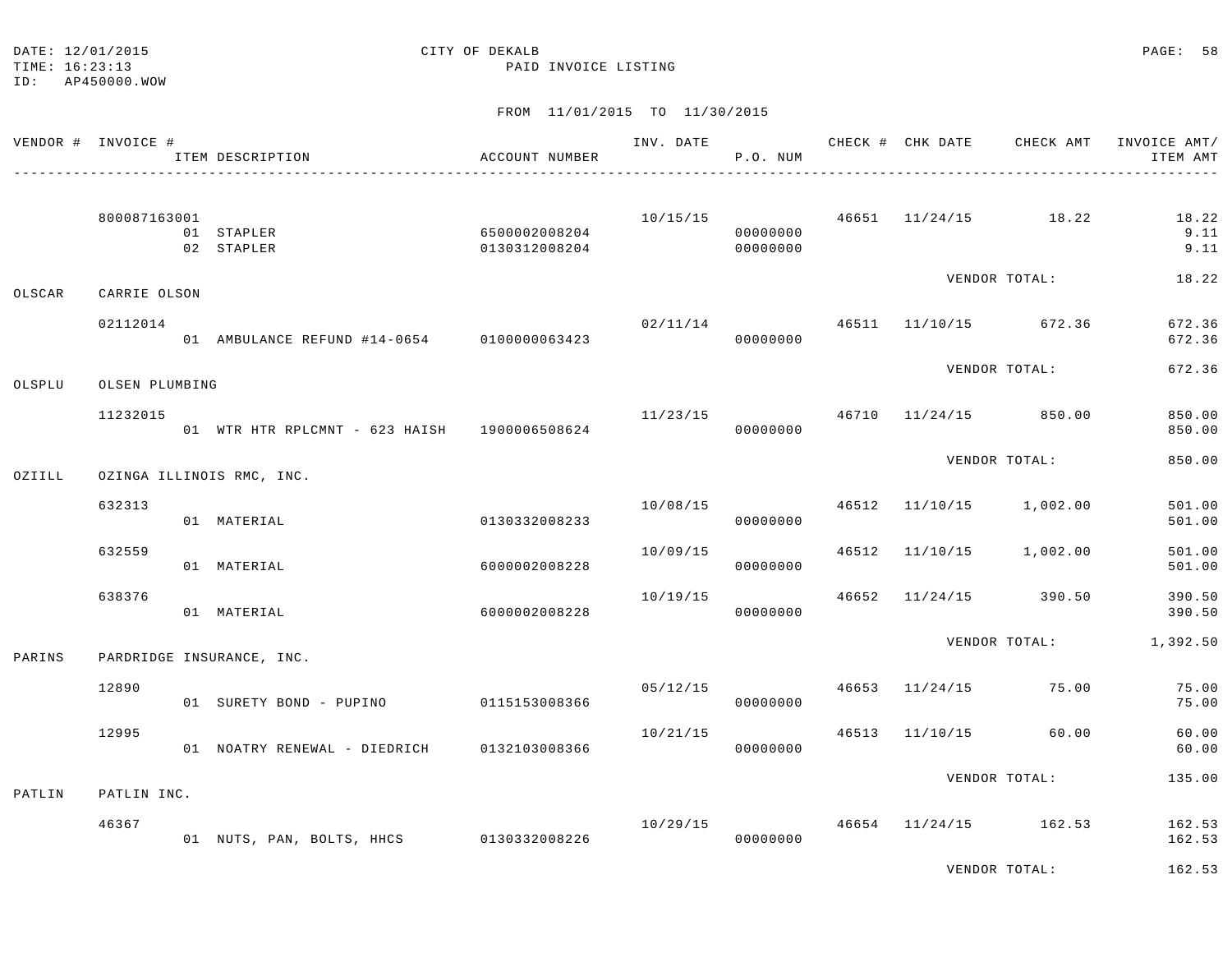## DATE: 12/01/2015 CITY OF DEKALB PAGE: 59

TIME: 16:23:13 PAID INVOICE LISTING

FROM 11/01/2015 TO 11/30/2015

|        | VENDOR # INVOICE # | ITEM DESCRIPTION                            | ACCOUNT NUMBER                 |                                      | P.O. NUM             |  |                                     | INV. DATE 6 CHECK # CHK DATE CHECK AMT INVOICE AMT/<br>ITEM AMT |
|--------|--------------------|---------------------------------------------|--------------------------------|--------------------------------------|----------------------|--|-------------------------------------|-----------------------------------------------------------------|
| PDR    |                    | PHYSICIANS' DESK REFERENCE                  |                                |                                      |                      |  |                                     |                                                                 |
|        | 65323267           | 01 2016 PDR                                 | 0120223008375                  |                                      | 00000000             |  | $09/28/15$ $46514$ $11/10/15$ 59.95 | 59.95<br>59.95                                                  |
| PETCO  |                    | PETCO ANIMAL SUPPLIES STORES                |                                |                                      |                      |  | VENDOR TOTAL:                       | 59.95                                                           |
|        | OA61427            | 01  VAN-DOG DOG FOOD - K9   0120212008247   |                                |                                      | 00000000             |  | $11/05/15$ $46655$ $11/24/15$ 57.23 | 57.23<br>57.23                                                  |
| PLABRI | BRIAN PLASS        |                                             |                                |                                      |                      |  | VENDOR TOTAL:                       | 57.23                                                           |
|        | 10192015           | 01 ADMIN TOW REFUND #15-06987 0100000073521 |                                | 10/19/15   46515   11/10/15   500.00 | 00000000             |  |                                     | 500.00<br>500.00                                                |
| PLUPES |                    | PLUNKETT'S PEST CONTROL                     |                                |                                      |                      |  | VENDOR TOTAL:                       | 500.00                                                          |
|        |                    |                                             |                                |                                      |                      |  |                                     |                                                                 |
|        | 5148760            | 01 CRAWLING INSECTS & MICE                  | 6500004008450                  |                                      | 00000000             |  | $10/14/15$ $46656$ $11/24/15$ 90.00 | 40.00<br>40.00                                                  |
|        | 5148807            | 01 CRAWLING INSECTS & MICE                  | 6500004008450                  | 10/14/15                             | 00000000             |  | 46656 11/24/15 90.00                | 50.00<br>50.00                                                  |
| POMPS  |                    | POMP'S TIRE SERVICE INC                     |                                |                                      |                      |  | VENDOR TOTAL:                       | 90.00                                                           |
|        | 640034481          | 01 TIRES<br>02 TIRES                        | 0130332008226<br>0130333008315 |                                      | 00000000<br>00000000 |  | $11/03/15$ 46657 $11/24/15$ 784.76  | 784.76<br>674.76<br>110.00                                      |
| PRITAC |                    | PRIME, TACK & SEAL CO.                      |                                |                                      |                      |  | VENDOR TOTAL:                       | 784.76                                                          |
|        |                    |                                             |                                |                                      |                      |  |                                     |                                                                 |
|        | 47524              | 01 (142) HFE-90                             | 0130332008228                  | 10/12/15                             | 00000000             |  | 46516 11/10/15 1,887.15             | 489.90<br>489.90                                                |
|        | 47557              | 01 (183) HFE-90                             | 0130332008228                  | 10/13/15                             | 00000000             |  | 46516 11/10/15 1,887.15             | 631.35<br>631.35                                                |
|        | 47618              | 01 (222) HFE-90                             | 0130332008228                  | 10/15/15                             | 00000000             |  | 46516 11/10/15 1,887.15             | 765.90<br>765.90                                                |
|        |                    |                                             |                                |                                      |                      |  |                                     |                                                                 |

VENDOR TOTAL: 1,887.15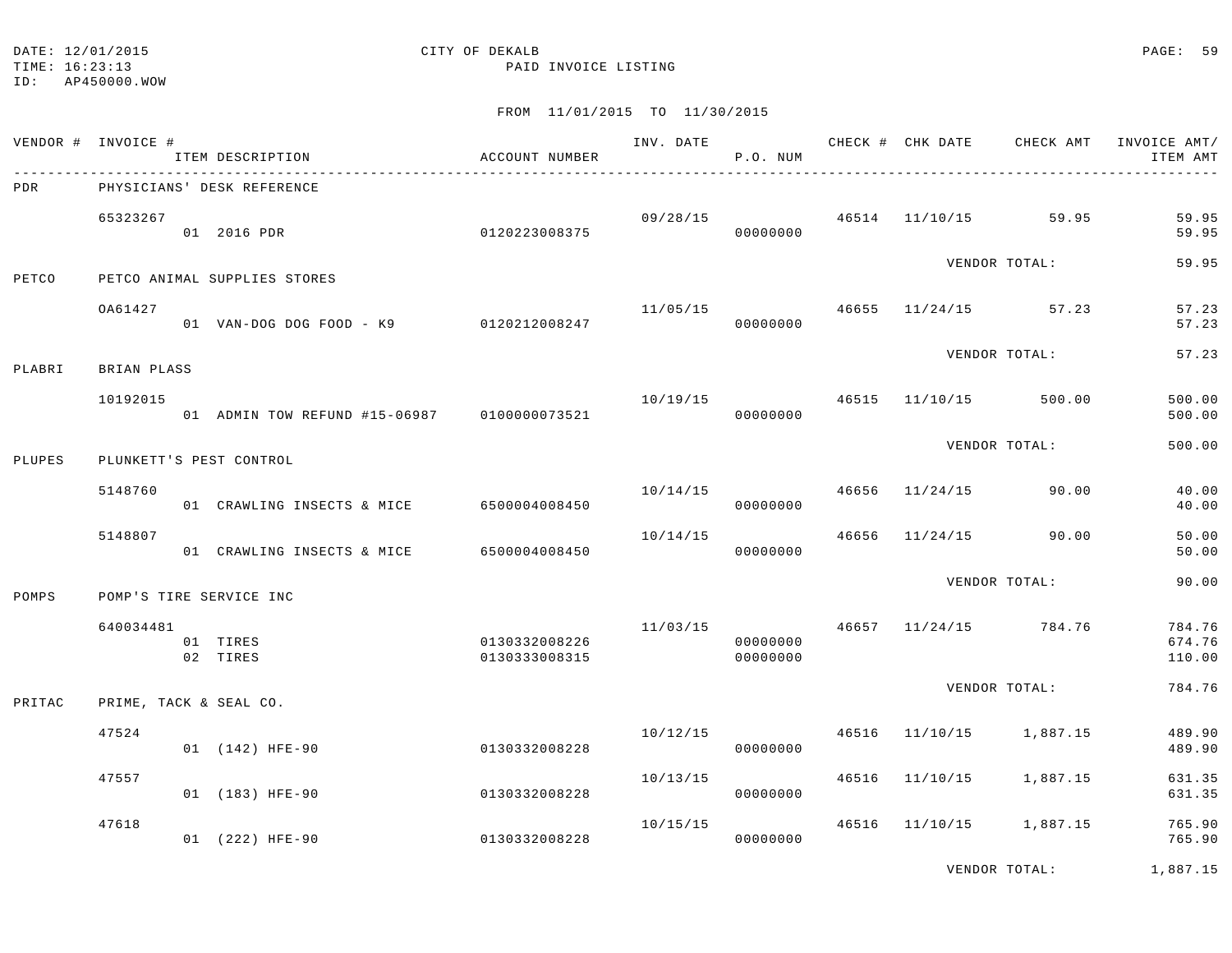TIME: 16:23:13 PAID INVOICE LISTING

ID: AP450000.WOW

|         | VENDOR # INVOICE #  | ITEM DESCRIPTION              | ACCOUNT NUMBER | INV. DATE | P.O. NUM |       |                | CHECK # CHK DATE CHECK AMT             | INVOICE AMT/<br>ITEM AMT |
|---------|---------------------|-------------------------------|----------------|-----------|----------|-------|----------------|----------------------------------------|--------------------------|
| QUICOR  | QUILL CORPORATION   |                               |                |           |          |       |                |                                        |                          |
|         | 9016790             | 01 OFFICE SUPPLIES            | 0117122008204  | 10/26/15  | 00000000 |       | 46658 11/24/15 | 68.94                                  | 47.96<br>47.96           |
|         | 9016872             | 01 APPOINTMENT BOOK           | 0117122008204  | 10/26/15  | 00000000 | 46658 |                | $11/24/15$ 68.94                       | 20.98<br>20.98           |
| RAYOHER | RAY O'HERRON CO INC |                               |                |           |          |       |                | VENDOR TOTAL:                          | 68.94                    |
|         | 1558065IN           | 01 CLOTHING & ACCESSORIES     | 0120222008270  | 10/20/15  | 00000000 |       | 46517 11/10/15 | 507.19                                 | 270.74<br>270.74         |
|         | 1558119IN           | 01 SPIT HOOD (12)             | 0120222008242  | 10/20/15  | 00000000 |       | 46517 11/10/15 | 507.19                                 | 99.72<br>99.72           |
|         | 1558569IN           | 01 FUSEES                     | 0120222008242  | 10/23/15  | 00000000 |       | 46517 11/10/15 | 507.19                                 | 136.73<br>136.73         |
| RBGSUP  | RBG SUPPLY          |                               |                |           |          |       | VENDOR TOTAL:  | 507.19                                 |                          |
|         | 210609              | 01 JNTRL SPPLYS               | 0130322008291  | 10/26/15  | 00000000 |       | 46518 11/10/15 | 565.41                                 | 288.72<br>288.72         |
|         | 210610              | 01 JNTRL SPPLYS               | 0130322008291  | 10/26/15  | 00000000 | 46518 | 11/10/15       | 565.41                                 | 186.64<br>186.64         |
|         | 210611              | 01 JNTRL SPPLYS               | 0130332008219  | 10/26/15  | 00000000 |       | 46518 11/10/15 | 565.41                                 | 90.05<br>90.05           |
|         | 210734              | 01 JNTRL SPPLYS               | 0130332008291  | 11/06/15  | 00000000 |       | 46659 11/24/15 | 272.71                                 | 183.07<br>183.07         |
|         | 210735              | 01 JNTRL SPPLYS               | 6000002008291  | 11/06/15  | 00000000 | 46659 | 11/24/15       | 272.71                                 | 89.64<br>89.64           |
| REDROB  | ROBERT REDEL        |                               |                |           |          |       |                | VENDOR TOTAL:                          | 838.12                   |
|         | 11042015            | 01 CONF TRAVEL REIMB - GALENA | 0120243008376  | 11/04/15  | 00000000 |       |                | 46660 11/24/15 327.76                  | 327.76<br>327.76         |
| REDWING | RED WING SHOE STORE |                               |                |           |          |       |                | VENDOR TOTAL:                          | 327.76                   |
|         | 7130000001436       |                               |                |           |          |       |                | $11/04/15$ $46661$ $11/24/15$ $446.22$ | 446.22                   |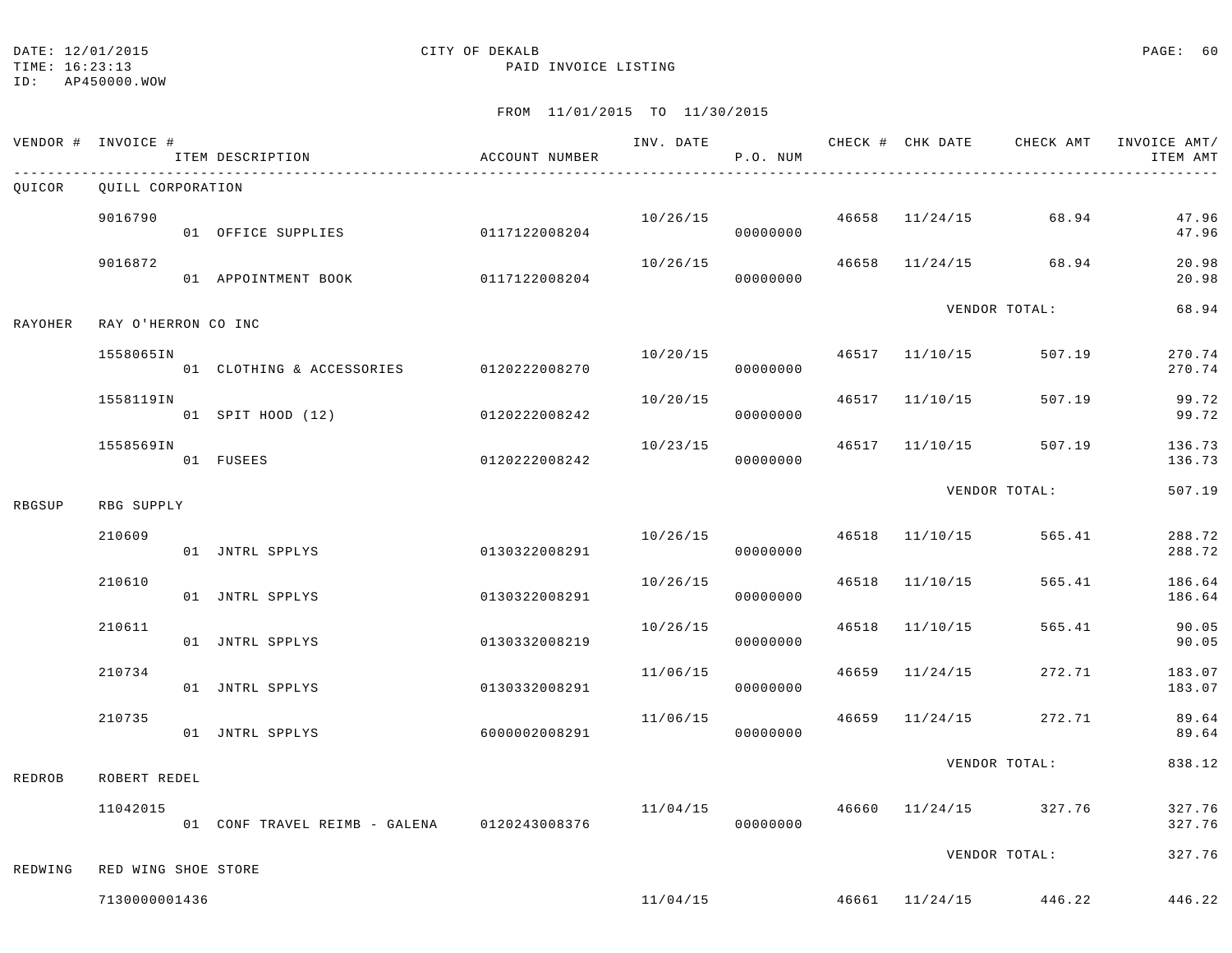TIME: 16:23:13 PAID INVOICE LISTING

| VENDOR # INVOICE # |                       | ITEM DESCRIPTION                                | ACCOUNT NUMBER                 | INV. DATE | P.O. NUM             |       | CHECK # CHK DATE CHECK AMT |                                          | INVOICE AMT/<br>ITEM AMT   |
|--------------------|-----------------------|-------------------------------------------------|--------------------------------|-----------|----------------------|-------|----------------------------|------------------------------------------|----------------------------|
|                    | 7130000001436         | 01 WORK BOOTS<br>02 WORK BOOTS                  | 0130332008270<br>6000002008270 |           | 00000000<br>00000000 |       |                            | $11/04/15$ $46661$ $11/24/15$ $446.22$   | 446.22<br>314.48<br>131.74 |
| RISNOM             | RISKNOMICS            |                                                 |                                |           |                      |       |                            | VENDOR TOTAL:                            | 446.22                     |
|                    | A02284                | 01 RPRT W/FNDNGS & RCMNDTNS 0130324008450       |                                | 10/30/15  | 00000000             |       | 46662 11/24/15 150.00      |                                          | 150.00<br>150.00           |
| ROMFIR             | VILLAGE OF ROMEOVILLE |                                                 |                                |           |                      |       |                            | VENDOR TOTAL:                            | 150.00                     |
|                    | 2015556               | 01 TACTICAL EMS PROVIDER - SIDDAL 0125273008376 |                                |           | 10/06/15<br>00000000 | 46519 | 11/10/15 440.00            |                                          | 440.00<br>440.00           |
|                    | 2015616               | 01 VHCL/MCHNRY OPER. CCGNA/FRNKLN 0125273008376 |                                | 10/27/15  | 00000000             |       |                            | 46663 11/24/15 1,275.00                  | 950.00<br>950.00           |
|                    | 2015640               | 01 MNGMNT/LDRSHP CLSS - CONLEY 0125273008376    |                                | 10/28/15  | 00000000             |       |                            | 46663 11/24/15 1,275.00                  | 325.00<br>325.00           |
| SAFPAS             | SAFE PASSAGE, INC.    |                                                 |                                |           |                      |       |                            | VENDOR TOTAL:                            | 1,715.00                   |
|                    | 10092015              | 01 1ST QTR HUMAN SRVCS FUNDING                  | 0110103008307                  |           | 00000000             |       |                            | $10/09/15$ $46520$ $11/10/15$ $2,654.50$ | 2,654.50<br>2,654.50       |
|                    | 11032015              | 01 2ND QTR SOCIAL SRVCS FY16 1900003008307      |                                | 11/03/15  | 00000000             |       |                            | 46414 11/10/15 3,625.00                  | 3,625.00<br>3,625.00       |
| SCHELE             |                       | SCHINDLER ELEVATOR CORPORATION                  |                                |           |                      |       |                            | VENDOR TOTAL:                            | 6,279.50                   |
|                    | 8104034967R           | 01 ANNUAL MNTNNC 7/1/15-6/30/16 0130324008450   |                                | 07/01/15  | 00000000             |       |                            | 46521 11/10/15 2,958.72                  | 2,958.72<br>2,958.72       |
| SEANUC             |                       | SEAMAN NUCLEAR CORPORATION                      |                                |           |                      |       |                            | VENDOR TOTAL:                            | 2,958.72                   |
|                    | 42330                 | 01 LEAK TEST ANALYSIS                           | 0130353008310                  |           | 08/13/15<br>00000000 |       |                            | 46522 11/10/15 35.00                     | 35.00<br>35.00             |
|                    |                       |                                                 |                                |           |                      |       |                            | VENDOR TOTAL:                            | 35.00                      |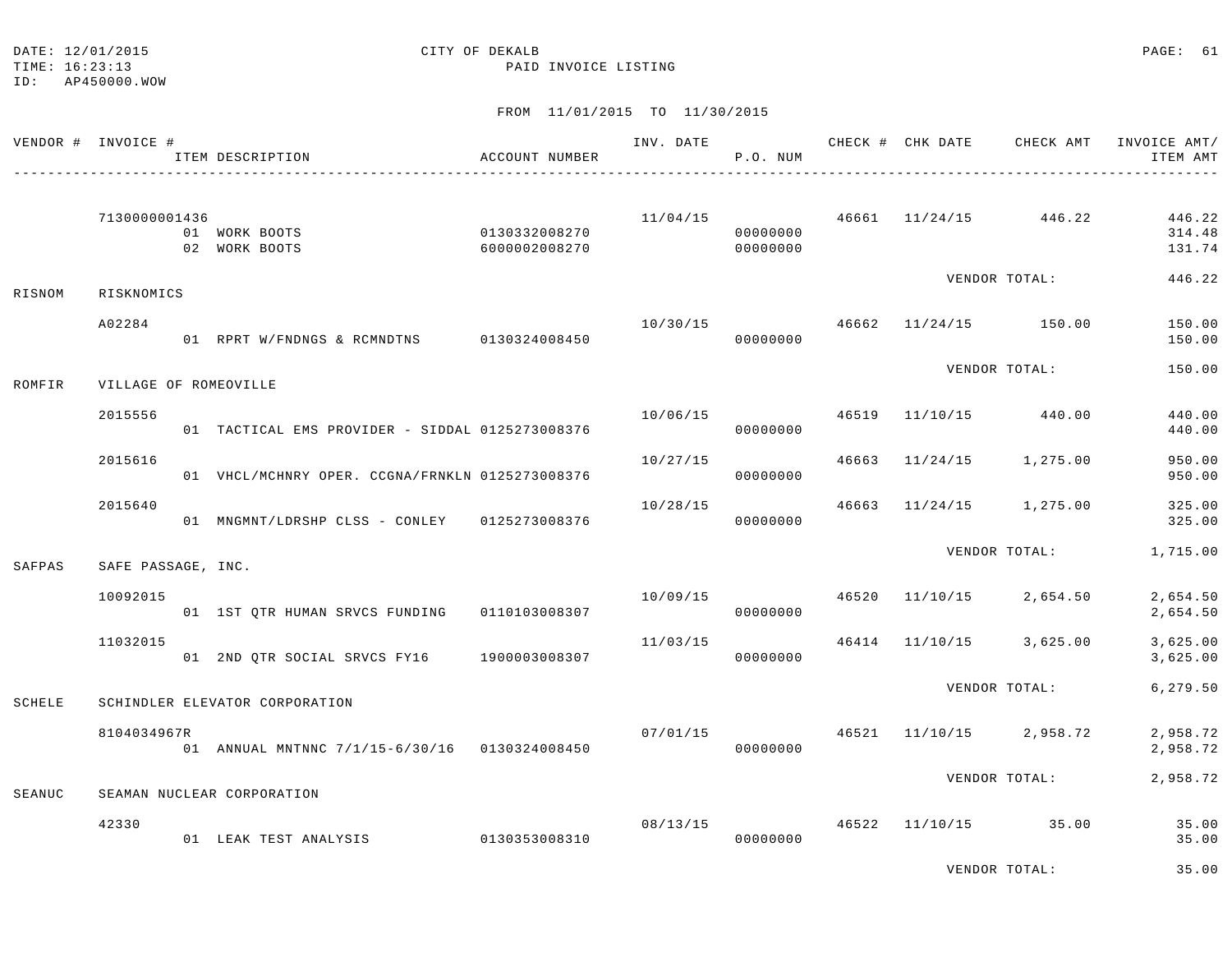TIME: 16:23:13 PAID INVOICE LISTING

ID: AP450000.WOW

|        | VENDOR # INVOICE # | ITEM DESCRIPTION                              | ACCOUNT NUMBER                 |          | P.O. NUM             |       |                |                         | ITEM AMT                       |
|--------|--------------------|-----------------------------------------------|--------------------------------|----------|----------------------|-------|----------------|-------------------------|--------------------------------|
| SHACOR | SHARE CORPORATION  |                                               |                                |          |                      |       |                |                         |                                |
|        | 928065             | 01 PEAPOD II - KIWI GRPFRT 0130322008291      |                                | 10/13/15 | 00000000             |       |                | 46523 11/10/15 179.93   | 179.93<br>179.93               |
| SHASUB |                    | SHAW SUBURBAN MEDIA GROUP                     |                                |          |                      |       |                | VENDOR TOTAL:           | 179.93                         |
|        | 1104948            | 01 POLICE HR POSTING 0116103008333            |                                | 09/07/15 | 00000000             |       |                | 46524 11/10/15 1,195.40 | 1,058.00<br>1,058.00           |
|        | 1107841            | 01 POPEYES - LEGAL NOTICE                     | 0132103008366                  | 09/09/15 | 00000000             | 46524 |                | 11/10/15 1,195.40       | 137.40<br>137.40               |
|        | 1122027            | 01 PUBLIC NOTICE - MISKIN                     | 0132133008347                  | 10/16/15 | 00000000             | 46664 |                | 11/24/15 51.00          | 51.00<br>51.00                 |
| SIDHAR | HARLAN SIDDALL     |                                               |                                |          |                      |       |                |                         | VENDOR TOTAL: 1,246.40         |
|        | 09252015           | 01 TACTICAL TRNG REIMB                        | 0125273008376                  | 09/25/15 | 00000000             |       |                | D000946 11/10/15 37.94  | 37.94<br>37.94                 |
|        | 10092015           |                                               |                                | 10/09/15 | 00000000             |       |                | D000946 11/10/15 165.46 | 165.46<br>165.46               |
| SIEJIM | JAMES SIETSEMA     |                                               |                                |          |                      |       |                | VENDOR TOTAL:           | 203.40                         |
|        | 10272015           | 01 CDL RENEWAL REIMB. 0130333008385           |                                | 10/27/15 | 00000000             |       |                | D000947 11/10/15 30.00  | 30.00<br>30.00                 |
| SIMGRI | SIMPLEXGRINNELL    |                                               |                                |          |                      |       |                | VENDOR TOTAL:           | 30.00                          |
|        | 40853606           | 01 ANNEX LABOR<br>02 FIRE ALARM MATERIAL      | 0130322008210<br>0130323008311 | 10/19/15 | 00000000<br>00000000 |       |                | 46665 11/24/15 1,690.00 | 1,690.00<br>666.40<br>1,023.60 |
| SIPSON | SIPES & SONS       |                                               |                                |          |                      |       |                | VENDOR TOTAL:           | 1,690.00                       |
|        | 896279             | 01 909 N 12TH CLEAN-UP - MISKIN 0132133008347 |                                | 08/19/15 | 00000000             |       |                | 46525 11/10/15 2,663.98 | 2,275.00<br>2,275.00           |
|        | 896416             |                                               |                                | 10/16/15 |                      |       | 46525 11/10/15 | 2,663.98                | 388.98                         |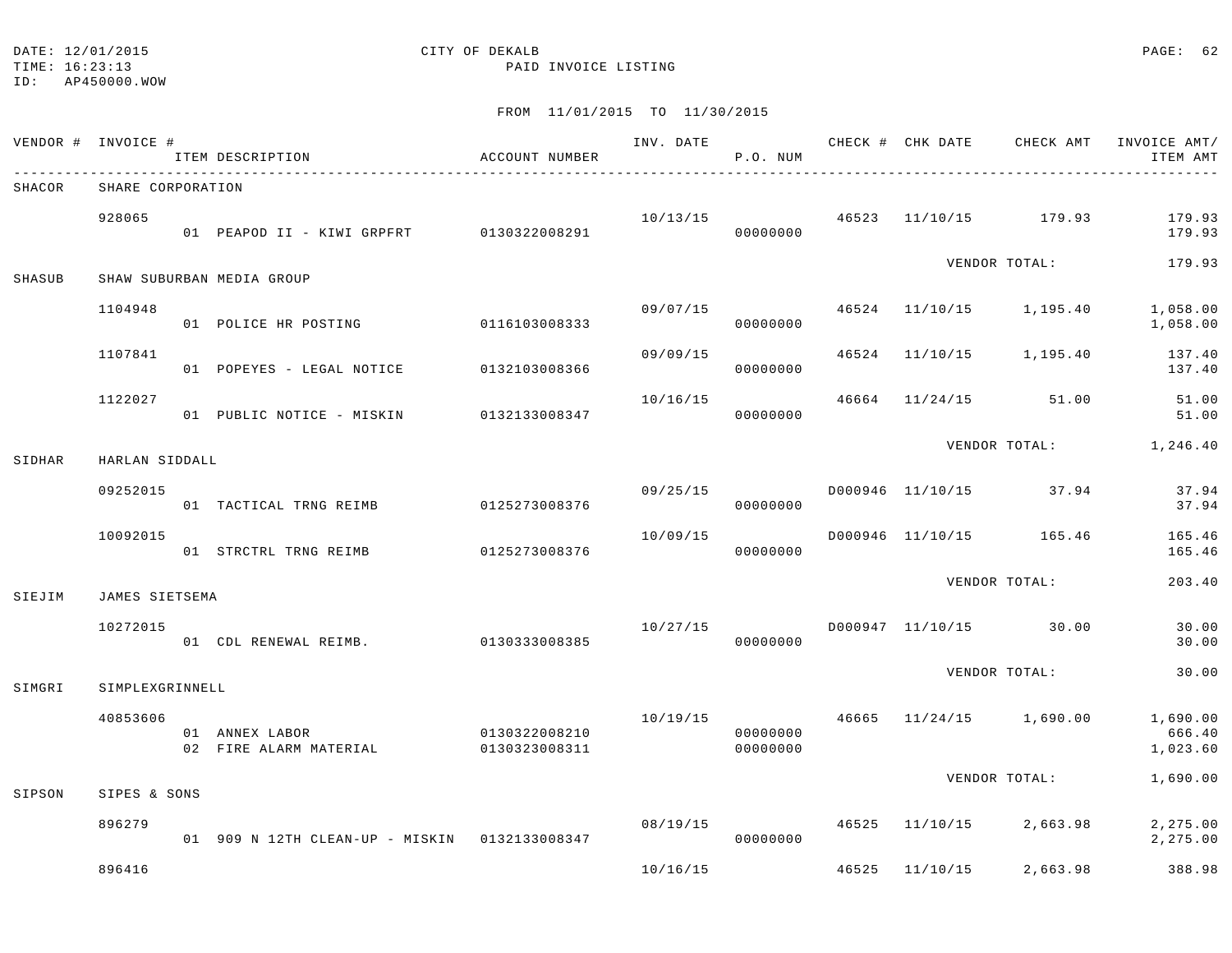|          | VENDOR # INVOICE # |                 | ITEM DESCRIPTION                                                                                                                                                                                                                                                                                                                                                                                   | ACCOUNT NUMBER                                                                                                                                                                                           | INV. DATE | P.O. NUM                                                                                                                                     |       | CHECK # CHK DATE        | CHECK AMT     | INVOICE AMT/<br>ITEM AMT                                                                                                       |
|----------|--------------------|-----------------|----------------------------------------------------------------------------------------------------------------------------------------------------------------------------------------------------------------------------------------------------------------------------------------------------------------------------------------------------------------------------------------------------|----------------------------------------------------------------------------------------------------------------------------------------------------------------------------------------------------------|-----------|----------------------------------------------------------------------------------------------------------------------------------------------|-------|-------------------------|---------------|--------------------------------------------------------------------------------------------------------------------------------|
|          | 896416             |                 | 01 MATERIAL DELIVERED 6500003008313                                                                                                                                                                                                                                                                                                                                                                |                                                                                                                                                                                                          | 10/16/15  | 00000000                                                                                                                                     |       | 46525 11/10/15 2,663.98 |               | 388.98<br>388.98                                                                                                               |
| SMIRUSS  | RUSSELL SMITH      |                 |                                                                                                                                                                                                                                                                                                                                                                                                    |                                                                                                                                                                                                          |           |                                                                                                                                              |       |                         | VENDOR TOTAL: | 2,663.98                                                                                                                       |
|          | 10152015           |                 | 01 SECURITY DEPOSIT - T HNGR E2-8 6500000083910<br>02 SECURITY DEPOSIT - FIRE EXTING 6500000083910                                                                                                                                                                                                                                                                                                 |                                                                                                                                                                                                          | 10/15/15  | 00000000<br>00000000                                                                                                                         |       | 46526 11/10/15 282.50   |               | 282.50<br>240.00<br>42.50                                                                                                      |
| SPRINT   | SPRINT PCS         |                 |                                                                                                                                                                                                                                                                                                                                                                                                    |                                                                                                                                                                                                          |           |                                                                                                                                              |       |                         | VENDOR TOTAL: | 282.50                                                                                                                         |
|          | 621578810095       |                 | 01 CDMA TELEMENTRY                                                                                                                                                                                                                                                                                                                                                                                 | 0125263008337                                                                                                                                                                                            | 10/29/15  | 00000000                                                                                                                                     | 46666 | $11/24/15$ 26.12        |               | 26.12<br>26.12                                                                                                                 |
| SPYGLASS | THE SPYGLASS GROUP |                 |                                                                                                                                                                                                                                                                                                                                                                                                    |                                                                                                                                                                                                          |           |                                                                                                                                              |       |                         | VENDOR TOTAL: | 26.12                                                                                                                          |
|          | 10092015           |                 |                                                                                                                                                                                                                                                                                                                                                                                                    |                                                                                                                                                                                                          | 11/03/15  |                                                                                                                                              |       | 46667 11/24/15 5,474.16 |               | 5,474.16                                                                                                                       |
| STAACC   |                    | 0.3<br>10<br>11 | 01 CONSULTING FEE - PHASE 2<br>02 CONSULTING FEE - PHASE 2<br>CONSULTING FEE - PHASE 2<br>04 CONSULTING FEE - PHASE 2<br>05 CONSULTING FEE - PHASE 2<br>06 CONSULTING FEE - PHASE 2<br>07 CONSULTING FEE - PHASE 2<br>08 CONSULTING FEE - PHASE 2<br>09 CONSULTING FEE - PHASE 2<br>CONSULTING FEE - PHASE 2<br>CONSULTING FEE - PHASE 2<br>12 CONSULTING FEE - PHASE 2<br>STANLEY ACCESS TECH LLC | 6000003008337<br>6000003008337<br>6000003008337<br>6000003008337<br>6000003008337<br>6000003008337<br>6000003008337<br>6000003008337<br>6000003008337<br>6000003008337<br>0117123008337<br>0117123008337 |           | 00000000<br>00000000<br>00000000<br>00000000<br>00000000<br>00000000<br>00000000<br>00000000<br>00000000<br>00000000<br>00000000<br>00000000 |       |                         | VENDOR TOTAL: | 480.60<br>38.40<br>79.32<br>431.52<br>439.20<br>439.20<br>439.20<br>480.60<br>38.40<br>79.32<br>416.40<br>2,112.00<br>5,474.16 |
|          | 0904195387         |                 | 01 SRVCS - SENIOR CTR 0130323008348                                                                                                                                                                                                                                                                                                                                                                |                                                                                                                                                                                                          | 10/09/15  | 00000000                                                                                                                                     |       | 46527 11/10/15 288.00   |               | 288.00<br>288.00                                                                                                               |
| STAASS   |                    |                 | STANARD & ASSOCIATES, INC.                                                                                                                                                                                                                                                                                                                                                                         |                                                                                                                                                                                                          |           |                                                                                                                                              |       |                         | VENDOR TOTAL: | 288.00                                                                                                                         |
|          | SA000029457        |                 | 01 FIRE PROMO EXAM 9/8/15 0116103008333                                                                                                                                                                                                                                                                                                                                                            |                                                                                                                                                                                                          | 09/30/15  | 00000000                                                                                                                                     | 46528 | 11/10/15                | 1,548.45      | 1,548.45<br>1,548.45                                                                                                           |

FROM 11/01/2015 TO 11/30/2015

DATE: 12/01/2015 CITY OF DEKALB PAGE: 63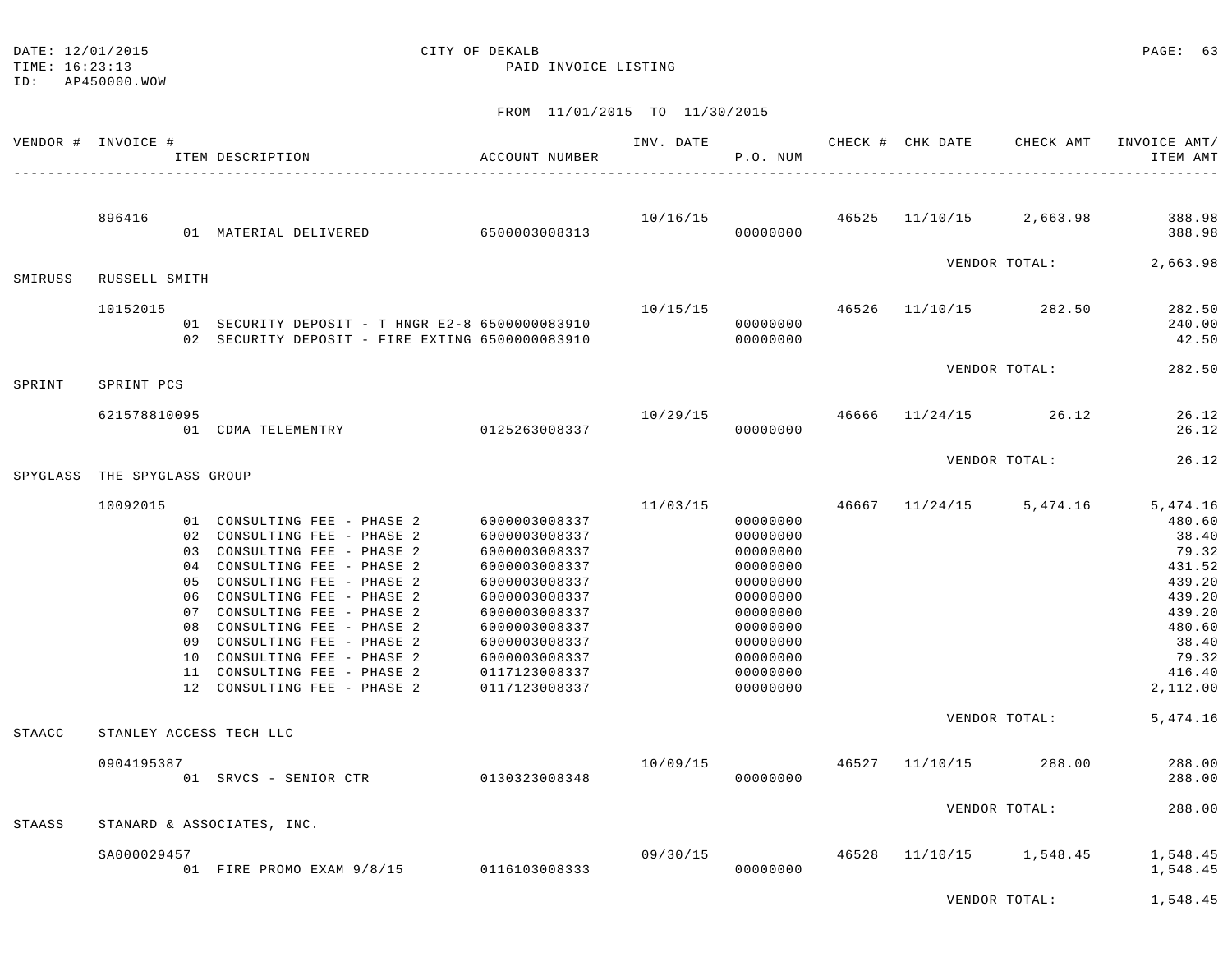TIME: 16:23:13 PAID INVOICE LISTING

ID: AP450000.WOW

| VENDOR # INVOICE # |                   | ITEM DESCRIPTION                                | ACCOUNT NUMBER |          | P.O. NUM |  |                                        | INV. DATE 6 1990 CHECK # CHK DATE 6 CHECK AMT INVOICE AMT<br>ITEM AMT |
|--------------------|-------------------|-------------------------------------------------|----------------|----------|----------|--|----------------------------------------|-----------------------------------------------------------------------|
| STAFIR2            |                   | ILLINOIS OFFICE OF STATE FIRE                   |                |          |          |  |                                        |                                                                       |
|                    | 9544531           | 01 BOILER INSPECTION - SENCTR/CH 0130323008385  |                |          | 00000000 |  | $10/15/15$ $46529$ $11/10/15$ $140.00$ | 140.00<br>140.00                                                      |
| STAIND             |                   | STANDARD INDUSTRIAL & AUTO                      |                |          |          |  | VENDOR TOTAL:                          | 140.00                                                                |
|                    | 12570             | 0130333008310<br>01 LIFT REPAIR                 |                | 10/29/15 | 00000000 |  | 46668 11/24/15 885.00                  | 885.00<br>885.00                                                      |
| STAMAR             | MARY STAUFFENBERG |                                                 |                |          |          |  | VENDOR TOTAL:                          | 885.00                                                                |
|                    | 02242015A         | 01 WATER REFUND #3803166110-00 6000000002230    |                | 11/03/15 | 00000000 |  | 46669 11/24/15 5.88                    | 5.88<br>5.88                                                          |
| STAONL             |                   | STAY ONLINE SERVICES, INC.                      |                |          |          |  | VENDOR TOTAL:                          | 5.88                                                                  |
|                    | CODCH04           | 01 EMERGENCY SRVCS VISIT 0130323008311          |                |          | 00000000 |  | $10/22/15$ $46530$ $11/10/15$ $854.00$ | 854.00<br>854.00                                                      |
| <b>STAROO</b>      | STANDARD ROOFING  |                                                 |                |          |          |  | VENDOR TOTAL:                          | 854.00                                                                |
|                    | 16934             | 01 CRANE SERVICE 0130323008348                  |                | 10/19/15 | 00000000 |  | 46670 11/24/15 200.00                  | 200.00<br>200.00                                                      |
| STOLAU             | LAUREN STOTT      |                                                 |                |          |          |  | VENDOR TOTAL:                          | 200.00                                                                |
|                    | 10142015          | 01 SOC MED/COMS SEM MILEAGE REIMB 0115153008376 |                | 10/14/15 | 00000000 |  | D000960 11/24/15 24.43                 | 24.43<br>24.43                                                        |
|                    | 10282015          | 01 IPELRA CONF MILEAGE REIMB 0115153008376      |                | 10/28/15 | 00000000 |  | D000960 11/24/15 135.70                | 135.70<br>135.70                                                      |
| STRMIL             |                   | STREICHER'S - MILWAUKEE                         |                |          |          |  | VENDOR TOTAL:                          | 160.13                                                                |
|                    | S1201652          | 01 CANISTER FILTER - RIOT AGENT 0120222008242   |                | 10/22/15 | 00000000 |  | 46671 11/24/15 2,383.00                | 2,383.00<br>2,383.00                                                  |
| STRPLU             |                   | STRYPES PLUS MORE INC.                          |                |          |          |  | VENDOR TOTAL:                          | 2,383.00                                                              |
|                    | 13110             |                                                 |                |          |          |  | $10/15/15$ $46531$ $11/10/15$ $400.00$ | 400.00                                                                |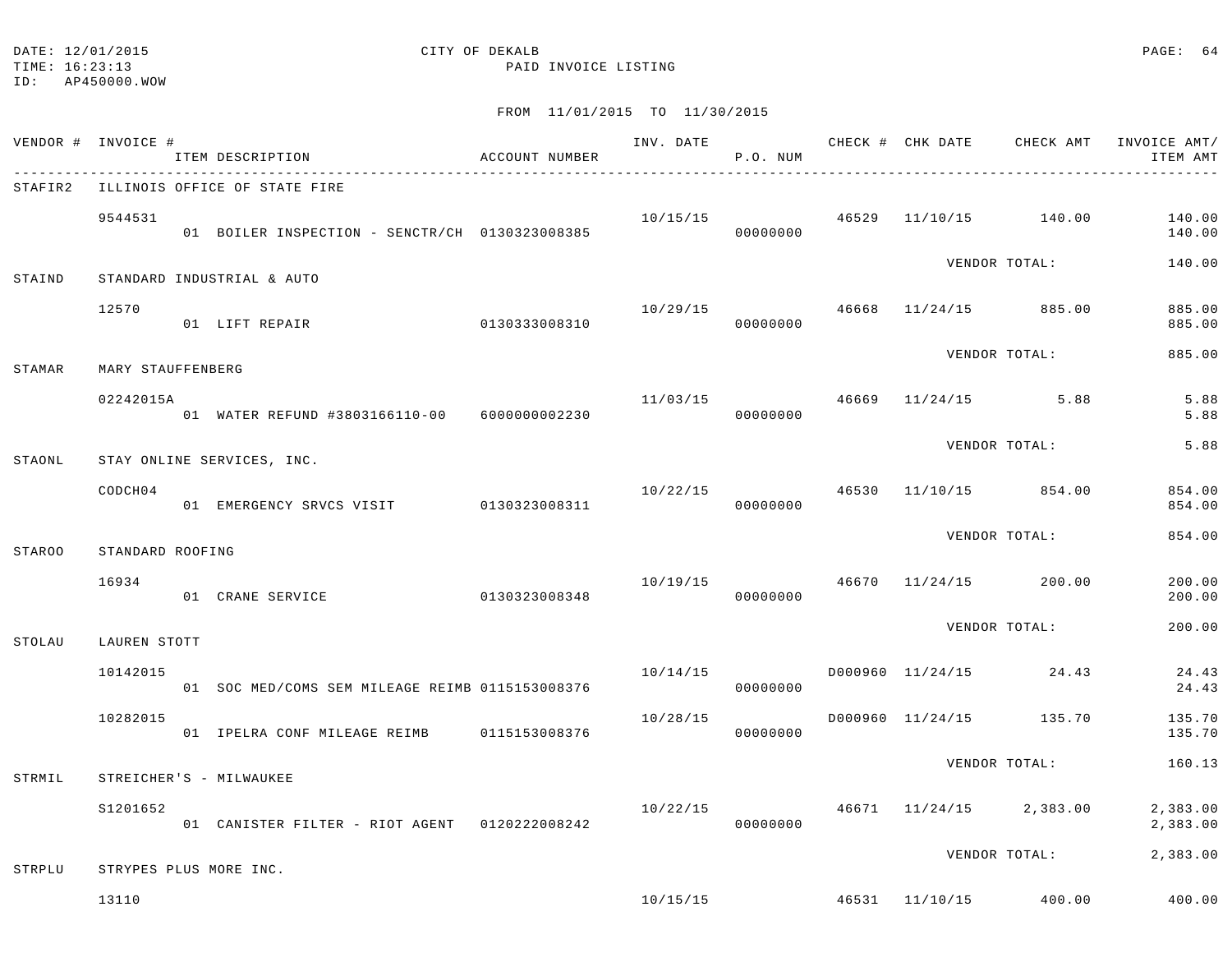# DATE: 12/01/2015 **CITY OF DEKALB** CITY OF DEXALB

TIME: 16:23:13 PAID INVOICE LISTING

## FROM 11/01/2015 TO 11/30/2015

| VENDOR # INVOICE # |         | ITEM DESCRIPTION<br>-----------------------------------                 | ACCOUNT NUMBER                 |          | P.O. NUM             |  | INV. DATE 6 CHECK # CHK DATE CHECK AMT | INVOICE AMT/<br>ITEM AMT         |
|--------------------|---------|-------------------------------------------------------------------------|--------------------------------|----------|----------------------|--|----------------------------------------|----------------------------------|
|                    | 13110   | 01 REPLACE WHITE VINYL, CSTM PNT 7200004008472                          |                                |          | 00000000             |  | $10/15/15$ $46531$ $11/10/15$ $400.00$ | 400.00<br>400.00                 |
| SUNPUB             |         | SUNGARD PUBLIC SECTOR, INC.                                             |                                |          |                      |  | VENDOR TOTAL:                          | 400.00                           |
|                    | 108220  | 01 CAD 2 INSTALLATION 0117122008285                                     |                                | 09/29/15 | 00000000             |  | 46672 11/24/15 1,400.00                | 1,400.00<br>1,400.00             |
| SUPBUS             |         | SUPERIOR BUSINESS FORMS INC                                             |                                |          |                      |  | VENDOR TOTAL:                          | 1,400.00                         |
|                    | 1567130 | 01 YEAR LABELS (16) 0120252008204                                       |                                |          | 00000000             |  | $10/19/15$ $46532$ $11/10/15$ $17.54$  | 17.54<br>17.54                   |
|                    | 1568261 | 01 EXPANDABLE FILE FOLDERS 0120252008204                                |                                | 10/29/15 | 00000000             |  | 46673 11/24/15 310.52                  | 310.52<br>310.52                 |
| SUPDIE             |         | SUPERIOR DIESEL, INC.                                                   |                                |          |                      |  | VENDOR TOTAL:                          | 328.06                           |
|                    | 15775   | 01 P17 REPAIRS<br>02 P17 REPAIRS                                        | 0130332008226<br>0130333008315 | 10/15/15 | 00000000<br>00000000 |  | 46674 11/24/15 14,171.42               | 2,526.03<br>1,021.53<br>1,504.50 |
|                    | 5539    | 01  2004 MEDIC - REPAIRS (TNK/ENG) 0125273008315                        |                                | 09/29/15 | 00000000             |  | 46674 11/24/15 14,171.42               | 11,243.05<br>11,243.05           |
|                    | W15557  | 01    P53    REPAIRS - PARTS    0130332008226<br>02 P53 REPAIRS - LABOR | 0130333008315                  | 09/10/15 | 00000000<br>00000000 |  | 46533 11/10/15 841.35                  | 841.35<br>288.85<br>552.50       |
|                    | W15902  | 01 CHECK ENGINE LIGHT REPAIRS 0125273008315                             |                                | 10/23/15 | 00000000             |  | 46674 11/24/15 14,171.42               | 402.34<br>402.34                 |
| SWEELE             |         | SWEDBERG ELECTRIC INC.                                                  |                                |          |                      |  |                                        | VENDOR TOTAL: 15,012.77          |
|                    | 5008    | 01 WELL 10 REPAIRS                                                      | 60000003008328                 | 10/26/15 | 00000000             |  | 46675 11/24/15 782.60                  | 408.00<br>408.00                 |
|                    | 5009    | 01 WELL 11 REPAIRS                                                      | 6000003008328                  | 10/26/15 | 00000000             |  | 46675 11/24/15 782.60                  | 374.60<br>374.60                 |

VENDOR TOTAL: 782.60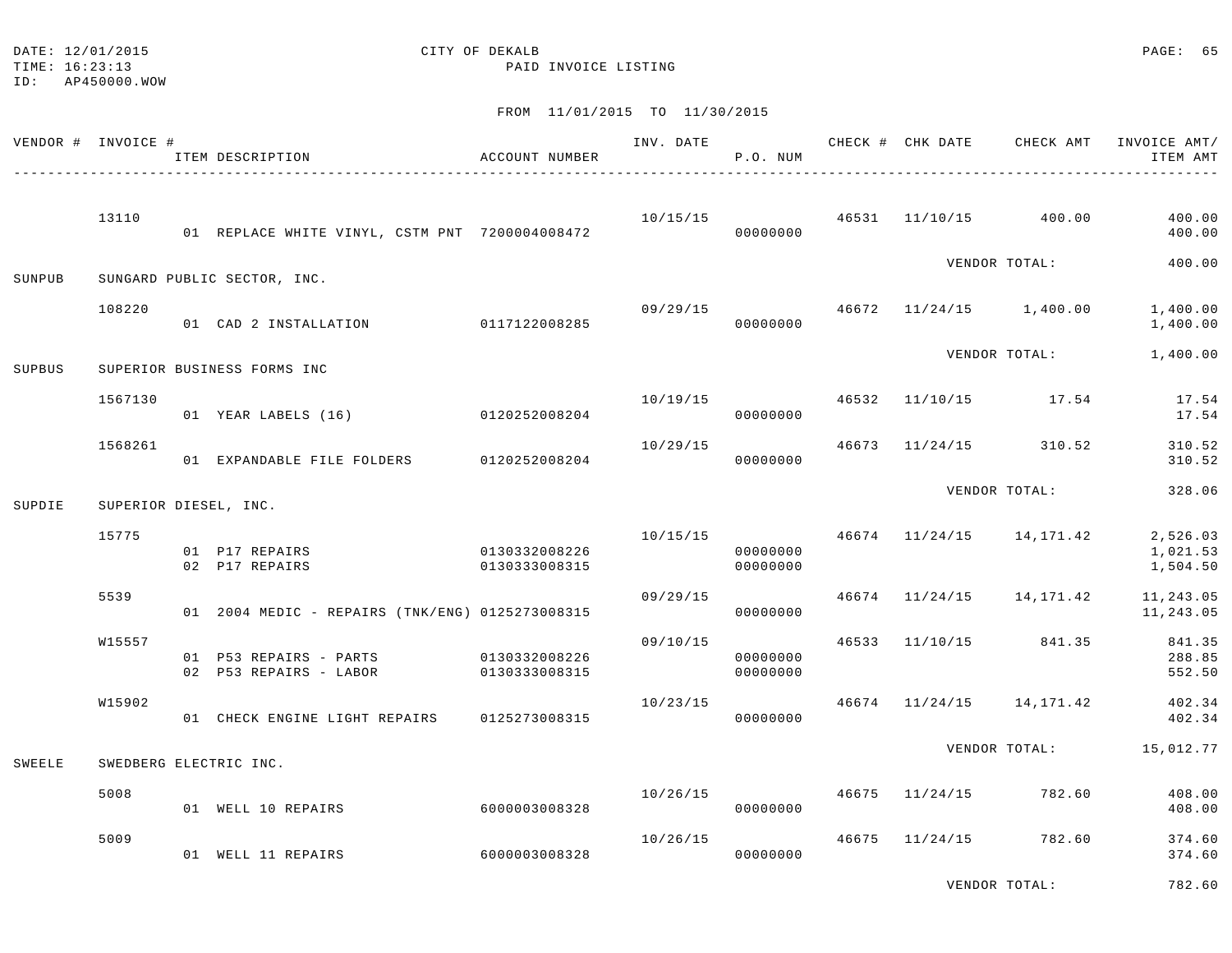TIME: 16:23:13 PAID INVOICE LISTING

|        | VENDOR # INVOICE #   | ITEM DESCRIPTION<br>------------------------------- | ACCOUNT NUMBER | INV. DATE | P.O. NUM |       |                | CHECK # CHK DATE CHECK AMT                | INVOICE AMT/<br>ITEM AMT |
|--------|----------------------|-----------------------------------------------------|----------------|-----------|----------|-------|----------------|-------------------------------------------|--------------------------|
| SWROOF |                      | SW ROOFING & CONSTRUCTION, INC                      |                |           |          |       |                |                                           |                          |
|        | 3226                 | 01 REMOVE/REPLACE ROOF 6000003008348                |                |           | 00000000 |       |                | $10/18/15$ $46534$ $11/10/15$ $13,676.00$ | 13,676.00<br>13,676.00   |
| TASER  | TASER INTERNATIONAL  |                                                     |                |           |          |       |                | VENDOR TOTAL:                             | 13,676.00                |
|        | <b>TASE35008</b>     | 01 RECERT COURSE - GRAYSLAKE 0120223008376          |                | 10/06/15  | 00000000 |       |                | 46676 11/24/15 200.00                     | 200.00<br>200.00         |
| TCP    |                      | TRAFFIC CONTROL & PROTECTION                        |                |           |          |       |                | VENDOR TOTAL:                             | 200.00                   |
|        | 84523                | 01 TELSPAR POST/ANCHOR 0130332008231                |                |           | 00000000 |       |                | $09/22/15$ $46677$ $11/24/15$ $4,029.00$  | 4,029.00<br>4,029.00     |
| TENFIR |                      | TEN-8 FIRE EQUIPMENT, INC                           |                |           |          |       |                | VENDOR TOTAL:                             | 4,029.00                 |
|        | 10092015             | 01 AERIAL LADDER TRUCK - PIF 5250006008521          |                | 10/09/15  | 00000000 |       |                | 46678 11/24/15 378,000.00                 | 378,000.00<br>378,000.00 |
| TEPELE |                      | TEPPER ELECTRIC SUPPLY CO.                          |                |           |          |       |                | VENDOR TOTAL:                             | 378,000.00               |
|        | 549228               | 01 (432) ENERGIZER BATTERIES - AA 0117122008204     |                |           | 00000000 |       |                | $11/02/15$ $46679$ $11/24/15$ $151.20$    | 151.20<br>151.20         |
| TERCON | TERRACON             |                                                     |                |           |          |       |                | VENDOR TOTAL:                             | 151.20                   |
|        | T709689              | 01 IEQ ASSESSMENT                                   | 0130324008450  | 11/03/15  | 00000000 |       |                | 46680 11/24/15 3,700.00                   | 3,700.00<br>3,700.00     |
| TRACON | TRAFFIC CONTROL CORP |                                                     |                |           |          |       |                | VENDOR TOTAL:                             | 3,700.00                 |
|        | 87080                | 01 HUB PLATE                                        | 0130332008230  | 10/16/15  | 00000000 | 46535 | 11/10/15       | 220.00                                    | 220.00<br>220.00         |
|        | 87229                | 01 POLE ASSEMBLY                                    | 0130332008230  | 10/22/15  | 00000000 |       | 46681 11/24/15 | 522.50                                    | 447.50<br>447.50         |
|        | 87500                | 01 NIPPLE 8IN ALUM                                  | 0130332008230  | 10/30/15  | 00000000 | 46681 | 11/24/15       | 522.50                                    | 75.00<br>75.00           |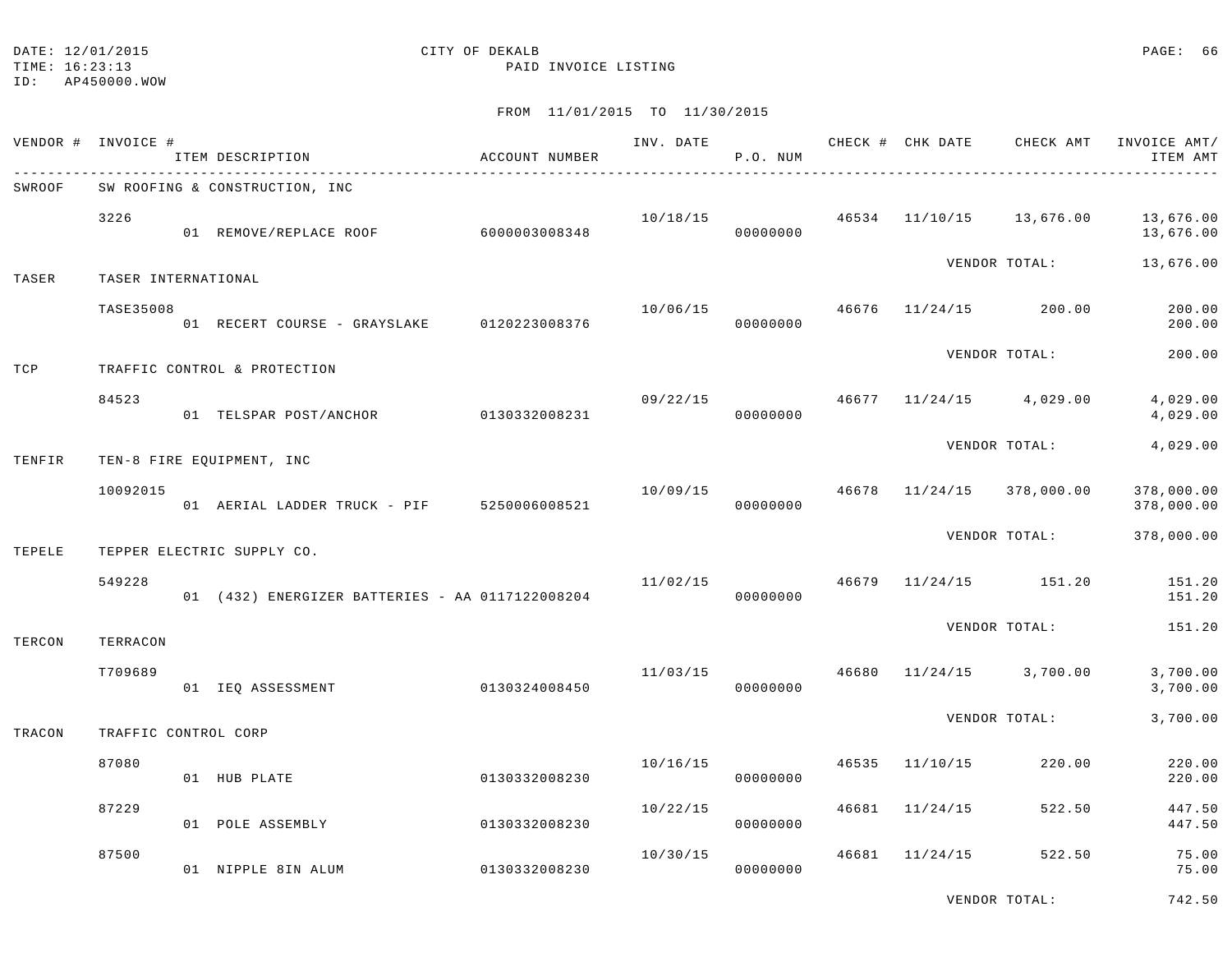| DATE: 12/01/2015 |  |
|------------------|--|
|                  |  |

# CITY OF DEKALB **PAGE:** 67

TIME: 16:23:13 PAID INVOICE LISTING

## FROM 11/01/2015 TO 11/30/2015

| VENDOR # | INVOICE #             | ITEM DESCRIPTION                                                           | ACCOUNT NUMBER                                  | INV. DATE | P.O. NUM                         |       | CHECK # CHK DATE | CHECK AMT                 | INVOICE AMT/<br>ITEM AMT             |
|----------|-----------------------|----------------------------------------------------------------------------|-------------------------------------------------|-----------|----------------------------------|-------|------------------|---------------------------|--------------------------------------|
| TRAINS   | TRAVELERS INSURANCE   |                                                                            |                                                 |           |                                  |       |                  |                           |                                      |
|          | 000491181             | 01 DEDUCTIBLE PMT - #EUG1229 7200004008472                                 |                                                 | 09/30/15  | 00000000                         | 46536 | 11/10/15         | 3,156.76                  | 3,156.76<br>3,156.76                 |
| TRETIR   | TREDROC TIRE SERVICES |                                                                            |                                                 |           |                                  |       |                  | VENDOR TOTAL:             | 3, 156.76                            |
|          | 366455                | 01 SMALL TIRE DISPOSAL<br>02 SMALL TIRE DISPOSAL<br>03 SMALL TIRE DISPOSAL | 0120223008315<br>0130333008315<br>6000003008315 | 11/02/15  | 00000000<br>00000000<br>00000000 |       |                  | 46682 11/24/15 409.50     | 409.50<br>136.50<br>136.50<br>136.50 |
| TROINV   | TROTSKY INVESTIGATIVE |                                                                            |                                                 |           |                                  |       |                  | VENDOR TOTAL:             | 409.50                               |
|          | 1504                  | 01 POLYGRAPH TESTING                                                       | 0116103008333                                   | 10/27/15  | 00000000                         | 46537 | 11/10/15         | 390.00                    | 390.00<br>390.00                     |
| TRUGREEN | TRUGREEN              |                                                                            |                                                 |           |                                  |       |                  | VENDOR TOTAL:             | 390.00                               |
|          | 39826405              | 01 CLWNR06 - 223 S 4TH ST 0130323008313                                    |                                                 | 09/11/15  | 00000000                         | 46683 |                  | 11/24/15 738.00           | 738.00<br>738.00                     |
| TRUNOR   |                       | TRUE NORTH CONSULTANTS, INC.                                               |                                                 |           |                                  |       |                  | VENDOR TOTAL:             | 738.00                               |
|          | 15639                 | 01 INSPECTION - OTTO'S 1300003008343                                       |                                                 | 09/09/15  | 00000000                         | 46538 | 11/10/15         | 1,950.00                  | 1,950.00<br>1,950.00                 |
| TSYS     | TSYS                  |                                                                            |                                                 |           |                                  |       |                  | VENDOR TOTAL:             | 1,950.00                             |
|          | 09022015A             | 01 CITY HALL CREDIT CARD SEPT 15 6000003008342                             |                                                 | 09/02/15  | 00000000                         |       |                  | D000941 11/10/15 1,375.49 | 1,375.49<br>1,375.49                 |
| UNIDEN   |                       | UNIFORM DEN EAST, INC.                                                     |                                                 |           |                                  |       |                  | VENDOR TOTAL:             | 1,375.49                             |
|          | 42170                 | 01 VEST FITTING - HAACKER                                                  | 0120222008270                                   | 10/17/15  | 00000000                         | 46539 | 11/10/15         | 10.97                     | 10.97<br>10.97                       |
|          | 42392                 | 01 MUST SHIELD/STROBE LIGHT                                                | 0120222008242                                   | 10/28/15  | 00000000                         |       | 46684 11/24/15   | 3,000.00                  | 3,000.00<br>3,000.00                 |

VENDOR TOTAL: 3,010.97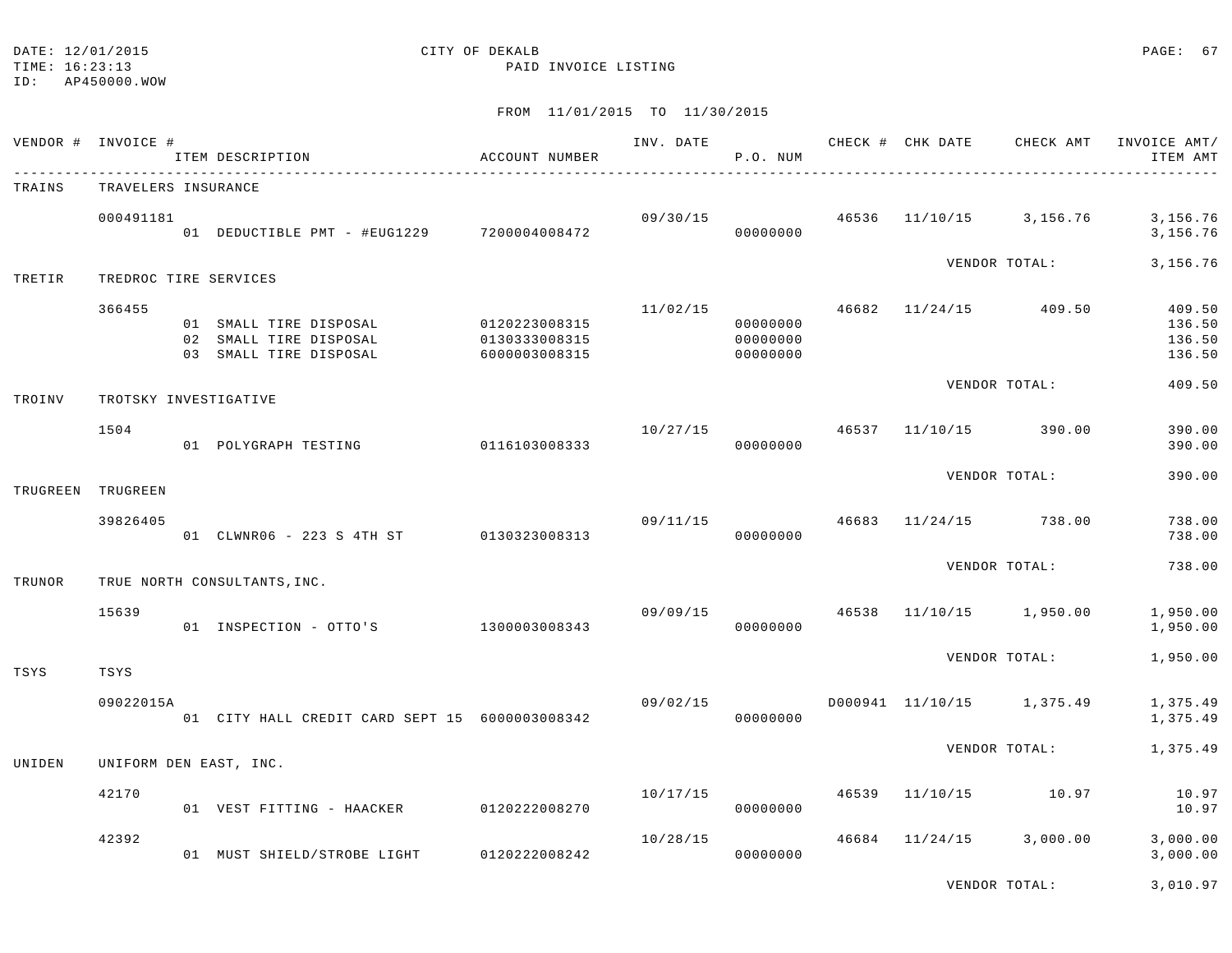#### DATE: 12/01/2015 PAGE: 68

TIME: 16:23:13 PAID INVOICE LISTING

ID: AP450000.WOW

| VENDOR # | INVOICE #         | ITEM DESCRIPTION                                 | ACCOUNT NUMBER | INV. DATE | P.O. NUM |       |                             | CHECK # CHK DATE CHECK AMT                | INVOICE AMT/<br>ITEM AMT |
|----------|-------------------|--------------------------------------------------|----------------|-----------|----------|-------|-----------------------------|-------------------------------------------|--------------------------|
| UNIHEA   | UNITED HEALTHCARE |                                                  |                |           |          |       |                             |                                           |                          |
|          | 03312015          | 01 AMBULANCE REIMB 15-1312B 0100000063423        |                |           | 00000000 |       | $03/31/15$ 46685 $11/24/15$ | 846.48                                    | 321.94<br>321.94         |
|          | 08202011          | 01 AMBULANCE REIMB 11-3028 0100000063423         |                | 08/20/11  | 00000000 |       |                             | 46685 11/24/15 846.48                     | 524.54<br>524.54         |
| UNIPLA   | UNIVERSITY PLAZA  |                                                  |                |           |          |       |                             | VENDOR TOTAL:                             | 846.48                   |
|          | 11202015          | 01 REFUND PARTIAL BOND #2015-0135 01000000002310 |                |           | 00000000 |       |                             | $11/20/15$ $46555$ $11/20/15$ $49,643.00$ | 49,643.00<br>49,643.00   |
| UNISHE   |                   | UNIVERSITY SHELL, INC.                           |                |           |          |       |                             | VENDOR TOTAL:                             | 49,643.00                |
|          | 52345             | 01 PD FUEL                                       | 0120212008245  | 10/14/15  | 00000000 |       |                             | 46540 11/10/15 70.78                      | 15.89<br>15.89           |
|          | 52350             | 01 PD FUEL                                       | 0120212008245  | 10/14/15  | 00000000 |       | 46540 11/10/15              | 70.78                                     | 54.89<br>54.89           |
|          | 52443             | 01 PD FUEL                                       | 0120212008245  | 10/29/15  | 00000000 | 46686 |                             | $11/24/15$ 41.35                          | 41.35<br>41.35           |
| UNIUND   |                   | UNIVERSAL UNDERWRITERS GROUP                     |                |           |          |       |                             | VENDOR TOTAL:                             | 112.13                   |
|          | 09242011          | 01 AMBULANCE CLAIM REIMB 11-3625 0100000063423   |                | 09/24/11  | 00000000 |       |                             | 46687 11/24/15 655.41                     | 655.41<br>655.41         |
| UOFILL   |                   | UNIVERSITY OF ILLINOIS-GAR                       |                |           |          |       |                             | VENDOR TOTAL:                             | 655.41                   |
|          | UFINT075          | 01 FIRE PREV 9/14 - INST 9/21 0125273008376      |                |           | 00000000 |       |                             | $10/12/15$ $46688$ $11/24/15$ $1,200.00$  | 1,200.00<br>1,200.00     |
|          |                   | UOFILLSP UNIVERSITY OF ILLINOIS                  |                |           |          |       |                             | VENDOR TOTAL:                             | 1,200.00                 |
|          | UFINT232          | 01 FR/ARSN INVST. CLASS - MILLER 0125273008376   |                | 10/28/15  | 00000000 |       |                             | 46689 11/24/15 973.00                     | 400.00<br>400.00         |
|          | UPIN7839          | 01 FIREARMS INST. - JURSICH 0120223008376        |                | 09/03/15  | 00000000 | 46689 | 11/24/15                    | 973.00                                    | 573.00<br>573.00         |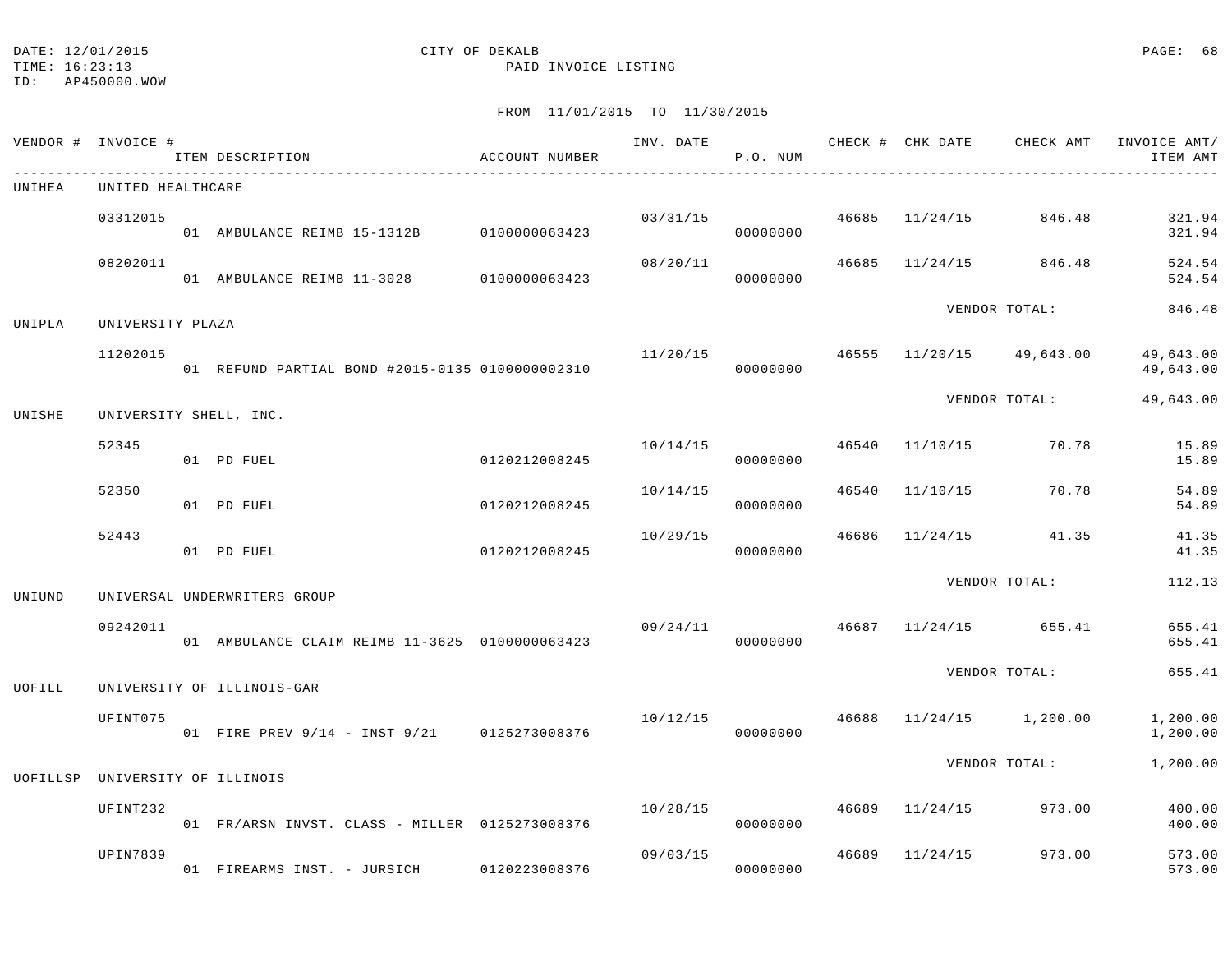# DATE: 12/01/2015 CITY OF DEKALB PAGE: 69

TIME: 16:23:13 PAID INVOICE LISTING

| VENDOR #   | INVOICE #             |                | ITEM DESCRIPTION                                         | ACCOUNT NUMBER                 | INV. DATE | P.O. NUM             |       | CHECK # CHK DATE | CHECK AMT     | INVOICE AMT/<br>ITEM AMT |
|------------|-----------------------|----------------|----------------------------------------------------------|--------------------------------|-----------|----------------------|-------|------------------|---------------|--------------------------|
|            | <b>UPIN7968</b>       |                | 01 ARREST CONTROL TACTICS #3103 0120223008376            |                                | 10/20/15  | 00000000             | 46541 | 11/10/15         | 1,242.00      | 1,242.00<br>1,242.00     |
|            |                       |                |                                                          |                                |           |                      |       |                  | VENDOR TOTAL: | 2,215.00                 |
| UPS        | UNITED PARCEL SERVICE |                |                                                          |                                |           |                      |       |                  |               |                          |
|            | 00007WX103405         |                |                                                          |                                | 10/03/15  |                      | 46542 | 11/10/15         | 61.75         | 53.12                    |
|            |                       |                | 01 FREIGHT/POSTAGE                                       | 6500003008305                  |           | 00000000             |       |                  |               | 4.84                     |
|            |                       |                | 02 FREIGHT/POSTAGE                                       | 0130332008230                  |           | 00000000             |       |                  |               | 24.07                    |
|            |                       |                | 03 FREIGHT/POSTAGE                                       | 0125263008305                  |           | 00000000             |       |                  |               | 3.87                     |
|            |                       |                | 04 FREIGHT/POSTAGE                                       | 6000003008305                  |           | 00000000             |       |                  |               | 20.34                    |
|            | 00007WX103415         |                |                                                          |                                | 10/10/15  |                      | 46542 | 11/10/15         | 61.75         | 8.63                     |
|            |                       |                | 01 FREIGHT/POSTAGE                                       | 6000003008305                  |           | 00000000             |       |                  |               | 8.63                     |
|            | 00007WX103425         |                |                                                          |                                | 10/17/15  |                      | 46690 | 11/24/15         | 39.36         | 18.69                    |
|            |                       |                | 01 FREIGHT & POSTAGE                                     | 6500003008305                  |           | 00000000             |       |                  |               | 8.14                     |
|            |                       |                | 02 FREIGHT & POSTAGE                                     | 0130332008230                  |           | 00000000             |       |                  |               | 8.55                     |
|            |                       |                | 03 FREIGHT & POSTAGE                                     | 6000003008305                  |           | 00000000             |       |                  |               | 2.00                     |
|            | 00007WX103445         |                |                                                          |                                | 10/31/15  |                      | 46690 | 11/24/15         | 39.36         | 20.67                    |
|            |                       |                | 01 FREIGHT                                               | 0130332008230                  |           | 00000000             |       |                  |               | 10.01                    |
|            |                       |                | 02 FREIGHT                                               | 0125263008305                  |           | 00000000             |       |                  |               | 3.47                     |
|            |                       |                | 03 FREIGHT                                               | 6000003008305                  |           | 00000000             |       |                  |               | 7.19                     |
|            |                       |                |                                                          |                                |           |                      |       |                  | VENDOR TOTAL: | 101.11                   |
| <b>VAC</b> |                       |                | VOLUNTARY ACTION CENTER                                  |                                |           |                      |       |                  |               |                          |
|            | 10122015              |                |                                                          |                                | 10/12/15  |                      | 46543 | 11/10/15         | 446,653.18    | 7,963.75                 |
|            |                       |                | 01 1ST QTR HUMAN SRVCS FUNDING                           | 0110103008307                  |           | 00000000             |       |                  |               | 7,963.75                 |
|            | 10262015              |                |                                                          |                                | 10/26/15  |                      | 46543 | 11/10/15         | 446,653.18    | 438,689.43               |
|            |                       |                | 01 DOAP GRANT OCT 2015                                   | 0920003008399                  |           | 00000000             |       |                  |               | 243,689.43               |
|            |                       |                | 02 FTA GRANT SEPT 2015                                   | 0920003008399                  |           | 00000000             |       |                  |               | 65,000.00                |
|            |                       | 03             | DOAP GRANT AUG 2015                                      | 0920003008399                  |           | 00000000             |       |                  |               | 65,000.00                |
|            |                       | 04             | DOAP GRANT SEPT 2015                                     | 0920003008399                  |           | 00000000             |       |                  |               | 65,000.00                |
| VERLON     | VERIZON LONG DISTANCE |                |                                                          |                                |           |                      |       |                  | VENDOR TOTAL: | 446,653.18               |
|            |                       |                |                                                          |                                |           |                      |       |                  |               |                          |
|            | 11012015              |                |                                                          |                                | 11/01/15  |                      | 46691 | 11/24/15         | 199.78        | 199.78                   |
|            |                       | 02             | 01 PHONE CHRGS - ACCT LEVEL<br>PHONE CHRGS - DIRECT DIAL | 0117123008337<br>0117123008337 |           | 00000000<br>00000000 |       |                  |               | 5.01<br>2.29             |
|            |                       | 0.3            | PHONE CHRGS - ADMIN                                      | 0117123008337                  |           | 00000000             |       |                  |               | 171.85                   |
|            |                       | 0 <sub>4</sub> | PHONE CHRGS - ARPT                                       | 6500003008337                  |           | 00000000             |       |                  |               | 7.73                     |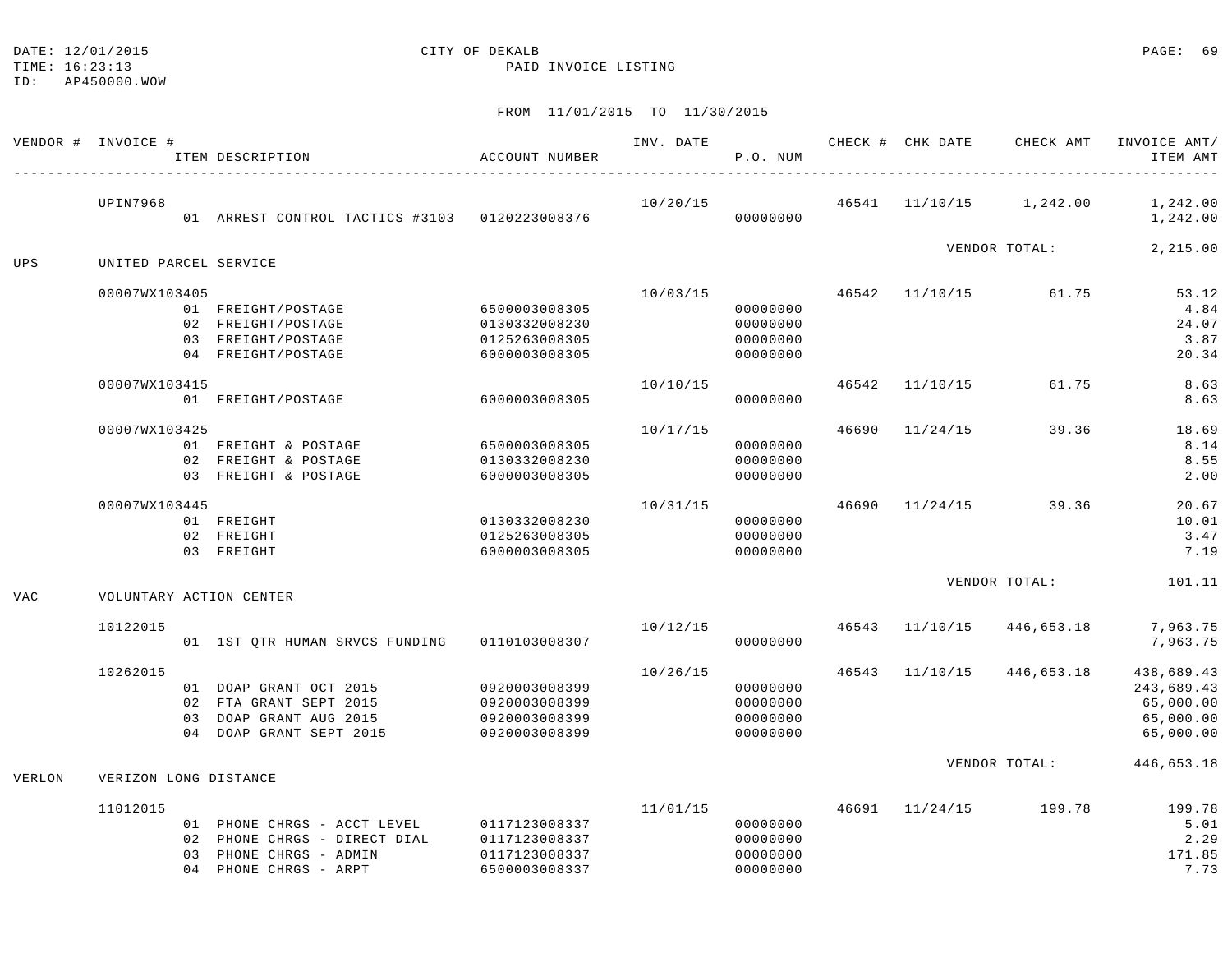#### TIME: 16:23:13 PAID INVOICE LISTING

ID: AP450000.WOW

|        | VENDOR # INVOICE #                                       | ITEM DESCRIPTION<br>--------------------                                                                                                                                                                                                                                                                                                                                                     | ACCOUNT NUMBER                                                                                                      | INV. DATE | P.O. NUM                                                                                                                         | CHECK # CHK DATE | CHECK AMT             | INVOICE AMT/<br>ITEM AMT                                                                                                          |
|--------|----------------------------------------------------------|----------------------------------------------------------------------------------------------------------------------------------------------------------------------------------------------------------------------------------------------------------------------------------------------------------------------------------------------------------------------------------------------|---------------------------------------------------------------------------------------------------------------------|-----------|----------------------------------------------------------------------------------------------------------------------------------|------------------|-----------------------|-----------------------------------------------------------------------------------------------------------------------------------|
|        | 11012015<br>0.7                                          | 05 PHONE CHRGS - FIRE 0125263008337<br>06 PHONE CHRGS - POLICE<br>PHONE CHRGS - PUBLIC WORKS 0130313008337 0000000000<br>08 PHONE CHRGS - YSB                                                                                                                                                                                                                                                | 0120213008337<br>0117123008337                                                                                      | 11/01/15  | 00000000<br>00000000<br>00000000                                                                                                 |                  | 46691 11/24/15 199.78 | 199.78<br>0.26<br>2.83<br>0.05<br>9.76                                                                                            |
| VERWIR | VERIZON WIRELESS                                         |                                                                                                                                                                                                                                                                                                                                                                                              |                                                                                                                     |           | VENDOR TOTAL: 199.78                                                                                                             |                  |                       |                                                                                                                                   |
|        | 9753412360                                               |                                                                                                                                                                                                                                                                                                                                                                                              |                                                                                                                     | 10/04/15  |                                                                                                                                  |                  |                       | 46544 11/10/15 1,108.47 1,108.47                                                                                                  |
|        | 01<br>02<br>03<br>04<br>05<br>06<br>07<br>08             | WRLSS CHRGS SEPT 15 - ARPT 6500003008337<br>WRLSS CHRGS SEPT 15 - BLDG<br>WRLSS CHRGS SEPT 15 - ENG<br>WRLSS CHRGS SEPT 15 - FIRE<br>WRLSS CHRGS SEPT 15 - POLICE 0120213008337<br>WRLSS CHRGS SEPT 15 - SPARE<br>WRLSS CHRGS SEPT 15 - STR<br>WRLSS CHRGS SEPT 15 - WTR 6000003008337                                                                                                       | 0132133008337<br>0130353008337<br>0125263008337<br>0117123008337<br>0130313008337                                   |           | 00000000<br>00000000<br>00000000<br>00000000<br>00000000<br>00000000<br>00000000<br>00000000                                     |                  |                       | 39.62<br>0.48<br>0.23<br>48.84<br>330.82<br>7.88<br>377.69<br>302.91                                                              |
|        | 9753412361                                               |                                                                                                                                                                                                                                                                                                                                                                                              |                                                                                                                     | 10/04/15  |                                                                                                                                  |                  |                       | 46545 11/10/15 2,116.32 2,116.32                                                                                                  |
|        | 02<br>03<br>04<br>05<br>06<br>07<br>08<br>09<br>10<br>11 | 01 WRLSS CHRGS SEPT 15 - CD 0132103008337<br>WRLSS CHRGS SEPT 15 - CMO<br>WRLSS CHRGS SEPT 15 - ENG<br>WRLSS CHRGS SEPT 15 - FIN<br>WRLSS CHRGS SEPT 15 - FIRE<br>WRLSS CHRGS SEPT 15 - IT<br>WRLSS CHRGS SEPT 15 - POLICE 0120213008337<br>WRLSS CHRGS SEPT 15 - PLNG<br>WRLSS CHRGS SEPT 15 - STR 0130313008337<br>WRLSS CHRGS SEPT 15 - WTR<br>WRLSS CHRGS SEPT 15 - EQPMNT 0117126008580 | 0115153008337<br>0130353008337<br>0117113008337<br>0125263008337<br>0117123008337<br>0132103008337<br>6000003008337 |           | 00000000<br>00000000<br>00000000<br>00000000<br>00000000<br>00000000<br>00000000<br>00000000<br>00000000<br>00000000<br>00000000 |                  |                       | 48.94<br>97.88<br>48.94<br>48.94<br>146.81<br>97.88<br>1,085.63<br>48.94<br>48.94<br>97.88<br>345.54                              |
|        | 9753412362<br>02<br>03<br>04                             | 01 WRLSS CHRGS SEPT 15 - APRT<br>WRLSS CHRGS SEPT 15 - CMO<br>WRLSS CHRGS SEPT 15 - CD<br>WRLSS CHRGS SEPT 15 - ENG                                                                                                                                                                                                                                                                          | 6500003008337<br>0115153008337<br>0132103008337<br>0130353008337                                                    | 10/04/15  | 00000000<br>00000000<br>00000000<br>00000000                                                                                     |                  |                       | $46546 \qquad 11/10/15 \qquad \qquad 1\, , 537 \, . \, 88 \qquad \qquad 1\, , 537 \, . \, 88$<br>83.67<br>48.98<br>48.98<br>48.98 |
|        | 05<br>06<br>07<br>08<br>09<br>10                         | WRLSS CHRGS SEPT 15 - FIN<br>WRLSS CHRGS SEPT 15 - FIRE<br>WRLSS CHRGS SEPT 15 - HR<br>WRLSS CHRGS SEPT 15 - IT<br>WRLSS CHRGS SEPT 15 - MAYOR<br>WRLSS CHRGS SEPT 15 - POLICE                                                                                                                                                                                                               | 0117113008337<br>0125263008337<br>0116103008337<br>0117123008337<br>0110103008337<br>0120213008337                  |           | 00000000<br>00000000<br>00000000<br>00000000<br>00000000<br>00000000                                                             |                  |                       | 48.98<br>215.86<br>48.98<br>48.98<br>48.98<br>590.05                                                                              |
|        | 11<br>12<br>13                                           | WRLSS CHRGS SEPT 15 - PLNG<br>WRLSS CHRGS SEPT 15 - STR<br>WRLSS CHRGS SEPT 15 - WTR                                                                                                                                                                                                                                                                                                         | 0132103008337<br>0130313008337<br>6000003008337                                                                     |           | 00000000<br>00000000<br>00000000                                                                                                 |                  |                       | 48.98<br>108.91<br>39.58                                                                                                          |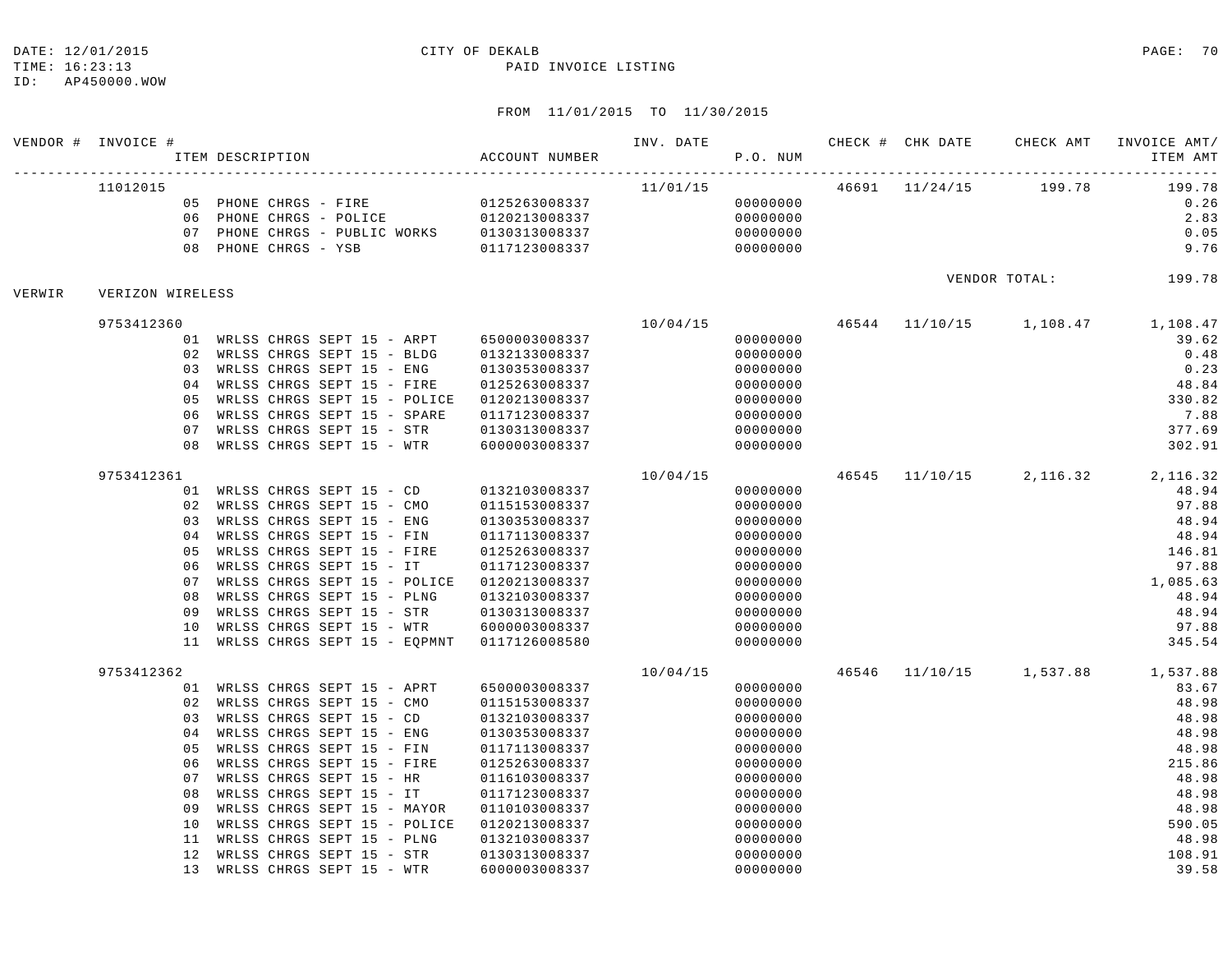#### DATE: 12/01/2015 CITY OF DEKALB PAGE: 71

#### TIME: 16:23:13 PAID INVOICE LISTING

| VENDOR # INVOICE # | ITEM DESCRIPTION |                                                       |  | ACCOUNT NUMBER                                |          | P.O. NUM             |                         |                                  | ITEM AMT        |
|--------------------|------------------|-------------------------------------------------------|--|-----------------------------------------------|----------|----------------------|-------------------------|----------------------------------|-----------------|
| 9753412362         |                  |                                                       |  | 10/04/15                                      |          |                      | 46546 11/10/15 1,537.88 | 1,537.88                         |                 |
|                    |                  |                                                       |  | 14 WRLSS CHRGS SEPT 15 - EQPMNT 0117126008580 |          | 00000000             |                         |                                  | 107.97          |
| 9753412363         |                  |                                                       |  |                                               | 10/04/15 |                      |                         | 46547 11/10/15 809.83            | 809.83          |
|                    |                  | 01 WRLSS CHRGS SEPT 15 - DSATS                        |  | 0910002008285                                 |          | 00000000             |                         |                                  | 19.63           |
| 02                 |                  | WRLSS CHRGS SEPT 15 - FIRE                            |  | 0125263008337                                 |          | 00000000             |                         |                                  | 359.94          |
| 03                 |                  | WRLSS CHRGS SEPT 15 - IT                              |  | 0117123008337                                 |          | 00000000             |                         |                                  | 32.42           |
| 04                 |                  | WRLSS CHRGS SEPT 15 - POLICE                          |  | 0120213008337                                 |          | 00000000             |                         |                                  | 358.59          |
| 05                 |                  | WRLSS CHRGS SEPT 15 - WTR                             |  | 6000003008337                                 |          | 00000000             |                         |                                  | 19.62           |
| 06                 |                  | WRLSS CHRGS SEPT 15 - TRANS                           |  | 0920002008285                                 |          | 00000000             |                         |                                  | 19.63           |
| 9755054122         |                  |                                                       |  |                                               | 11/04/15 |                      |                         | 46692 11/24/15 1,195.46 1,195.46 |                 |
|                    |                  | 01 WRLSS CHRGS OCT 15 - ARPT                          |  | 6500003008337                                 |          | 00000000             |                         |                                  | 39.62           |
| 02                 |                  | WRLSS CHRGS OCT 15 - BLDG                             |  | 0132133008337                                 |          | 00000000             |                         |                                  | 0.23            |
| 03                 |                  | WRLSS CHRGS OCT 15 - ENG                              |  | 0130353008337                                 |          | 00000000             |                         |                                  | 0.23            |
| 04                 |                  | WRLSS CHRGS OCT 15 - FD                               |  | 0125263008337                                 |          | 00000000             |                         |                                  | 55.69           |
| 05                 |                  | WRLSS CHRGS OCT 15 - PD                               |  | 0120213008337                                 |          | 00000000             |                         |                                  | 330.23          |
| 06                 |                  | WRLSS CHRGS OCT 15 - SPARE                            |  | 0117123008337                                 |          | 00000000             |                         |                                  | 22.35           |
| 07                 |                  | WRLSS CHRGS OCT 15 - STR                              |  | 0130313008337                                 |          | 00000000             |                         |                                  | 363.65          |
| 08                 |                  | WRLSS CHRGS OCT 15 - WTR                              |  | 0130313008337                                 |          | 00000000             |                         |                                  | 383.46          |
| 9755054123         |                  |                                                       |  |                                               | 11/04/15 |                      |                         | 46693 11/24/15 1,722.80 1,722.80 |                 |
|                    |                  | 01 WRLSS CHRGS OCT 15 - CD                            |  | 0132103008337                                 |          | 00000000             |                         |                                  | 48.94           |
| 02                 |                  | WRLSS CHRGS OCT 15 - CMO                              |  | 0115153008337                                 |          | 00000000             |                         |                                  | 97.88           |
| 03                 |                  | WRLSS CHRGS OCT 15 - ENG                              |  | 0130353008337                                 |          | 00000000             |                         |                                  | 48.94           |
| 04                 |                  | WRLSS CHRGS OCT 15 - FIN                              |  | 0117113008337                                 |          | 00000000             |                         |                                  | 48.94           |
| 05                 |                  | WRLSS CHRGS OCT 15 - FD                               |  | 0125263008337                                 |          | 00000000             |                         |                                  | 146.81          |
| 06                 |                  | WRLSS CHRGS OCT 15 - IT                               |  | 0117123008337                                 |          | 00000000             |                         |                                  | 97.88           |
| 07                 |                  | WRLSS CHRGS OCT 15 - PD                               |  | 0120213008337                                 |          | 00000000             |                         |                                  | 1,037.67        |
| 08                 |                  | WRLSS CHRGS OCT 15 - PL                               |  | 0132103008337                                 |          | 00000000             |                         |                                  | 48.94           |
| 09                 |                  | WRLSS CHRGS OCT 15 - STR                              |  | 0130313008337                                 |          | 00000000             |                         |                                  | 48.94           |
| 10                 |                  | WRLSS CHRGS OCT 15 - WTR                              |  | 6000003008337                                 |          | 00000000             |                         |                                  | 97.86           |
| 9755054124         |                  |                                                       |  |                                               | 11/04/15 |                      |                         | 46694 11/24/15 1,477.92 1,477.92 |                 |
|                    |                  | 01 WRLSS CHRGS OCT 15 - ARPT                          |  | 6500003008337                                 |          | 00000000             |                         |                                  | 82.26           |
| 02                 |                  | WRLSS CHRGS OCT 15 - CMO                              |  | 0115153008337                                 |          | 00000000             |                         |                                  | 107.03          |
| 03                 |                  | WRLSS CHRGS OCT 15 - CD                               |  | 0132103008337                                 |          | 00000000             |                         |                                  | 48.98           |
| 04                 |                  | WRLSS CHRGS OCT 15 - ENG                              |  | 0130353008337                                 |          | 00000000             |                         |                                  | 48.71           |
| 05                 |                  | WRLSS CHRGS OCT 15 - FIN                              |  | 0117113008337                                 |          | 00000000             |                         |                                  | 48.71           |
| 06                 |                  | WRLSS CHRGS OCT 15 - FD                               |  | 0125263008337                                 |          | 00000000             |                         |                                  | 214.56          |
| 07                 |                  | WRLSS CHRGS OCT 15 - HR                               |  | 0116103008337                                 |          | 00000000             |                         |                                  | 48.71           |
| 08                 |                  | WRLSS CHRGS OCT 15 - IT                               |  | 0117123008337                                 |          | 00000000             |                         |                                  | 48.71           |
| 09                 |                  | WRLSS CHRGS OCT 15 - MAYOR                            |  | 0110103008337                                 |          | 00000000             |                         |                                  | 48.71           |
| 10                 |                  | WRLSS CHRGS OCT 15 - PD                               |  | 0120213008337                                 |          | 00000000             |                         |                                  | 585.62          |
| 11<br>12           |                  | WRLSS CHRGS OCT 15 - PLNG<br>WRLSS CHRGS OCT 15 - STR |  | 0132103008337<br>0130313008337                |          | 00000000<br>00000000 |                         |                                  | 48.71<br>108.13 |
|                    |                  |                                                       |  |                                               |          |                      |                         |                                  |                 |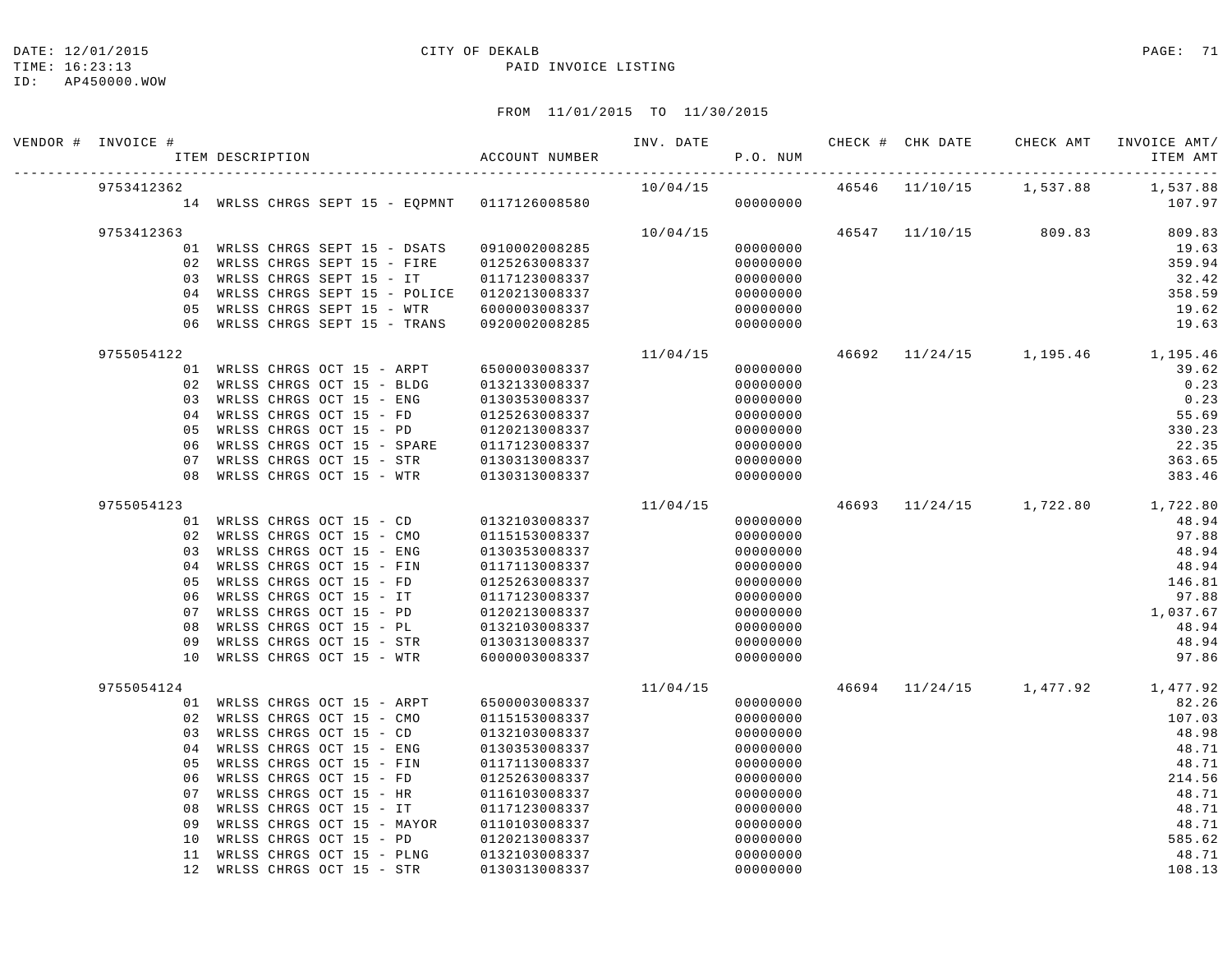### DATE: 12/01/2015 CITY OF DEKALB PAGE: 72

#### TIME: 16:23:13 PAID INVOICE LISTING

|         | VENDOR # INVOICE #   |                         | ITEM DESCRIPTION                                                                                                                                                                     | ACCOUNT NUMBER                                                                                     | INV. DATE | P.O. NUM                                                             |               |                | CHECK # CHK DATE CHECK AMT | INVOICE AMT/<br>ITEM AMT                                       |
|---------|----------------------|-------------------------|--------------------------------------------------------------------------------------------------------------------------------------------------------------------------------------|----------------------------------------------------------------------------------------------------|-----------|----------------------------------------------------------------------|---------------|----------------|----------------------------|----------------------------------------------------------------|
|         | 9755054124           |                         | 13 WRLSS CHRGS OCT 15 - WTR 6000003008337                                                                                                                                            |                                                                                                    | 11/04/15  | 00000000                                                             |               | 46694 11/24/15 | 1,477.92                   | 1,477.92<br>39.08                                              |
|         | 9755054125           | 05                      | 01 WRLSS CHRGS OCT 15 - DSATS<br>02 WRLSS CHRGS OCT 15 - TRANS<br>03 WRLSS CHRGS OCT 15 - FD<br>04 WRLSS CHRGS OCT 15 - IT<br>WRLSS CHRGS OCT 15 - PD<br>06 WRLSS CHRGS OCT 15 - WTR | 0910002008285<br>0920002008285<br>0125263008337<br>0117123008337<br>0120213008337<br>6000003008337 | 11/04/15  | 00000000<br>00000000<br>00000000<br>00000000<br>00000000<br>00000000 |               |                | 46695 11/24/15 893.02      | 893.02<br>19.38<br>19.38<br>365.50<br>32.17<br>437.22<br>19.37 |
| VIKCHE  |                      |                         | VIKING CHEMICAL COMPANY                                                                                                                                                              |                                                                                                    |           |                                                                      | VENDOR TOTAL: | 10,861.70      |                            |                                                                |
|         | 24315                |                         | 01 (30) 150 LB CYLS CHLORINE 6000002008250                                                                                                                                           |                                                                                                    | 10/29/15  | 00000000                                                             | 46696         |                | 11/24/15 7,169.42          | 1,560.26<br>1,560.26                                           |
|         | 24321                |                         | 01 AQUA KING 1600 ((20) 55 GLS) 6000002008250                                                                                                                                        |                                                                                                    | 10/29/15  | 00000000                                                             |               |                | 46696 11/24/15 7,169.42    | 5,609.16<br>5,609.16                                           |
| VIRC00  |                      | VIRGIL COOK & SON, INC. |                                                                                                                                                                                      |                                                                                                    |           |                                                                      |               | VENDOR TOTAL:  | 7,169.42                   |                                                                |
|         | 0002727              |                         | 01 DETECTOR LOOP REPLACEMENT 0130333008318                                                                                                                                           |                                                                                                    | 10/23/15  | 00000000                                                             |               | 46697 11/24/15 | 2,573.99                   | 1,884.10<br>1,884.10                                           |
|         | 0002728              |                         | 01 CHEMQUE EPOXY SEALANT 0130333008318                                                                                                                                               |                                                                                                    | 10/23/15  | 00000000                                                             |               | 46697 11/24/15 | 2,573.99                   | 689.89<br>689.89                                               |
| WALLTD  | WALT LTD.            |                         |                                                                                                                                                                                      |                                                                                                    |           |                                                                      |               | VENDOR TOTAL:  | 2,573.99                   |                                                                |
|         | 38656                |                         | 01 WELD REPAIR - PUMP MANIFOLD 0125273008315                                                                                                                                         |                                                                                                    | 10/16/15  | 00000000                                                             | 46548         |                | 11/10/15 50.00             | 50.00<br>50.00                                                 |
| WALMART |                      |                         | WALMART COMMUNITY/GEMB                                                                                                                                                               |                                                                                                    |           |                                                                      |               | VENDOR TOTAL:  |                            | 50.00                                                          |
|         | 527100569228         |                         | 01 IN DASH CAR RADIO KIT 0120212008247                                                                                                                                               |                                                                                                    | 09/28/15  | 00000000                                                             |               |                | 46549 11/10/15 16.97       | 16.97<br>16.97                                                 |
| WARDIR  | WAREHOUSE DIRECT INC |                         |                                                                                                                                                                                      |                                                                                                    |           |                                                                      |               | VENDOR TOTAL:  | 16.97                      |                                                                |
|         | 28249630             |                         | 01 EASE PADS                                                                                                                                                                         | 0115152008204                                                                                      |           | 09/21/15<br>00000000                                                 | 46550         | 11/10/15       | 332.62                     | 26.69<br>26.69                                                 |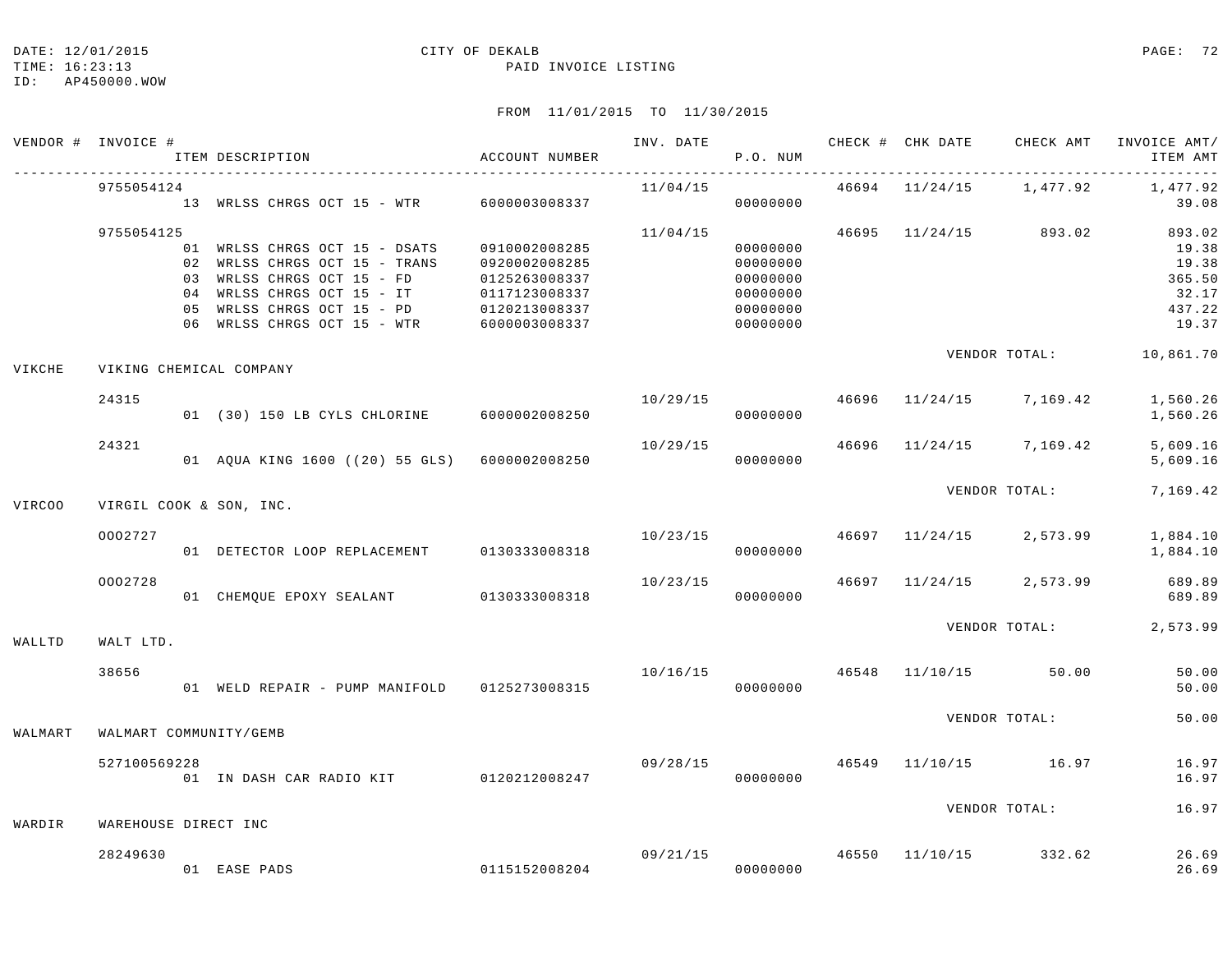DATE: 12/01/2015 CITY OF DEKALB PAGE: 73

TIME: 16:23:13 PAID INVOICE LISTING

ID: AP450000.WOW

## FROM 11/01/2015 TO 11/30/2015

|        | VENDOR # INVOICE # |  | ITEM DESCRIPTION                            | ACCOUNT NUMBER                 | INV. DATE | P.O. NUM             |               | CHECK # CHK DATE | CHECK AMT                 | INVOICE AMT/<br>ITEM AMT |
|--------|--------------------|--|---------------------------------------------|--------------------------------|-----------|----------------------|---------------|------------------|---------------------------|--------------------------|
|        | 28352240           |  | 01 OFFICE SUPPLIES                          | 0115152008204                  | 09/29/15  | 00000000             |               |                  | 46550 11/10/15 332.62     | 97.99<br>97.99           |
|        | 28449640           |  | 01 DESK/(2) CLOCKS                          | 0115152008204                  | 10/07/15  | 00000000             |               | 46550 11/10/15   | 332.62                    | 107.12<br>107.12         |
|        | 28454940           |  | 01 REPORT COVERS                            | 0117112008204                  | 10/08/15  | 00000000             | 46550         | 11/10/15         | 332.62                    | 22.10<br>22.10           |
|        | 28476350           |  | 01 REPORT COVERS                            | 0117112008204                  | 10/09/15  | 00000000             | 46550         | 11/10/15         | 332.62                    | 18.84<br>18.84           |
|        | 28476560           |  | 01 (12) REAMS OF COLORED PAPER              | 0120212008204                  | 10/09/15  | 00000000             | 46550         | 11/10/15         | 332.62                    | 59.88<br>59.88           |
|        | 28545250           |  | 01 KITCHEN SUPPLIES                         | 0120212008299                  | 10/16/15  | 00000000             |               | 46698 11/24/15   | 515.30                    | 348.97<br>348.97         |
|        | 28545251           |  | 01 NAPKINS<br>02 CERAMIC HEATER             | 0120212008299<br>0120256008510 | 10/19/15  | 00000000<br>00000000 | 46698         | 11/24/15         | 515.30                    | 90.60<br>33.99<br>56.61  |
|        | 28604740           |  | 01 PAPER PADS, PENS                         | 0125262008204                  | 10/22/15  | 00000000             |               | 46698 11/24/15   | 515.30                    | 10.07<br>10.07           |
|        | 28619020           |  | 01 PENS, PADS, MARKERS 0130332008204        |                                | 10/23/15  | 00000000             | 46698         | 11/24/15         | 515.30                    | 19.61<br>19.61           |
|        | 28625400           |  | 01 DVD/CD SLEEVES, PERF PAPER 0120212008204 |                                | 10/23/15  | 00000000             |               | 46698 11/24/15   | 515.30                    | 25.06<br>25.06           |
|        | 28677020           |  | 01 VELCRO TAPE                              | 0115152008204                  | 10/29/15  | 00000000             | 46698         | 11/24/15         | 515.30                    | 20.99<br>20.99           |
| WASMAN | WASTE MANAGEMENT   |  |                                             |                                |           |                      | VENDOR TOTAL: |                  | 847.92                    |                          |
|        | 10152015           |  | 01 REFUSE SEPT 2015 0700003008346           |                                | 10/15/15  | 00000000             |               |                  | 46551 11/10/15 158,778.00 | 158,778.00<br>158,778.00 |
| WASTE  | WASTE MANAGEMENT   |  |                                             |                                |           |                      |               |                  | VENDOR TOTAL:             | 158,778.00               |
|        | 348133420110       |  | 01 SPECIAL P/U - 730 NORMAL 0100000073515   |                                | 11/01/15  | 00000000             |               |                  | 46699 11/24/15 158.32     | 40.00<br>40.00           |